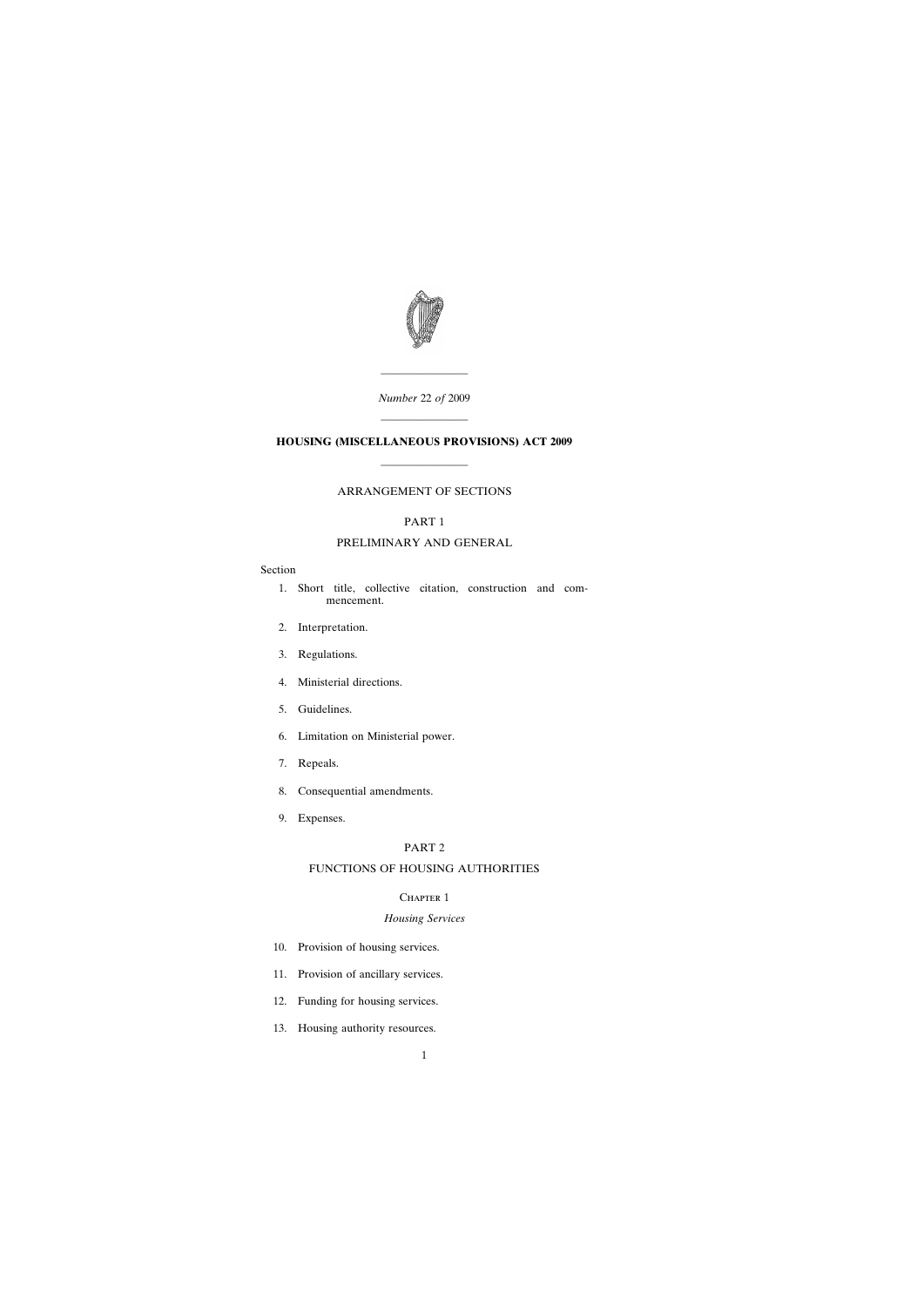## [*No.* **22.**] *Housing (Miscellaneous Provisions)* [2009.] *Act* 2009*.*

## CHAPTER<sub>2</sub>

### *Housing Services Plan*

- [14. Obligation to make housing services plan.](#page-14-0)
- [15. Content of housing services plan.](#page-15-0)
- [16. Preparation of draft plan and making of plan.](#page-16-0)
- [17. Variation of housing services plan.](#page-17-0)
- [18. Housing action programme.](#page-17-0)

### CHAPTER 3

### *Social Housing Support*

- [19. Provision of social housing support.](#page-18-0)
- [20. Social housing assessment.](#page-19-0)
- [21. Summary of social housing assessments.](#page-21-0)
- [22. Allocation of dwellings.](#page-21-0)

### CHAPTER 4

#### *Rental Accommodation Arrangements*

- [23. Interpretation \(](#page-24-0)*Chapter 4*).
- [24. Rental accommodation availability agreement.](#page-24-0)
- 25. *Chapter 4* [tenancy agreement.](#page-27-0)
- [26. Expenses incurred by housing authority.](#page-29-0)
- [27. Non-application of certain provisions to disposals for pur](#page-29-0)poses of this Chapter.

### CHAPTER 5

#### *Management and Control Functions*

- [28. Management and control functions.](#page-29-0)
- [29. Tenancy agreements.](#page-30-0)
- [30. Delegation of management and control functions.](#page-31-0)
- [31. Rent schemes and charges.](#page-33-0)
- [32. Information requirements.](#page-34-0)
- [33. Moneys owing to housing authority.](#page-37-0)
- [34. Arrangements with households for payment of moneys due](#page-38-0) and owing to housing authority.
- [35. Anti-social behaviour strategy.](#page-38-0)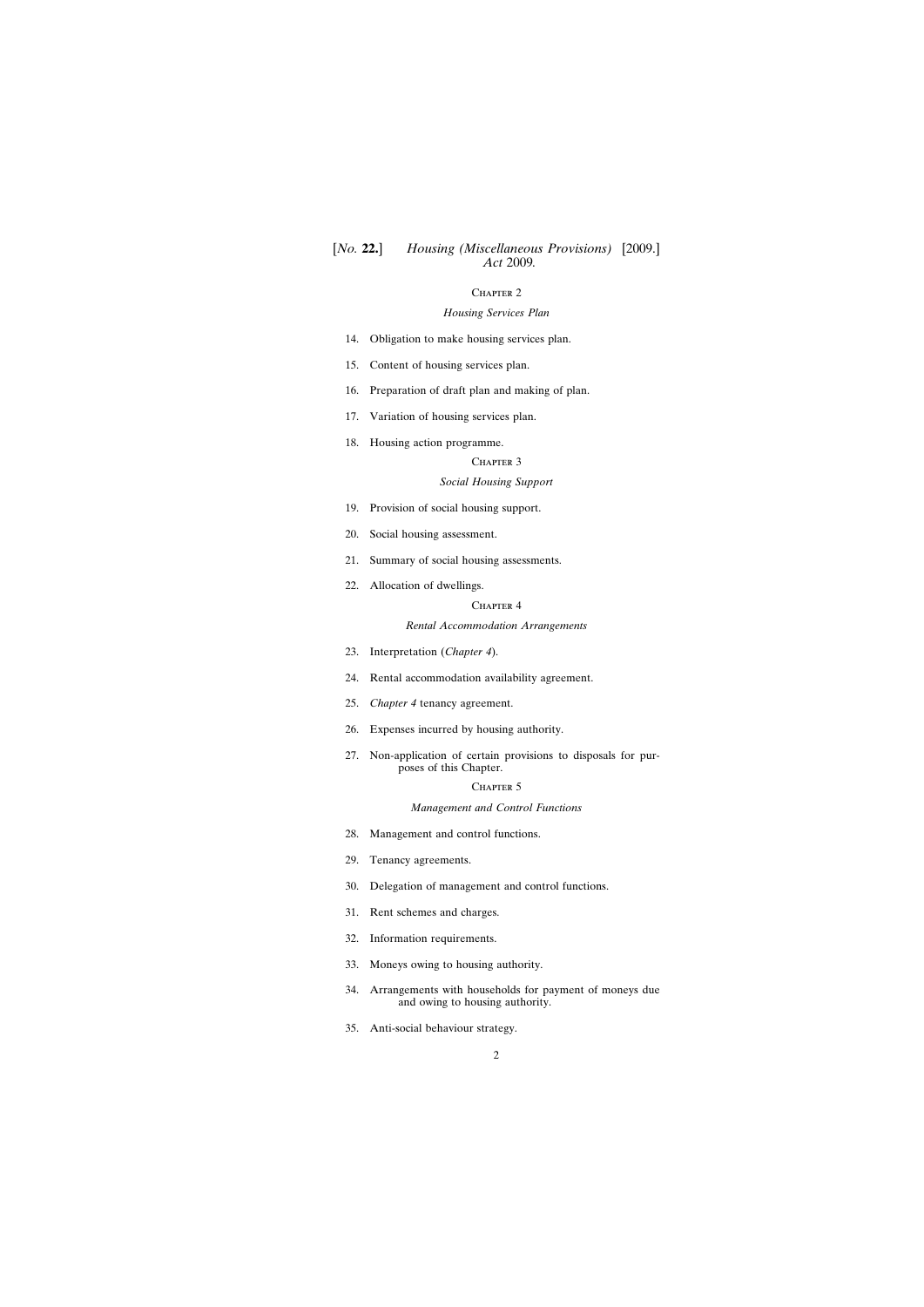## CHAPTER 6

## *Homelessness Action Plans*

- [36. Interpretation \(](#page-39-0)*Chapter 6*).
- [37. Homelessness action plan.](#page-40-0)
- [38. Homelessness consultative forum.](#page-41-0)
- [39. Management group.](#page-43-0)
- [40. Preparation of draft plan and making of plan.](#page-44-0)
- [41. Ministerial directions.](#page-46-0)
- [42. Power of Minister to prescribe body as specified body.](#page-47-0)

### PART 3

## INCREMENTAL PURCHASE ARRANGEMENTS

- [43. Interpretation \(](#page-47-0)*Part 3*).
- 44. Application of *Part 3* [to certain dwellings.](#page-48-0)
- [45. Sale of dwelling by incremental purchase arrangement.](#page-49-0)
- [46. Charging order.](#page-50-0)
- [47. Suspension of reduction of charged share.](#page-52-0)
- [48. Control on resale of dwelling sold under an incremental pur](#page-54-0)chase arrangement.
- [49. Regulations \(](#page-55-0)*Part 3*).

### PART 4

## TENANT PURCHASE OF APARTMENTS

- [50. Interpretation \(](#page-56-0)*Part 4*).
- [51. Consideration of designation of apartment complex.](#page-59-0)
- [52. Preparation of draft proposal to designate apartment](#page-60-0) complex.
- [53. Proposal to designate apartment complex.](#page-61-0)
- [54. Tenant plebiscite.](#page-62-0)
- [55. Designation of apartment complex.](#page-63-0)
- [56. Initial selling period.](#page-64-0)
- [57. Establishment and objects of management company.](#page-65-0)
- [58. Annual meetings and reports of management company.](#page-66-0)
- [59. Transfer of ownership of designated apartment complex to](#page-67-0) management company.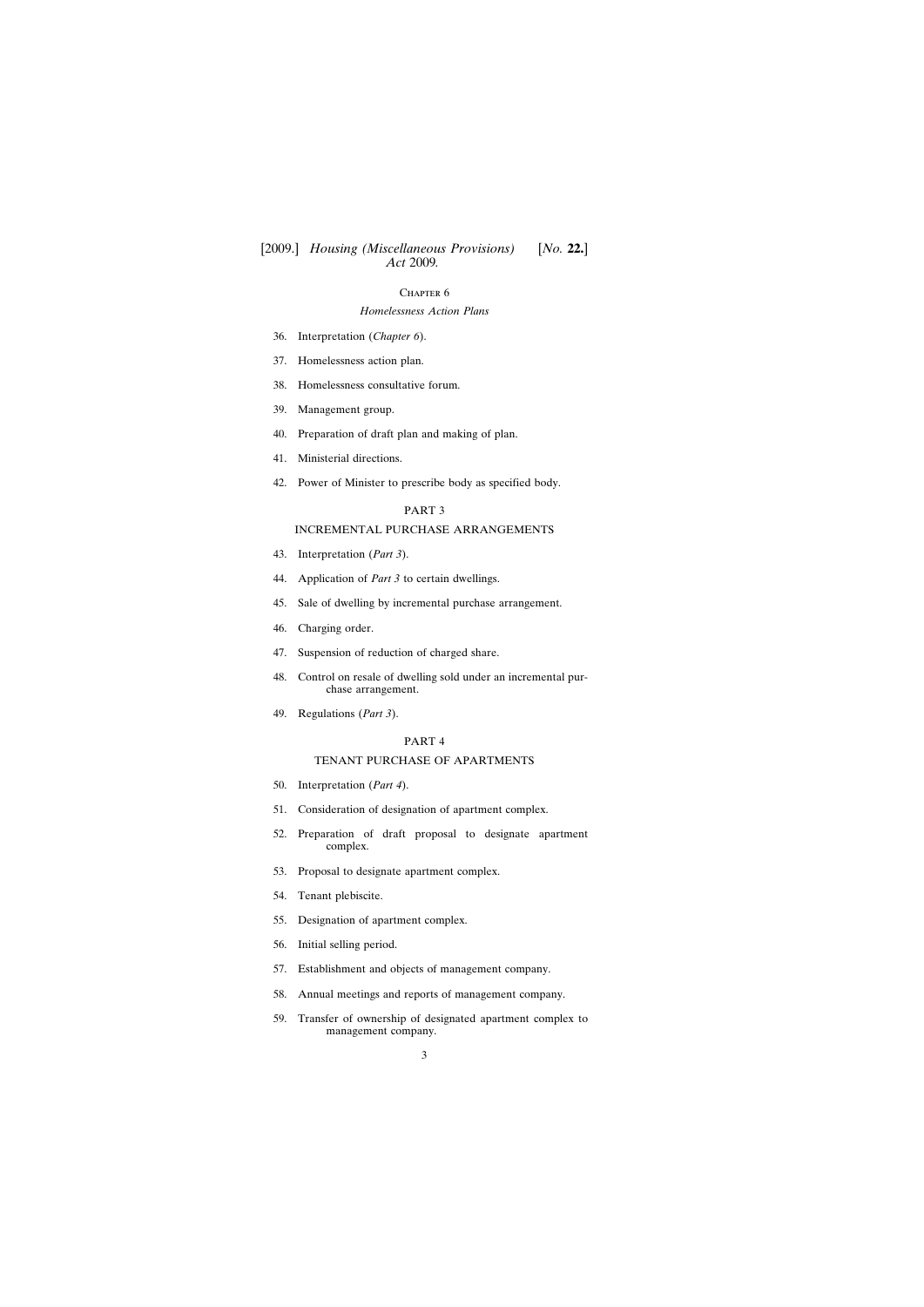- [60. Lease of apartment to housing authority.](#page-68-0)
- [61. Consequences of designation lapsing under](#page-69-0) *section 55*.
- [62. Costs incurred by management company.](#page-70-0)
- [63. Management, control and maintenance of designated apart](#page-70-0)ment complex.
- [64. Sale by housing authority of apartments to tenants.](#page-70-0)
- [65. Management company provisions.](#page-73-0)
- [66. Automatic transfer of membership of management company](#page-74-0) on sale of apartment.
- [67. Apartment complex service charge.](#page-74-0)
- [68. Sinking fund.](#page-77-0)
- [69. Management company annual charges.](#page-78-0)
- [70. Apartment complex support fund.](#page-79-0)
- [71. Dispute between housing authority and management com](#page-83-0)pany arising under *section 70(10)*.
- [72. Accounts of management company.](#page-83-0)
- [73. Property services agreement.](#page-84-0)
- [74. Charging order.](#page-84-0)
- [75. Suspension of reduction of charged share.](#page-87-0)
- [76. Control on resale of apartment subject to a charging order.](#page-88-0)
- [77. Regulations \(](#page-89-0)*Part 4*).

### PART 5

## AFFORDABLE DWELLING PURCHASE ARRANGEMENTS

- [78. Interpretation \(](#page-90-0)*Part 5*).
- [79. Provision of dwellings.](#page-91-0)
- [80. Direct sales agreement.](#page-92-0)
- [81. Open market dwelling.](#page-93-0)
- [82. Application of](#page-93-0) *Part 5*.
- [83. Affordable dwelling purchase arrangements.](#page-93-0)
- [84. Assessment of eligibility of household for affordable dwelling](#page-95-0) purchase arrangement.
- [85. Scheme of priority for affordable dwelling purchase](#page-97-0) arrangements.
- [86. Charging order.](#page-99-0)
- [87. Payments by purchaser during charged period.](#page-99-0)
- [88. Registration of charging orders and agreements with finan](#page-101-0)cial institutions.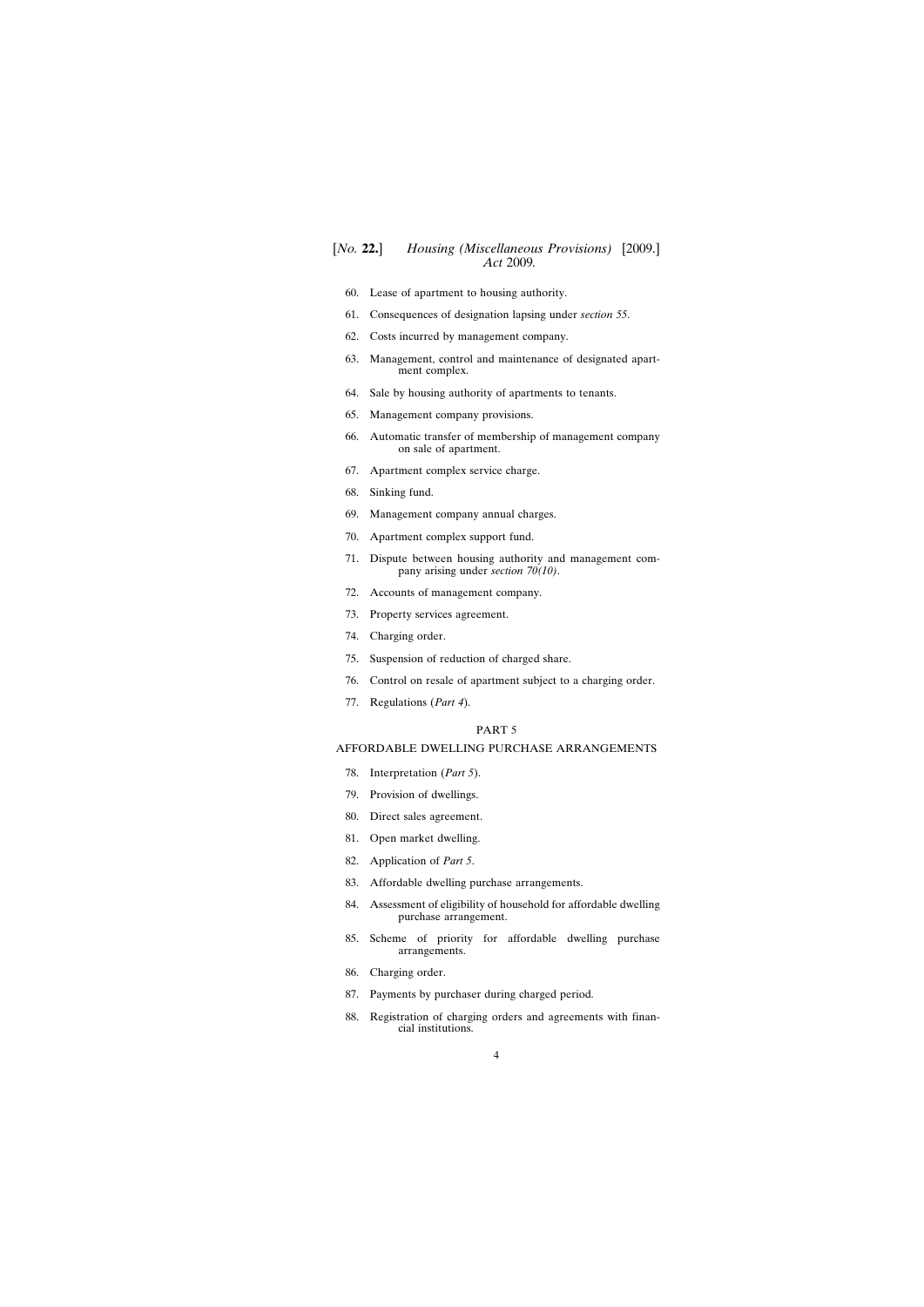- [89. Repayment on expiration of charged period.](#page-102-0)
- [90. Control on resale of dwelling purchased under affordable](#page-102-0) dwelling purchase arrangement.
- [91. Recovery of amounts due to housing authority.](#page-102-0)
- [92. Valuation of dwelling for certain purposes.](#page-102-0)
- [93. Discharge of charging order.](#page-103-0)
- [94. Affordable Dwellings Fund.](#page-103-0)
- [95. Regulations \(](#page-104-0)*Part 5*).
- [96. Transitional arrangements and savings provisions.](#page-105-0)

### PART 6

## PROVISIONS IN RESPECT OF CERTAIN GRANTS

- [97. Grants in respect of provision of sites under section 57 of](#page-106-0) Principal Act.
- [98. Control on resale of certain sites or dwellings thereon.](#page-108-0)
- [99. Repayment of adaptation grant.](#page-110-0)

## PART 7

AMENDMENTS TO THE RESIDENTIAL TENANCIES ACT 2004

[100. Amendments to Residential Tenancies Act 2004.](#page-111-0)

#### [SCHEDULE 1](#page-114-0)

**REPEALS** 

### [SCHEDULE 2](#page-114-0)

## CONSEQUENTIAL AMENDMENTS

## PART 1

Amendments to Housing Act 1966

### PART 2

Amendments to Housing Finance Agency Act 1981

## PART 3

Amendments to Housing Act 1988

## PART 4

Amendments to Housing (Miscellaneous Provisions) Act 1992

### PART 5

Amendments to Housing (Miscellaneous Provisions) Act 1997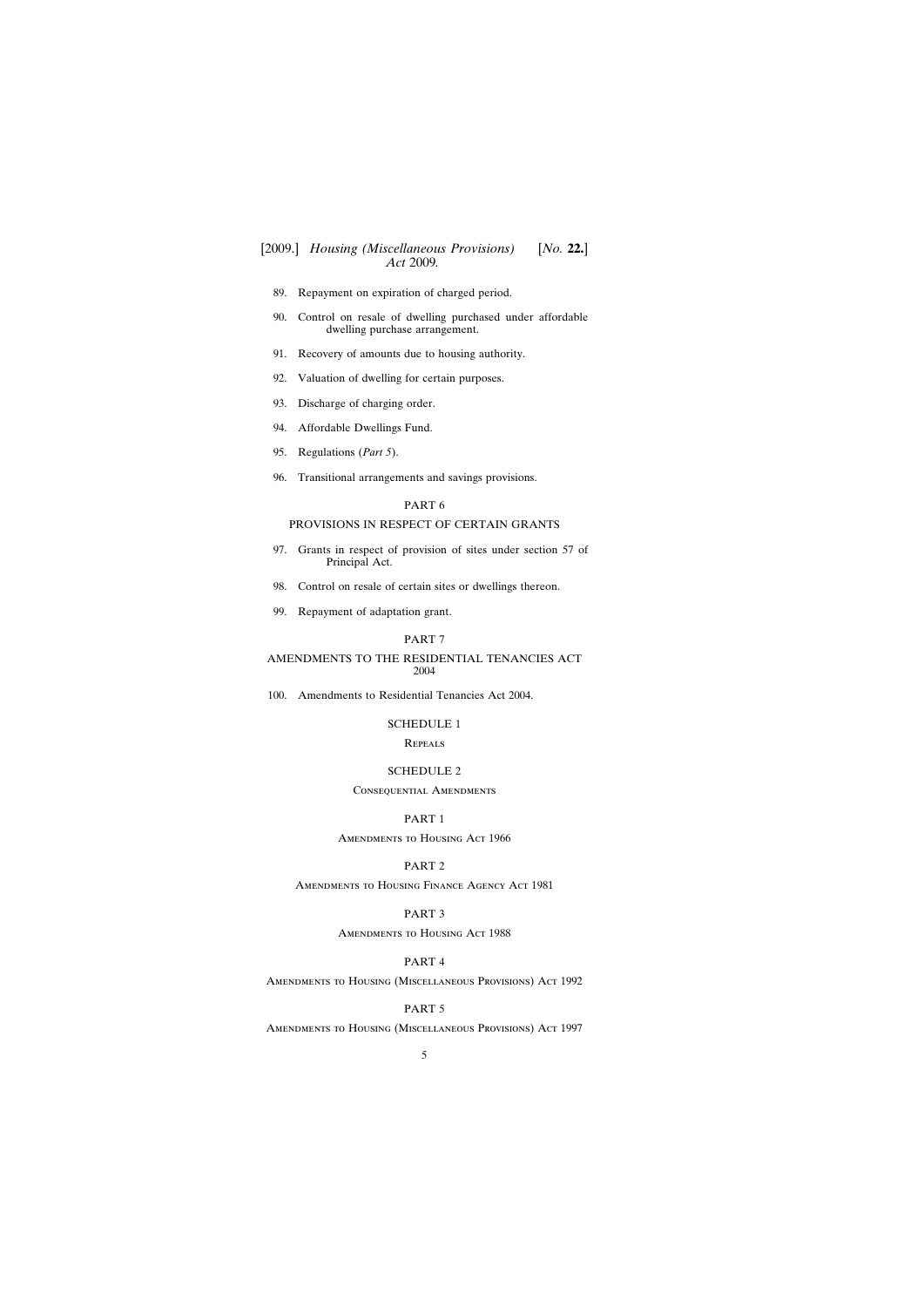[*No.* **22.**] [2009.] *Housing (Miscellaneous Provisions) Act* 2009*.*

## PART 6

Amendments to Housing (Traveller Accommodation) Act 1998

## PART 7

Amendments to Planning and Development Act 2000

## PART 8

Amendment to Civil Registration Act 2004

## PART 9

Amendment to Social Welfare Consolidation Act 2005

## [SCHEDULE 3](#page-128-0)

Terms and Conditions of Tenancy Agreement

## [SCHEDULE 4](#page-129-0)

# Information to be Included in Property Services Agreement ————————

#### Acts Referred to

| Arbitration Acts 1954 to 1998                                             |              |
|---------------------------------------------------------------------------|--------------|
| Central Bank Act 1971                                                     | 1971, No. 24 |
| Civil Registration Act 2004                                               | 2004, No. 3  |
| <b>Companies Acts</b>                                                     |              |
| Conveyancing Acts 1881 to 1911                                            |              |
| Family Home Protection Act 1976                                           | 1976, No. 27 |
| Garda Síochána Act 2005                                                   | 2005, No. 20 |
| Health Acts 1947 to 2008                                                  |              |
| Housing Finance Agency Act 1981                                           | 1981, No. 37 |
| Housing (Miscellaneous Provisions) Act 1979                               | 1979, No. 27 |
| Housing (Miscellaneous Provisions) Act 1992                               | 1992, No. 18 |
| Housing (Miscellaneous Provisions) Act 1997                               | 1997, No. 21 |
| Housing (Miscellaneous Provisions) Act 2002                               | 2002, No. 9  |
| Housing (Traveller Accommodation) Act 1998                                | 1998, No. 33 |
| Housing Act 1966                                                          | 1966, No. 21 |
| Housing Act 1988                                                          | 1988, No. 28 |
| Housing Acts 1966 to 2004                                                 |              |
| Land Law (Ireland) Act 1881                                               | 1881, c. 49  |
| Local Government Act 2001                                                 | 2001, No. 37 |
| Planning and Development Act 2000                                         | 2000, No. 30 |
| Registration of Title Act 1964                                            | 1964, No. 16 |
| <b>Residential Tenancies Act 2004</b>                                     | 2004, No. 27 |
| Social Welfare Acts                                                       |              |
| Social Welfare Consolidation Act 2005                                     | 2005, No. 26 |
| State Authorities (Public Private Partnership Arrange-<br>ments) Act 2002 | 2002, No. 1  |
| Taxes Consolidation Act 1997                                              | 1997, No. 39 |
| Vocational Education Act 1930                                             | 1930, No. 29 |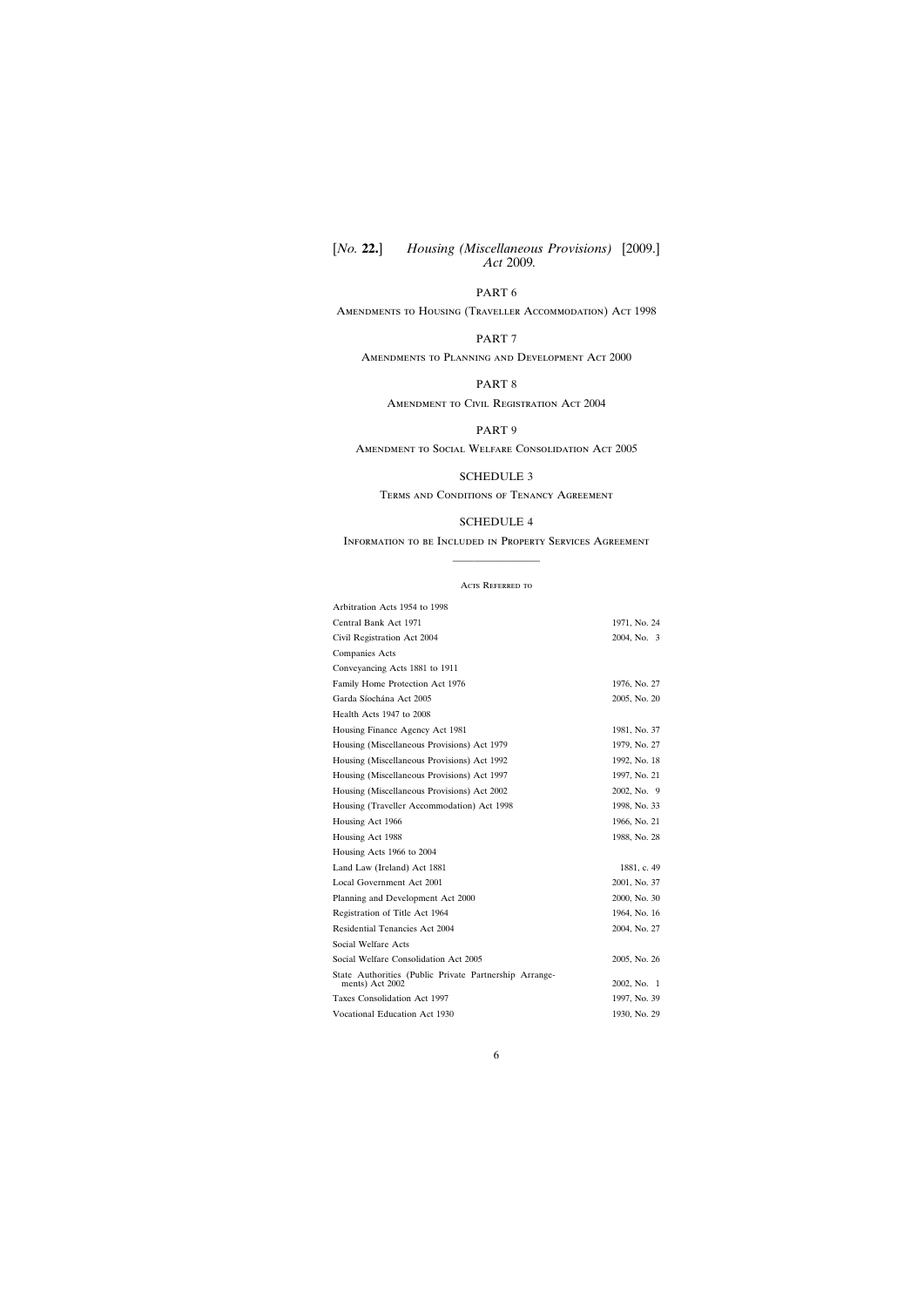

*Number* 22 *of* 2009

————————

————————

## **HOUSING (MISCELLANEOUS PROVISIONS) ACT 2009**

————————

AN ACT TO MAKE FURTHER PROVISION FOR THE FUNC-TIONS OF HOUSING AUTHORITIES; TO PROVIDE FOR THE MAKING OF HOUSING SERVICES PLANS; TO PROVIDE FOR THE CARRYING OUT OF SOCIAL HOUSING ASSESSMENTS FOR THE PURPOSES OF SOCIAL HOUSING SUPPORT AND THE ALLOCATION OF DWELLINGS; TO PROVIDE FOR RENTAL ACCOM-MODATION ARRANGEMENTS; TO PROVIDE FOR THE MANAGEMENT AND CONTROL FUNCTIONS OF HOUS-ING AUTHORITIES; TO PROVIDE FOR THE MAKING OF HOMELESSNESS ACTION PLANS; TO PROVIDE FOR THE MAKING OF AN ANTI-SOCIAL BEHAVIOUR STRATEGY; TO MAKE FURTHER PROVISION FOR TENANT PURCHASE OF DWELLINGS UNDER INCREMENTAL PURCHASE ARRANGEMENTS; TO PROVIDE FOR THE TENANT PURCHASE OF APART-MENTS; TO PROVIDE FOR THE SALE OF CERTAIN DWELLINGS UNDER AFFORDABLE DWELLING PUR-CHASE ARRANGEMENTS; TO MAKE FURTHER PRO-VISION RELATING TO STANDARDS FOR RENTED HOUSES AND TO PROVIDE FOR THE GIVING OF IMPROVEMENT NOTICES AND PROHIBITION NOTICES TO LANDLORDS; FOR THOSE AND OTHER PURPOSES TO AMEND AND EXTEND THE HOUSING ACTS 1966 TO 2004, TO AMEND THE HOUSING FIN-ANCE AGENCY ACT 1981, THE PLANNING AND DEVELOPMENT ACT 2000, THE CIVIL REGISTRATION ACT 2004, THE RESIDENTIAL TENANCIES ACT 2004 AND THE SOCIAL WELFARE CONSOLIDATION ACT 2005 AND TO PROVIDE FOR RELATED MATTERS.

[15*th July*, 2009]

### BE IT ENACTED BY THE OIREACHTAS AS FOLLOWS: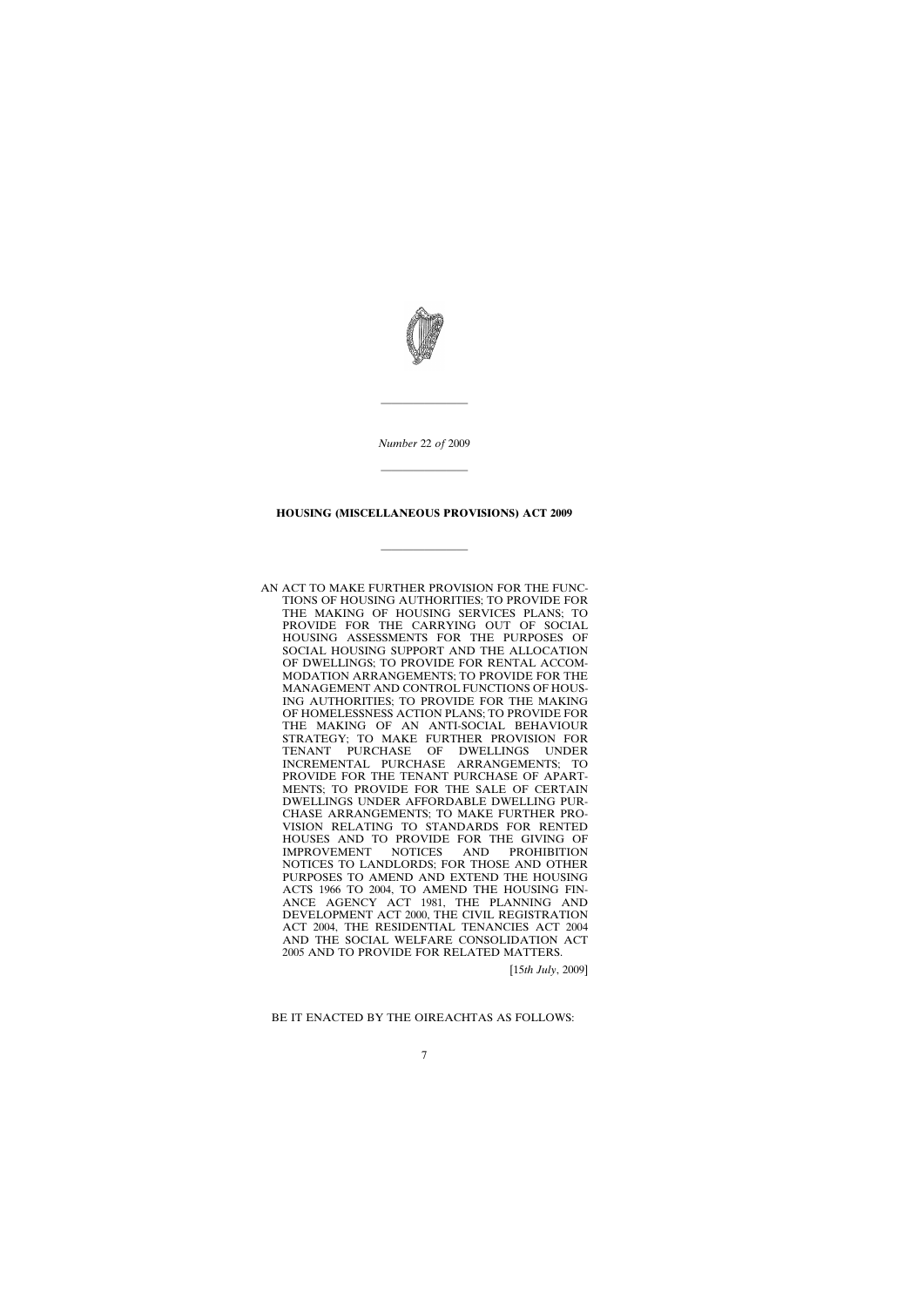[*No.* **22.**] *Housing (Miscellaneous Provisions)* [2009.] *Act* 2009*.*

## PART 1

#### PRELIMINARY AND GENERAL

**1**.—(1) This Act may be cited as the Housing (Miscellaneous Provisions) Act 2009.

(2) The Housing Acts 1966 to 2004 and this Act (other than *section 100*) may be cited together as the Housing Acts 1966 to 2009 and shall be construed together as one Act.

(3) *Section 100* and, in so far as it relates to that section, this section shall be construed as one with the Residential Tenancies Acts 2004 and 2009 and shall be included in the collective citation "Residential Tenancies Acts 2004 and 2009".

(4) This Act (other than *section 100*) comes into operation on such day or days as the Minister may appoint by order or orders either generally or with reference to any particular purpose or provision and different days may be so appointed for different purposes or different provisions, including the application of *section 7* or *8* to different enactments specified in *Schedule 1* or *Schedule 2* and to different provisions of those enactments.

**2**.—(1) In this Act—

"Act of 1988" means the Housing Act 1988;

"Act of 1992" means the Housing (Miscellaneous Provisions) Act 1992;

"Act of 1997" means the Housing (Miscellaneous Provisions) Act 1997;

"Act of 2002" means the Housing (Miscellaneous Provisions) Act 2002;

"affordable housing" means affordable dwellings purchased under affordable dwelling purchase arrangements under *Part 5* or affordable housing provided under Part V of the Planning and Development Act 2000 or Part 2 of the Act of 2002, as the case may be;

"allocation scheme" has the meaning given to it by *section 22*;

"anti-social behaviour" has the same meaning as in section 1 of the Act of 1997;

"approved body" means a body standing approved of for the purposes of section 6 of the Act of 1992;

"caravan" has the same meaning as in section 13 of the Act of 1988;

"*Chapter 4* tenancy agreement" has the meaning given to it by *section 25* and references to "*Chapter 4* tenancy" shall be construed accordingly;

"development plan" has the same meaning as in section 2 of the Planning and Development Act 2000;

8

<span id="page-7-0"></span>Short title, collective citation, construction and commencement.

Interpretation.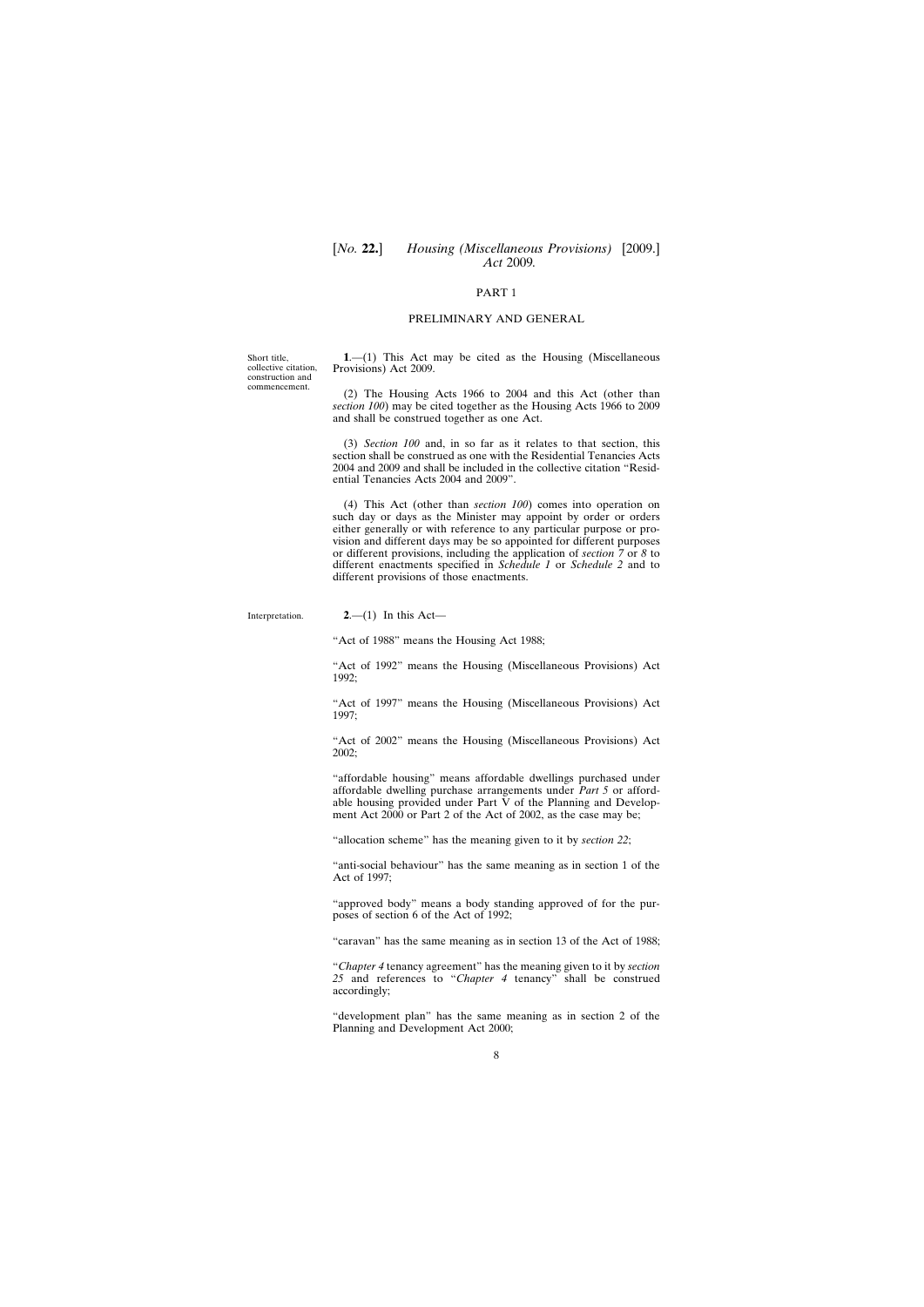"dwelling" includes any building or part of a building occupied or intended for occupation as a normal place of residence and includes any out-office, yard, garden or other land appurtenant thereto or usually enjoyed therewith and includes a house, flat, apartment, maisonette or hostel;

"estate management" has the same meaning as in section 1 of the Act of 1997;

"executive function" has the same meaning as in section 2 of the Local Government Act 2001;

"homelessness action plan" has the meaning given to it by *section 37*;

"homelessness consultative forum" has the meaning given to it by *section 38*;

"homeless person" means a person who is regarded by a housing authority as being homeless within the meaning of section 2 of the Act of 1988 and "homeless" and "homeless household" shall be construed accordingly;

"joint homelessness consultative forum" shall be read in accordance with *section 38*;

"household" means, subject to *sections 20* and *84*, a person who lives alone or 2 or more persons who live together;

"housing action programme" has the meaning given to it by *section 18*;

"housing authority" has the same meaning as in section 23 of the Act of 1992;

"housing services" shall be read in accordance with *section 10*;

"housing services plan" has the meaning given to it by *section 14*;

"housing strategy" has the same meaning as in section 93 of the Planning and Development Act 2000;

"housing support" shall be read in accordance with *section 10(a)*;

"local authority" means a local authority for the purposes of the Local Government Act 2001;

"manager" has the same meaning as in section 2 of the Local Government Act 2001;

"market rent" has the same meaning as in section 24 of the Residential Tenancies Act 2004;

"material improvements" means improvements made to—

- (*a*) a dwelling sold under an incremental purchase arrangement under *Part 3*, or
- (*b*) subject to *section 78(3)*, a dwelling sold under an affordable dwelling purchase arrangement under *Part 5*,

whether for the purposes of extending, enlarging, repairing or converting the dwelling, but does not include decoration, or any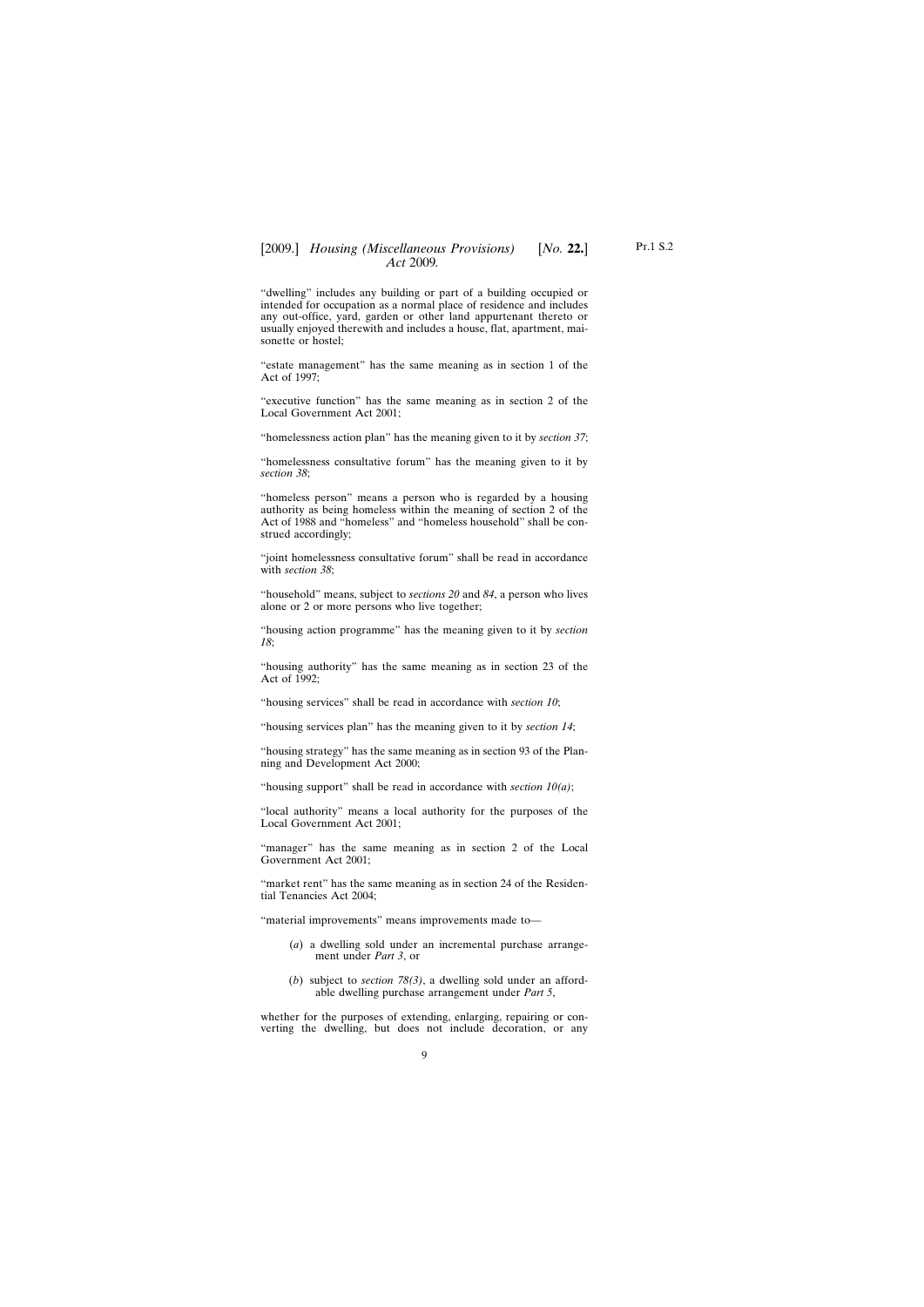<span id="page-9-0"></span>improvements carried out on the land including the construction of the dwelling;

"Minister" means the Minister for the Environment, Heritage and Local Government;

"prescribed" means prescribed by regulations made by the Minister under this Act;

"Principal Act" means the Housing Act 1966;

"public private partnership arrangement" has the same meaning as in section 3 of the State Authorities (Public Private Partnership Arrangements) Act 2002;

"refurbishment" in relation to a dwelling or other building, includes the enlargement, improvement, adaptation or reconstruction of such dwelling or other building;

"rental accommodation availability agreement" has the meaning given to it by *section 24*;

"rent scheme" has the meaning given to it by *section 31*;

"reserved function" has the same meaning as in section 2 of the Local Government Act 2001;

"social housing assessment" has the meaning given to it by *section 20*;

"social housing support" shall be read in accordance with *section 19*.

(2) In this Act references to "borough council", "county council" and "town council" shall be read in accordance with the Local Government Act 2001.

**3**.—(1) The Minister may make regulations prescribing any matter referred to in this Act as prescribed or to be prescribed or to be the subject of regulations or for the purpose of enabling any of its provisions to have full effect.

- (2) Regulations made under this Act may—
	- (*a*) contain such incidental, supplementary, consequential or transitional provisions as appear to the Minister to be necessary for the purposes of the regulations, and
	- (*b*) may be expressed to apply either generally or to specified housing authorities or areas or to housing authorities, areas, apartment complexes (within the meaning of *section 50*), dwellings, tenancies, loans, mortgages, persons, households, works or any other matter of a specified class or classes, denoted by reference to such matters to which the provision or provisions of this Act under which the regulations are made relate, as the Minister considers appropriate, and different provisions of such regulations may be expressed to apply in relation to different housing authorities or areas or different classes of housing authorities, areas, apartment complexes (within the meaning of *section 50*), dwellings, tenancies, loans, mortgages, persons, households, works or other matters.

Regulations.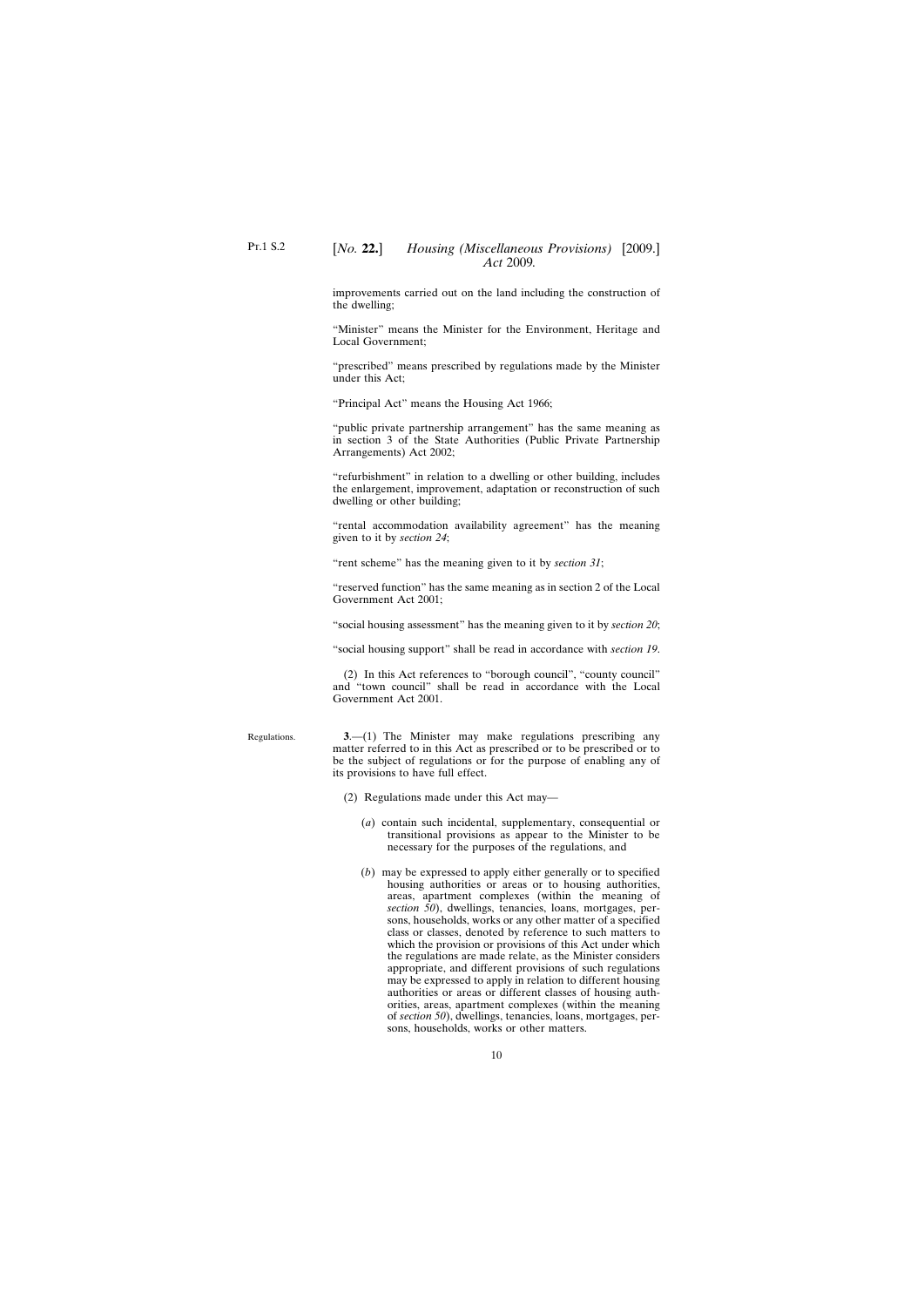<span id="page-10-0"></span>(3) Every regulation under this Act shall be laid before each House of the Oireachtas as soon as may be after it has been made and, if a resolution annulling the regulation is passed by either such House within the next 21 days on which that House has sat after the regulation is laid before it, the regulation shall be annulled accordingly, but without prejudice to the validity of anything previously done thereunder.

**4**.—(1) The Minister may, from time to time, as he or she con-Ministerial siders appropriate, give general policy directions in writing to a hous-directions. ing authority in relation to the performance by the housing authority of any of its functions under the *Housing Acts 1966 to 2009* and the housing authority shall comply with any such directions.

(2) The Minister may, by direction in writing, revoke or amend a direction under *subsection (1)*, including a direction under this subsection.

(3) Whenever the Minister gives a direction under this section, he or she shall publish the direction or cause it to be published in the manner he or she considers appropriate.

(4) A housing authority shall make available for inspection by members of the public, without charge, on the Internet and at its offices and such other places as it considers appropriate, during normal working hours, a copy of any direction given to it under this section.

**5.**—(1) The Minister may, from time to time, as he or she con-Guidelines. siders appropriate, issue to housing authorities such guidelines in relation to the performance of their functions under the *Housing Acts 1966 to 2009* as he or she considers appropriate and housing authorities shall have regard to such guidelines in the performance of those functions.

(2) The Minister shall publish or cause to be published, in the manner he or she considers appropriate, any guidelines issued under this section.

(3) A housing authority shall make available for inspection by members of the public, without charge, on the Internet and at its offices and such other places as it considers appropriate, during normal working hours, a copy of any guidelines issued to it under this section.

**6**.—Without prejudice to *section 12*, *sections 4* and *5* shall not be Limitation on construed as enabling the Minister to exercise any power or control Ministerial power. in relation to any particular case with which a housing authority is or may be concerned.

**7**.—The Acts specified in *column (3)* of *Schedule 1* are repealed Repeals. to the extent specified in *column (4)* of that Schedule.

**8**.—The Acts specified in *Schedule 2* are amended as indicated in Consequential that Schedule. amendments.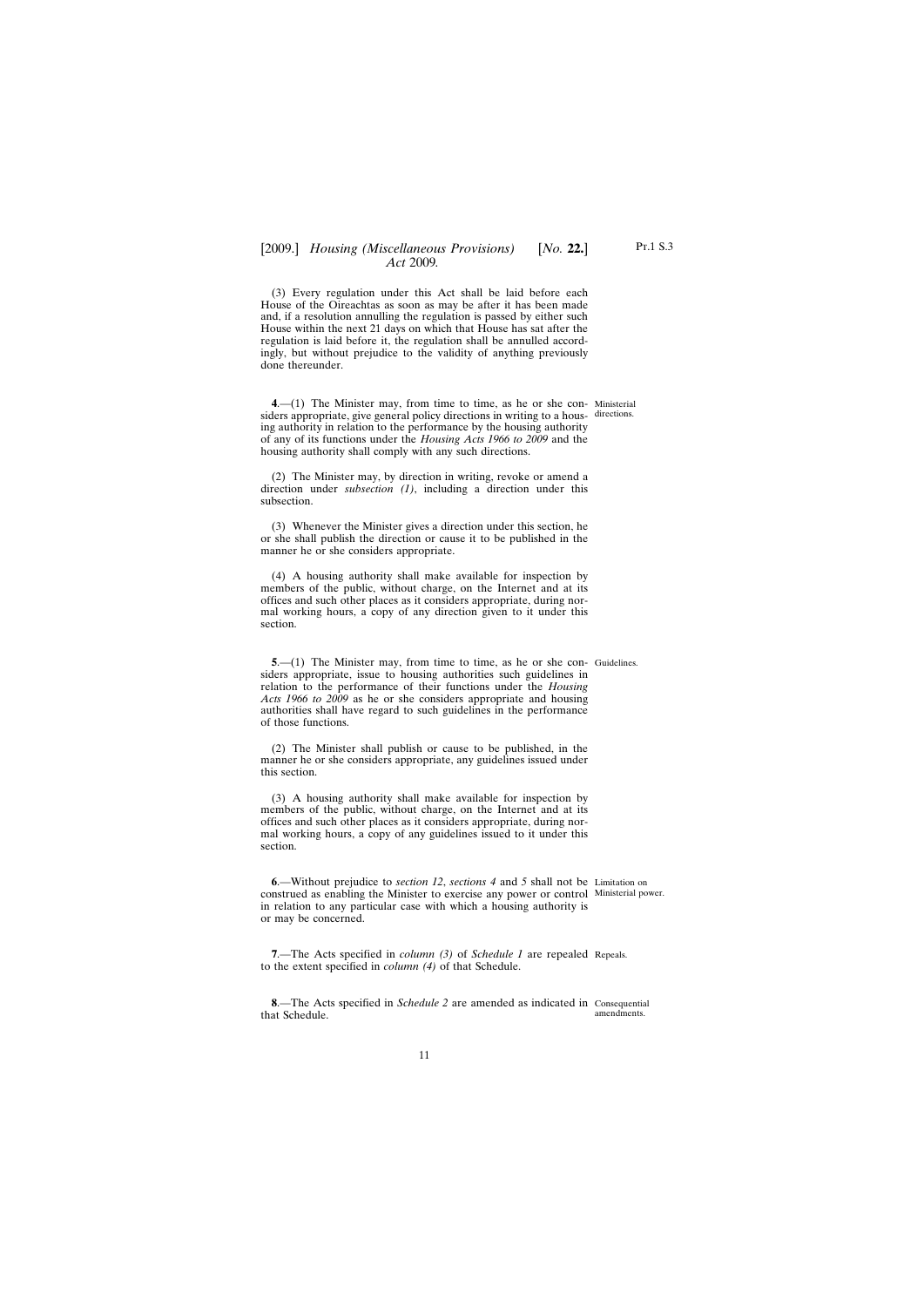## [*No.* **22.**] *Housing (Miscellaneous Provisions)* [2009.] *Act* 2009*.*

<span id="page-11-0"></span>Expenses.

**9**.—The expenses incurred by the Minister in the administration of this Act shall, to such extent as may be sanctioned by the Minister for Finance, be paid out of moneys provided by the Oireachtas.

### PART 2

#### FUNCTIONS OF HOUSING AUTHORITIES

#### CHAPTER 1

#### *Housing Services*

Provision of housing services.

**10**.—In performing its functions under the *Housing Acts 1966 to 2009*, a housing authority may provide housing services, including, but not necessarily limited to, all or any of the following—

- (*a*) housing support provided to households for the purposes of meeting their accommodation needs, including:
	- (i) social housing support;
	- (ii) affordable housing;
	- (iii) the granting of shared ownership leases under section 3 of the Act of 1992;
	- (iv) the sale, or consent to the sale, of dwellings under section 90 of the Principal Act;
	- (v) subsidies payable under section 4 of the Act of 1992 or section 7 of the Act of 2002;
	- (vi) loans made under section 11 of the Act of 1992 or section 25(1) of the Housing (Traveller Accommodation) Act 1998;
	- (vii) grants for works of improvement or adaptation to houses under section 5 of the Act of 1992;
	- (viii) grants and other assistance for the provision of new houses or improvement works to houses under section 6 of the Housing (Miscellaneous Provisions) Act 1979;
	- (ix) services provided to homeless persons under section 10 of the Act of 1988;
	- (x) the provision of sites under section 57 of the Principal Act,
- (*b*) assistance, other than financial assistance or housing support, provided—
	- (i) in accordance with a homelessness action plan to households that were formerly homeless before their occupation of their current accommodation and, in the opinion of the housing authority, such assistance is necessary for the purposes of supporting those households in remaining in occupation of that accommodation, or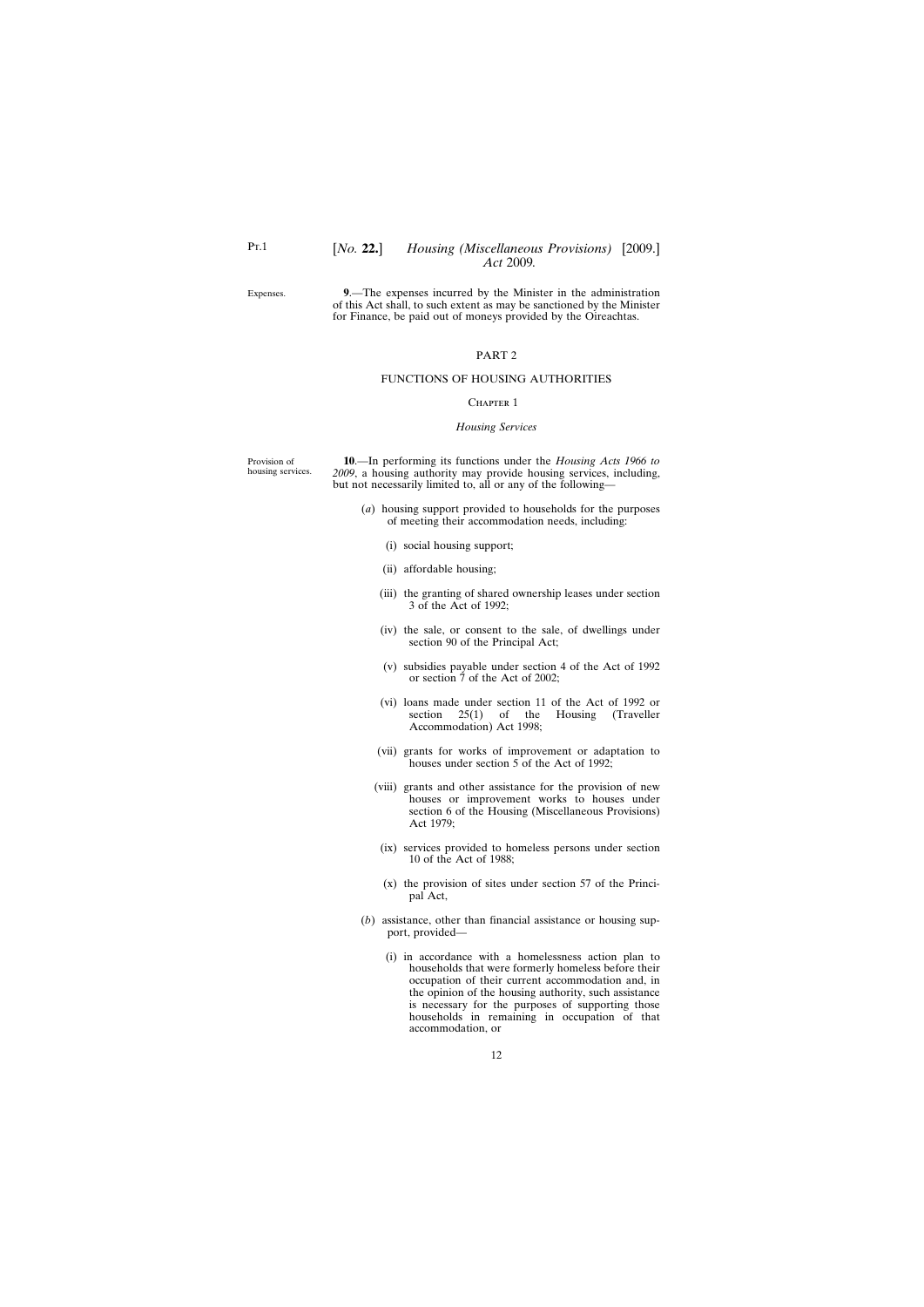- (ii) to tenants of dwellings to which *section*  $31(1)$  applies,
- <span id="page-12-0"></span>(*c*) the management, maintenance and refurbishment under *section 28* of any dwelling, building or land of which the housing authority is the owner or which is under its management and control, and
- (*d*) the reconstruction or improvement under section 12 of the Act of 1988 of certain houses provided by housing authorities.

**11.**—(1) In this section "ancillary services" include roads, shops, Provision of facilities for the benefit of the community (including health and ancillary services. leisure facilities), playgrounds, places of recreation, parks, allotments, open spaces, sites for places of worship, factories, schools, offices and other buildings or land and other such works or services, as will, in the opinion of a housing authority, serve a beneficial purpose either in connection with the requirements of the households for which the dwellings concerned are provided or in connection with the requirements of other households.

(2) In providing housing services and in connection with dwellings provided, to be provided or which, in the opinion of the housing authority will in the future require to be provided, a housing authority may provide and, if it considers appropriate, maintain in good order and repair, the ancillary services.

- (3) For the purposes of *subsection (2)*
	- (*a*) reference to the provision of dwellings includes dwellings provided, or maintained, on behalf of a housing authority pursuant to arrangements with an approved body, or public private partnership arrangements, and
	- (*b*) reference to the provision and maintenance of ancillary services includes ancillary services provided pursuant to arrangements with an approved body, or public private partnership arrangements.

**12**.—(1) The Minister may, for the purposes of the provision of Funding for housing housing services, with the consent of the Minister for Finance, pay services.to a housing authority, out of moneys provided by the Oireachtas, a grant or subsidy in respect of all or any one or more of the following:

- (*a*) the provision of dwellings or sites by the authority;
- (*b*) the refurbishment of dwellings provided by the authority;
- (*c*) the provision of caravans, or the provision, improvement or management by the authority of sites for caravans referred to in section 13 of the Act of 1988 for persons to whom that section applies;
- (*d*) the acquisition of land for the provision of dwellings or sites;
- (*e*) the provision of ancillary services in connection with the provision or improvement of dwellings or sites;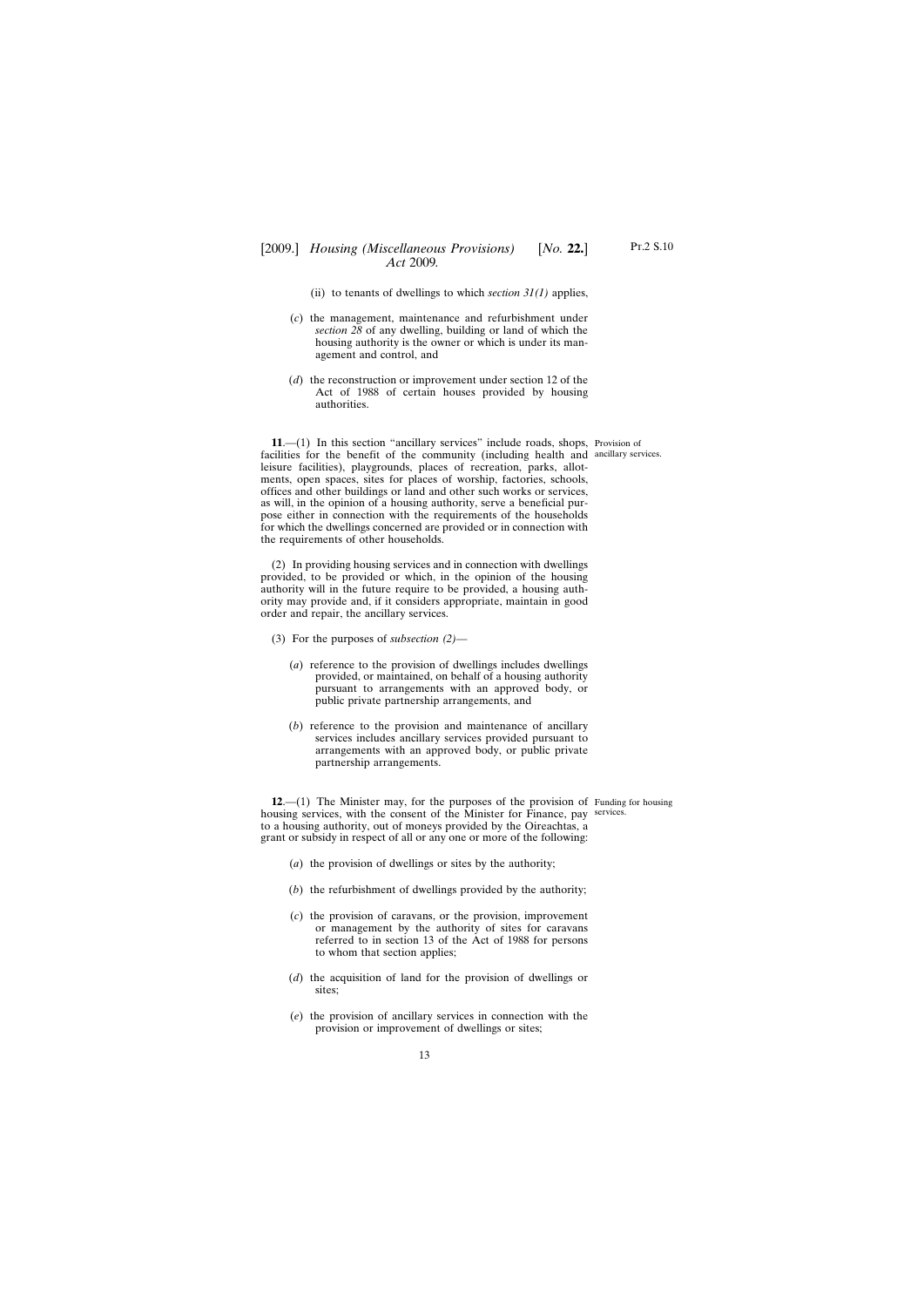- (*f*) subject to such regulations as may be made under this section, the provision of assistance to an approved body under section 6 of the Act of 1992;
- (*g*) such measures as may be taken by the housing authority pursuant to its housing services plan for the purposes of improving its housing services;
- (*h*) such measures as may be taken by the housing authority pursuant to its homelessness action plan relating to the provision of assistance under *section 10(b)(i)*.

(2) A grant or subsidy shall not be paid under this section in respect of a dwelling, site or works unless the relevant dwelling, site or works comply on completion with such conditions, if any, as may, from time to time, be determined by the Minister for the purposes of this section in relation to standards of construction and works and the provision of water, sewerage and other services in dwellings or to sites.

(3) A subsidy under *subsection (1)* in respect of loan charges incurred in the provision of any of the housing services referred to in that subsection may be made either to the housing authority concerned or, on its behalf, to the person who made the relevant loan in respect of which the loan charges were incurred.

(4) The Minister may make regulations in relation to the payment of a grant or subsidy under *subsection (1)(f)* providing for all or any one or more of the following:

- (*a*) the class or classes of accommodation in respect of which the grant or subsidy may be paid and the class or classes of households for whom such accommodation is provided;
- (*b*) the amount of the grant or subsidy;
- (*c*) requirements in relation to—
	- (i) the assistance in respect of which the grant or subsidy may be paid,
	- (ii) the payment of the grant or subsidy,
	- (iii) the financial and other circumstances of households occupying accommodation in respect of which the grant or subsidy may be paid,
	- (iv) the occupation and maintenance of accommodation in respect of which the grant or subsidy may be paid,
	- (v) the floor area of accommodation in respect of which the grant or subsidy may be paid, measured in such manner as may, from time to time, be determined by the Minister,
	- (vi) standards of construction, works and repair and the availability in accommodation, in respect of which the grant or subsidy may be paid, of water, sewerage and other services, and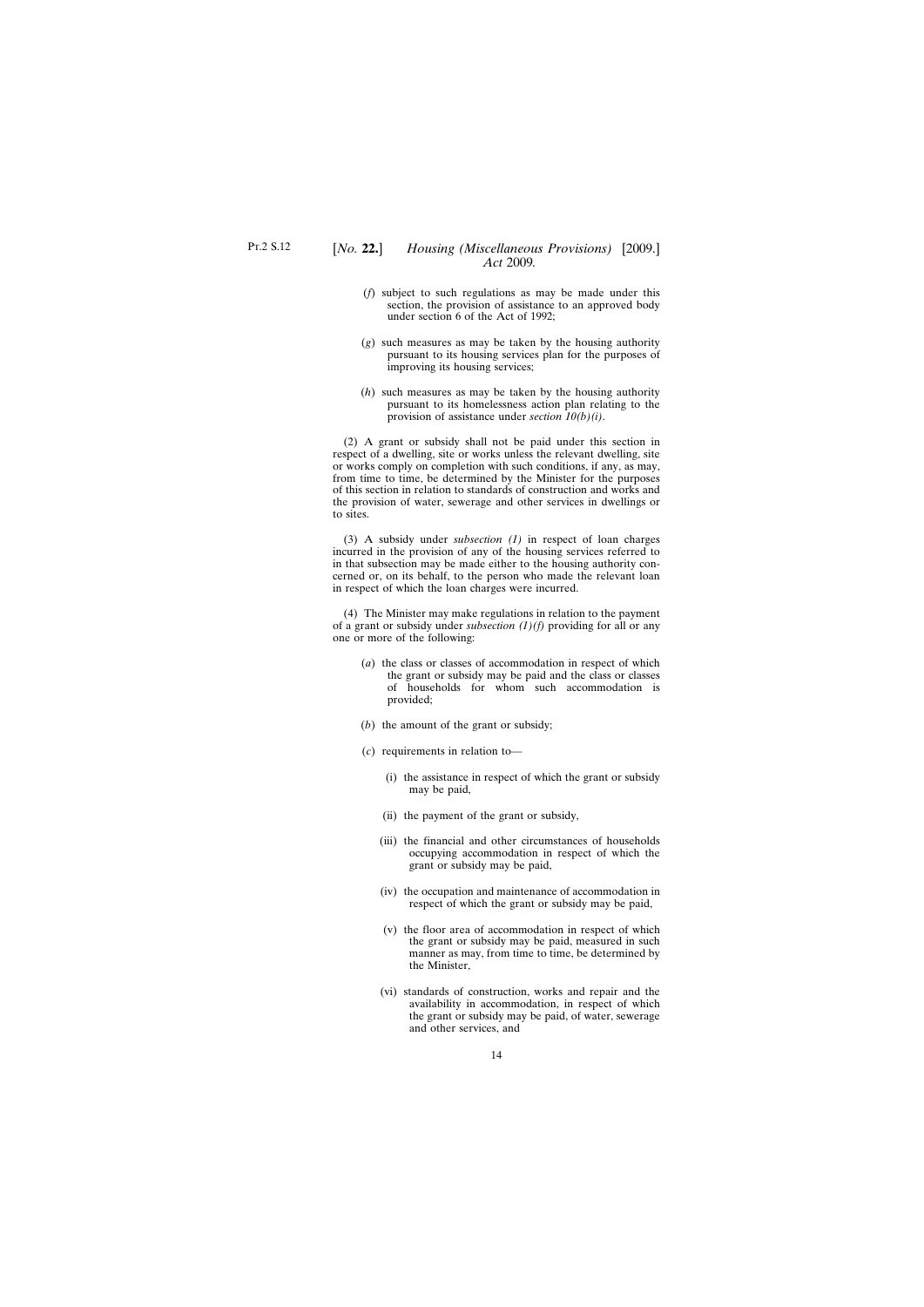## <span id="page-14-0"></span>[2009.] [ *Housing (Miscellaneous Provisions) No.* **22.**] *Act* 2009*.*

(vii) the payment under any enactment (including this Act) of any other grant, subsidy or assistance in respect of the accommodation concerned.

**13**.—Any moneys accruing to a housing authority from—

Housing authority resources.

- (*a*) the sale of a dwelling owned by the authority, including a sale under section 90 of the Principal Act or *Part 3* or *4*,
- (*b*) the resale of a dwelling under *section 48* or *76*,
- (*c*) an approved body in respect of the resale of a dwelling referred to in *paragraph (b)*,
- (*d*) payments in respect of any amounts outstanding under *section 47* or *75*, as the case may be,
- (*e*) the resale of a dwelling under section 9 of the Act of 2002,
- (*f*) the purchase of the interest of the housing authority or the sale of a dwelling, as the case may be, under section 10 of the Act of 2002,
- (*g*) the resale of certain sites, or dwellings on such sites, under *section 98*, or
- (*h*) the repayment of a grant to which *section 99* applies,

shall be accounted for by the housing authority in a separate account and, subject to the prior approval of the Minister, may be used for the provision of housing or for the refurbishment or maintenance of existing housing, or any other related purposes.

#### CHAPTER<sub>2</sub>

#### *Housing Services Plan*

**14.** (1) Each housing authority shall make a plan (in this Act Obligation to make referred to as a "housing services plan") setting out the objectives housing services which the housing authority considers to be reasonable and necessary for the provision of housing services having regard to the requirements of the housing strategy or strategies relating to housing supports for its administrative area.

plan.

(2) A housing services plan shall be in writing and shall specify how the housing authority proposes to provide housing services.

(3) Subject to *subsection (5)*, a housing authority shall adopt a housing services plan not later than 6 months after the date on which the current development plan is made.

(4) A housing services plan shall relate to the remaining period of the housing authority's current development plan.

(5) (*a*) The Minister may direct a housing authority or housing authorities to make a housing services plan relating to the remaining period of the development plan in operation, on the coming into operation of this section, in respect of the administrative area concerned and this Chapter shall apply to the preparation and making of such a plan.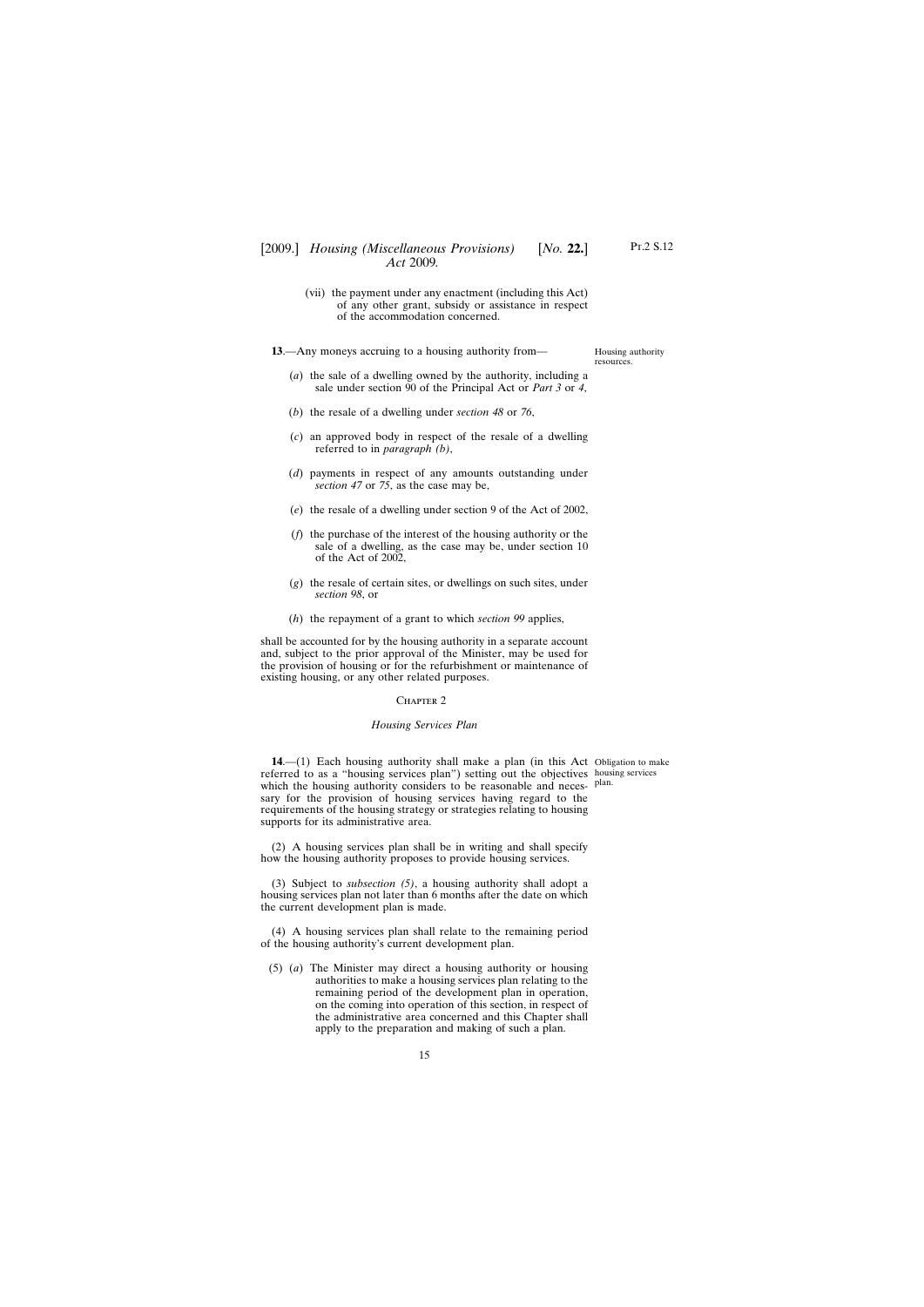(*b*) A housing authority shall comply with any direction given to it under *paragraph (a)*.

(6) The preparation, making, adoption or variation of a housing services plan, or draft plan, as the case may be, is a reserved function.

<span id="page-15-0"></span>Content of housing services plan. **15**.—(1) In making a housing services plan, a housing authority shall, in particular, have regard to the following:

- (*a*) the development plan or plans for its administrative area;
- (*b*) any summary or summaries of social housing assessments prepared under *section 21*;
- (*c*) the demand for affordable housing in its administrative area;
- (*d*) the accommodation programme or programmes adopted for its administrative area in accordance with section 7 of the Housing (Traveller Accommodation) Act 1998;
- (*e*) the homelessness action plan adopted in accordance with *Chapter 6* in respect of its administrative area;
- (*f*) the need to ensure that housing services are delivered in a manner which promotes sustainable communities, including but not necessarily limited to the need to—
	- (i) counteract undue segregation in housing between persons of different social backgrounds, and
	- (ii) ensure that a mixture of dwelling types and sizes and of classes of tenure is provided to reasonably match the different types of housing support required in its administrative area;
- (*g*) its anti-social behaviour strategy (if any) under *section 35*;
- (*h*) any directions given by the Minister under *subsection (2)*;
- (*i*) the matters specified in section 69 of the Local Government Act 2001 to which local authorities are required to have regard in performing their functions.
- (2) (*a*) The Minister may direct a housing authority to include in its housing services plan such information as he or she considers necessary, including, but not necessarily limited to, information on, and priorities relating to, each of the following:
	- (i) the provision of appropriate housing supports;
	- (ii) proposed measures to ensure that housing supports are delivered in a manner which promotes sustainable communities;
	- (iii) the quality, standards and condition of housing owned by the housing authority, and priorities for refurbishment;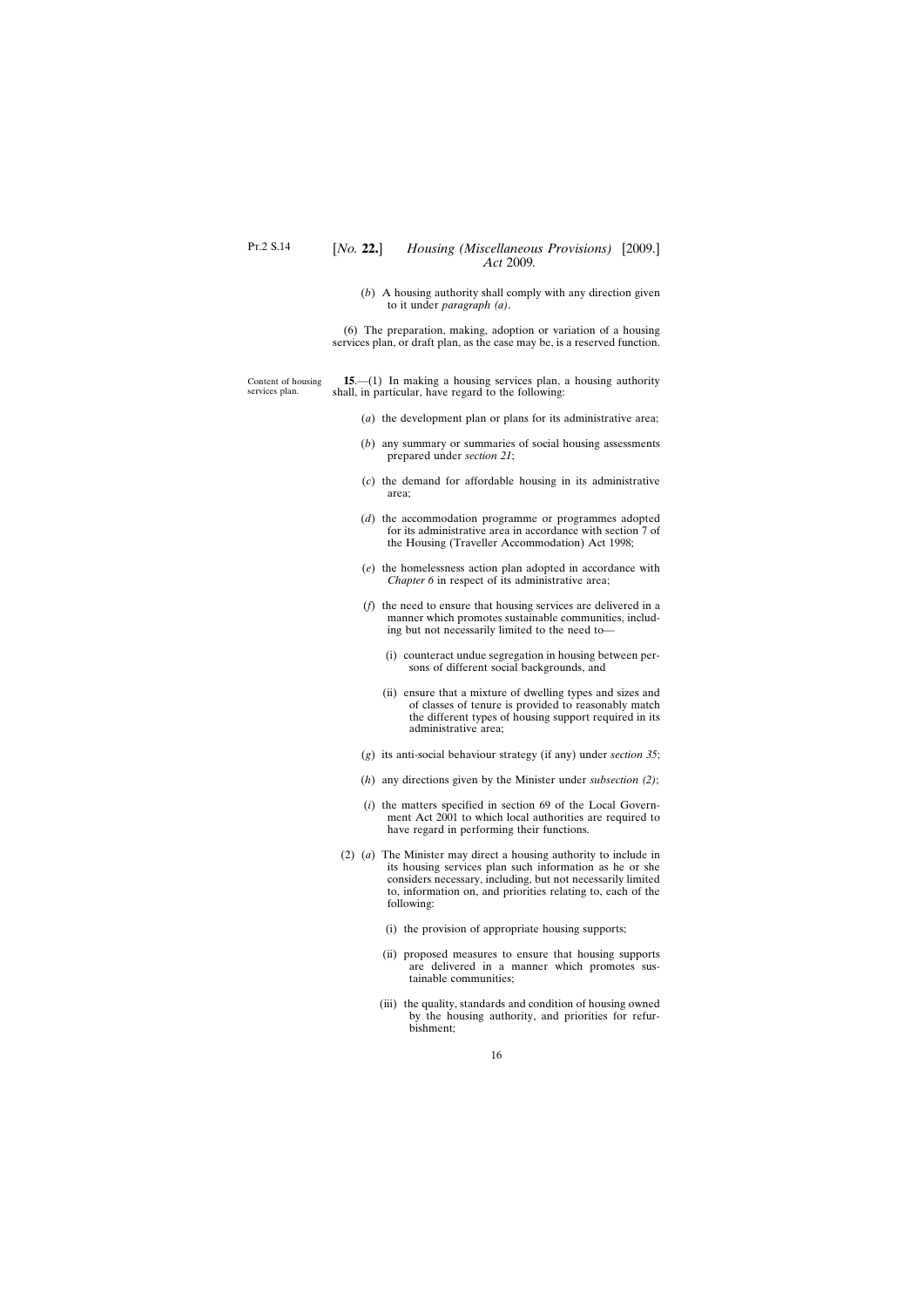- <span id="page-16-0"></span>(iv) plans for the regeneration of the administrative area concerned or any part of it;
- (v) the policies of the housing authority relating to the management and maintenance of dwellings or sites owned or controlled by it.
- (*b*) A housing authority shall comply with any direction given to it under *paragraph (a)*.

(3) A housing services plan shall include the summary or summaries, prepared under *section 21*, of the social housing assessments carried out in respect of the administrative area concerned.

**16**.—(1) A housing authority shall prepare a draft of the housing Preparation of draft services plan and shall send a copy of the draft housing services plan and making of plan to plan.

- (*a*) the Minister,
- (*b*) every local authority whose administrative area adjoins, or is contained in, the administrative area of the authority preparing the draft plan,
- (*c*) the Health Service Executive,
- (*d*) approved bodies engaged in the provision of accommodation or shelter in the administrative area concerned,
- (*e*) the homelessness consultative forum in its administrative area, or joint homelessness consultative forum, as the case may be,
- (*f*) any local traveller accommodation consultative committee in the administrative area concerned appointed under section 21 of the Housing (Traveller Accommodation) Act 1998, and
- (*g*) such local community bodies in the administrative area concerned and any other person, as the housing authority considers appropriate.

(2) Written submissions or observations with respect to the draft housing services plan may be made by the persons specified in *subsection (1)* to the housing authority within 8 weeks from the date on which the draft plan is sent under *subsection (1)*.

(3) Where the Minister considers that any draft housing services plan fails to adequately take account of any of the matters specified in *section 15(1)*, the Minister may, within the period specified in *subsection (2)*, for stated reasons, direct the housing authority concerned to take specified measures to ensure that the housing services plan, when made, takes adequate account of those matters and the housing authority shall comply with any such direction.

(4) Not later than 4 weeks after the end of the period specified in *subsection (2)*, the manager shall prepare and submit to the housing authority a report on—

(*a*) any submissions or observations made under *subsection (2)*,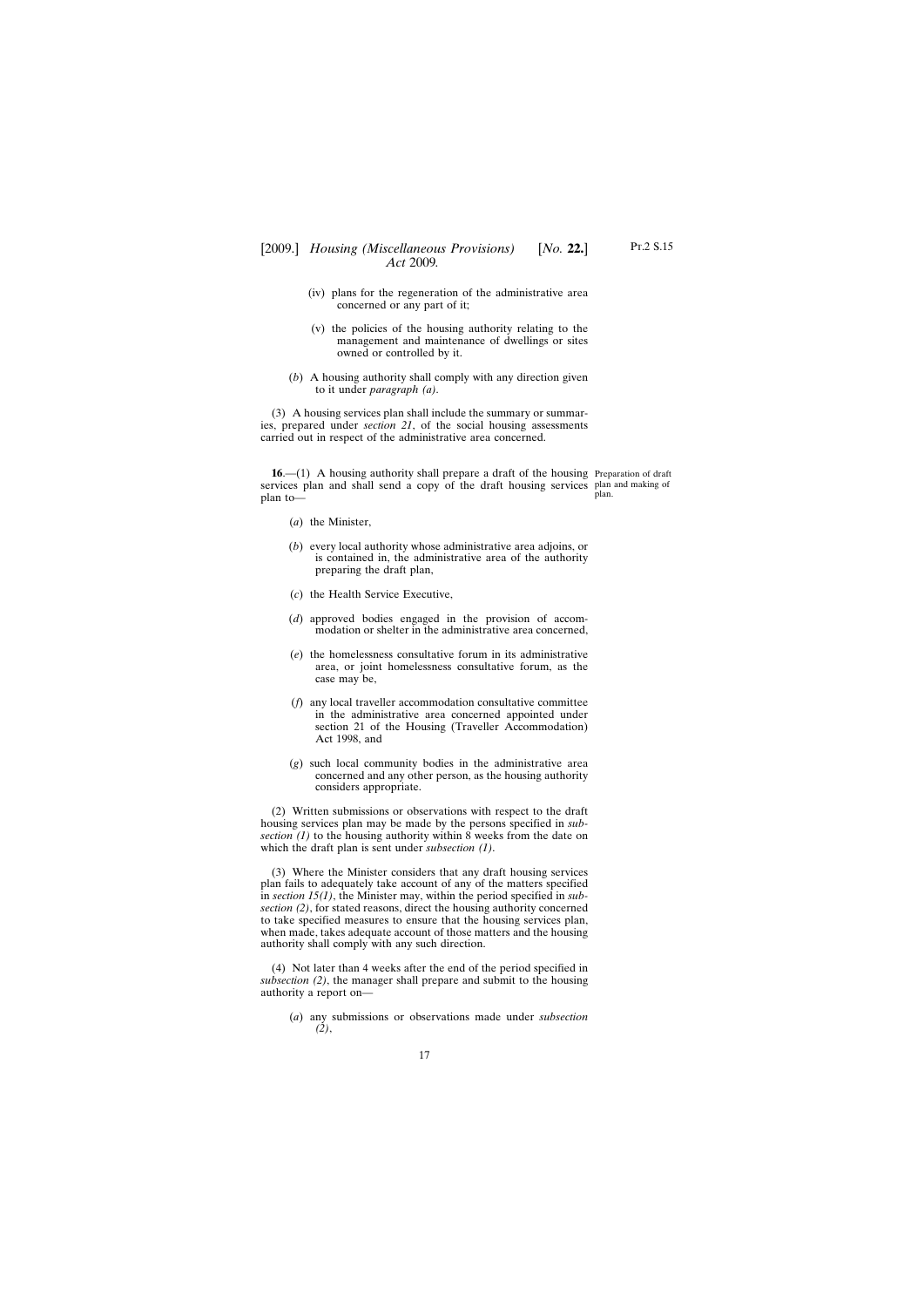- <span id="page-17-0"></span>(*b*) the directions (if any) of the Minister under *subsection (3)* and the stated reasons for those directions, and
- (*c*) any aspect of the draft housing services plan (other than aspects of the draft plan the subject of any ministerial direction under *subsection (3)*) that, in his or her opinion, fails to adequately take account of any of the matters specified in *section 15(1)*.

(5) The housing authority shall, having taken account of the directions of the Minister (if any) under *subsection (3)* and the manager's report under *subsection (4)*, adopt the housing services plan, with or without modification, within 6 weeks after the submission of the manager's report.

- (6) The housing authority shall—
	- (*a*) give a copy of the housing services plan to the Minister as soon as practicable after it is adopted,
	- (*b*) make the housing services plan available for inspection on request by any person, without charge, at its offices and such other places as it considers appropriate, during normal office hours,
	- (*c*) on request by any person, provide a copy of the housing services plan at a price not exceeding the reasonable cost of reproduction, and
	- (*d*) publish and maintain a copy of the housing services plan on the Internet for the period of the plan.

**17**.—(1) Where the manager considers that there has been a change in any of the matters specified in *section 15(1)* that significantly affects the housing services plan, including any adjustment of a housing strategy pursuant to section 95(3) of the Planning and Development Act 2000, the manager shall submit a report on the matter to the members of the housing authority and, where the manager considers it necessary and appropriate, he or she may recommend that the housing services plan be varied accordingly and the housing authority may, having taken account of any such recommendations, as it considers appropriate, decide to vary the plan or part or parts thereof accordingly.

(2) Where the Minister considers that there has been a change in circumstances that significantly affects all or any part or parts of one or more than one housing services plan, he or she may give a direction requiring the housing authority or authorities concerned to vary the plan or plans or part or parts thereof accordingly and the housing authority or authorities, as the case may be, shall comply with any such direction.

(3) *Section 16* applies to the variation of a plan as it applies to the preparation and adoption of a plan, with any necessary modifications.

Housing action programme.

**18**.—(1) The manager shall, from time to time, in such form and for such period as the Minister may direct, prepare a programme (in this Act referred to as a "housing action programme") for implementation of the housing services plan.

Variation of housing services plan.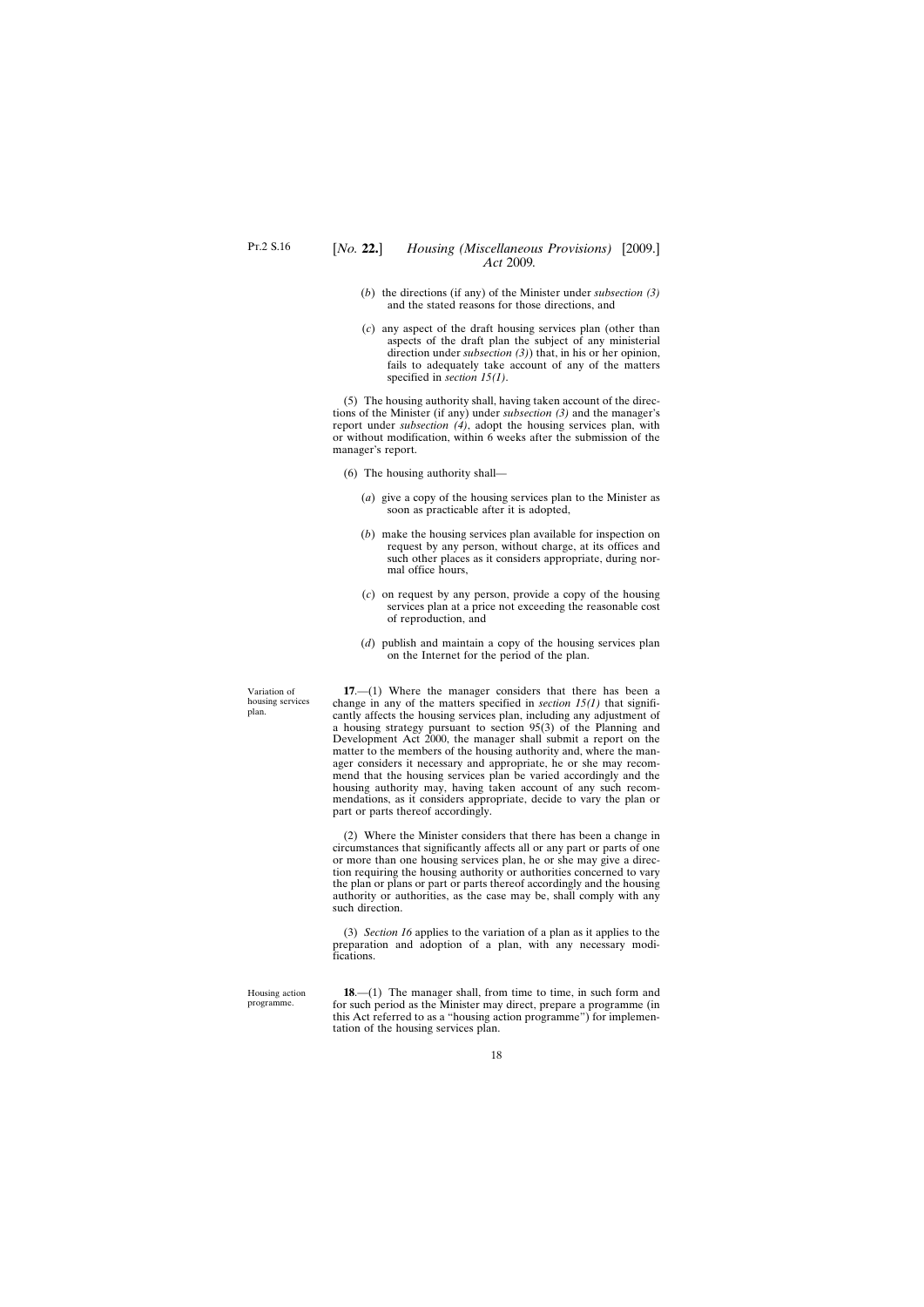- <span id="page-18-0"></span>(2) A housing action programme shall—
	- (*a*) take account of the financial resources available for the period to which the programme relates, and
	- (*b*) include such matters as the Minister may specify in a direction given under *subsection (1)*, including (except in the case of the first housing action programme) a review of progress made in the implementation of the housing services plan during the period of the previous housing action programme.

(3) The manager shall provide a copy of the housing action programme to the Minister, the members of the housing authority and the members of any borough council or town council situated in the administrative area of the housing authority.

#### CHAPTER 3

#### *Social Housing Support*

**19**.—(1) A housing authority may, in accordance with the *Hous-*Provision of social *ing Acts 1966 to 2009* and regulations made thereunder, provide, housing support.facilitate or manage the provision of social housing support.

(2) Without prejudice to the generality of *subsection (1)*, social housing support may include all or any of the following:

- (*a*) dwellings provided by a housing authority under the *Housing Acts 1966 to 2009* or provided under Part V of the Planning and Development Act 2000, other than affordable housing;
- (*b*) dwellings provided by an approved body;
- (*c*) the sale of a dwelling under *Part 3*;
- (*d*) entering into and maintaining rental accommodation availability agreements;
- (*e*) the provision of sites for caravans referred to in section 13 of the Act of 1988 and any accommodation provided to travellers under the Housing (Traveller Accommodation) Act 1998;
- (*f*) the provision of sites for building purposes under section 57 of the Principal Act.

(3) A housing authority may, in accordance with the *Housing Acts 1966 to 2009* and regulations made thereunder, for the purposes of providing social housing support to households, whether provided on a permanent or temporary basis—

- (*a*) purchase, build, lease or otherwise acquire dwellings or sites,
- (*b*) convert buildings, and
- (*c*) refurbish dwellings.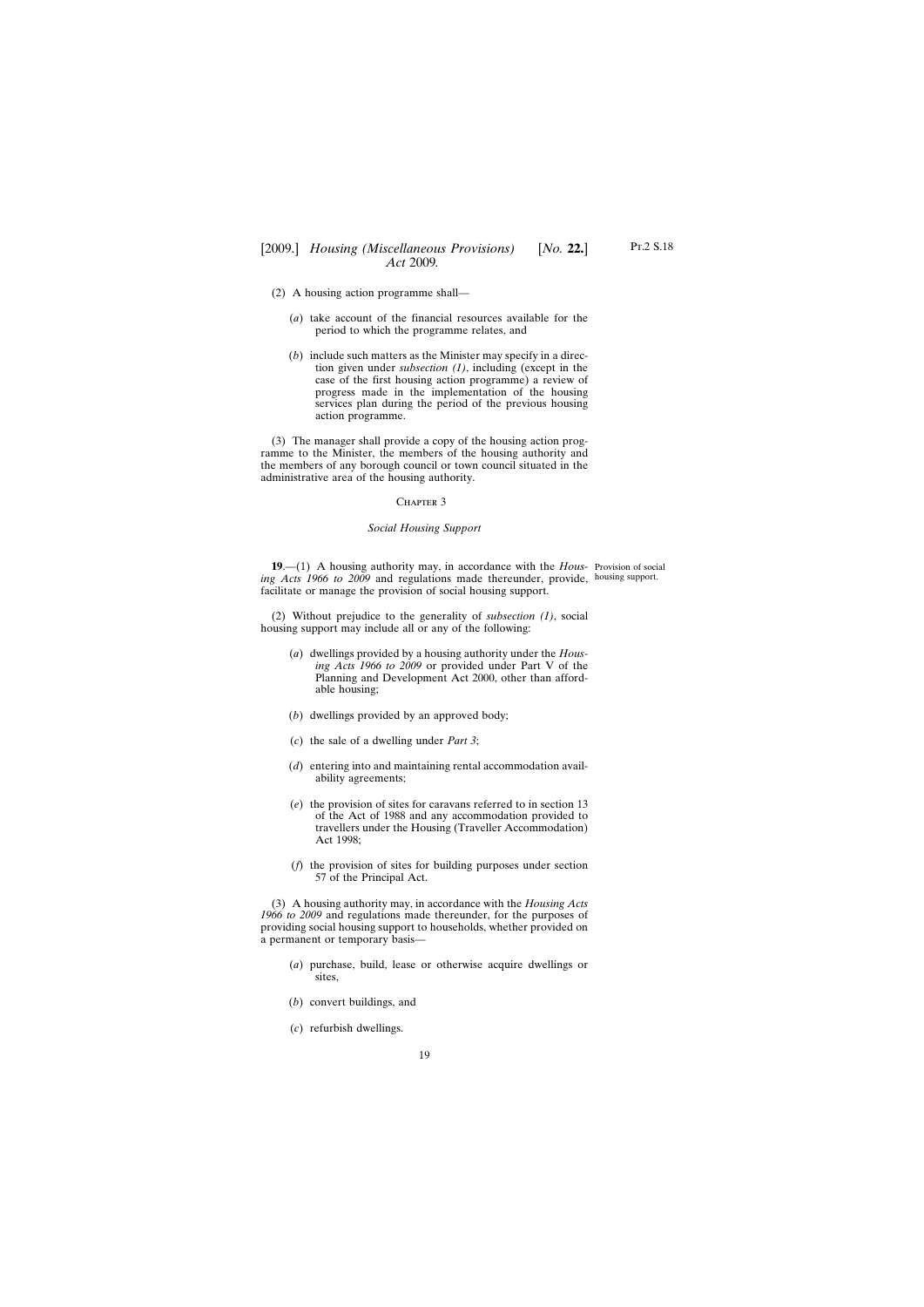<span id="page-19-0"></span>(4) In performing its functions under *subsections (2)* and *(3)* a housing authority shall have regard to its housing services plan and the need to—

- (*a*) counteract undue segregation in housing between persons of different social backgrounds, and
- (*b*) ensure that a mixture of dwelling types and sizes and of classes of tenure is provided to reasonably match the requirements of households.

(5) A housing authority may, with the approval of the Minister, enter into a public private partnership arrangement for the performance of its functions under *subsection (1)*.

(6) The power of a housing authority to provide dwellings and sites for building purposes under the *Housing Acts 1966 to 2009* shall, in the case of a county council, be deemed to include, and always to have included, a power to provide dwellings or sites, as the case may be, in a town listed in Part 2 of Schedule 6 of the Local Government Act 2001, as if, for the purpose of such provision, the town formed part of the administrative area of the council.

**20**.—(1) A reference in this section to a household shall be read as including a reference to 2 or more persons who, in the opinion of the housing authority concerned, have a reasonable requirement to live together.

(2) Where a household applies for social housing support, the housing authority concerned shall, subject to and in accordance with regulations made for the purposes of this section, carry out an assessment (in this Act referred to as a "social housing assessment") of the household's eligibility, and need for, social housing support for the purposes of determining—

- (*a*) whether the household is qualified for such support, and
- (*b*) the most appropriate form of any such support.

(3) A housing authority may carry out a social housing assessment where a household has been in receipt of a supplement under section 198(3) of the Social Welfare Consolidation Act 2005 towards the amount of rent payable by the household in respect of the household's residence for such period as may be prescribed.

(4) The Minister may make regulations providing for the means by which the eligibility of households for social housing support shall be determined including, but not necessarily limited to, the following:

- (*a*) the maximum income threshold based on a household comprising one person;
- (*b*) the methodology according to which the threshold referred to in *paragraph (a)* shall be adjusted for households comprising more than one person;
- (*c*) the manner in which a housing authority shall set the income threshold, having regard to the market rent in respect of, and the average purchase prices for, dwellings in its administrative area, which in any case shall not be

Social housing assessment.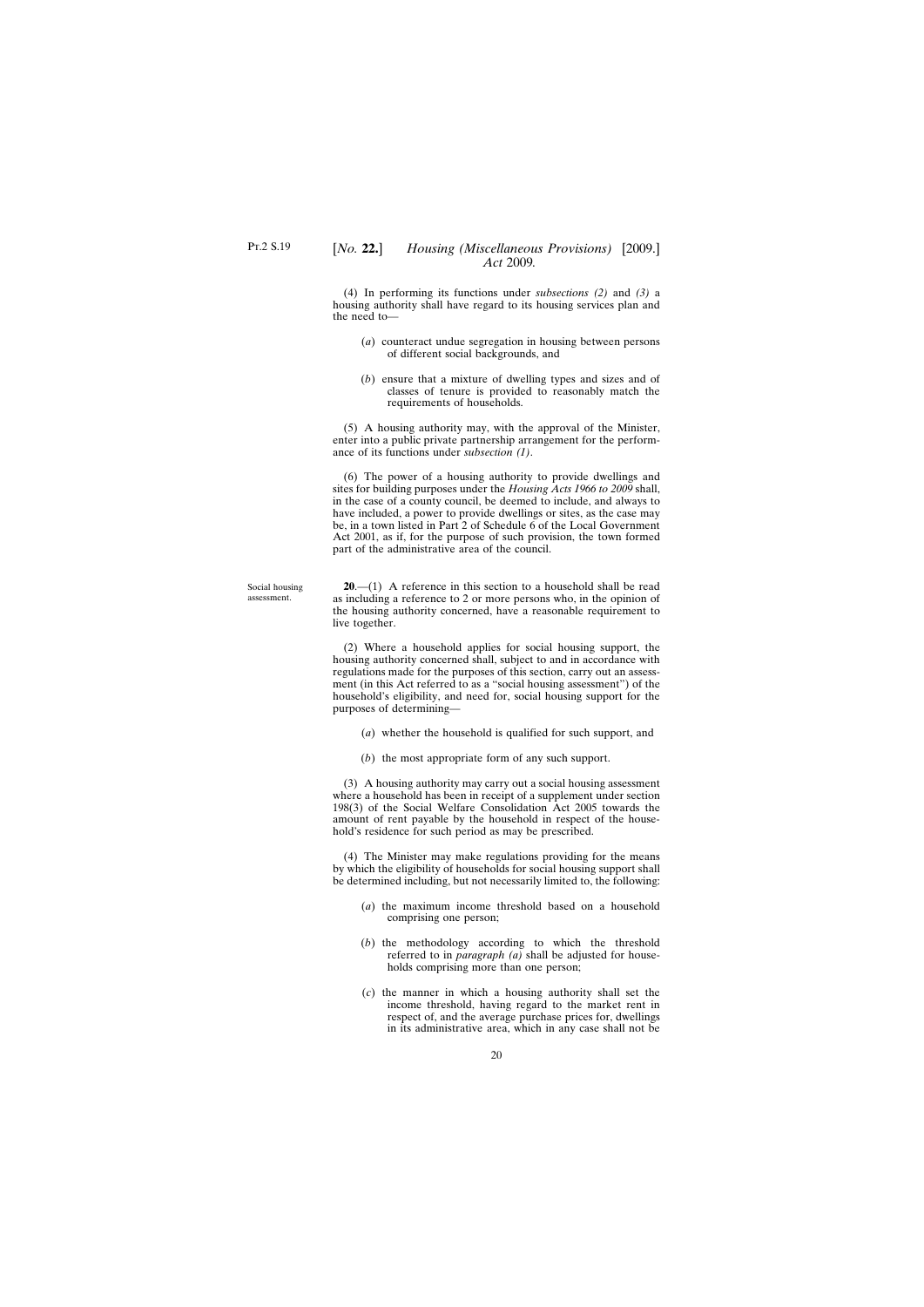more than the maximum income threshold referred to in *paragraph (a)*;

- (*d*) the procedures to be applied by a housing authority for the purposes of determining a household's eligibility by reference to income;
- (*e*) the availability to the household of alternative accommodation that would meet its housing need;
- (*f*) social housing support previously provided by any housing authority to the household which may be taken account of by a housing authority in making a determination as to the most appropriate form of social housing support for that household;
- (*g*) the period for which a household is required to be in receipt of the supplement referred to in *subsection (3)*.

(5) A household shall not be eligible for social housing support where—

- (*a*) at any time during the 3 years immediately before the carrying out of the social housing assessment, the household or a member of the household was in arrears of rent for an accumulated period of 12 weeks or more in respect of any dwelling or site let to them by any housing authority under the *Housing Acts 1966 to 2009* or provided under Part V of the Planning and Development Act 2000, and
- (*b*) the housing authority has not entered into an arrangement under *section 34* with the household or the member concerned for the payment of the moneys due and owing to the housing authority in respect of those arrears.

(6) The Minister may make regulations providing for the matters by reference to which a household's need for social housing support and the form of such support shall be determined including, but not necessarily limited to, the following:

- (*a*) the description and classification of household need;
- (*b*) the description of specific accommodation requirements according to different categories of household need;
- (*c*) the description of accommodation need based on the composition of the household.

(7) The Minister may make regulations in relation to the carrying out of social housing assessments, including, but not necessarily limited to, the following:

- (*a*) the form and manner in which a social housing assessment shall be carried out;
- (*b*) the period within which an application for social housing support shall be dealt with by a housing authority;
- (*c*) notification by the housing authority of the making of a decision in respect of an application for social housing support;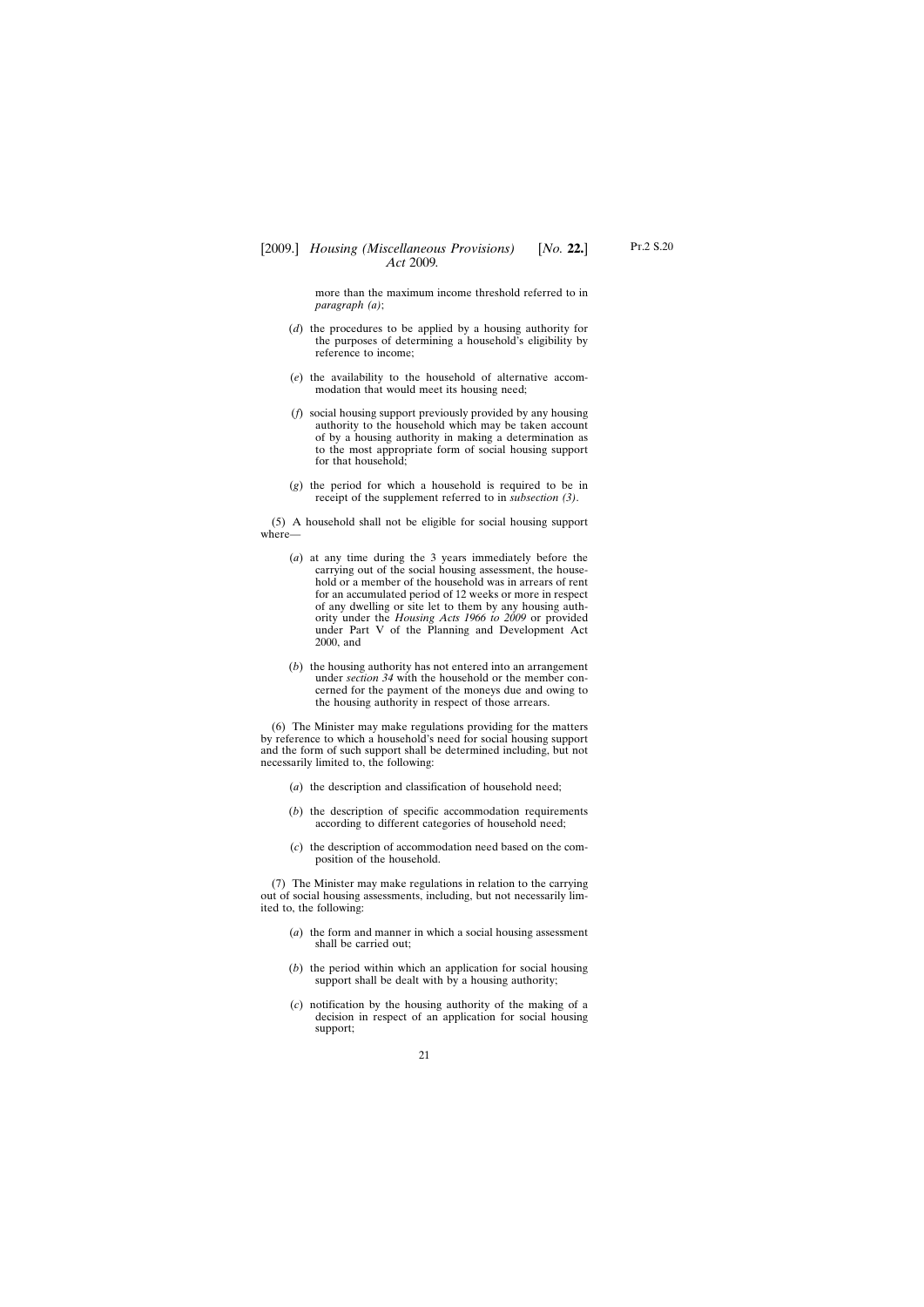(*d*) the frequency of reviewing and updating assessments.

<span id="page-21-0"></span>(8) In carrying out a social housing assessment under this section, a housing authority may disregard the accommodation the household is occupying where the authority has reason to believe that the household, or any member of it, has deliberately or without good and sufficient reason done or failed to do anything (other than an action or omission in good faith) in consequence of which the accommodation the household is so occupying is less suitable for its adequate housing than other accommodation which it would have been, or would be, reasonable for the household to occupy.

(9) A household in receipt of social housing support referred to in *section 19(2)(b)*, before the coming into operation of this section, is deemed to have been assessed and qualified for such social housing support under this section.

(10) A housing authority shall not be required to carry out a social housing assessment for the purposes of the sale of a dwelling under an incremental purchase arrangement (within the meaning of *section 43*) to an eligible household (within the meaning of *paragraph (b)* of the definition of "eligible household" in *section 43*).

Summary of social housing assessments.

- **21**.—A housing authority shall—
	- (*a*) for the purposes of preparing an estimate under section  $94(4)(a)(i)$  of the Planning and Development Act 2000 of the amount of housing required for households assessed under *section 20* as being qualified for social housing support,
	- (*b*) when preparing a draft housing services plan under *section 16*,
	- (*c*) when preparing an accommodation programme under section 7 of the Housing (Traveller Accommodation) Act 1998, or
	- (*d*) as the Minister may from time to time direct,

prepare a summary, in the prescribed form, of the social housing assessments carried out in its administrative area.

Allocation of dwellings.

**22**.—(1) This section applies to—

- (*a*) dwellings provided under the *Housing Acts 1966 to 2009* or Part V of the Planning and Development Act 2000—
	- (i) of which a housing authority is the owner, or
	- (ii) of which the housing authority is not the owner and which are provided under a contract or lease between the housing authority and the owner concerned, including rental accommodation availability agreements,

and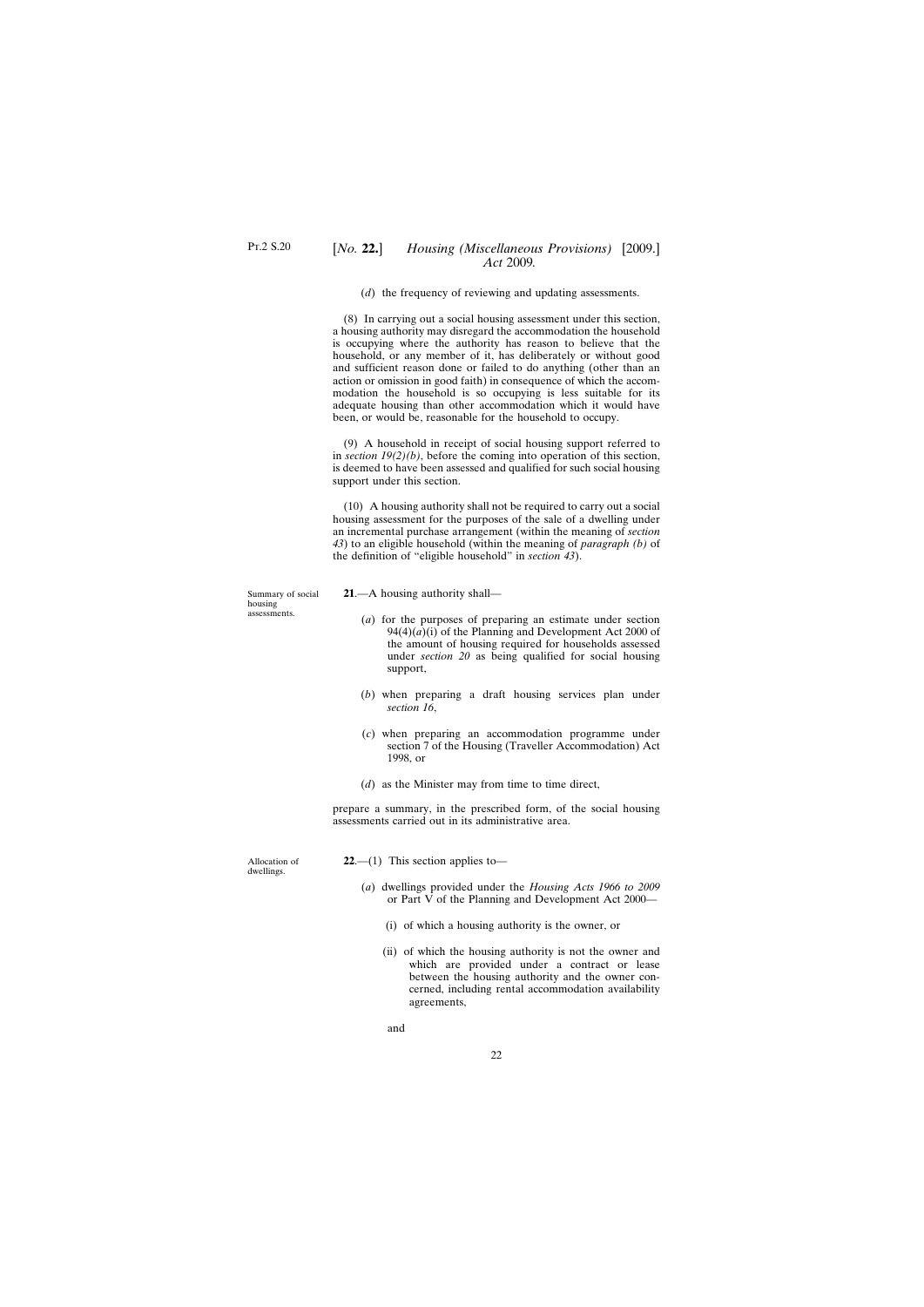(*b*) dwellings owned and provided by approved bodies to whom assistance is given under section 6 of the Act of 1992 for the purposes of such provision.

(2) A housing authority may allocate a dwelling under this section to a household in accordance with a scheme made under *subsection (3)*.

(3) A housing authority shall, not later than one year after the coming into operation of this section, in accordance with this section and any regulations made thereunder, make a scheme (in this Act referred to as an "allocation scheme") determining the order of priority to be accorded in the allocation of dwellings to—

- (*a*) households assessed under *section 20* as being qualified for social housing support, and
- (*b*) households, in receipt of social housing support, that have applied to the housing authority to transfer to another dwelling or to purchase a dwelling under *Part 3* and the housing authority consents to the transfer, or purchase, as the case may be.

(4) The Minister may make regulations providing for the matters to be included in an allocation scheme, including the following:

- (*a*) the manner in which dwellings, or different categories of dwellings, are allocated to households;
- (*b*) the order or priority in accordance with which dwellings are allocated under the allocation scheme;
- (*c*) the conditions relating to refusals by a household of reasonable offers of social housing support offered in accordance with an allocation scheme by reference to the availability of social housing support in the administrative area concerned, the number of offers made to, and refusals made by, a household and the period during which those offers and refusals are made.

(5) Having regard to *section 19(4)*, a housing authority shall make provision in its allocation scheme for the proportion of dwellings in any part or parts of its administrative area which may be reserved for all or any of the following purposes:

- (*a*) allocation to particular classes of household;
- (*b*) particular forms of tenure;
- (*c*) allocation to households transferring from other forms of social housing support.

(6) An allocation scheme may include conditions subject to which the preference of a household to reside in a particular area or areas may be taken into account in allocating a dwelling to such a household, including, but not necessarily limited to, conditions relating to—

(*a*) whether the household or any member of it currently resides, or at any time has resided, and for what period, in the area or areas concerned,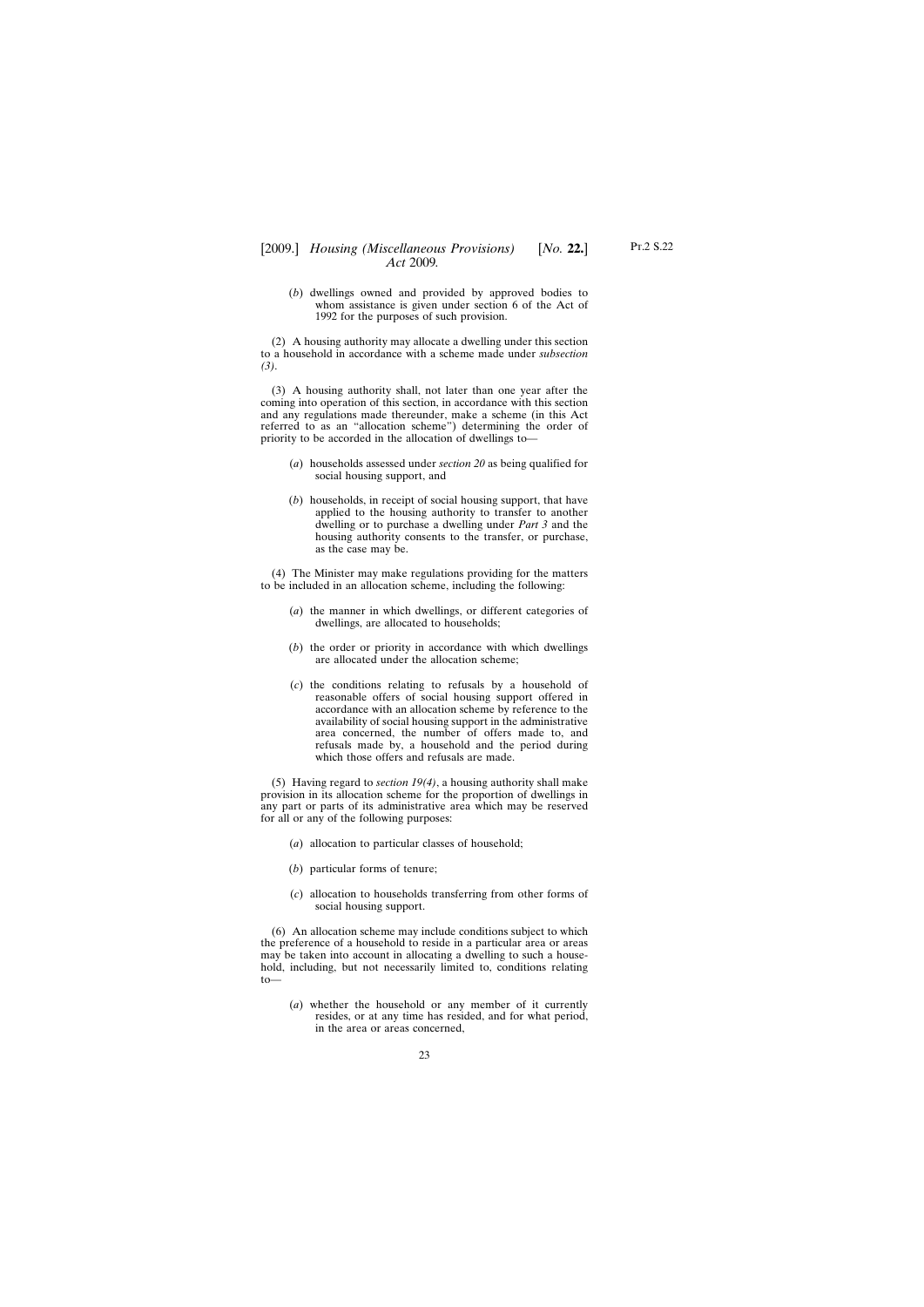- (*b*) the distance of the area or areas from the place of employment of any member of the household,
- (*c*) whether any members of the household are attending any university, college, school or other educational establishment in the area or areas concerned, and
- (*d*) whether any relatives of any member of the household reside in the area or areas concerned.

(7) Notwithstanding the generality of *subsection (2)*, a housing authority may disregard the order of priority given to a household under an allocation scheme where the household is being provided with social housing support—

- (*a*) in a dwelling let to the household under a *Chapter 4* tenancy agreement having been assessed under *section 20(3)*, or
- (*b*) arising from specified exceptional circumstances, including displacement by fire, flood or any other emergency, development, redevelopment or regeneration of an area by the housing authority, or exceptional medical or compassionate grounds.

(8) An allocation scheme may provide that the housing authority shall obtain and have regard to a report from a medical practitioner employed by the Health Service Executive in the allocation of dwellings where priority is claimed on grounds consisting of, or including, exceptional medical grounds.

(9) A housing authority may from time to time review its allocation scheme and, as it considers necessary and appropriate, amend the scheme or make a new scheme.

(10) The making of an allocation scheme, or the amendment to such a scheme, are reserved functions.

(11) The allocation of a dwelling to a household is an executive function.

(12) The manager shall—

- (*a*) prepare and submit to the members of the housing authority not later than 30 April in each year a written report on allocations made under its allocation scheme by specifying the different categories of dwellings and households and the proportions of each such category, by reference to the total number of such allocations in the preceding year, and
- (*b*) provide a copy of the report prepared under *paragraph (a)* to the Minister, if the Minister requests such a copy.

(13) Notwithstanding the repeal by this Act of section 11 of the Act of 1988, a scheme of priorities made by a housing authority under that section and in force immediately before the coming into operation of this section continues to have effect after such coming into operation and is deemed to have been made under this section until an allocation scheme under this section comes into force.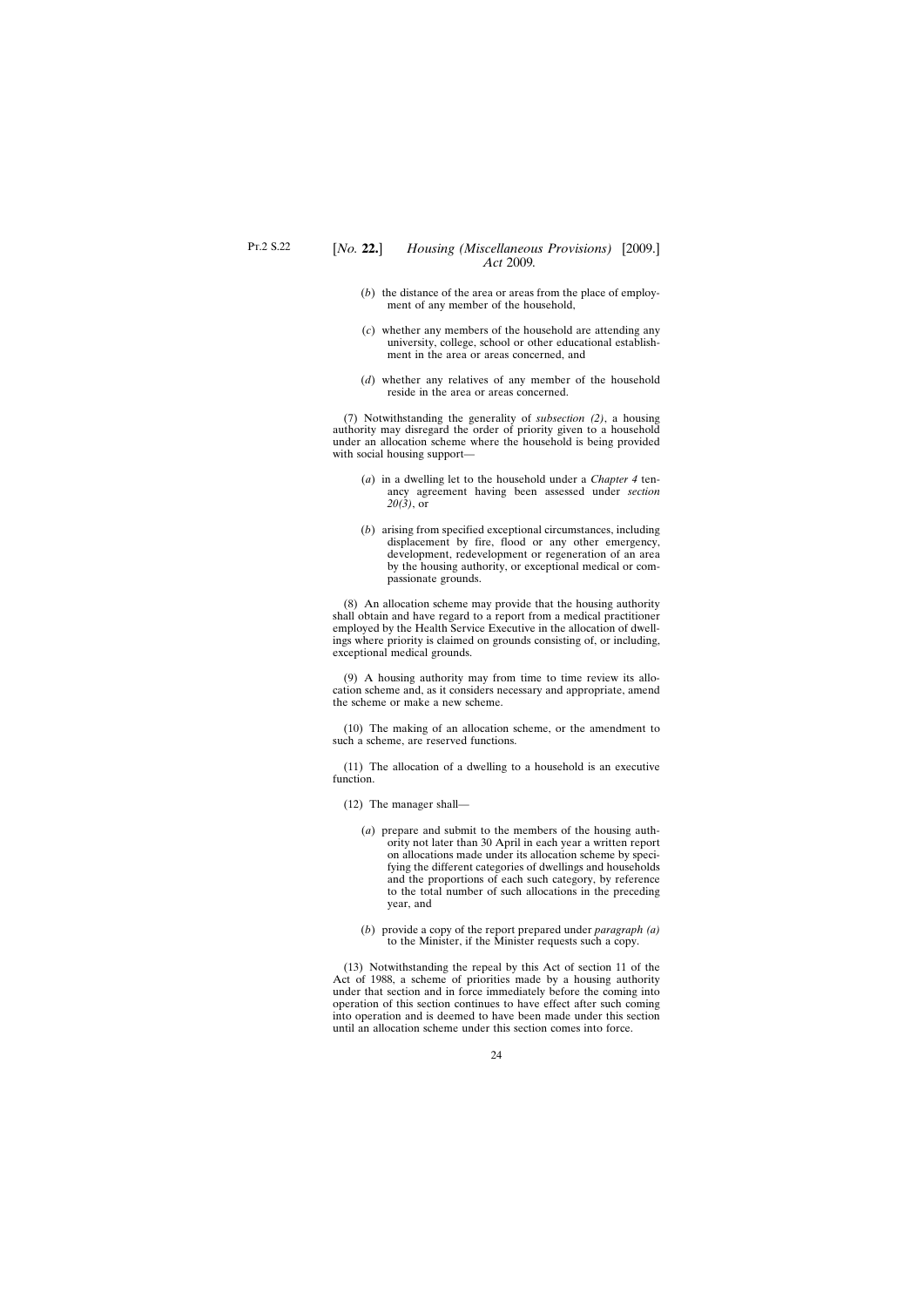<span id="page-24-0"></span>(14) A housing authority shall make a copy of its allocation scheme available for inspection by members of the public, without charge, on the Internet and at its offices and such other places as it considers appropriate, during normal working hours.

(15) Before making or amending an allocation scheme, a housing authority shall provide a draft of the scheme or amendment to the scheme, as the case may be, to the Minister, who may direct the housing authority to amend the draft scheme or draft amendment, and the housing authority shall comply with any such direction within such period as may be specified by the Minister.

(16) The Minister may, as he or she considers necessary and appropriate, direct a housing authority to amend an allocation scheme, in such manner as he or she may direct, and the housing authority shall comply with any such direction within such period as may be specified by the Minister.

- (17) (*a*) The Minister may issue directions to a housing authority regarding the operation of an allocation scheme and the housing authority shall comply with any such direction in operating the scheme.
	- (*b*) Nothing in *paragraph (a)* shall be construed or operate to enable the Minister to direct the allocation of a dwelling to a specific household.

#### CHAPTER 4

#### *Rental Accommodation Arrangements*

**23**.—In this Chapter—

"Act of 2004" means the Residential Tenancies Act 2004;

"authorised agent" has the same meaning as in the Act of 2004;

"dwelling to which this Chapter applies" means a dwelling which is the subject of a rental accommodation availability agreement;

"qualified tenant" means a household assessed under *section 20* as being qualified for social housing support;

"rental accommodation availability agreement" has the meaning given to it by *section 24* and references to "availability agreement" shall be construed accordingly;

"rental accommodation provider" means a person who makes a dwelling, of which he or she is the owner, available under a rental accommodation availability agreement for the purposes of letting to a qualified tenant in accordance with this Chapter, and references to "provider" shall be construed accordingly;

"rent contribution" has the meaning given to it by *section 25*.

**24.**—(1) Subject to such regulations as may be made for the pur- Rental poses of this section and such terms and conditions as may be pre-accommodation scribed, a housing authority may, by order of the manager, enter into  $\frac{\text{availability}}{\text{correspond}}$ an agreement (in this Act referred to as a "rental accommodation

agreement.

Interpretation (*Chapter 4*).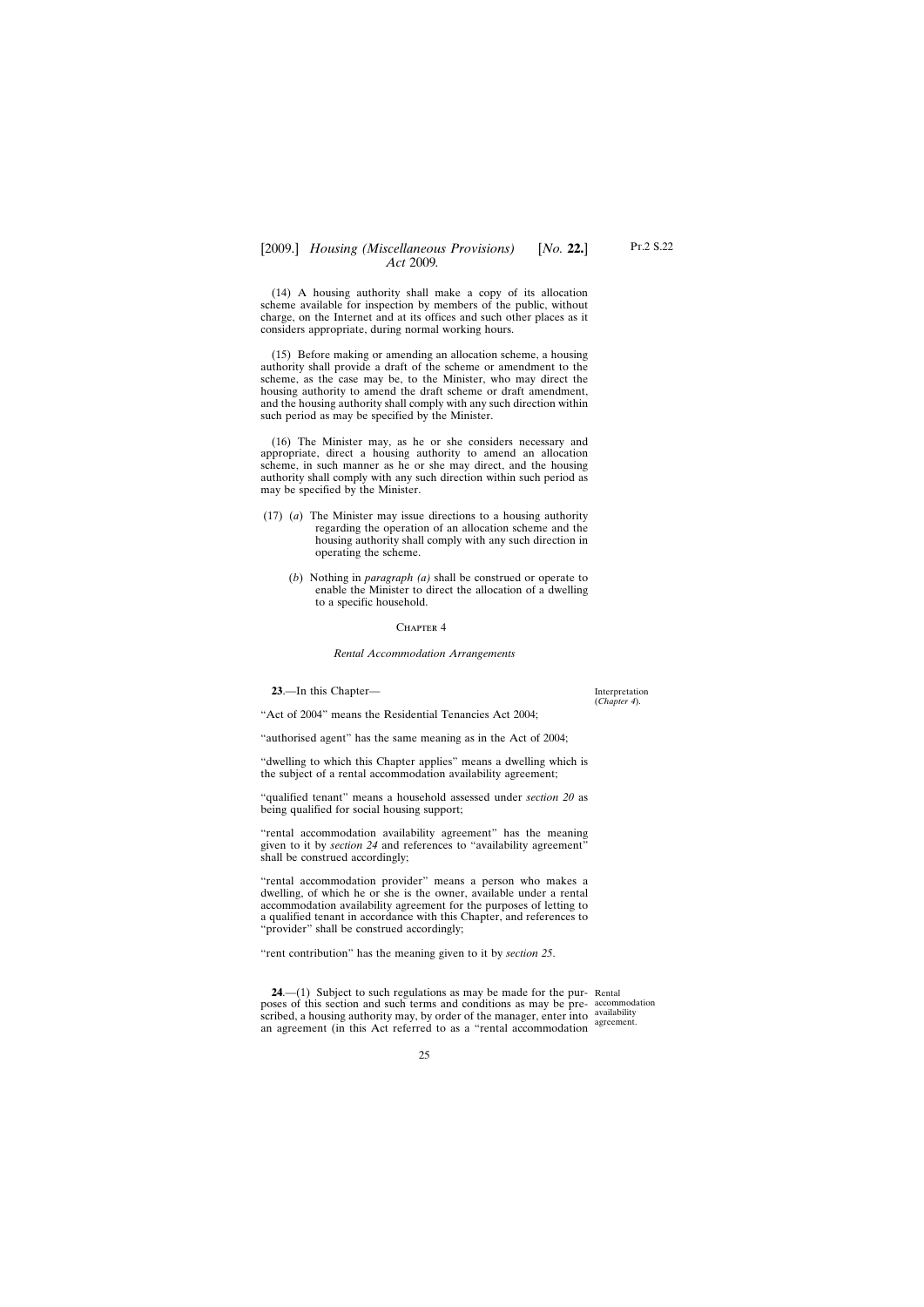availability agreement") with a rental accommodation provider pursuant to the terms and conditions of which availability agreement the provider agrees to—

- (*a*) make the dwelling available for a specified period for the purposes of this Chapter, and
- (*b*) let the dwelling pursuant to a tenancy agreement—
	- (i) to such qualified tenant as the housing authority may from time to time allocate to the tenancy in accordance with *section 22*, or to the housing authority, or
	- (ii) to the qualified tenant specified in the availability agreement,

in consideration of which availability agreement and subject to the terms and conditions thereof and the tenancy agreement, the housing authority guarantees the payment of the rent specified in the tenancy agreement and agrees to pay any other moneys, payable by the housing authority, specified in the availability agreement or the tenancy agreement, as the case may be.

(2) A housing authority shall not enter into a rental accommodation availability agreement unless the provider—

- (*a*) satisfies the housing authority, in accordance with regulations made for the purposes of this section, that the dwelling complies with any standards for dwellings for the time being prescribed under section 18 of the Act of 1992, and
- (*b*) gives to the housing authority—
	- (i) his or her tax reference number within the meaning of section 888 of the Taxes Consolidation Act 1997, and
	- (ii) a current tax clearance certificate issued under section 1095 of the Taxes Consolidation Act 1997.

(3) A rental accommodation availability agreement shall be in writing and shall include the following information—

- (*a*) the address of the dwelling,
- (*b*) the name and address for correspondence of the provider and of the housing authority,
- (*c*) the name and address for correspondence of the provider's authorised agent (if any),
- (*d*) if the provider or his or her authorised agent, as the case may be, is a company, the registered number and registered office of the company,
- (*e*) a description of the dwelling, indicating—
	- (i) the estimated floor area,
	- (ii) the number of bed spaces,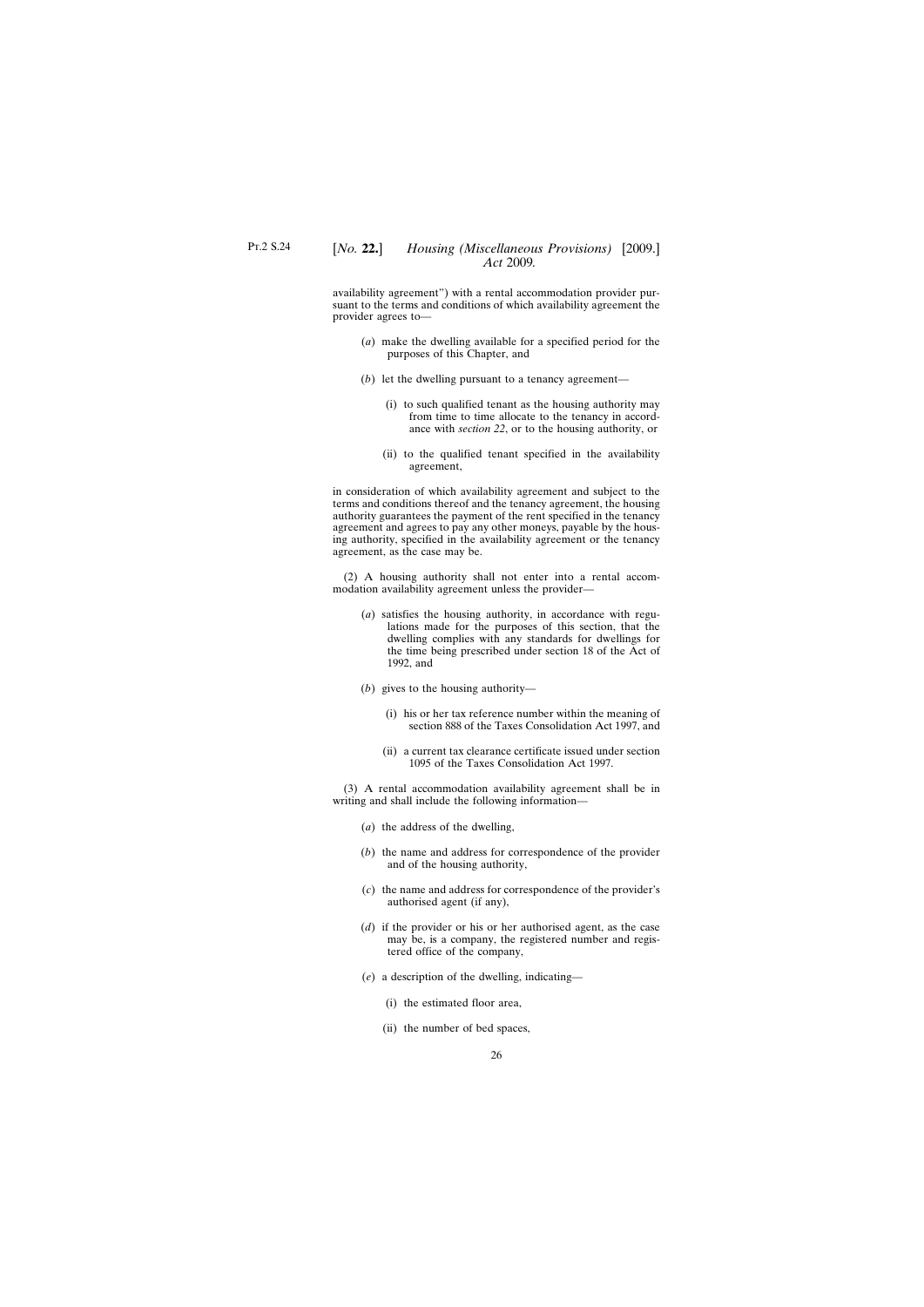- (iii) a statement as to which of the following categories it belongs, namely, a whole or part of a house, a maisonette, an apartment or a flat and, where it is within the category of a house or maisonette, an indication as to whether the house or maisonette is detached, semi-detached or terraced, and
- (iv) the number of bedrooms,

and

(*f*) the term of the availability agreement.

(4) An availability agreement shall include terms and conditions relating to—

- (*a*) the payment of the rent and any other moneys, payable by the housing authority, specified in the tenancy agreement,
- (*b*) the responsibility of the provider in relation to any works to be carried out, as are necessary to ensure that the dwelling complies with the standards for dwellings for the time being prescribed under section 18 of the Act of 1992, before the commencement of the tenancy or where there is more than one tenancy during the term of the availability agreement, before each such tenancy,
- (*c*) the registration by the provider under Part 7 of the Act of 2004 of the tenancy or each tenancy entered into during the term of the availability agreement,
- (*d*) such access as may reasonably be required by officers or agents authorised by the housing authority for the purposes of inspection of the dwelling during the term of the availability agreement,
- (*e*) termination of the availability agreement by the housing authority or the provider, as the case may be, and
- (*f*) such other matters as the housing authority considers necessary and appropriate relating to the standard of the accommodation concerned.

(5) The Minister may make regulations for the purposes of this section providing for, but not necessarily limited to, the following:

- (*a*) the manner in which a provider shall satisfy the housing authority for the purposes of *subsection (2)(a)*, including by the provision of a certificate of compliance;
- (*b*) the class or classes of persons who may provide a certificate of compliance referred to in *paragraph (a)*;
- (*c*) the information to be provided by a provider to the housing authority before entering into an availability agreement including information relating to the provider, his or her authorised agent (if any) and the dwelling concerned;
- (*d*) in relation to the termination of an availability agreement by the housing authority or the provider—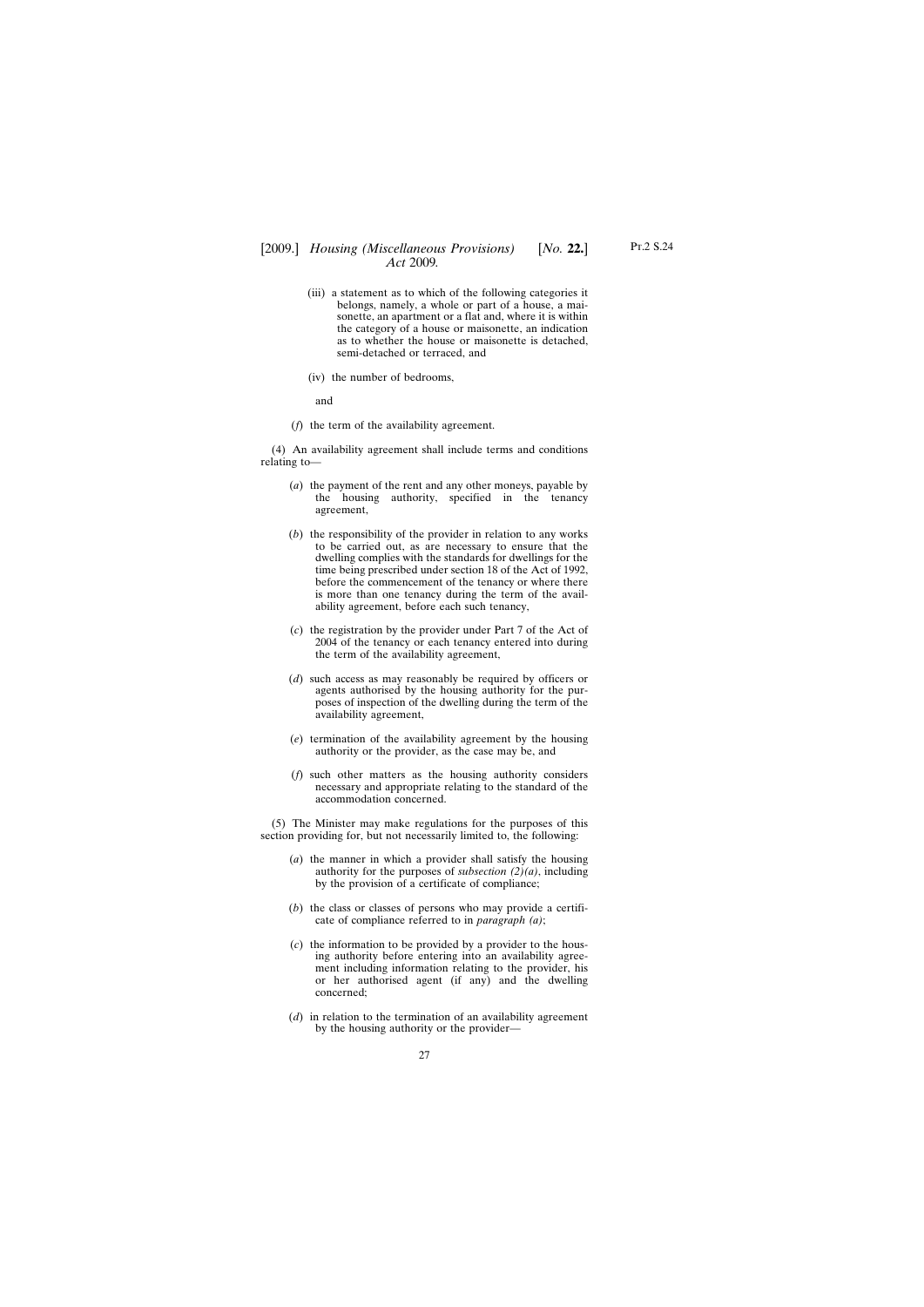*Chapter 4* tenancy agreement.

- <span id="page-27-0"></span>(i) the terms and conditions relating to, and procedures for, termination,
- (ii) the grounds on which an availability agreement may be terminated,
- (iii) the giving of notice and notice periods, and
- (iv) the procedure for resolution of any dispute arising from the proposed termination of the availability agreement including appeal procedures,

and

(*e*) the period within which a provider shall serve a notice of termination on a qualified tenant pursuant to *section 25(6)*.

**25**.—(1) A housing authority may allocate a dwelling to which this Chapter applies to a qualified tenant in accordance with *section 22*.

(2) The provider shall, subject to the terms and conditions of the rental accommodation availability agreement enter into a tenancy agreement (in this Act referred to as a "*Chapter 4* tenancy agreement") with the qualified tenant to whom the dwelling concerned is allocated.

(3) A dwelling to which this Chapter applies which is the subject of a *Chapter 4* tenancy agreement shall not be construed as a dwelling let by or to a public authority for the purposes of section 3(2)*(c)* of the Act of 2004.

(4) A *Chapter 4* tenancy agreement shall be in writing, for such period as may be specified therein, and shall include the following particulars relating to the parties to the tenancy, the tenancy and the dwelling concerned:

- (*a*) the address of the dwelling;
- (*b*) the name of the tenant;
- (*c*) the name and address for correspondence of the provider and of the housing authority;
- (*d*) the name and address for correspondence of the provider's authorised agent (if any);
- (*e*) if the provider or his or her authorised agent, as the case may be, is a company, the registered number and registered office of the company;
- (*f*) a description of the dwelling;
- (*g*) the date of commencement of the tenancy;
- (*h*) where the tenancy is for a fixed term, the period of that term.

(5) A *Chapter 4* tenancy agreement shall, in addition to the obligations imposed under Part 2 of the Act of 2004, include terms and conditions relating to—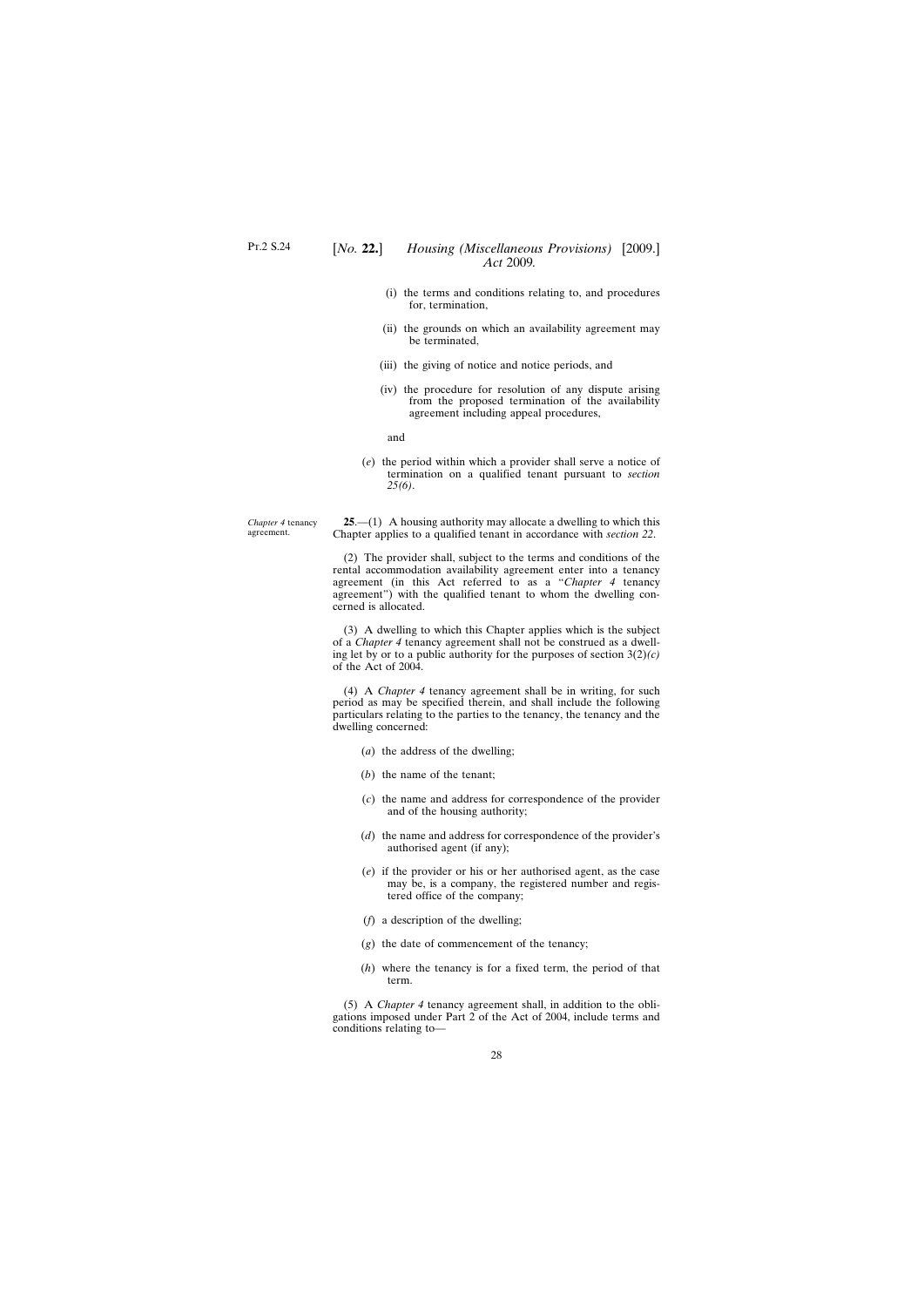- (*a*) occupation of the dwelling,
- (*b*) the payment by the qualified tenant to the housing authority of an amount specified in the tenancy agreement (in this Act referred to as the "rent contribution") at such times as may be specified therein, and
- (*c*) termination of the tenancy for—
	- (i) failure to pay the rent contribution in accordance with the terms and conditions of the tenancy agreement,
	- (ii) breach of the terms and conditions relating to occupation of the dwelling under *paragraph (a)*, or
	- (iii) knowingly permitting a person, against whom an excluding order under section 3 of the Act of 1997 or an interim excluding order under section 4 of that Act is in force in respect of the dwelling concerned, to enter the dwelling in breach of the excluding order or interim excluding order, as the case may be.
- (6) (*a*) Where a qualified tenant does any of the things specified in *subsection (5)(c)*, he or she shall have failed to comply with the obligations of the tenancy for the purposes of section 67 of the Act of 2004.
	- (*b*) Where it comes to the notice of the housing authority that a tenant is doing or has done any of the things specified in *subsection*  $(5)(c)$  or is or was behaving in a way that is anti-social in breach of the obligation specified in section 16*(h*) of the Act of 2004, the housing authority may notify the provider in writing regarding the failure to comply with the said obligations.
	- (*c*) A provider, having received notification from the housing authority under *paragraph (b)*, shall, within such period as may be prescribed under *section 24(5)(e)*, if the provider has not already done so under section 67 of the Act of 2004, serve a notice of termination on the qualified tenant in accordance with subsection (2) of the said section 67.

(7) Where a provider serves a notice of termination on a qualified tenant pursuant to a notice from a housing authority under *subsection (6)(b)*, the provider shall give a copy of the notice to the housing authority as soon as practicable thereafter.

(8) Where the provider intends to serve notice of termination on a qualified tenant in accordance with the terms and conditions of the tenancy agreement, other than pursuant to a notice from the housing authority under *subsection*  $(6)(b)$ , the provider shall give notice in writing to the housing authority not less than 14 days before serving the notice of termination on the qualified tenant.

(9) Where the housing authority intends to apply to the District Court for an excluding order against a person under section 3(2) of the Act of 1997, in respect of a dwelling the subject of a *Chapter 4* tenancy agreement, the housing authority shall give notice in writing to the provider of its intention to apply not less than 14 days before making the application.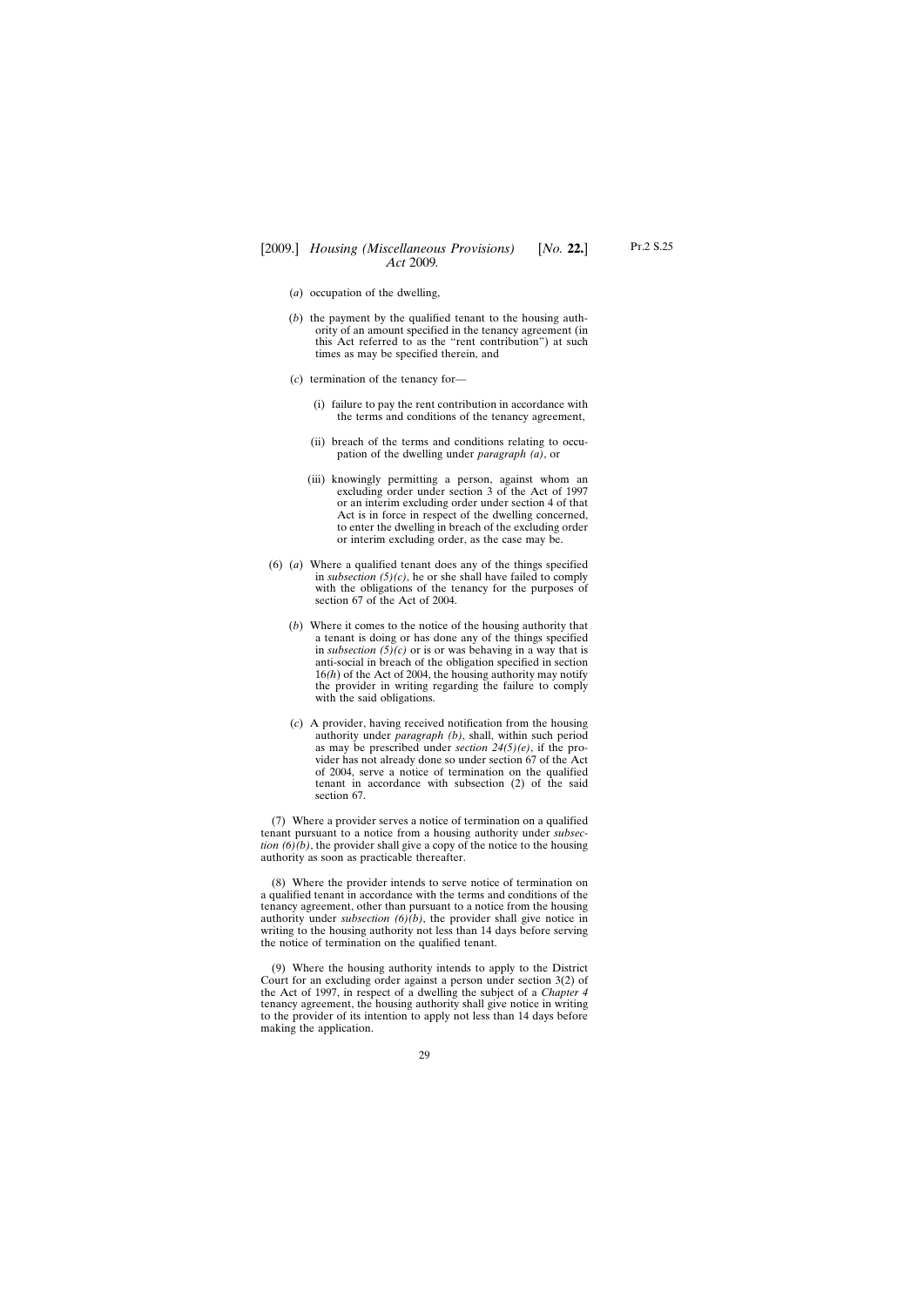## <span id="page-29-0"></span>[*No.* **22.**] *Housing (Miscellaneous Provisions)* [2009.] *Act* 2009*.*

(10) The rent contribution shall be determined by a housing authority in accordance with a rent scheme under *section 31*.

(11) A housing authority may reduce the rent contribution payable under a *Chapter 4* tenancy agreement, for a specified period of the tenancy, where the costs of the accommodation to the tenant before the tenancy agreement was entered into were substantially lower than the costs under the tenancy agreement, resulting in hardship to the household.

Expenses incurred by housing authority.

**26**.—The Minister may, subject to the prior consent of the Minister for Finance, make payments, out of moneys provided by the Oireachtas, to a housing authority in respect of some or all of the expenses, including administrative expenses, incurred by the authority by virtue of this Chapter.

Non-application of disposals for purposes of this Chapter.

certain provisions to and section 183 of the Local Government Act 2001 shall not apply **27**.—Section 211(2) of the Planning and Development Act 2000 to the disposal, for any of the purposes of this Chapter, of land or a dwelling by a housing authority.

#### CHAPTER<sub>5</sub>

### *Management and Control Functions*

Management and control functions.

**28**.—(1) Subject to this section, the management and control of any—

- (*a*) dwelling, building, site or other land of which a housing authority is the owner, or
- (*b*) works or services provided by the authority under the *Housing Acts 1966 to 2009*,

shall be vested in and exercised by the housing authority.

(2) Where a dwelling is provided by a housing authority under the *Housing Acts 1966 to 2009* or provided under Part V of the Planning and Development Act 2000, the management and control of the common areas appurtenant to and enjoyed with the dwelling are not required to be vested in the housing authority under *subsection (1)*.

(3) Subject to this section, a housing authority may perform management and control functions in respect of any dwelling of which the housing authority is not the owner and which is provided under a contract or lease between the housing authority and the owner of the dwelling, including a rental accommodation availability agreement.

(4) Subject to the *Housing Acts 1966 to 2009* and regulations made thereunder, a housing authority may in respect of a dwelling or site to which *subsection (1)(a)* applies:

- (*a*) allocate the dwelling to a household in accordance with *section 22*;
- (*b*) specify the terms and conditions of the tenancy agreement between the housing authority and the tenant governing the letting of the dwelling in accordance with *section 29*;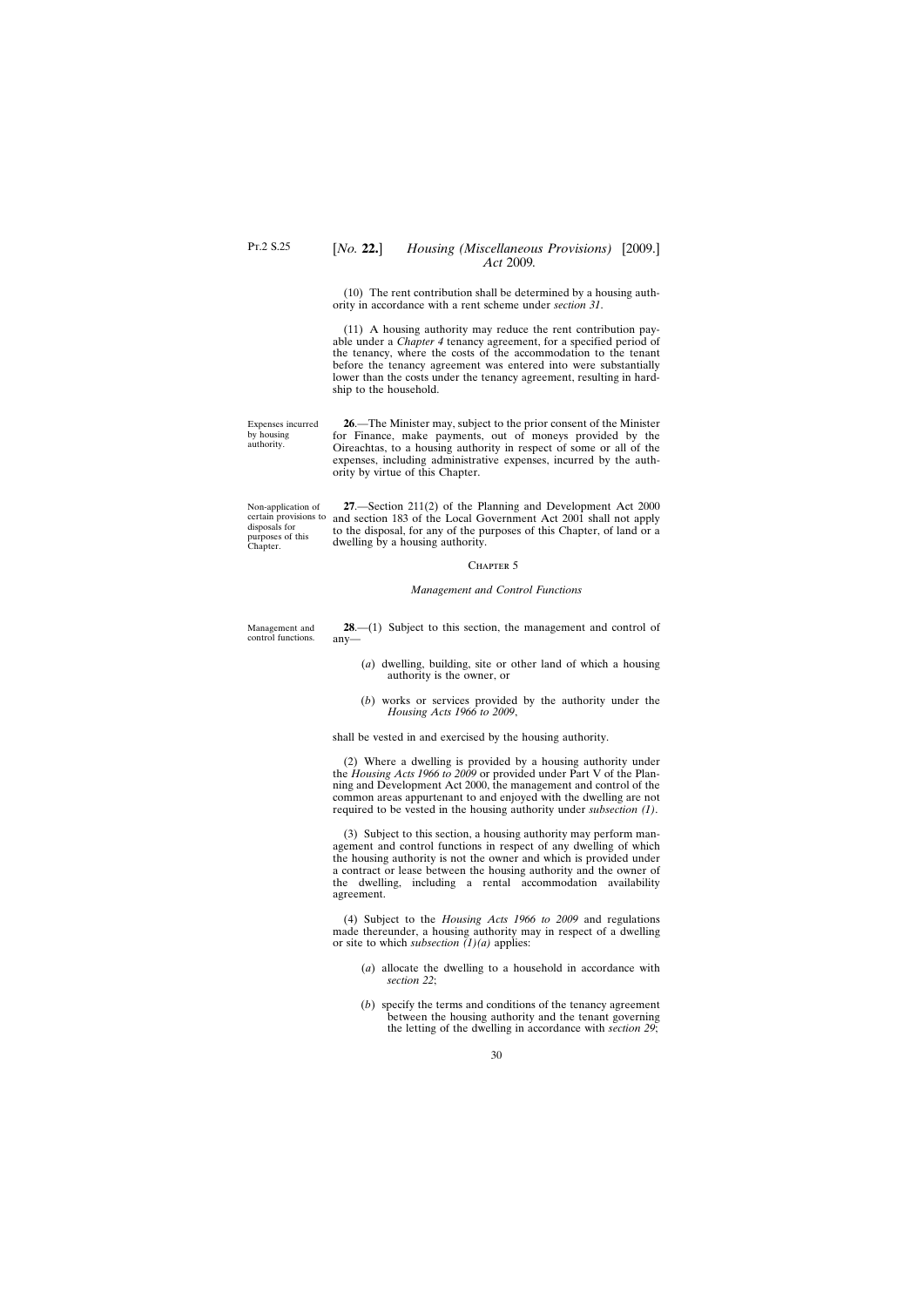- <span id="page-30-0"></span>(*c*) specify such rent and make any other charges for the tenancy, occupation or use of the dwelling as the housing authority may determine from time to time in accordance with *section 31*;
- (*d*) in relation to any other building or land or works or services provided under the *Housing Acts 1966 to 2009* or Part V of the Planning and Development Act 2000, make such charges, whether by way of rent or otherwise, as it considers appropriate;
- (*e*) sell the dwelling under section 90 of the Principal Act or *Part 3* or *4*;
- (*f*) carry out such works of maintenance, repair or refurbishment, or other activities, as the housing authority may consider necessary and appropriate, for the purposes of securing the proper maintenance of the dwelling or the estate in which the dwelling is situated and the good management of that estate, having regard to the objectives set out in its housing services plan.

(5) Subject to the *Housing Acts 1966 to 2009* and regulations made thereunder, a housing authority may, in respect of a dwelling to which *subsection (3)* applies, subject to the provisions of any contract or lease between the housing authority and the owner of the dwelling, including a rental accommodation availability agreement:

- (*a*) allocate the dwelling to a household in accordance with *section 22*;
- (*b*) specify the terms and conditions of a tenancy agreement governing the letting of the dwelling in accordance with *section 29*, as appropriate;
- (*c*) specify such rent and any other charges for the tenancy, occupation or use of the dwelling as the housing authority may determine from time to time in accordance with *section 31*;
- (*d*) carry out such works of maintenance, repair or refurbishment or other activities, as the authority may consider necessary and appropriate, for the purposes of securing the proper maintenance of the dwelling or the estate in which the dwelling is situated and the good management of that estate, having regard to the objectives set out in its housing services plan.

(6) The Land Law (Ireland) Act 1881 shall not apply as respects the letting by a housing authority of an allotment provided under *section 11* and such letting shall, unless a provision to the contrary is contained in a letting agreement, be deemed to be a letting for temporary convenience and determinable at the end of any month.

**29.**—(1) This section applies to—

- (*a*) a dwelling referred to in *section 28(1)*, and
- (*b*) a dwelling referred to in *section 28(3)*, other than a dwelling which is the subject of a rental accommodation availability agreement.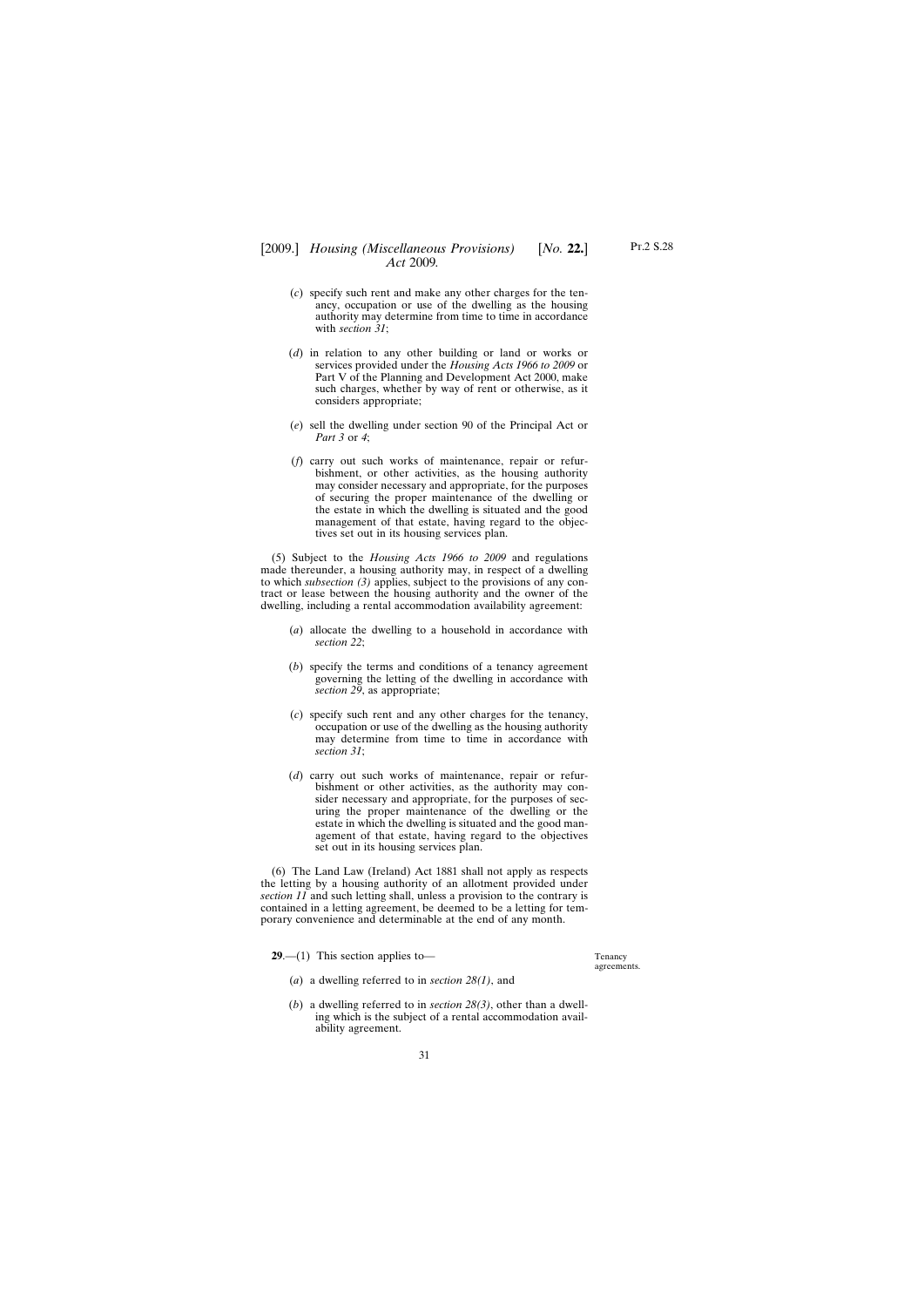<span id="page-31-0"></span>(2) The letting of a dwelling to which this section applies shall be subject to a tenancy agreement which shall be in writing, in the prescribed form and, subject to *subsection (3)*—

- (*a*) shall include the terms and conditions specified in *Schedule 3* under which the household is permitted to occupy or use the dwelling, and
- (*b*) may include such other terms and conditions as the housing authority concerned considers necessary and appropriate in respect of the letting.

(3) In the case of a dwelling referred to in *subsection (1)(b)*, the terms and conditions of a tenancy agreement shall be subject to the terms of the contract or lease between the housing authority and the owner of the dwelling.

(4) The Minister may by regulations prescribe all or any one or more of the following:

- (*a*) the form or forms of tenancy agreement;
- (*b*) the term of a tenancy by reference to a specified class or specified classes of dwelling and whether the tenancy is periodic or for a fixed term;
- (*c*) the notice periods required for termination of a class or classes of tenancy by the housing authority or tenant, as the case may be;
- (*d*) procedures for termination of a tenancy by the housing authority or tenant, as the case may be.

Delegation of management and control functions.

**30**.—(1) Subject to such regulations as may be made for the purposes of this section, a housing authority may delegate to a designated body all or any one or more of its functions (including maintenance) in respect of the management and control of a dwelling of which it is the owner.

(2) A delegation by a housing authority under *subsection (1)* shall specify—

- (*a*) the designated body for the purposes of the delegation,
- (*b*) the functions being delegated to the designated body, and
- (*c*) the dwellings to which the delegation applies.

(3) Without prejudice to the generality of *subsection (2)*, the Minister may make regulations providing for, but not necessarily limited to, all or any one or more of the following:

- (*a*) the constitution and composition of a designated body;
- (*b*) the procedures of a designated body;
- (*c*) the terms and conditions of a delegation;
- (*d*) the form of an agreement between a housing authority and a designated body in relation to a delegation;

32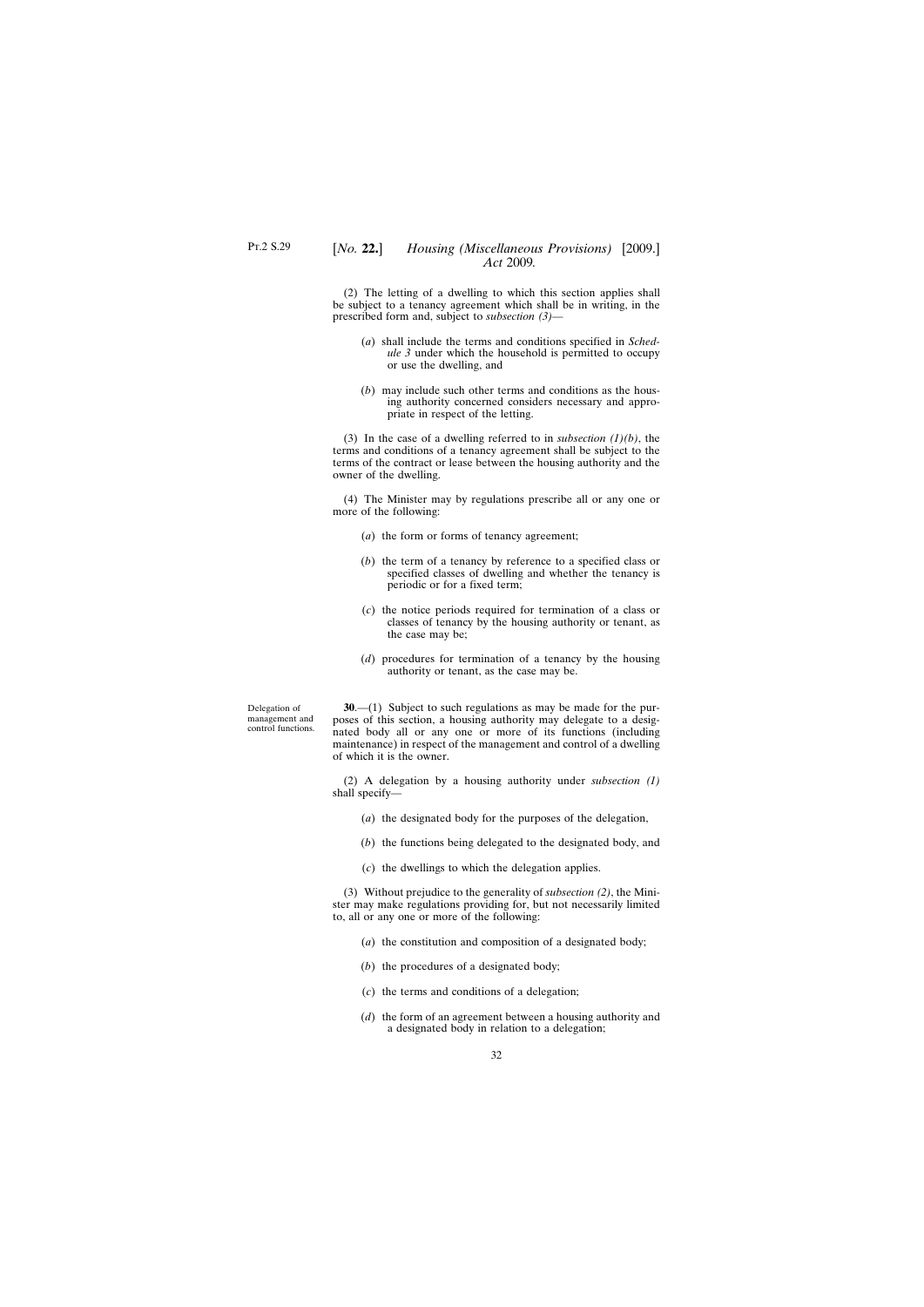- (*e*) the class or classes of dwellings in respect of which a delegation may be made;
- (*f*) the monitoring by a housing authority of activities being carried out by a designated body under a delegation, including the inspection by the authority of dwellings;
- (*g*) the provision by a designated body of periodic reports and accounts on its activities to a housing authority;
- (*h*) the auditing of the annual accounts of a designated body.

(4) A housing authority may, at its discretion, revoke a delegation under this section whereupon the functions which had been delegated shall again be vested in and exercised by the authority with effect from a date specified in the resolution revoking the delegation.

(5) The delegation of a function to a designated body or the revocation of any such delegation under this section shall be reserved functions.

(6) A delegation under *subsection (1)* may provide for all or any of the following:

- (*a*) arrangements in relation to the carrying out of works of maintenance, repair or environmental improvement or ancillary works;
- (*b*) the collection of rent or any other charges due to the housing authority from a tenant, in accordance with a rent scheme under *section 31*;
- (*c*) the assignment of all or any part of the proceeds of such rent or other charges to the designated body to defray in whole or in part the costs of management and maintenance of a dwelling and common areas appurtenant to such dwelling;
- (*d*) the right of the housing authority to inspect any book, document or other record (including records stored in a non-legible form) of the designated body in relation to the management and control of a dwelling;
- (*e*) assistance by the housing authority to the designated body whether financial or otherwise;
- (*f*) any other related or incidental matter which the housing authority considers appropriate, including matters set out in the relevant housing services plan relating to the policy on management and maintenance of dwellings owned by the housing authority.

(7) For the purposes of this section "designated body" means an association, council, committee or other body whether corporate or unincorporated which is—

- (*a*) (i) established by and represents residents of an area within which are located dwellings that are to be the subject of a delegation under this section, or
	- (ii) established jointly by such residents and the housing authority and any other person or body (whether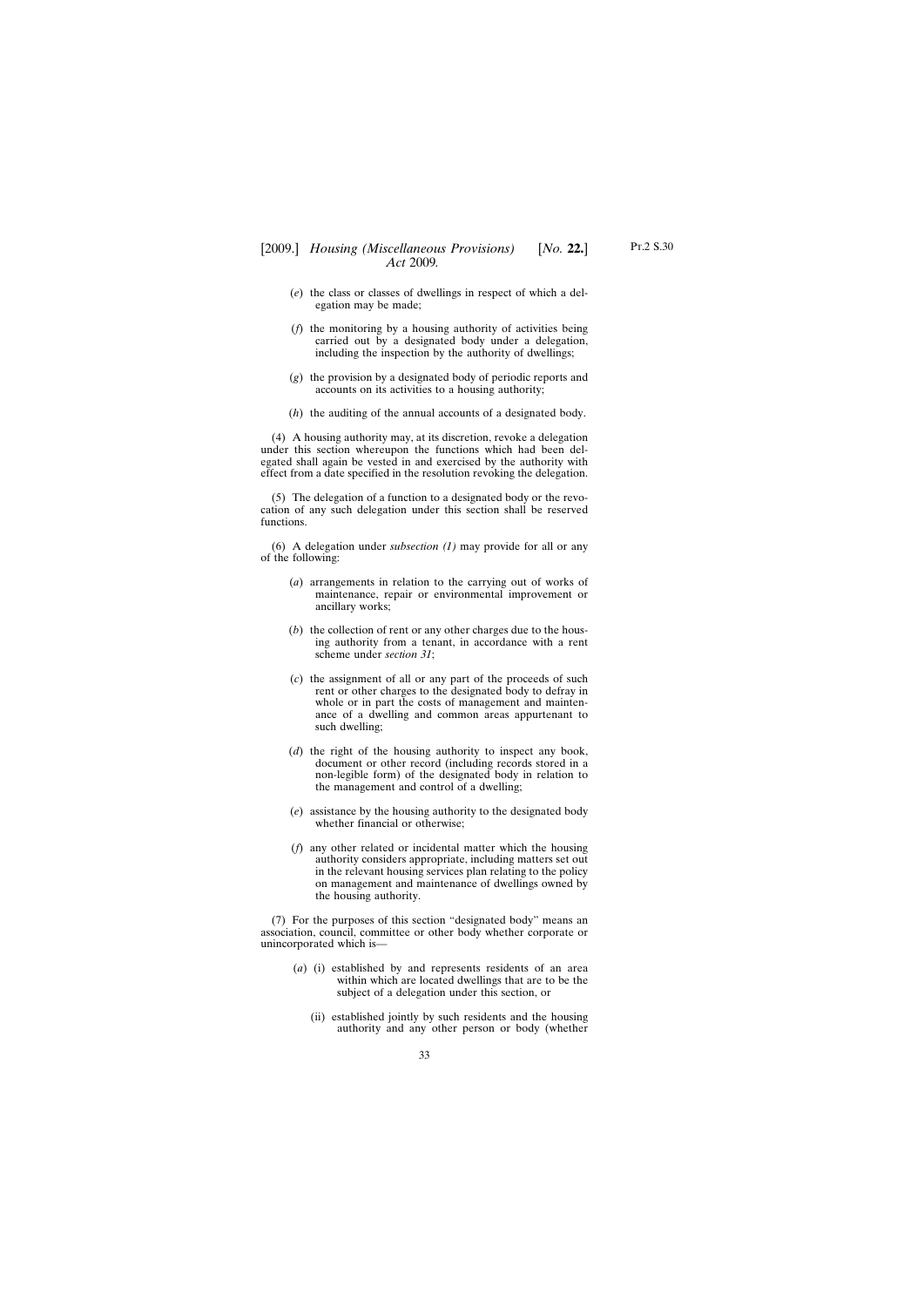corporate or unincorporated) approved of by the authority,

and

(*b*) declared by the authority by resolution to be a designated body for the purposes of this section.

<span id="page-33-0"></span>Rent schemes and charges.

**31**.—(1) This section applies to a dwelling provided under the *Housing Acts 1966 to 2009* or Part V of the Planning and Development Act 2000—

- (*a*) of which the housing authority is the owner, or
- (*b*) of which the housing authority is not the owner and which is provided under a contract or lease between the housing authority and the owner of the dwelling, including a rental accommodation availability agreement.

(2) In this section references to rent include a rent contribution payable by a tenant under a *Chapter 4* tenancy agreement.

(3) A housing authority may, in accordance with this section, in respect of a dwelling to which this section applies—

- (*a*) charge such rent or make such other charge for the tenancy or occupation thereof as it may determine from time to time, and
- (*b*) in respect of works or services provided under the *Housing Acts 1966 to 2009* or Part V of the Planning and Development Act 2000, make such charge, whether by rent or otherwise, as it considers appropriate.

(4) Without prejudice to the generality of *subsection (3)*, charges made under that subsection may include—

- (*a*) charges relating to the provision of services to, and the insurance of, a dwelling and other charges relating to the management and control of the dwelling, and
- (*b*) charges relating to—
	- (i) the management and control of common areas appurtenant to a dwelling where such common areas are also used by the occupants of other dwellings, and
	- (ii) the provision of services where those services are also provided to the occupants of other dwellings.
- (5) (*a*) A housing authority shall, in accordance with this section and regulations made for the purposes of this section, within one year of its coming into operation, make a scheme (in this Act referred to as a "rent scheme") providing for the manner in which rents and other charges referred to in *subsection (3)* shall be determined.
	- (*b*) A housing authority may, from time to time, as it considers appropriate, or as the Minister directs, revoke the rent scheme and make a new rent scheme.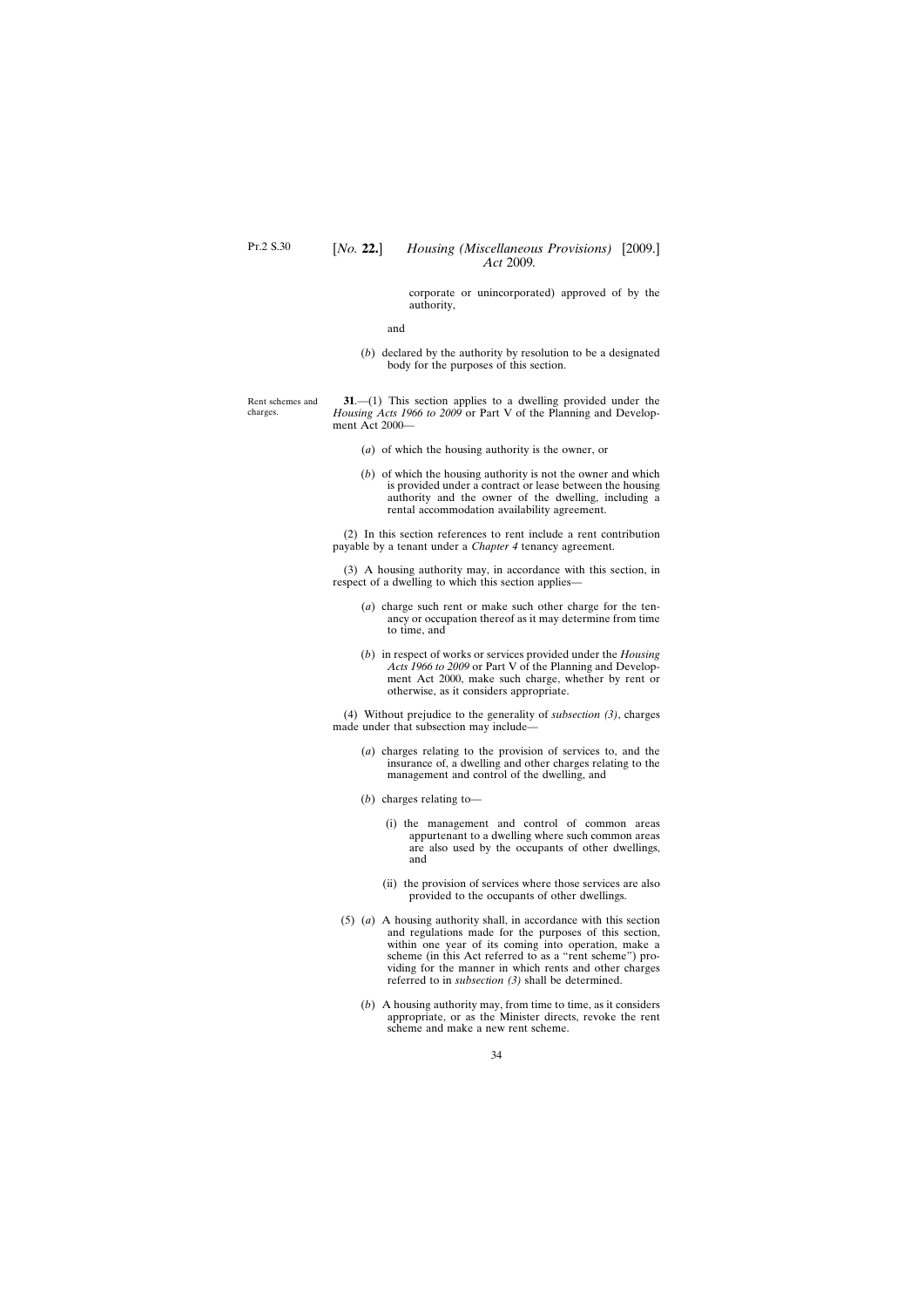<span id="page-34-0"></span>(6) The Minister may, for the purposes of this section, by regulations provide for the matters to be included in a rent scheme including:

- (*a*) the manner in which the financial circumstances of households and their ability to pay rent shall be taken into account in determining rent, including the level, type and sources of household income that may be assessed for the purpose of determining rents;
- (*b*) the manner in which the size, standard, location and amenity of any class or classes of dwellings shall be taken into account in determining rent, having regard to the market rent in respect of dwellings of a similar size, standard, location and amenity situated in the administrative area concerned;
- (*c*) the manner in which adjustments may be made to the rent in respect of any obligations imposed on the tenant under the tenancy agreement relating to the maintenance of the dwelling;
- (*d*) the amount, or method of calculation, of any allowances in respect of rent which may be made for dependents;
- (*e*) the procedure for rent review including rent increases during the period of the tenancy having regard to the cost of providing social housing support and any changes in household circumstances or income levels;
- (*f*) the manner in which the charges referred to in *subsection (4)* shall be determined;
- (*g*) the waiving of rent and other charges, in whole or in part, on a temporary basis, in case of financial hardship.

(7) The making and revocation of a rent scheme are reserved functions.

(8) The charging of rents or other charges referred to in *subsection (3)* in respect of a dwelling to which this section applies and the review of such rents or other charges in accordance with a rent scheme are executive functions.

(9) A housing authority shall make a copy of its rent scheme available for inspection by members of the public, without charge, on the Internet and at its offices and such other places as it considers appropriate, during normal working hours.

**32.**—(1) This section applies to—

Information requirements.

- (*a*) a household which has applied for housing support and in respect of whom a decision has not been made to provide a dwelling or site, including a household which applied for housing support before the coming into operation of this section,
- (*b*) a household in respect of whom—
	- (i) a social housing assessment is being carried out under *section 20(3)*, and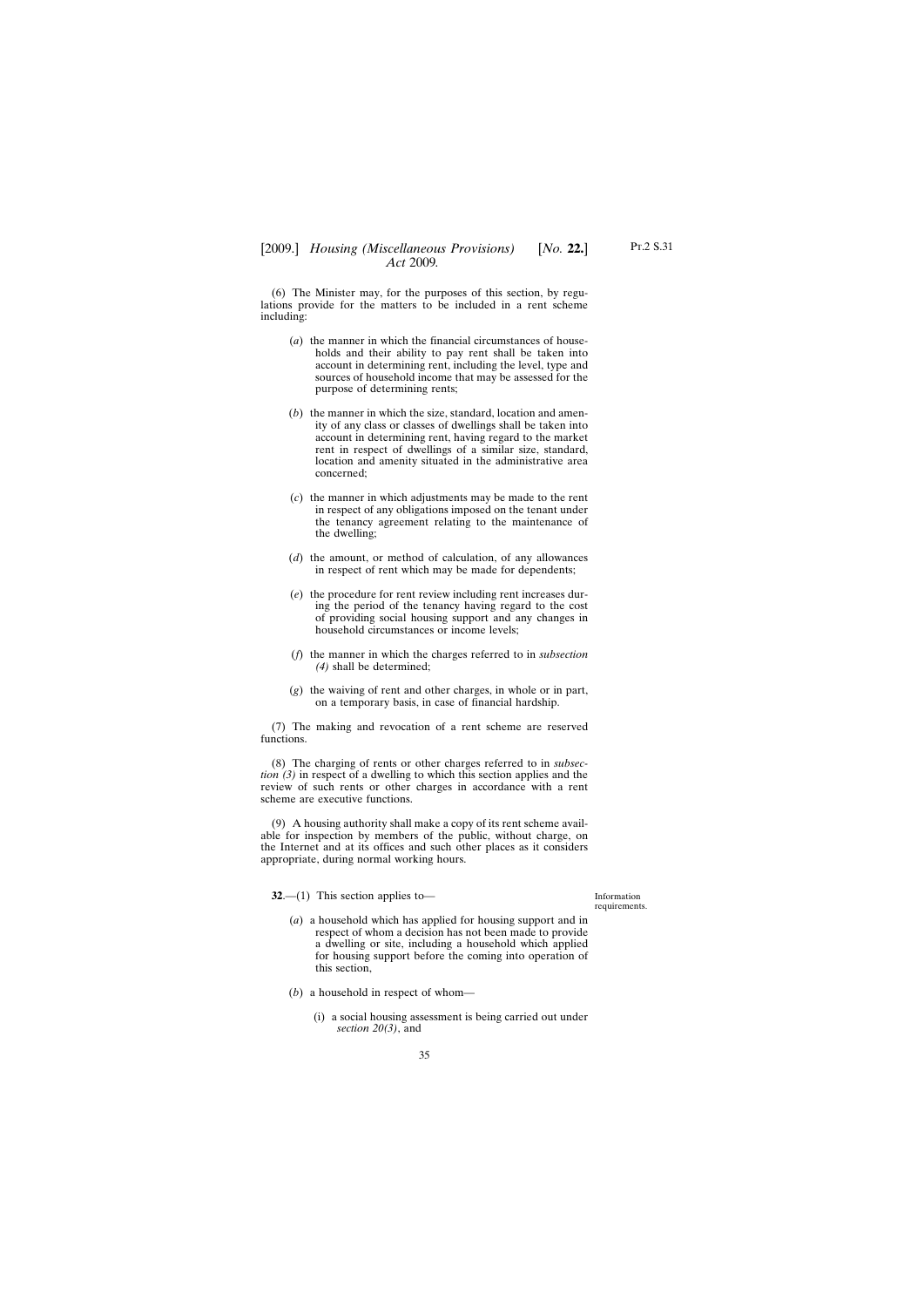(ii) a decision has not yet been made to allocate a dwelling,

and

(*c*) a household in receipt of housing support, whether before or after the coming into operation of this section.

(2) In the performance of its functions under the *Housing Acts 1966 to 2009*, a housing authority may request—

- (*a*) a household to which this section applies, to give to the housing authority all or any of the following information:
	- (i) the number of household members, together with the age, sex, occupation and condition of health of each member;
	- (ii) the weekly income of each household member, including any assistance, benefit or allowance received by or on behalf of any household member under the Social Welfare Acts, the Health Acts 1947 to 2008 or the legislation of any other state or from any other source;
	- (iii) the means of transport available to the household and the cost of such transport,

and

- (*b*) in the case of a household referred to in *subsection (1)(a)* or *(b)*, to give to it all or any of the following information:
	- (i) the terms upon which premises are currently occupied by the household, the amount of rent payable in respect of such premises and the name and address of the person to whom rent is payable;
	- (ii) any dwelling or site provided by a housing authority, or an approved body, previously let or sold to the household or any household member at any time before the application is made;
	- (iii) any dwelling previously let to the household or any household member under a *Chapter 4* tenancy agreement at any time before the application is made.

(3) A request for information shall be in writing and shall specify a period of not less than 14 days from the date of the request within which the information shall be given to the housing authority.

(4) Information shall be given in writing unless the housing authority agrees to the information being given in another form and subject to any conditions it may specify.

(5) Without prejudice to *subsection (2)*, for the purposes of carrying out social housing assessments under *section 20*, the Minister may make regulations providing for—

(*a*) the form in which an application for social housing support shall be made, including by electronic means,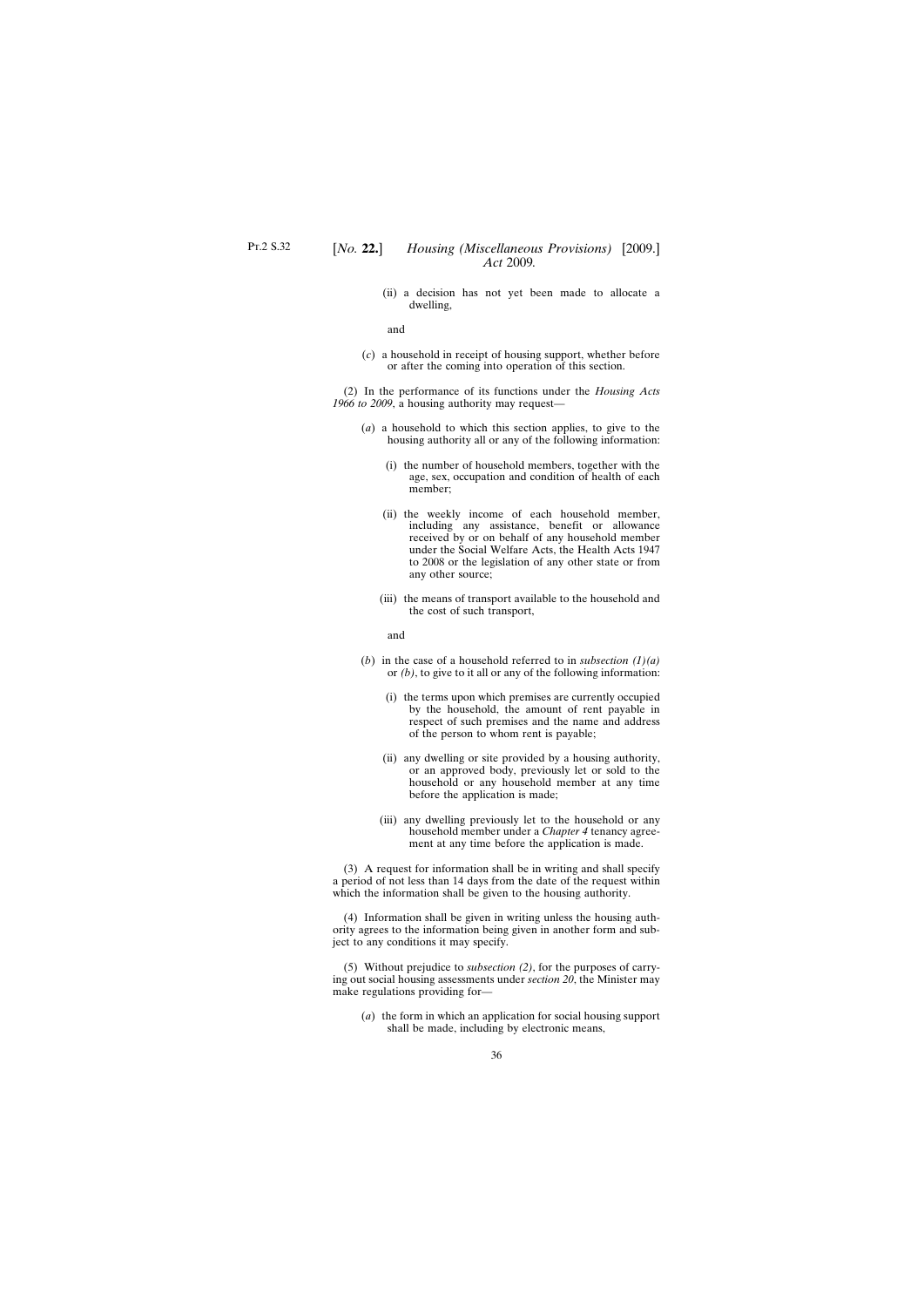- (*b*) the information and particulars to be provided by a household applying for social housing support and verification of such information and particulars,
- (*c*) the furnishing of such additional information as a housing authority considers appropriate for the purposes of carrying out an assessment,
- (*d*) the period within which the information and particulars, including any additional information, shall be provided by the household concerned, and
- (*e*) such other matters as the Minister considers necessary and appropriate.
- (6) (*a*) Without prejudice to *subsection (2)*, the Minister may make regulations for the purposes of—
	- (i) the purchase of a dwelling under an incremental purchase arrangement under *Part 3*,
	- (ii) the purchase of an apartment under *Part 4*, or
	- (iii) the purchase of a dwelling under an affordable dwelling purchase arrangement under *Part 5*.
	- (*b*) Regulations made under this subsection may provide for the following:
		- (i) the form and manner in which an application to purchase may be made, including by electronic means;
		- (ii) the information and particulars to be provided by a household applying to purchase and verification of such information and particulars;
		- (iii) the furnishing of such additional information as the housing authority considers appropriate for the purposes of considering the application;
		- (iv) the period within which the information and particulars, including any additional information, shall be provided by the household making the application, and
		- (v) such other matters as the Minister considers necessary and appropriate.
- (7) (*a*) A person is guilty of an offence and is liable on summary conviction to a fine not exceeding  $\epsilon$ 2,000 where he or she is a member of a household requested to give information to a housing authority under this section or any regulations made under *subsection (5)* or *(6)*, as the case may be, and he or she—

37

(i) knowingly makes any statement or representation (whether written or verbal) which is to his or her knowledge false or misleading in any material respect, or knowingly conceals any material fact, or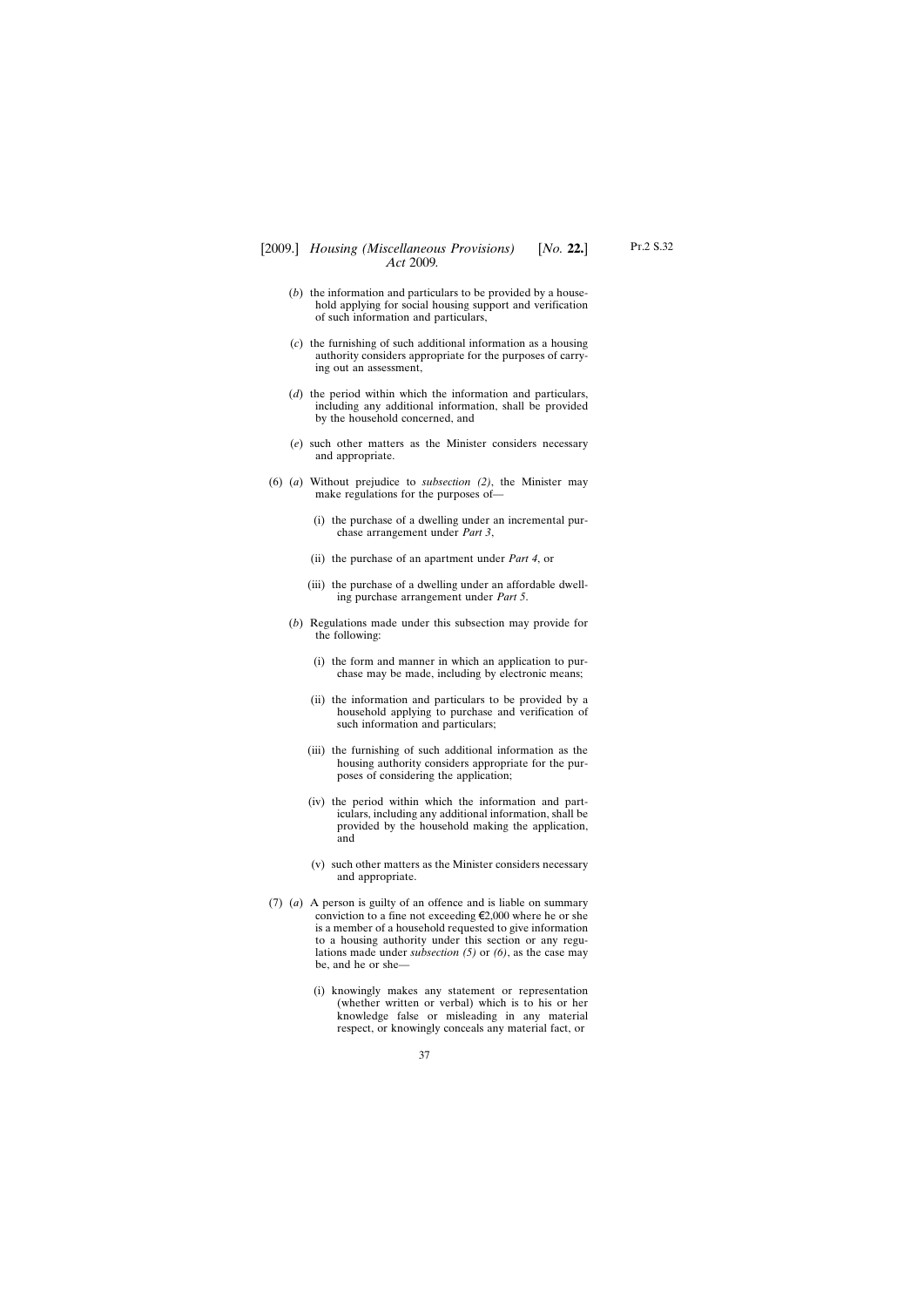- (ii) produces or furnishes, or causes or knowingly allows to be produced or furnished, any document or information which he or she knows to be false in a material particular.
- (*b*) An offence under *paragraph (a)* may be prosecuted by the housing authority who requested the information referred to in that paragraph.

(8) Where a person is convicted of an offence under *subsection*  $(7)(a)$  and by reason of that offence the housing authority incurred a higher level of expenditure in providing housing support for a household than it would have incurred otherwise, any such expenditure shall be repayable to the housing authority and the person or the personal representative of that person shall be liable to pay to the housing authority, on demand, the expenditure so repayable and that expenditure, if not so repaid, may be recovered by the housing authority as a simple contract debt in any court of competent jurisdiction.

(9) Where a person is convicted of an offence under *subsection (7)(a)* and by reason of that offence the housing authority charged a lower rent in respect of the provision of housing support than it would otherwise have charged, the amount by which the rent was undercharged shall be repayable to the housing authority and the person or the personal representative of that person shall be liable to pay to the housing authority, on demand, the amount so repayable and that amount, if not so repaid, may be recovered by the housing authority as a simple contract debt in any court of competent jurisdiction.

| Moneys owing to<br>housing authority. | $33$ —(1) This section applies to the following provisions:                              |  |  |
|---------------------------------------|------------------------------------------------------------------------------------------|--|--|
|                                       | (a) sections 28, 31, 32(8) and (9), 47(4), 48(5) and (6), 75(4),<br>$76(5)$ , 98 and 99; |  |  |
|                                       |                                                                                          |  |  |

- (*b*) section 13 of the Act of 1988;
- (*c*) sections 3 and 11 of the Act of 1992;
- (*d*) section 25 of the Housing (Traveller Accommodation) Act 1998; and
- (*e*) sections 9 and 10 of the Act of 2002.

(2) Interest is payable in accordance with this section on so much of any rent, charges, fees or loan repayments or any other moneys due and owing to a housing authority under any of the provisions to which this section applies which remain unpaid in respect of the period between the date on which the moneys become payable and the date on which payment is made.

(3) The rate of interest payable under *subsection (2)* shall be that for the time being prescribed for the purposes of this section but in any case shall not be more than the rate for the time being applicable to a High Court civil judgement debt.

(4) Where there are moneys due and owing by a household to a housing authority under any of the provisions to which this section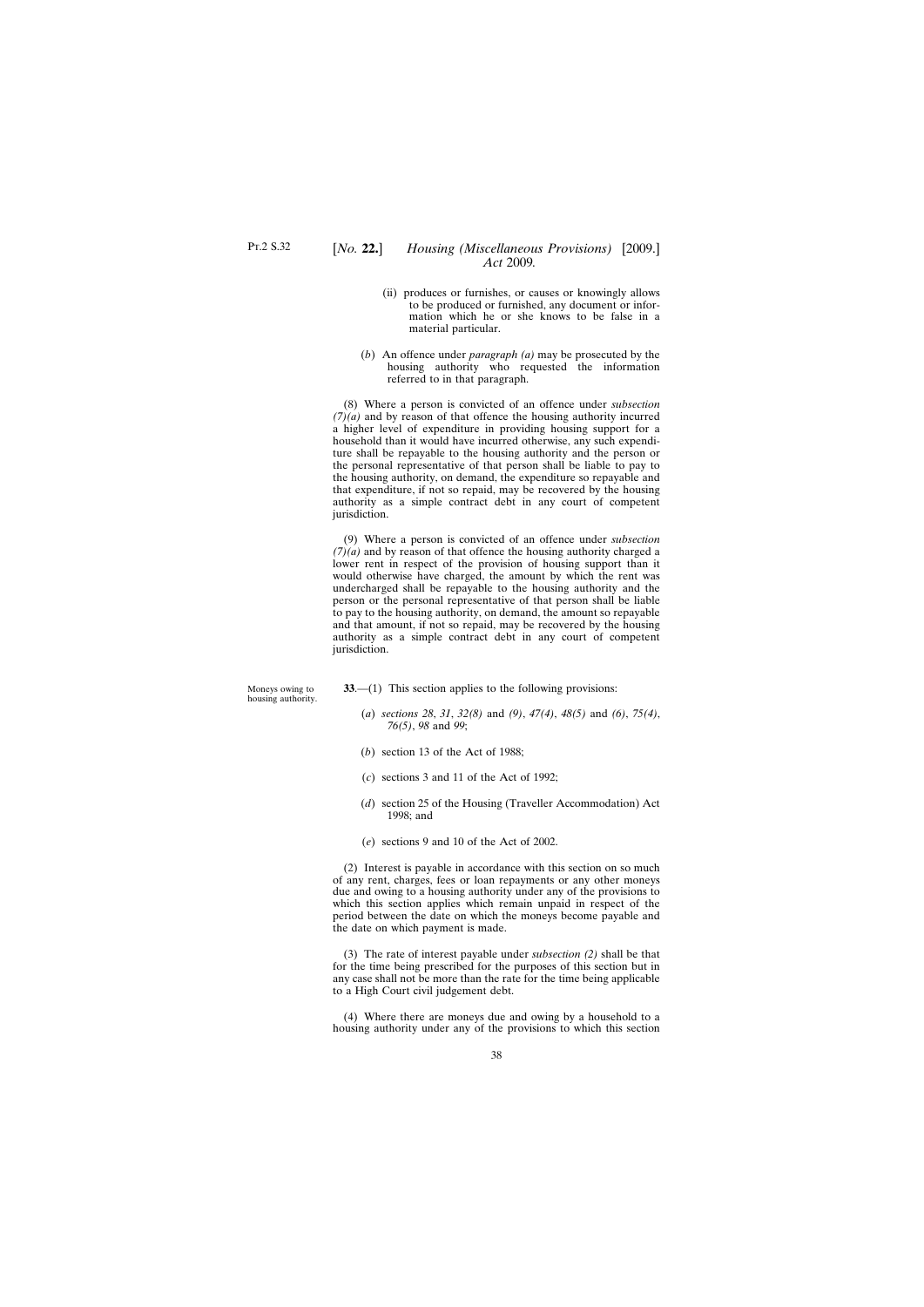applies and, at the same time, another sum is due by the local authority concerned to that household, the former sum may be set off against the latter, in whole or in part, as appropriate.

**34.**—(1) This section applies to the following provisions:

- (*a*) *sections 28*, *31* and *32(8)* and *(9)*;
- (*b*) section 13 of the Act of 1988;
- (*c*) sections 3 and 11 of the Act of 1992, and
- (*d*) section 25 of the Housing (Traveller Accommodation) Act 1998.

(2) Where there are moneys due and owing by a household to a housing authority under any of the provisions to which this section applies and the housing authority is satisfied that the household would otherwise suffer undue hardship, the housing authority may enter into arrangements with the household for the payment of those moneys (together with any interest that may have accrued under *section 33(2)*) by such instalments and at such times as the housing authority considers reasonable in all the circumstances in addition to any rent, charges, fees or loan repayments that the household is paying to the authority.

**35.**—(1) A housing authority shall, within one year of the coming Anti-social into operation of this section, draw up and adopt a strategy (in this behaviour strategy.section referred to as an "anti-social behaviour strategy") in respect of that part or those parts of its administrative area in which are situated—

- (*a*) dwellings let by the housing authority to tenants under the *Housing Acts 1966 to 2009*,
- (*b*) dwellings which are the subject of *Chapter 4* tenancy agreements,
- (*c*) dwellings in which relevant purchasers (within the meaning of section 1 of the Act of 1997) reside, and
- (*d*) sites (within the meaning of section 1 of the Act of 1997).

(2) An anti-social behaviour strategy shall have as its principal objectives—

- (*a*) the prevention and reduction of anti-social behaviour,
- (*b*) the co-ordination of services within the housing authority directed at dealing with, or preventing or reducing, antisocial behaviour,
- (*c*) the promotion of co-operation with other persons, including the Garda Síochána, in the performance of their respective functions insofar as they relate to dealing with, or the prevention or reduction of, anti-social behaviour, having regard to the need to avoid duplication of activities by the housing authority and such other persons in the performance of those functions, and

Arrangements with households for payment of moneys due and owing to housing authority.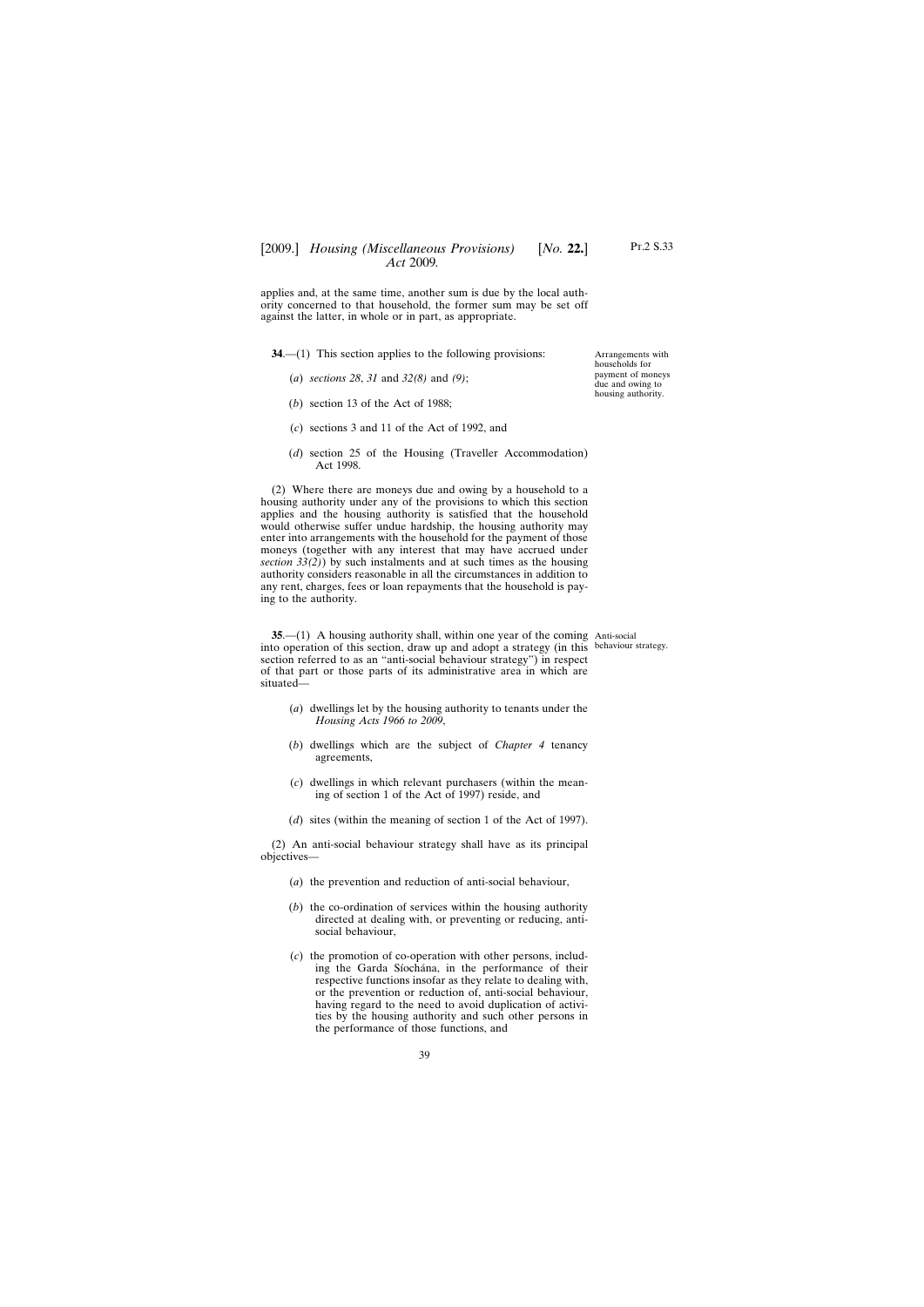(*d*) the promotion of good estate management.

(3) An anti-social behaviour strategy shall set out the proposals of the housing authority for achieving the principal objectives referred to in *subsection (2)*, including, but not necessarily limited to, the following:

- (*a*) procedures in relation to the making of complaints to the housing authority in respect of anti-social behaviour;
- (*b*) initiatives for the prevention and reduction of anti-social behaviour;
- (*c*) the provision of education relating to, and the carrying out of research into, anti-social behaviour and its prevention and reduction.
- (4) A housing authority—
	- (*a*) shall, not less than 6 months before the expiration of its housing services plan, and
	- (*b*) may, from time to time as it thinks fit,

review its anti-social behaviour strategy and amend the strategy or draw up and adopt a new strategy, as it considers appropriate.

(5) When drawing up a strategy, or before amending a strategy, a housing authority shall consult with—

- (*a*) any joint policing committee established under section 36 of the Garda Síochána Act 2005 in respect of its administrative area,
- (*b*) the Garda Síochána,
- (*c*) the Health Service Executive, and
- (*d*) any other person as the authority considers appropriate.

(6) The drawing up and adoption of, and the amendment of, an anti-social behaviour strategy shall be a reserved function.

(7) The drawing up and adoption of, and amendment of, an antisocial behaviour strategy is not to be taken to confer on any person a right in law that the person would not otherwise have to require a housing authority in a particular case to exercise any function conferred on it under the Act of 1997 or this Act or to seek damages for a housing authority's failure to perform any such function.

#### CHAPTER<sub>6</sub>

#### *Homelessness Action Plans*

Interpretation (*Chapter 6*).

**36**.—In this Chapter—

"management group" has the meaning given to it by *section 39*;

"responsible housing authority" has the meaning given to it by *section 38*;

"specified body" means—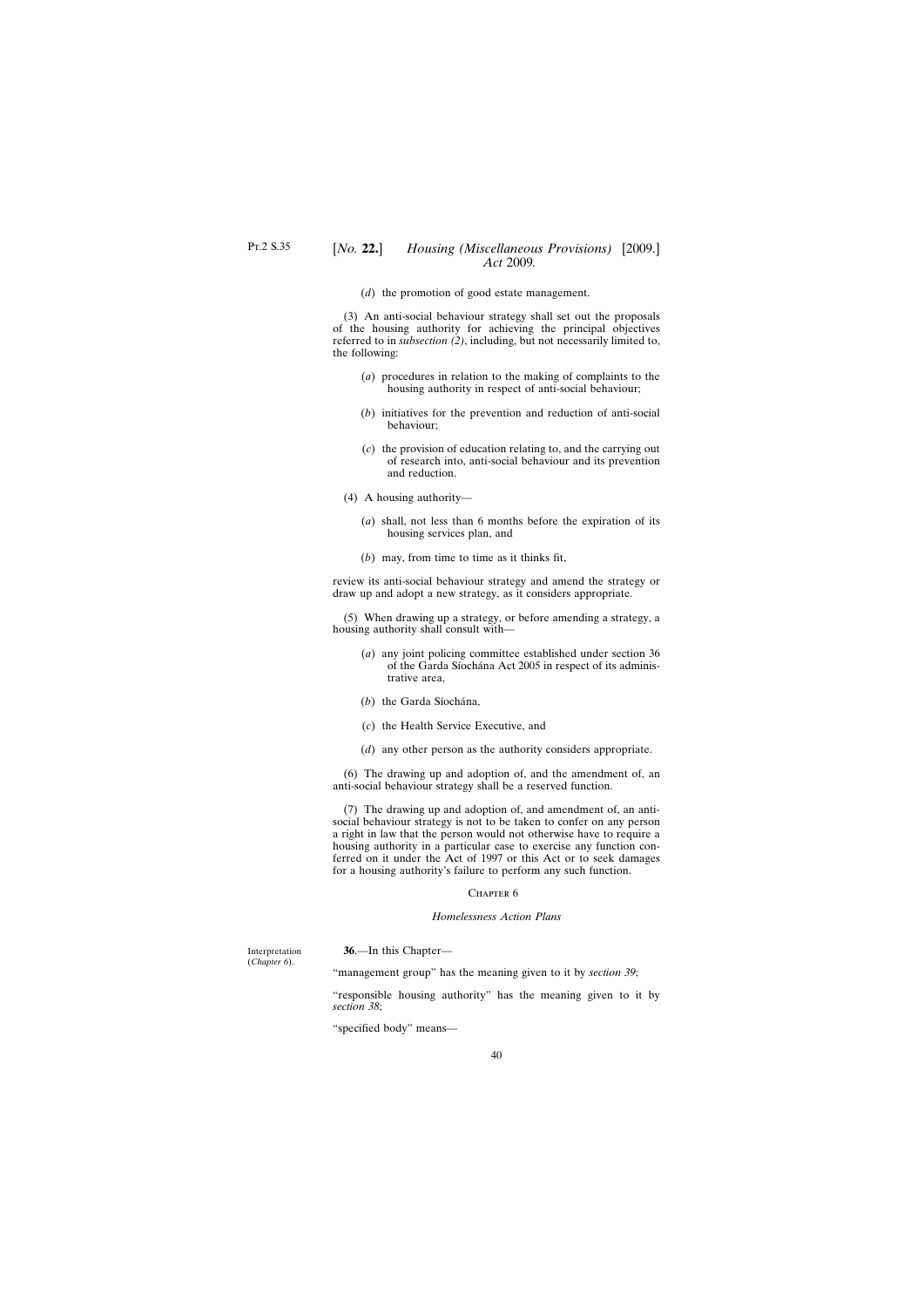- (*a*) an Foras Áiseanna Saothair,
- (*b*) the Irish Prison Service, where there is a prison located in—
	- (i) the administrative area of the housing authority, or
	- (ii) in the case of a joint homelessness consultative forum, the administrative area of any housing authority concerned,
- (*c*) the Probation Service,
- (*d*) a vocational education committee within the meaning of section 7 of the Vocational Education Act 1930 whose functional area corresponds to—
	- (i) the administrative area of the housing authority, or
	- (ii) in the case of a joint homelessness consultative forum, the administrative area of any housing authority concerned,

and

objectives—

(*e*) such other body as may be prescribed for the purposes of this Chapter.

**37.**—(1) A housing authority shall, in respect of its administrative Homelessness area, not later than 8 months after the coming into operation of this action plan.Chapter, adopt a plan (in this Act referred to as a "homelessness action plan") to address homelessness.

(2) A homelessness action plan shall specify the measures proposed to be undertaken to address homelessness in the administrative area or administrative areas concerned by the housing authority or housing authorities, as the case may be, the Health Service Executive, specified bodies, or approved bodies or other bodies providing services to address homelessness or the performance of whose functions may affect or relate to the provision of such services, including but not necessarily limited to measures to achieve the following

- (*a*) the prevention of homelessness,
- (*b*) the reduction of homelessness in its extent or duration,
- (*c*) the provision of services, including accommodation, to address the needs of homeless households,
- (*d*) the provision of assistance under *section*  $10(b)(i)$ , as necessary, to persons who were formerly homeless, and
- (*e*) the promotion of effective co-ordination of activities proposed to be undertaken by the bodies referred to in this subsection for the purposes of addressing homelessness in the administrative area or areas concerned.

(3) A homelessness action plan shall be in writing and shall take account of—

41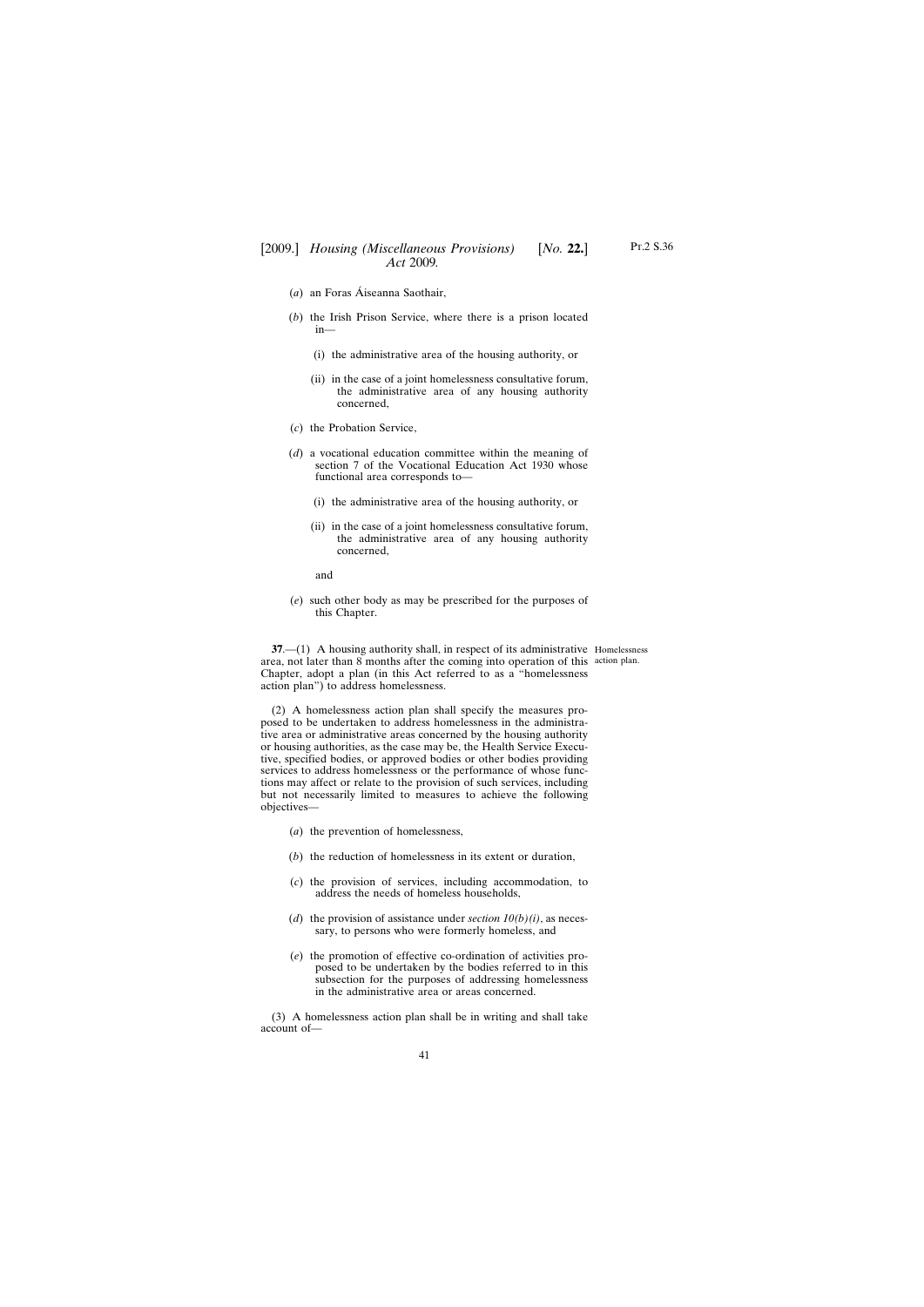- (*a*) any available information regarding the extent of the need for services to address homelessness, including, in the case of housing supports, any summary of social housing assessments prepared under *section 21* in respect of homeless households,
- (*b*) the costs of the proposed measures referred to in *subsection (2)* and the financial resources that are available or are likely to be available for the period of the homelessness action plan to the housing authority or housing authorities concerned, the Health Service Executive or any specified body, as the case may be, for the purposes of undertaking those measures and the need to ensure the most beneficial, effective and efficient use of such resources,
- (*c*) such policies and objectives for the time being of the Government or the Minister in so far as they may affect or relate to the provision of services to homeless persons, and
- (*d*) such other matters as the Minister may specify in a direction given to the housing authority under *subsection (4)*, including (except in the case of the first homelessness action plan) a review of progress made in the implementation of the homelessness action plan during the period of the previous plan.
- (4) (*a*) The Minister may, from time to time, give directions in writing to a housing authority for the purpose of either or both of the following—
	- (i) providing guidance as to the form and content of a homelessness action plan, and
	- (ii) specifying the period for which such a plan is to remain in force, which period shall not in any case be less than 3 years.
	- (*b*) The housing authority shall comply with any directions given under *paragraph (a)*.

Homelessness consultative forum.

**38**.—(1) Subject to *subsections (3)* and *(4)*, as soon as practicable after the coming into operation of this Chapter and having regard to *section 37(1)*, a housing authority shall establish a body to be known as the homelessness consultative forum and shall appoint its members.

(2) The functions of a homelessness consultative forum are to provide information, views, advice or reports, as appropriate, to the management group in relation to—

- (*a*) homelessness and the operation and implementation of the homelessness action plan in the administrative area concerned,
- (*b*) the provisions of the draft homelessness action plan, and
- (*c*) any proposed modification of the draft homelessness action plan pursuant to *section 40(6)*.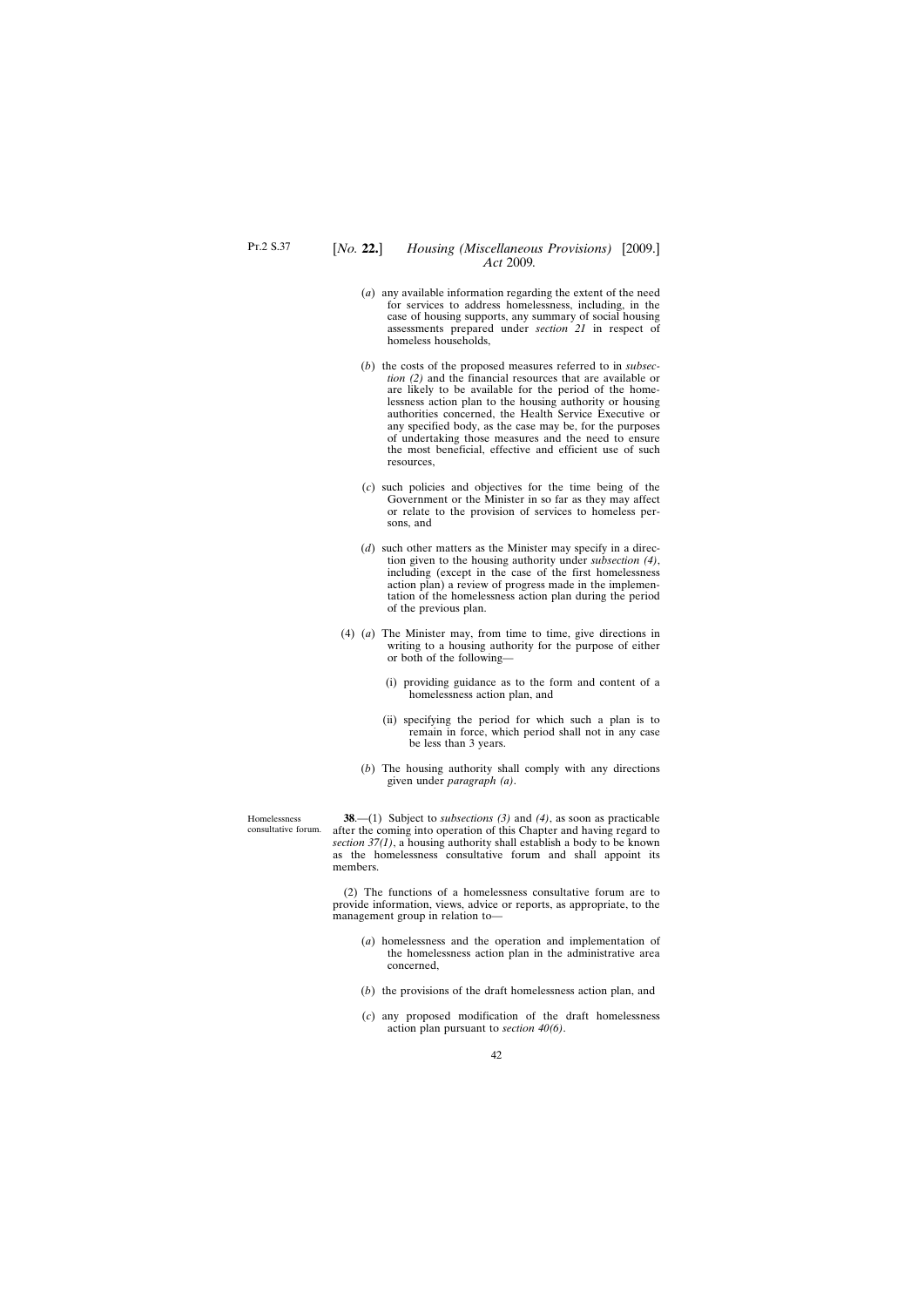(3) Where either or both of the conditions specified in *subsection (4)(a)* are met or where the Minister so directs pursuant to *subsection (4)(b)*, a housing authority shall enter into an arrangement with any other housing authority whose administrative area adjoins the administrative area of the housing authority concerned or with any other housing authority, as appropriate, to establish a joint homelessness consultative forum which shall perform the functions specified in *subsection (2)* in relation to the administrative areas of the housing authorities which are parties to the arrangement.

- (4) (*a*) The conditions referred to in *subsection (3)* are that the housing authority considers that—
	- (i) a joint homelessness consultative forum would further the objectives of a homelessness action plan because of the extent or nature of homelessness in its administrative area, or
	- (ii) a joint homelessness consultative forum and the sharing of administrative services relating thereto would ensure the most beneficial, effective and efficient use of resources.
	- (*b*) The Minister may, where he or she considers it appropriate, direct housing authorities to enter into an arrangement pursuant to *subsection (3)* and the housing authorities shall comply with any such direction.

(5) In the case of an arrangement pursuant to *subsection (3)* for the establishment of a joint homelessness consultative forum, the housing authorities concerned shall, by agreement in writing, appoint one housing authority (in this Chapter referred to as the "responsible housing authority") for the purposes of the performance, on behalf of the housing authorities concerned, of their functions under this Chapter.

(6) A housing authority or, in the case of a joint homelessness consultative forum, the responsible housing authority, in accordance with such directions as the Minister may give under *section 41*, shall appoint a chairperson of the homelessness consultative forum or joint homelessness consultative forum, as the case may be, from the membership thereof.

(7) The chairperson appointed under *subsection (6)* shall also be the chairperson of the management group.

(8) The membership of the homelessness consultative forum shall comprise the following persons:

- (*a*) one or more than one employee of the housing authority or, in the case of a joint homelessness consultative forum, one or more than one employee of each of the housing authorities concerned nominated by the housing authority or housing authorities concerned, as the case may be;
- (*b*) one or more than one employee of the Health Service Executive nominated by the Health Service Executive;
- (*c*) subject to such directions as the Minister may give under *section 41(1)(a)*, persons nominated by specified bodies, and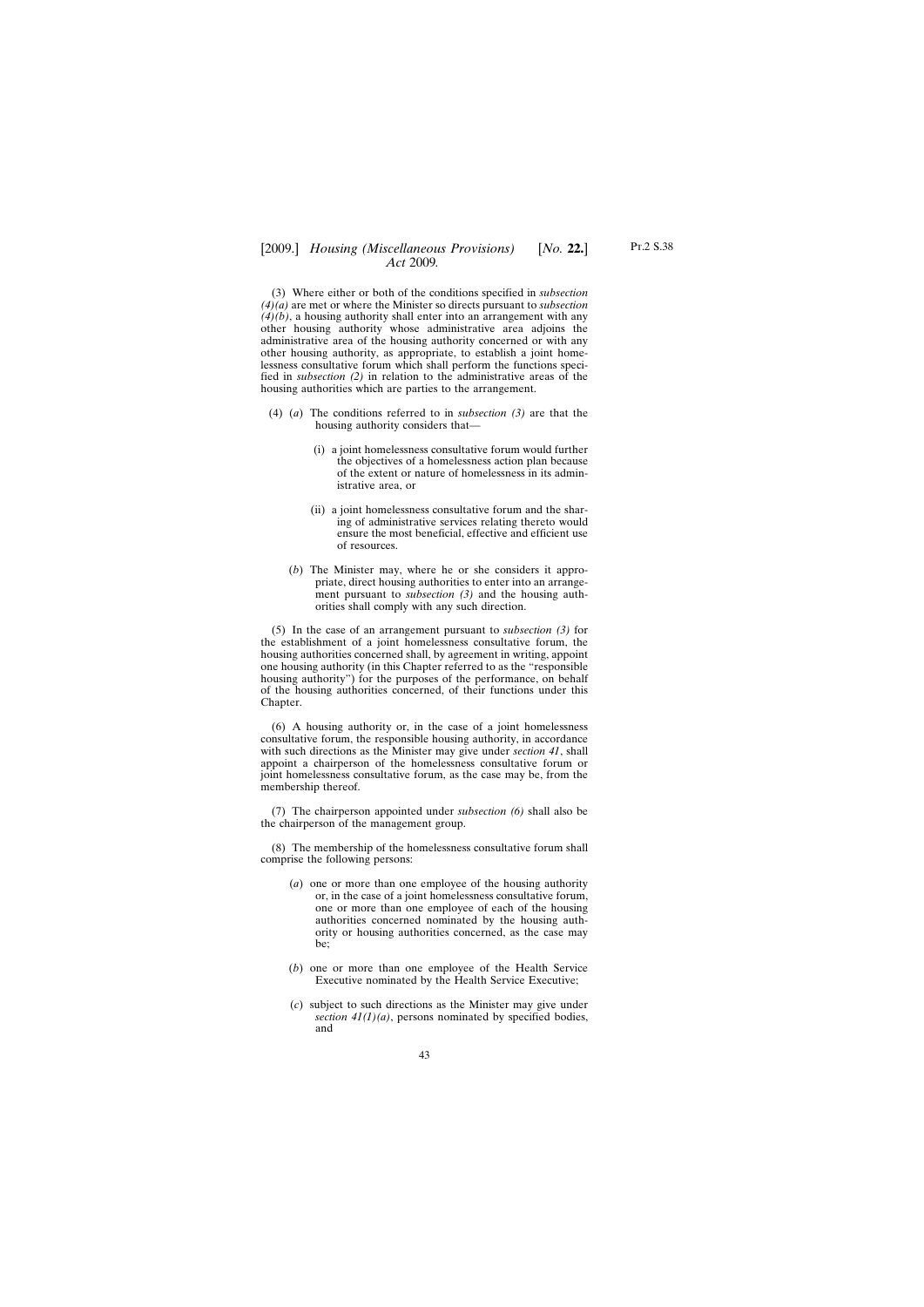(*d*) subject to *subsection (9)*, persons nominated by—

- (i) approved bodies, and
- (ii) any other bodies,

providing services to homeless persons in the administrative area or, in the case of a joint homelessness consultative forum, administrative areas concerned or the performance of whose functions may affect or relate to the provision of such services, as the housing authority or responsible authority, as the case may be, consider appropriate in accordance with such directions as the Minister may give under *section 41*.

(9) The number of persons referred to in *subsection (8)(d)* shall not exceed one half of the membership of the homelessness consultative forum or joint homelessness consultative forum, as the case may be.

(10) A homelessness consultative forum or joint homelessness consultative forum, as the case may be, shall regulate, by standing orders or otherwise, the meetings and proceedings of the forum.

(11) The housing authority or, in the case of a joint homelessness consultative forum, the housing authorities concerned, may provide such services and support relating to the operation of the homelessness consultative forum or joint homelessness consultative forum, as the case may be, as is considered necessary by the housing authority or housing authorities, in accordance with such directions as the Minister may give under *section 41*.

(12) The proceedings of a homelessness consultative forum or joint homelessness consultative forum, as the case may be, shall not be invalidated by any vacancies among the membership.

Management group.

**39**.—(1) The housing authority or responsible housing authority, as the case may be, shall appoint a group (in this Chapter referred to as a "management group") consisting of certain members of the homelessness consultative forum or joint homelessness consultative forum, as the case may be, being such person or persons referred to in *section 38(8)(a)*, *(b)* and *(c)* as the housing authority or responsible authority, as the case may be, considers appropriate in accordance with such directions as the Minister may give under *section 41*.

(2) The management group may regulate, by standing orders or otherwise, its meetings and proceedings.

(3) The housing authority or responsible housing authority, as the case may be, may provide such services and support relating to the operation of the management group, as such housing authority considers appropriate, in accordance with such directions as the Minister may give under *section 41*.

- (4) The management group—
	- (*a*) shall perform the functions conferred on it by this Chapter in relation to the preparation and modification of the draft homelessness action plan and the review of the homelessness action plan, and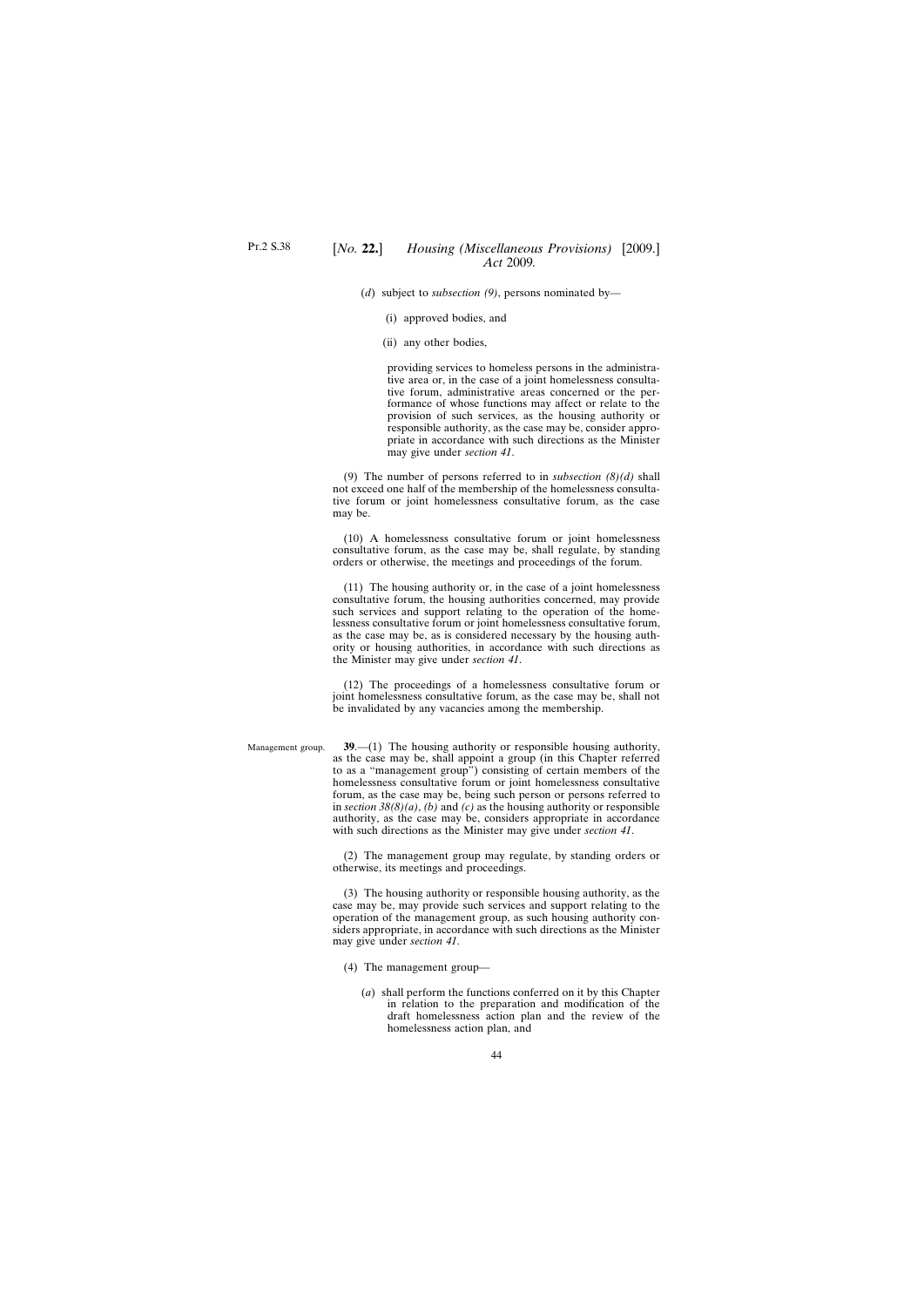# [2009.] [ *Housing (Miscellaneous Provisions) No.* **22.**] *Act* 2009*.*

- (*b*) may make recommendations to the housing authority or, in the case of a joint homelessness consultative forum, the housing authorities concerned, to the Health Service Executive or to any specified body, in relation to all or any of the following:
	- (i) services required to address homelessness in the administrative area or administrative areas concerned;
	- (ii) funding for such services taking into account the financial resources that are available or are likely to be available;
	- (iii) the operation of the homelessness action plan having regard to any information, views, advice or reports provided by the homelessness consultative forum or joint homelessness consultative forum, as the case may be.

(5) The proceedings of a management group shall not be invalidated by any vacancies among the membership.

**40**.—(1) The manager of a housing authority or of a responsible Preparation of draft housing authority, as the case may be, not later than 6 weeks after plan and making of the coming into operation of this Chapter, shall send a request, in <sup>plan.</sup> writing, to the chairperson of the management group to arrange for the preparation of a draft homelessness action plan in respect of the administrative area concerned or, in the case of a joint homelessness consultative forum, the administrative areas concerned.

(2) For the purposes of preparing a draft homelessness action plan under this section and before submission of the draft homelessness action plan pursuant to *subsection (3)*, the management group—

(*a*) shall consult—

- (i) the other members of the homelessness consultative forum or joint homelessness consultative forum, as the case may be, and
- (ii) any town council whose administrative area is contained in the administrative area of the housing authority, or, in the case of a joint homelessness consultative forum, in the administrative areas of the housing authorities, to which the plan relates,
- and
- (*b*) may consult any housing authority whose administrative area adjoins the administrative area of the housing authority concerned or, in the case of a joint homelessness consultative forum, the administrative areas of the housing authorities concerned.

(3) Not later than 10 weeks from the date on which the request referred to in *subsection (1)* is sent, the management group shall approve and submit the draft homelessness action plan to the housing authority or, in the case of a joint homelessness consultative forum, each of the housing authorities concerned for adoption.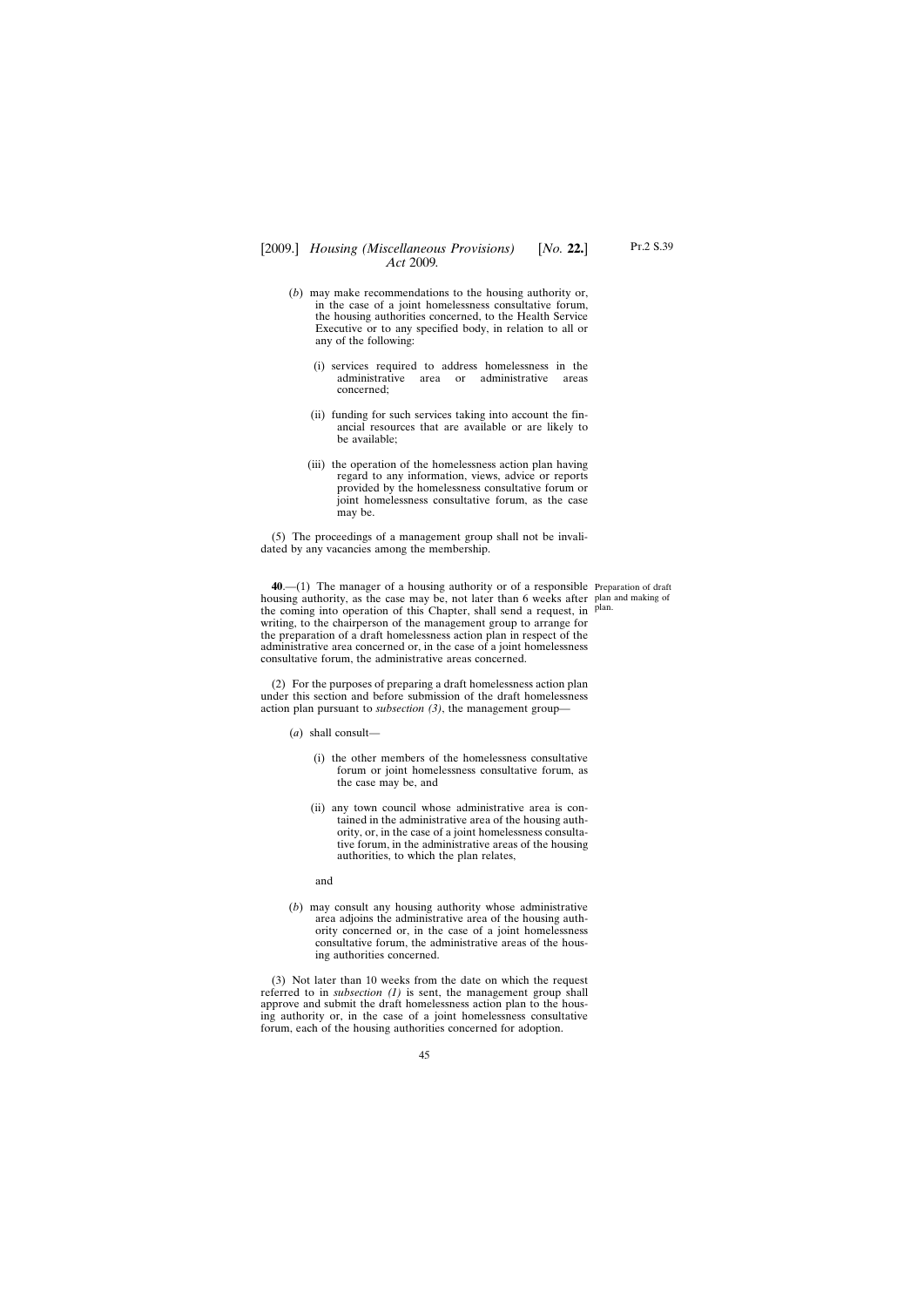(4) Subject to *subsections (5)* to *(8)*, the housing authority, or, in the case of a joint homelessness consultative forum, each of the housing authorities concerned, shall adopt the homelessness action plan within 6 weeks of receipt of the draft homelessness action plan, with or without modification.

(5) Where any part of a draft homelessness action plan relates to the functions of the Health Service Executive or of a specified body, the housing authority, or responsible housing authority, as the case may be, shall send a request in writing to the chairperson of the management group to seek its approval to any proposed modification pursuant to *subsection (4)* in respect of such part of the draft plan.

(6) The management group, not later than 3 weeks from the date on which the request referred to in *subsection (5)* is sent, following consultation with the other members of the homelessness consultative forum, or joint homelessness consultative forum, as the case may be, shall—

- (*a*) accept or reject the proposed modification referred to in *subsection (5)*, and
- (*b*) notify, in writing, the housing authority or responsible housing authority, as the case may be, of the decision and the reasons for that decision.

(7) The housing authority or, in the case of a joint homelessness consultative forum, each of the housing authorities concerned, shall adopt the homelessness action plan not later than 6 weeks from the date on which the notification under *subsection (6)* is sent, with the modification, in a case where it is accepted by the management group, or without the modification, in a case where it is rejected.

(8) Where the housing authority or, in the case of a joint homelessness consultative forum, any of the housing authorities concerned, fail to adopt the homelessness action plan in accordance with this section, the manager of each housing authority, as appropriate, shall, by order, as soon as practicable and in any event not later than the end of the period referred to in *section 37(1)*, adopt the draft homelessness action plan in accordance with *subsection (4)* or *(7)*, as appropriate.

(9) The housing authority or responsible housing authority, as the case may be, shall—

- (*a*) give a copy of the homelessness action plan to the Minister and each member of the homelessness consultative forum or joint homelessness consultative forum, as the case may be, as soon as practicable after it is adopted,
- (*b*) make the homelessness action plan available for inspection on request by any person, without charge, at its offices and such other places as it considers appropriate, during normal office hours,
- (*c*) on request by any person, provide a copy of the homelessness action plan at a price not exceeding the reasonable cost of reproduction, and
- (*d*) publish and maintain a copy of the homelessness action plan on the Internet for the period of the plan.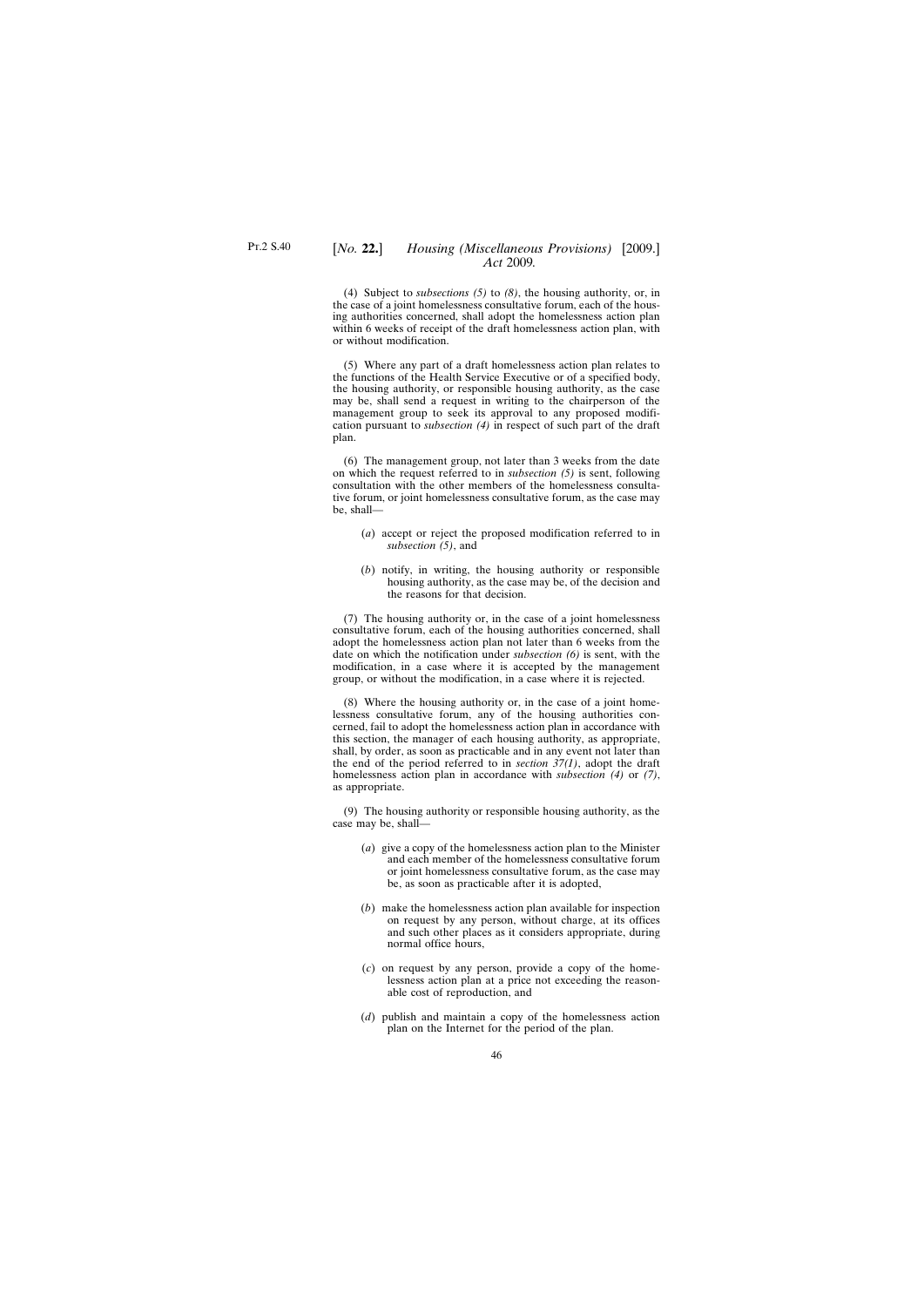(10) A housing authority or responsible housing authority, as the case may be, may, at any time, and shall, in any case, not less than 8 months before the end of the period of the homelessness action plan decide to arrange for—

- (*a*) the review and, where appropriate, amendment of the homelessness action plan, or
- (*b*) the preparation and adoption of a new homelessness action plan.

(11) Where a housing authority or responsible housing authority, as the case may be, makes a decision for the purposes of *subsection (10)*, the manager of the housing authority or responsible housing authority, as the case may be, shall send a request in writing to the chairperson of the management group to arrange for the review of the homelessness action plan or the preparation of a new homelessness action plan and *subsections (2)* to *(9)* shall apply accordingly with any necessary modifications.

(12) Subject to *subsection (8)*, the adoption or amendment of a homelessness action plan is a reserved function.

- (13) (*a*) Notwithstanding *section 37(1)*, where, before the coming into operation of this Chapter, a housing authority has adopted a plan which meets the conditions specified in *paragraph (b)*, then such a plan is deemed to be a homelessness action plan duly adopted by the housing authority for the purposes of this Chapter.
	- (*b*) The conditions referred to in *paragraph (a)* are that the plan—
		- (i) specifies the measures proposed to be undertaken to achieve the objectives of a homelessness action plan specified in *section 37(2)*, and
		- (ii) does not expire before the end of one year after the date of coming into operation of this Chapter.

**41**.—(1) The Minister may give directions to a housing authority Ministerial or responsible housing authority, as the case may be, in relation to directions.all or any of the following:

- (*a*) the number of members and composition, including an appropriate gender balance, of a homelessness consultative forum or joint homelessness consultative forum, as the case may be;
- (*b*) the number of members and composition of a management group;
- (*c*) the period of appointment of the members of a homelessness consultative forum or joint homelessness consultative forum, as the case may be, and the management group;
- (*d*) the terms and conditions of appointment (including terms and conditions relating to removal, resignation, the filling of casual vacancies and re-appointment) of the members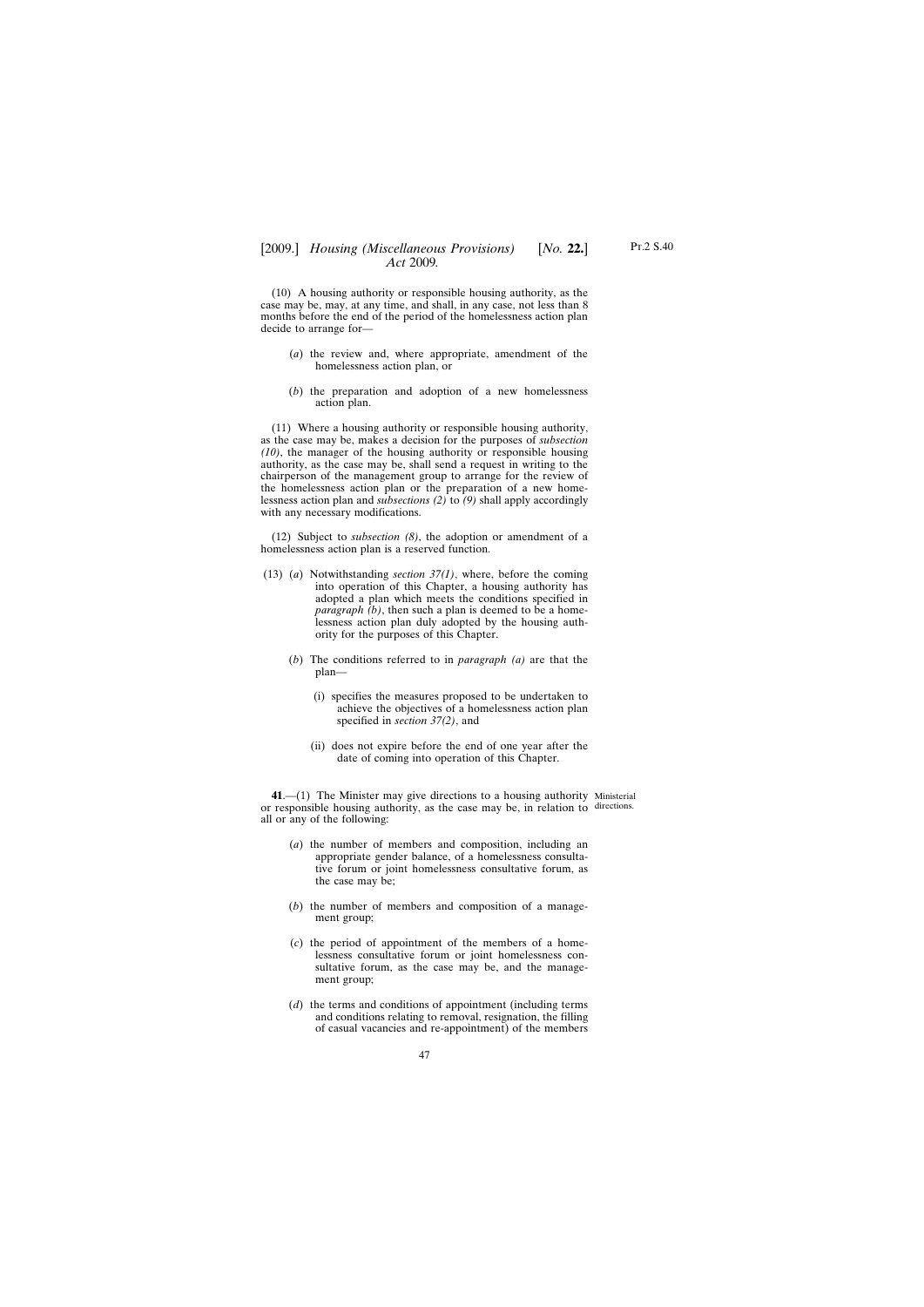specified body.

of a homelessness consultative forum or joint homelessness consultative forum, as the case may be, and the management group;

- (*e*) the appointment of the chairperson of a homelessness consultative forum or of the joint homelessness consultative forum, as the case may be;
- (*f*) services and support relating to the operation of the homelessness consultative forum, joint homelessness consultative forum or management group, as the case may be.

(2) A housing authority or responsible housing authority, as the case may be, shall, in the performance of its functions under this Chapter, comply with any directions given by the Minister under *subsection (1)*.

Power of Minister to prescribe body as to address homelessness or the performance of whose functions may **42**.—The Minister may prescribe any body which provides services affect or relate to the provision of such services to be a specified body and any body so prescribed shall be a specified body for the purposes of this Chapter.

#### PART 3

### INCREMENTAL PURCHASE ARRANGEMENTS

| Interpretation<br>(Part 3). | 43.—(1) In this Part—                                                                                                      |
|-----------------------------|----------------------------------------------------------------------------------------------------------------------------|
|                             | "charging order" has the meaning given to it by <i>section 46</i> ;                                                        |
|                             | "charged period" has the meaning given to it by <i>section 46</i> ;                                                        |
|                             | "charged share" has the meaning given to it by <i>section 46</i> ;                                                         |
|                             | "eligible household" means—                                                                                                |
|                             | (a) a household assessed by a housing authority under section<br>$20$ as being qualified for social housing support, which |

- *20* as being qualified for social housing support, which has been allocated a dwelling to which this Part applies in accordance with an allocation scheme and which has resided in the dwelling concerned for not more than 5 years from the date of the allocation, or
- (*b*) subject to *subsection (2)*, a household referred to in *section*  $22(5)(c)$  which has been allocated a dwelling to which this Part applies in accordance with an allocation scheme;

"incremental purchase arrangement" has the meaning given to it by *section 45;*

"incremental release" has the meaning given to it by *section 46*;

"market value", in relation to a dwelling to which this Part applies, means the price for which the unencumbered fee simple of the dwelling might reasonably be expected to be sold on the open market and, in a case where the site for the dwelling was provided to the housing authority by the eligible household for a nominal sum, excludes an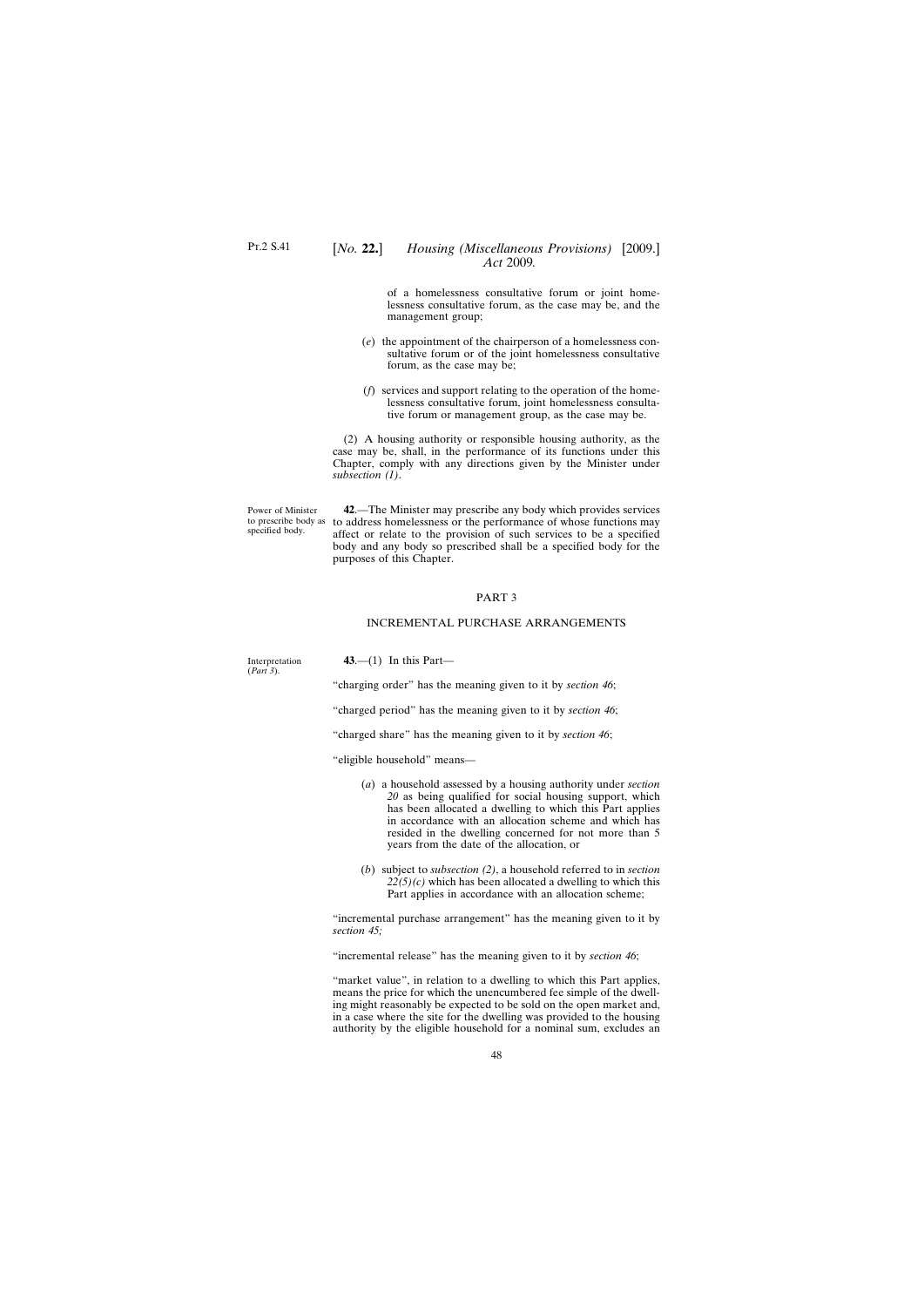amount equal to the excess (if any) of the market value of the site over such sum;

"net market value" means the market value reduced by an allowance equal to the amount of the market value attributable to material improvements;

"purchase money", in relation to a dwelling to which this Part applies, means the monetary value of the proportion of the purchase price of the dwelling fixed by the housing authority, in accordance with regulations made under *section 49* for the purposes of calculating the purchase money, as the proportion that is required to be paid to purchase the dwelling;

"purchase price", in relation to a dwelling to which this Part applies, means the price of the dwelling determined by a housing authority in accordance with regulations made under *section 49* for the purposes of calculating the purchase price;

"purchaser" means a person who purchases a dwelling under an incremental purchase arrangement and includes a person in whom there subsequently becomes vested (other than for valuable consideration) the interest of the purchaser or his or her successor in title and the personal representative of that person or successor in title;

"transfer order" has the meaning given to it by *section 45*.

(2) A housing authority shall not proceed with the sale of a dwelling under an incremental purchase arrangement to a household referred to in *paragraph (b)* of the definition of "eligible household" in *subsection(1)* where—

- (*a*) at any time during the 3 years immediately before applying to the authority to purchase a dwelling under this Part, the household was in arrears of rent for an accumulated period of 12 weeks or more in respect of any dwelling or site let to them by any housing authority under the *Housing Acts 1966 to 2009* or provided under Part V of the Planning and Development Act 2000, and
- (*b*) the housing authority has not entered into an arrangement under *section 34* with the household for the payment of the moneys due and owing to the housing authority in respect of those arrears.

**44**.—(1) Subject to *subsection (2)*, this Part applies to a dwelling— Application of *Part*

*3* to certain dwellings.

- (*a*) provided by a housing authority under the *Housing Acts 1966 to 2009* or by an approved body with the assistance of a housing authority under section 6 of the Act of 1992 or provided under Part V of the Planning and Development Act 2000—
	- (i) constructed after the coming into operation of this Part, or the construction of which began before the coming into operation of this Part and which is completed after such coming into operation and which is allocated to an eligible household in accordance with an allocation scheme within one year of its completion, or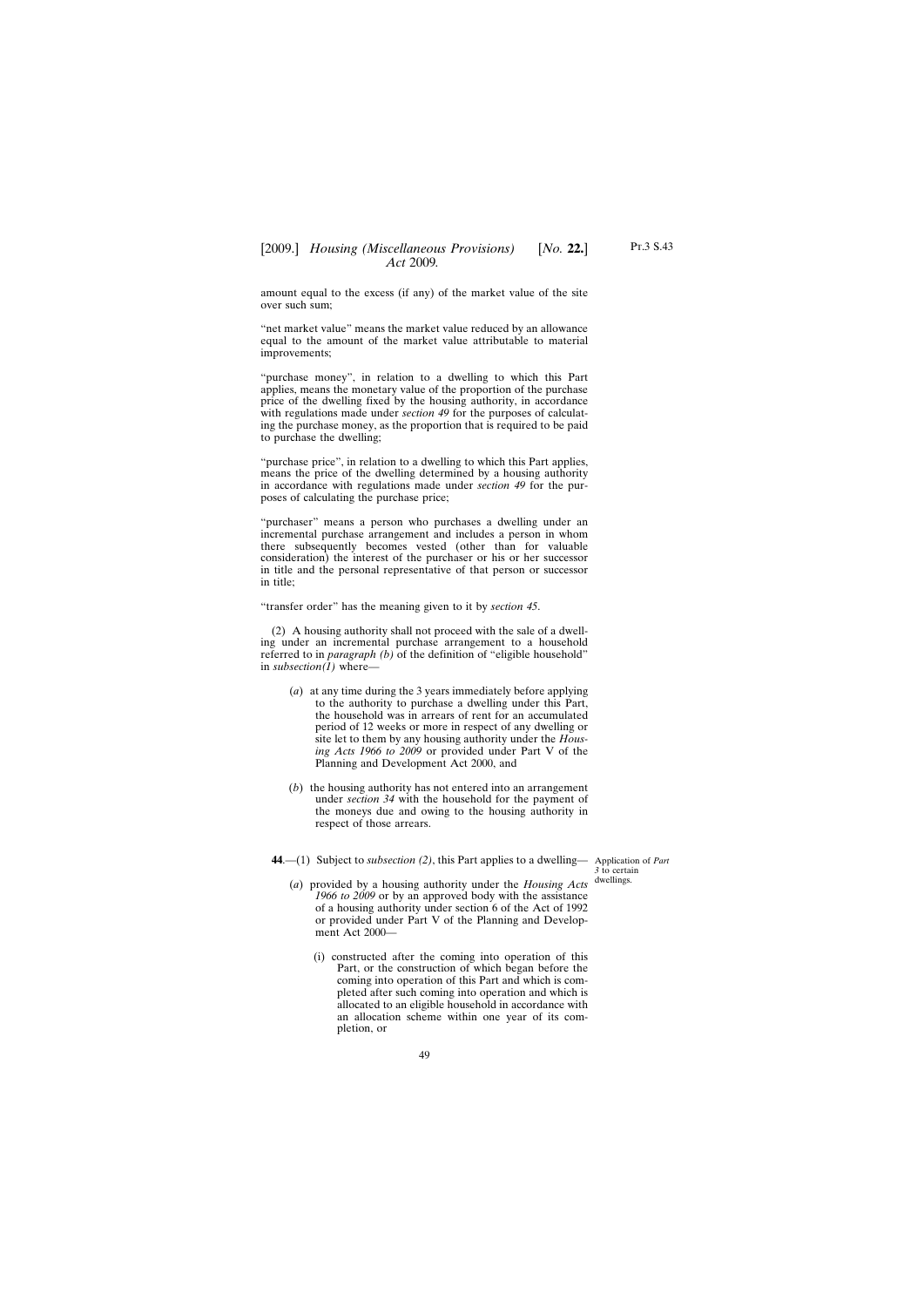(ii) which has not previously been let in accordance with an allocation scheme and is vacant on the coming into operation of this Part,

and

- (*b*) and which is of a class of dwelling prescribed for the purposes of this Part as being a class of dwelling to which an incremental purchase arrangement may apply.
- (2) (*a*) This Part does not apply to a dwelling referred to in *subsection (1)* which is—
	- (i) an apartment in a designated apartment complex, or
	- (ii) a dwelling which is a separate and self-contained apartment in a premises, divided into 2 or more apartments, which requires arrangements for the upkeep and management of all or any part of the common areas, structures, works or services other than by the purchaser.
	- (*b*) For the purposes of *paragraph (a)(i)*, "apartment" and "designated apartment complex" have the same meaning as they have in *section 50*.

**45**.—(1) Subject to and in accordance with this Part and the *Housing Acts 1966 to 2009* and subject to such regulations as may be made under *section 49*, a housing authority or an approved body may enter into an arrangement (in this Part referred to as an "incremental purchase arrangement") with an eligible household whereby, in consideration of the receipt by the housing authority of the purchase money, the housing authority may sell a dwelling to which this Part applies, in the state of repair and condition existing on the date of sale, to the eligible household, by means of an order (in this Part referred to as a "transfer order"), in the prescribed form, which shall be expressed and shall operate to vest, on the date specified in the order, the interest specified in the order, in accordance with the terms and conditions specified in *subsection (2)* and the terms and conditions of a charging order.

(2) The terms and conditions referred to in *subsection (1)* shall include the following:

- (*a*) that where the purchaser sells the dwelling to a person other than a housing authority or approved body during the charged period, the purchaser shall pay to the authority or approved body, as appropriate, an amount calculated in accordance with *section 48(5)* or *(6)*;
- (*b*) that the dwelling shall, during the charged period, unless the housing authority or approved body, as appropriate, gives its prior written consent, be occupied as the normal place of residence of the purchaser or of a member of the purchaser's household;
- (*c*) that the dwelling or any part thereof shall not, during the charged period, without the prior written consent of the housing authority or approved body, as the case may be, be sold, assigned, let or sublet or otherwise disposed of

Sale of dwelling by incremental purchase arrangement.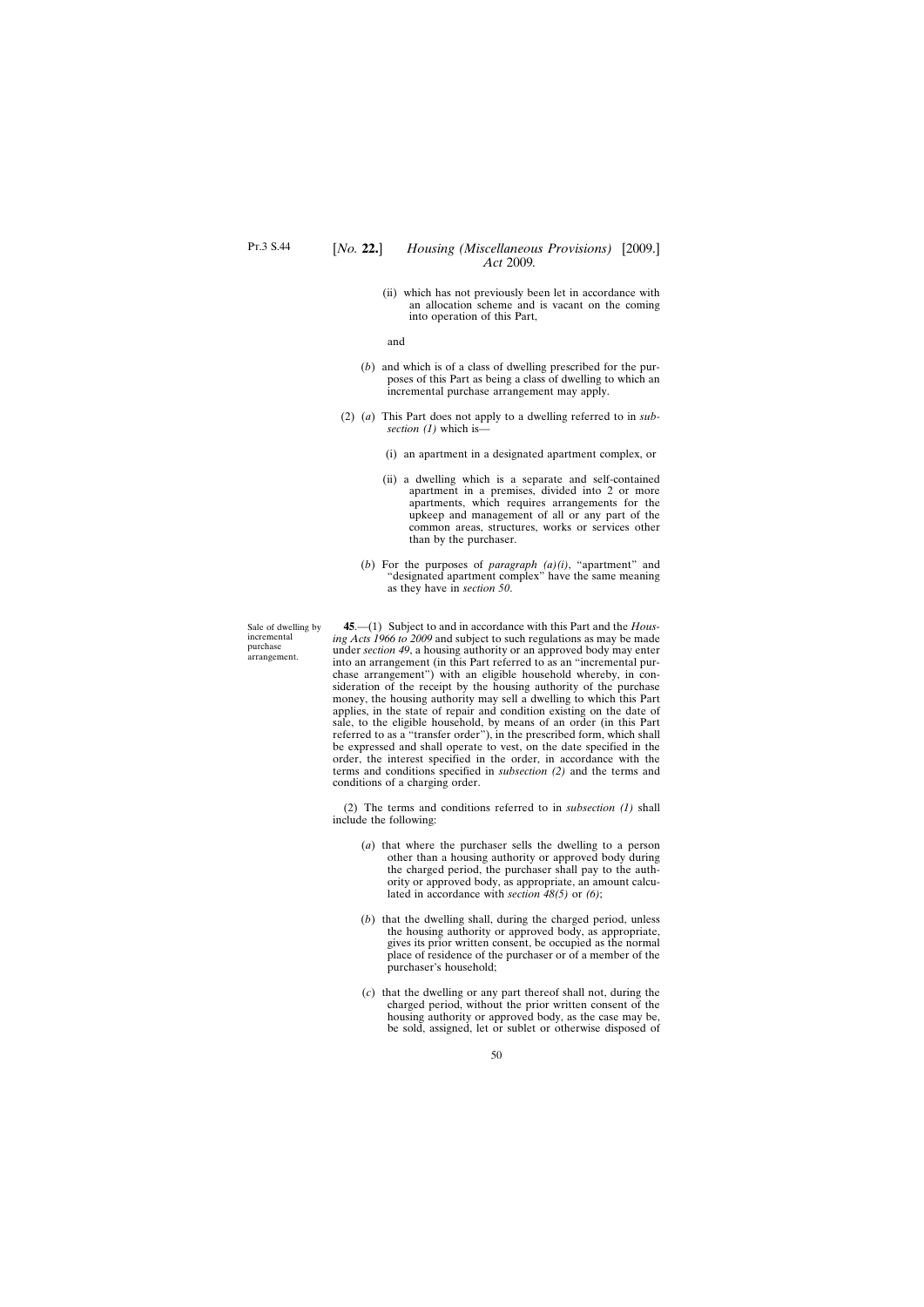or mortgaged, charged or alienated, otherwise than by devise or operation of law;

- (*d*) the purchaser shall not, during the charged period, without the prior written consent of the housing authority or approved body, as the case may be, make material improvements to the dwelling;
- (*e*) terms and conditions relating to—
	- (i) maintenance of the dwelling by the purchaser, and
	- (ii) the provision and maintenance of adequate property insurance by the purchaser in respect of the dwelling;
- (*f*) such other terms and conditions relating to the sale of the dwelling as may be prescribed for the purposes of a transfer order.

(3) Save as provided for by any other enactment or regulations made thereunder, the sale of a dwelling to which this Part applies under an incremental purchase arrangement shall not imply any warranty on the part of the housing authority or approved body concerned in relation to the state of repair or condition of the dwelling or its fitness for human habitation.

(4) An approved body may, with the consent of the housing authority and subject to such regulations as may be made under *section 49*, reserve a number of dwellings for sale under this Part, being dwellings provided with the assistance of a housing authority under section 6 of the Act of 1992.

(5) Section 211(2) of the Planning and Development Act 2000 and section 183 of the Local Government Act 2001 shall not apply to the sale of a dwelling to an eligible household under this section.

**46**.—(1) As soon as practicable after a dwelling to which this Part Charging order.applies is sold under an incremental purchase arrangement, the housing authority or approved body, as appropriate, shall, subject to such regulations as may be made under *section 49*, shall make an order (in this Part referred to as a "charging order"), in the prescribed form, charging the dwelling in the terms specified in this section for the period specified in the order (in this Part referred to as the "charged period").

(2) The charging order shall create a charge in favour of the housing authority or approved body concerned in respect of an undivided percentage share (in this Part referred to as the "charged share"), calculated in accordance with *subsection (3)*, in the dwelling which charged share shall be reduced in accordance with *subsection (4)*.

(3) The charged share is calculated in accordance with the following formula:

$$
\frac{Y\;x\;100}{Z}
$$

where—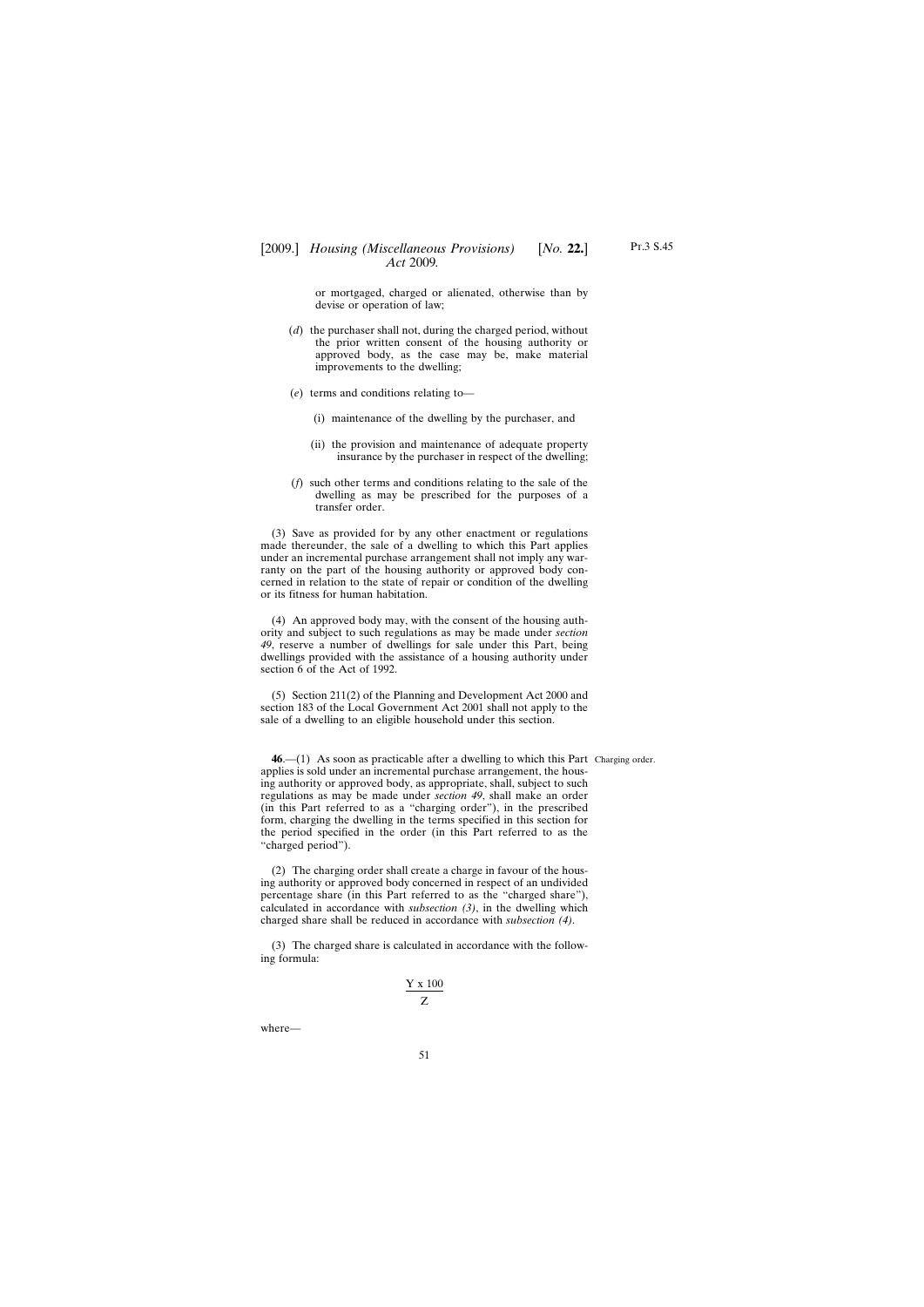- (*a*) Y is the difference between the purchase price of the dwelling at the time of sale to the purchaser and the purchase money, and
- (*b*) Z is the purchase price of the dwelling at the time of sale to the purchaser.
- (4) (*a*) Subject to *paragraph (b)* and *section 47*, the charged share shall be reduced, in equal proportions (referred to in this section as "incremental releases") applied annually, on the anniversary of the date of the transfer order, in respect of each complete year after that date during which a purchaser or a member of his or her household has been in occupation of the dwelling as his or her normal place of residence, until the earlier of—
	- (i) subject to *section 48*, the first resale of the dwelling, or
	- (ii) subject to *section 47*, the expiration of the charged period.
	- (*b*) The reduction of the charged share for the period of 5 years from the date of the transfer order shall be cumulative and shall not apply until the expiration of that period, provided the purchaser or a member of his or her household has been in occupation of the dwelling as his or her normal place of residence for that period.

(5) The housing authority or approved body, as the case may be, shall, at any time where requested by the purchaser, give a statement in writing, in the prescribed form, to the purchaser indicating the accumulated amount of incremental releases that have been applied under the charging order.

(6) A charging order shall be deemed to be a mortgage made by deed within the meaning of the Conveyancing Acts 1881 to 1911 and to have been executed, at the time of the sale of the dwelling, in favour of the housing authority or approved body, as appropriate, for a charge in the terms provided for in this section.

(7) Accordingly, the housing authority or approved body shall, as on and from the making of the charging order—

- (*a*) be deemed to be a mortgagee of the dwelling for the purposes of the Conveyancing Acts 1881 to 1911, and
- (*b*) have, in relation to the charge referred to in *subsection (6)*, all the powers conferred by those Acts on mortgagees under mortgages made by deed.

(8) Where a housing authority or an approved body makes a charging order, it shall, as soon as practicable thereafter, cause the order to be registered in the Registry of Deeds or the Land Registry, as appropriate, and it shall be a sufficient description of the charge in respect of which the order is being registered to state that charge to be the charge referred to in *section 46(2)* of the *Housing (Miscellaneous Provisions) Act 2009*.

(9) A charging order affecting a dwelling which is registered land within the meaning of the Registration of Title Act 1964 shall be registrable as a burden affecting such land whether the person named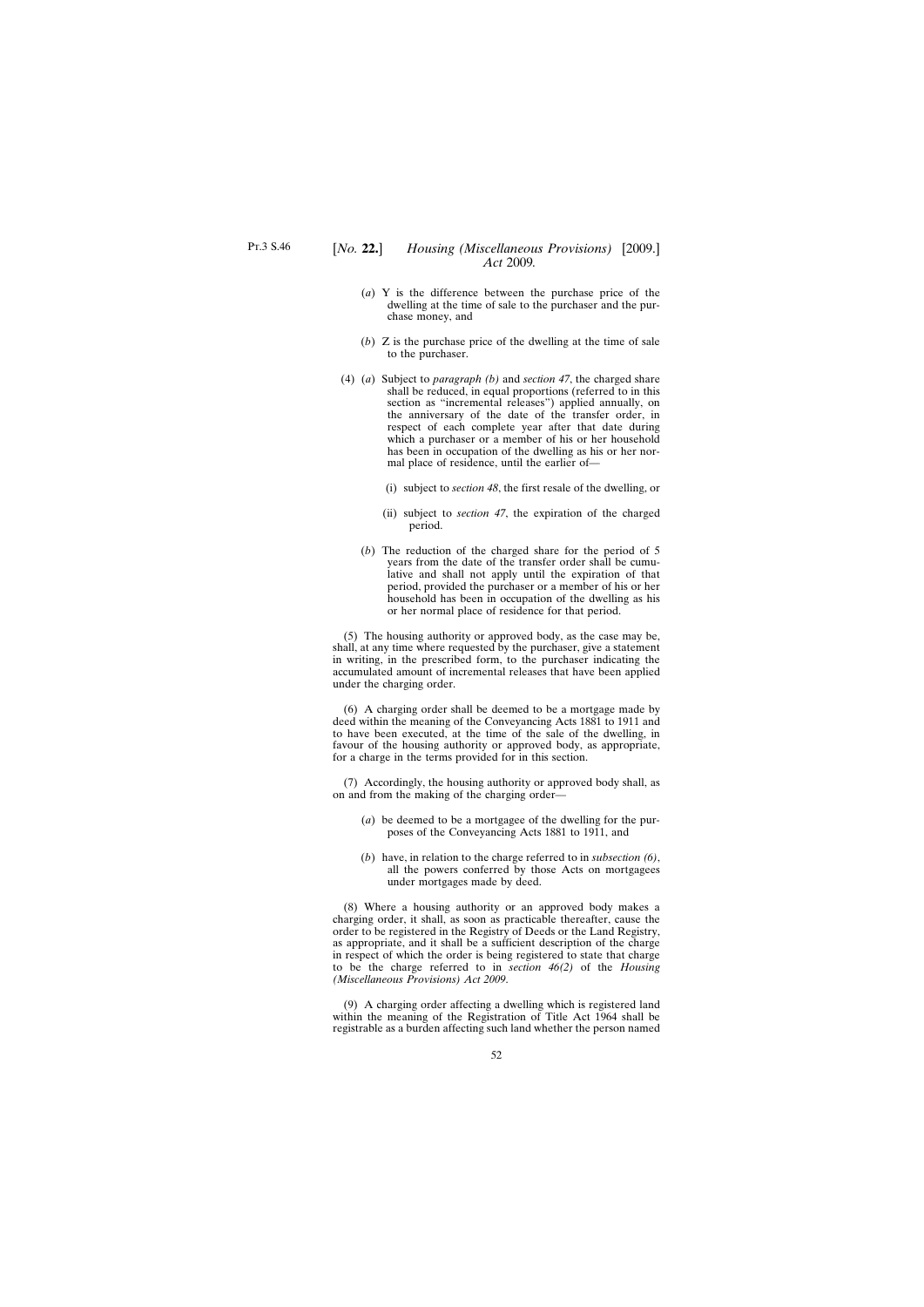in the order as the owner of the land is or is not registered under the said Act as the owner of the land.

(10) A housing authority or an approved body may, subject to *subsection (11)*, enter into an agreement with a holder of a licence under the Central Bank Act 1971, a building society or other financial institution that a charge proposed to be created by it by a charging order shall have a priority, as against a mortgage or charge proposed to be created in favour of that holder, society or institution, that is different from the priority the charge would otherwise have if this subsection had not been enacted.

(11) A housing authority or an approved body may only enter into an agreement referred to in *subsection (10)* if it considers that the agreement will—

- (*a*) enable an eligible household to whom it is proposing to sell a dwelling to which this Part applies under an incremental purchase arrangement to obtain an advance of moneys from the holder, society or institution referred to in *subsection (10)* for the purposes of purchasing the dwelling, or
- (*b*) enable a purchaser—
	- (i) to refinance an existing advance of moneys from the holder, society or institution referred to in *subsection (10)*, or
	- (ii) to obtain a further advance of moneys from the holder, society or institution referred to in *subsection (10)*, for any purpose.

(12) Any amount that becomes payable to a housing authority or an approved body under *section 47 or 48* may, without prejudice to any other power in that behalf, be recovered by the authority or approved body, as the case may be, from the person concerned as a simple contract debt in any court of competent jurisdiction.

(13) For the avoidance of doubt, neither a charging order nor a charge that arises under it shall be regarded as a conveyance for the purposes of section 3 of the Family Home Protection Act 1976.

- (14) (*a*) On the occurrence of the earlier of the events specified in  $subsection(4)(a)$  and subject to the terms and conditions of the transfer order and of the charging order having been complied with, the housing authority or approved body, as the case may be, shall, where requested to do so by the purchaser, execute a deed of discharge in respect of the charging order.
	- (*b*) The housing authority or approved body, as the case may be, shall be liable for any expenses incurred in the execution and registration of a deed of discharge but shall not otherwise be liable for any expenses incurred by a purchaser under this section or under *section 47* or *48.*

**47**.—(1) A housing authority or approved body, as the case may Suspension of be, may suspend the reduction of the charged share provided for reduction of under *section 46* in respect of any year ending on the anniversary of charged share.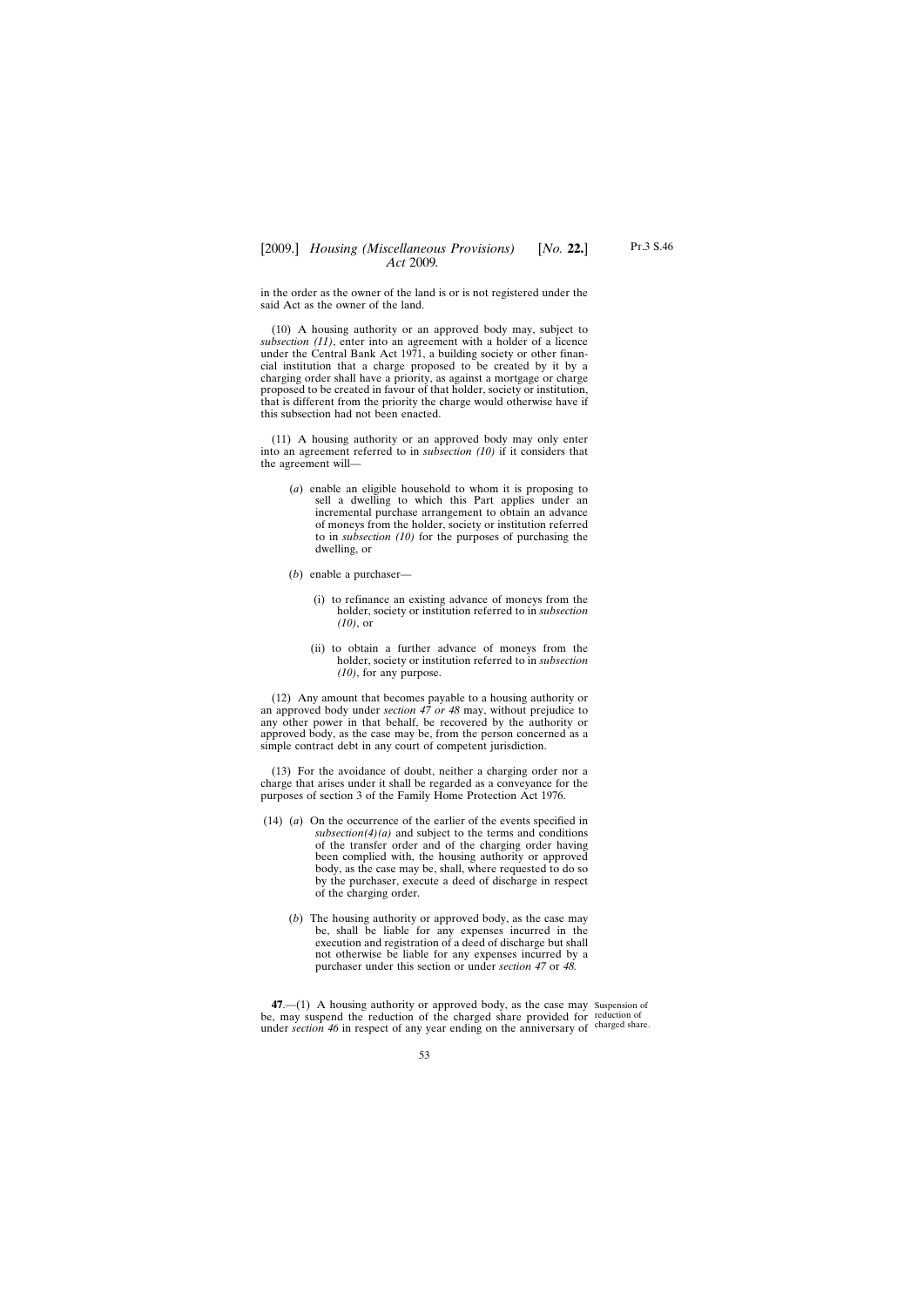## [*No.* **22.**] *Housing (Miscellaneous Provisions)* [2009.] *Act* 2009*.*

the transfer order, where the purchaser fails to comply with any of the terms and conditions of the transfer order.

(2) Where the housing authority or approved body suspends the reduction of the charged share under *subsection (1)*, the charged share on the dwelling shall be calculated in accordance with the following formula:

$$
\frac{Y \times 100}{Z} - R
$$

where—

- (*a*) Y is the difference between the purchase price of the dwelling at the time of sale to the purchaser and the purchase money,
- (*b*) Z is the purchase price of the dwelling at the time of sale to the purchaser, and
- (*c*) R is the portion of the charged share that has been released in accordance with this subsection.
- (3) (*a*) Where a housing authority or approved body has suspended the reduction of the charged share under *subsection (1)*, the housing authority or approved body, as appropriate, shall, as soon as practicable thereafter, notify the purchaser in writing of the suspension and the reasons for the suspension.
	- (*b*) The housing authority or approved body, as the case may be, shall, on the expiration of the charged period, give a statement to the purchaser in writing, in the prescribed form, indicating the amount of the charge outstanding under the charging order on the date of expiration of the charged period, which amount shall be expressed as a percentage of the market value of the dwelling, equivalent to the charged share of the housing authority or approved body, as appropriate, in the dwelling on that date calculated in accordance with *subsection (2)*.
- (4) (*a*) The purchaser shall, within 2 months of receipt of the statement referred to in *subsection (3)*, pay to the housing authority the amount set out in the statement.
	- (*b*) Where the purchaser fails to pay the amount referred to in *paragraph (a)*, *section 46(12)* applies.

(5) For the purposes of this section, "market value" means the price for which a dwelling might reasonably be expected to be sold on the date of expiration of the charged period, in its existing state of repair and condition and not subject to the conditions specified in *section 45(2)* or to a charging order.

(6) (*a*) For the purposes of this section, the market value of a dwelling shall be determined by the housing authority or approved body, as appropriate, or, where the purchaser does not agree with the market value so determined, by an independent valuer nominated by the purchaser from a panel of suitably qualified persons, established by the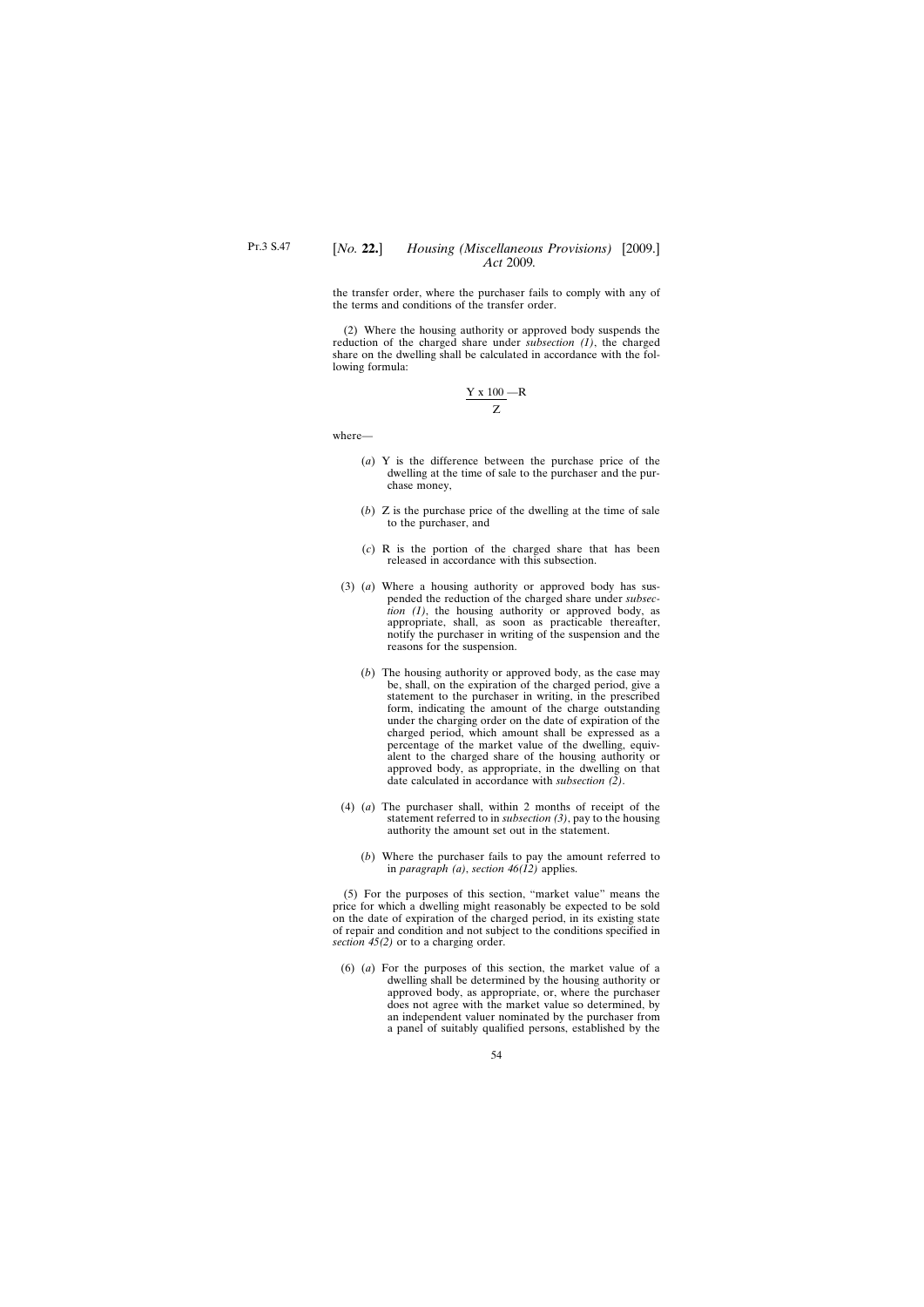housing authority, who are of a class or description prescribed under *section 49*.

(*b*) The housing authority or approved body shall not be liable for any expenses incurred by the purchaser under *paragraph (a)*.

**48.**—(1) Where a purchaser proposes to sell a dwelling which is Control on resale of subject to a charging order which has not been discharged, he or she dwelling sold under shall give prior written notice to the housing authority or approved an incremental body, as appropriate, in accordance with the terms and conditions arrangements specified in the transfer order.

arrangement.

(2) Upon receipt of a notice referred to in *subsection (1)*, the housing authority or approved body may, subject to *subsection (4)*, purchase the dwelling for a sum equivalent to its market value, reduced by an amount equal to that proportion of the market value of the dwelling corresponding to the charged share in the dwelling on the date of resale.

(3) Without prejudice to any other power in that behalf, a housing authority or an approved body, as appropriate, may refuse to consent to the sale to any person of the dwelling where the housing authority or an approved body, as the case may be, is of the opinion that—

- (*a*) the proposed sale price is less than the market value,
- (*b*) the said person is or was engaged in anti-social behaviour or the sale would not be in the interest of good estate management, or
- (*c*) the intended sale would, if completed, leave the vendor or any person who might reasonably be expected to reside with him or her without adequate housing.

(4) Where the housing authority or approved body purchases the dwelling in accordance with *subsection (2)* and material improvements have been made to the dwelling with the prior written consent of the housing authority or approved body, as appropriate, in accordance with the terms and conditions of the transfer order, the price payable by the authority or approved body shall be the market value of the dwelling, reduced by an amount equal to that proportion of the net market value of the dwelling as corresponds to the charged share of the authority or approved body in the dwelling on the date of its resale.

(5) Where a purchaser resells a dwelling to a person other than a housing authority or an approved body during the charged period, the purchaser shall pay to the housing authority or approved body concerned an amount equal to a percentage of the market value, such percentage being the equivalent of the charged share of the authority or approved body in the dwelling on the date of resale of the dwelling.

(6) Where a purchaser resells a dwelling to which material improvements have been made with the prior written consent of the authority or approved body, as appropriate, to a person other than a housing authority or an approved body, the purchaser shall pay to the housing authority or approved body an amount equal to that proportion of the net market value of the dwelling as corresponds to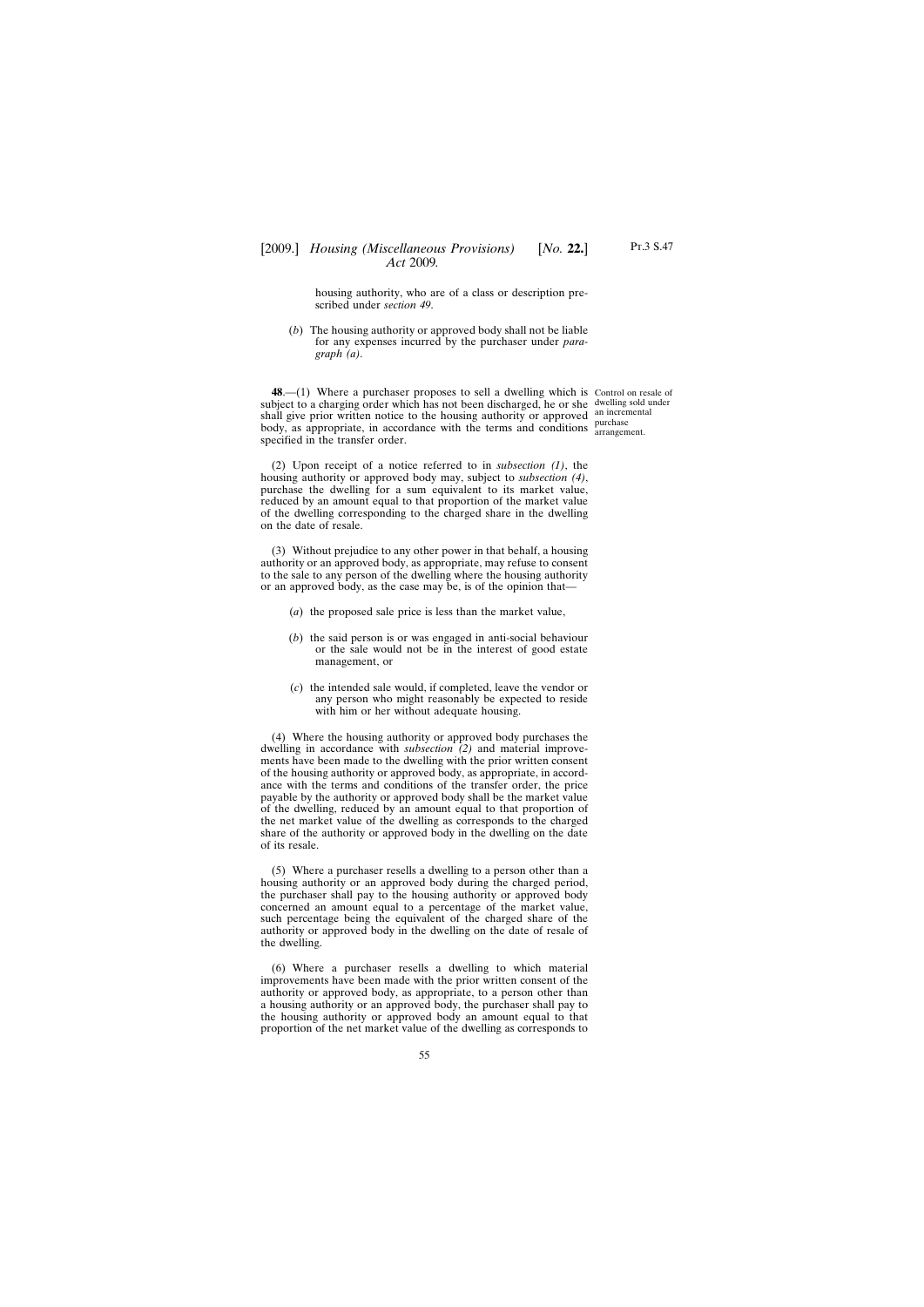the charged share of the authority or approved body in the dwelling on the date of its resale.

(7) Where the amount payable under any of the provisions of this section would reduce the proceeds of the sale (disregarding solicitor and estate agent's costs and fees) below the purchase money, the amount payable under the charging order shall be reduced to the extent necessary to avoid that result.

- (8) (*a*) Subject to *paragraph (b)*, where a purchaser resells a dwelling which is subject to a charging order the charged period of which has expired and in respect of which the amount referred to in *section 47(3)* has not been paid in accordance with that section, *section 46(12)* applies.
	- (*b*) No account shall be taken of any material improvements made to the dwelling after the expiration of the charged period.

(9) The housing authority may take account of any moneys likely to accrue to an approved body from the sale of dwellings under incremental purchase arrangements when providing assistance to such a body under section 6 of the Act of 1992 in respect of the provision of housing accommodation.

- (10) (*a*) Subject to *paragraph (b)*, any moneys accruing to an approved body from the sale of a dwelling under an incremental purchase arrangement or the resale of such a dwelling shall be paid to the housing authority for use by the housing authority for the purposes specified in *section 13*.
	- (*b*) Repayment of the moneys referred to in *paragraph (a)* shall be limited to the extent that those moneys have been taken into account by the housing authority when providing assistance under section 6 of the Act of 1992 in respect of the provision of housing accommodation.

(11) For the purposes of this section, the current market value of a dwelling shall be determined by the housing authority or the approved body, as appropriate, or, where the vendor does not agree with the market value so determined, by an independent valuer nominated by the vendor from a panel of suitably qualified persons, established by the housing authority, who are of a class or description prescribed under *section 49*.

(12) The housing authority or approved body, as the case may be, shall not be liable for any expenses incurred by a vendor under *subsection (11)*.

**49**.—The Minister may make regulations in relation to all or any one or more of the following:

- (*a*) the class or classes of dwelling to which incremental purchase arrangements may apply;
- (*b*) the class of classes of households with whom incremental purchase arrangements may be entered into;
- (*c*) the method for determining the purchase price of a dwelling which method may—

Regulations (*Part 3*).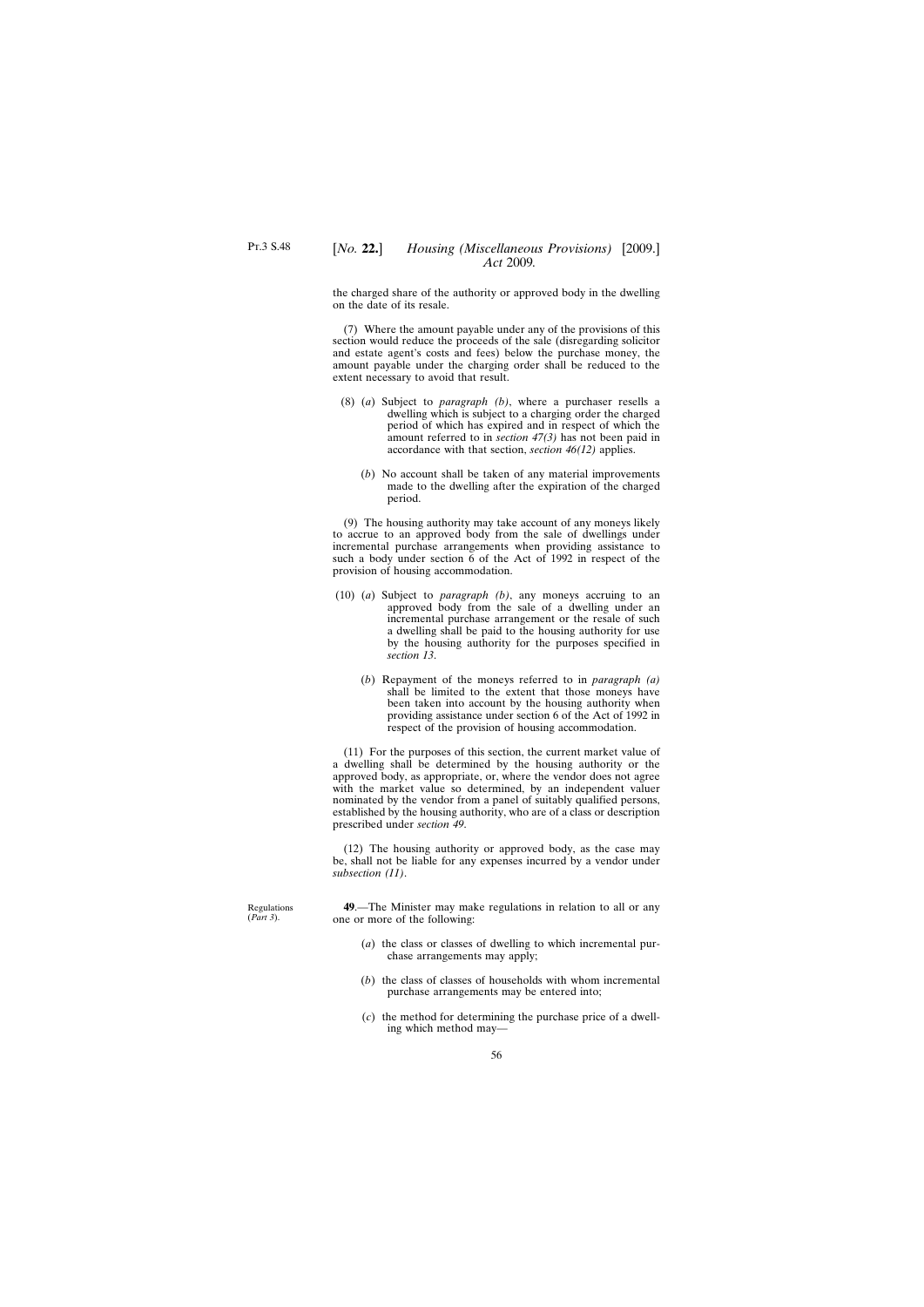- (i) differentiate between different classes of dwelling, and
- (ii) take account of the age of the dwelling;
- (*d*) the method for determining the purchase money taking account of the financial circumstances of households with whom incremental purchase arrangements may be entered into;
- (*e*) the determination of the minimum period, or the range within which a housing authority shall fix the minimum period, for which a charging order shall apply in respect of a dwelling sold under an incremental purchase arrangement, which period shall not in any case be less than 20 years from the date of the transfer order;
- (*f*) in the case of an approved body, the reservation by it of a specified number or proportion of newly-constructed dwellings provided with the assistance of a housing authority under section 6 of the Act of 1992;
- (*g*) the form and manner of, and terms and conditions to be specified in, a transfer order and a charging order;
- (*h*) the class or classes or description of persons who are suitably qualified by reference to their qualifications and experience to determine the market value of a dwelling or site, as the case may be, for the purposes of this Part;
- (*i*) the form of the statement for the purposes of *sections 46(5)* and *47(3)*;
- (*j*) such other matters as the Minister considers necessary and appropriate relating to incremental purchase arrangements.

#### PART 4

### TENANT PURCHASE OF APARTMENTS

**50**.—(1) In this Part—

Interpretation (*Part 4*).

"apartment" means a separate and self-contained dwelling in an apartment complex which requires arrangements for the upkeep and management of all or any part of the common areas, structures, works or services other than by the owner of the apartment;

"apartment assignment order" has the meaning given to it by *section 64(2)*;

"apartment complex" means land on which there stands erected a building or buildings, comprising or together comprising not less than 5 apartments (but not including any community apartment) and the common areas, structures, works and services;

"apartment complex service charge" has the meaning given to it by *section 67(1)* and "service charge" shall be construed accordingly;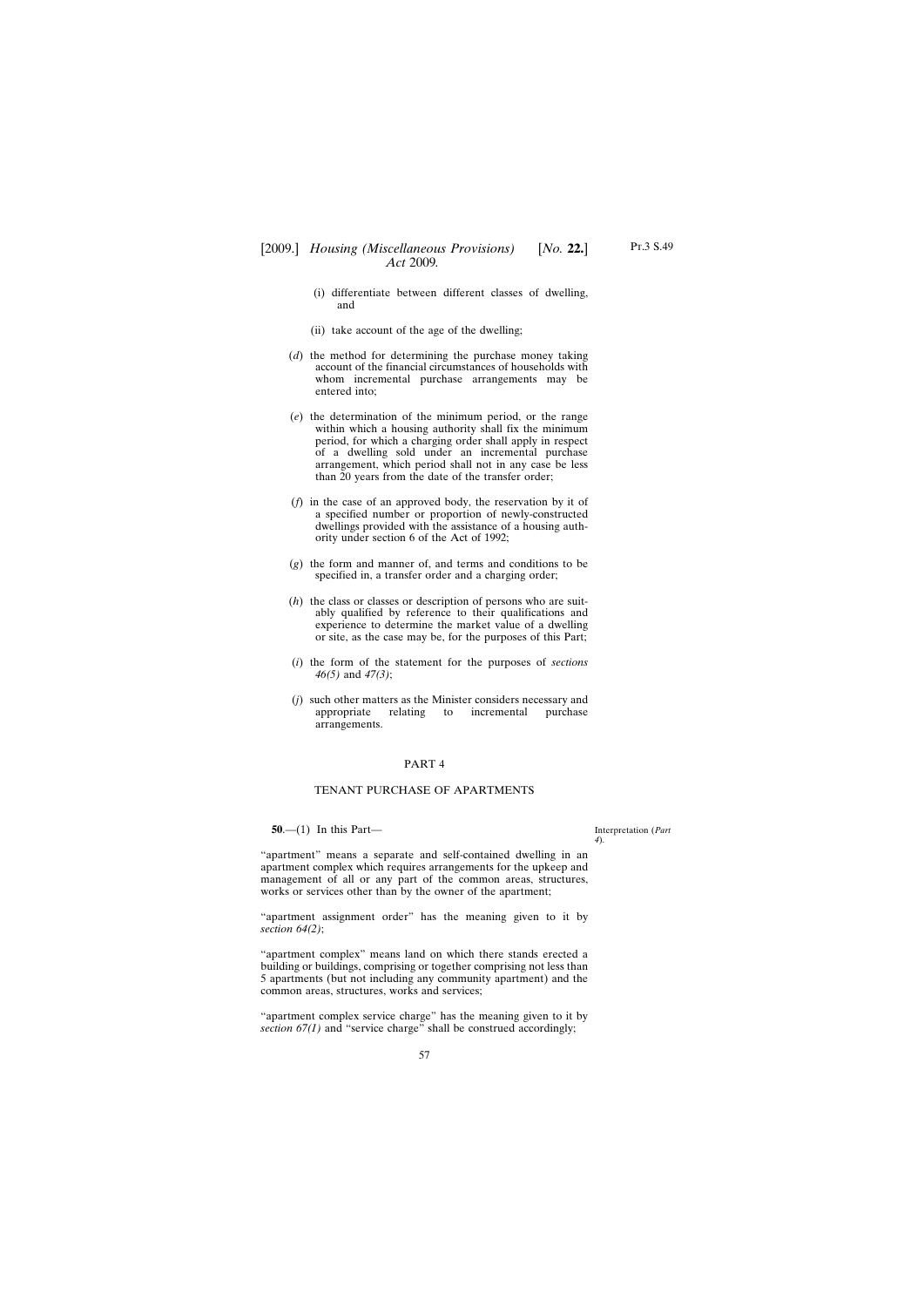"apartment complex support fund" has the meaning given to it by *section 70*;

"apartment complex transfer order" has the meaning given to it by *section 59*;

"apartment owner", in relation to an apartment (including a community apartment) in a designated apartment complex, means, subject to *section 65(1)(b)*—

- (*a*) an apartment purchaser, or
- (*b*) the housing authority, in the case of an apartment which has not been sold by the housing authority—
	- (i) under section 90 of the Principal Act, whether before or after the coming into operation of this Part, or
	- (ii) under this Part and any regulations made thereunder;

"apartment purchaser" means, subject to *section 76*, a person who purchases an apartment under this Part and includes a person in whom there subsequently becomes vested the interest of the apartment purchaser or his or her successor in title and the personal representative of that person or successor in title and references to "purchaser" shall be construed accordingly;

"apartment transfer order" has the meaning given to it by *section 60*;

"charging order" has the meaning given to it by *section 74*;

"charged period" has the meaning given to it by *section 74*;

"charged share" has the meaning given to it by *section 74*;

"common areas, structures, works and services" means, in relation to an apartment complex, areas, structures, works and services that are, or are intended to be, common to apartments (including community apartments) in the apartment complex and enjoyed therewith, including where relevant access and side roads, architectural features, circulation areas, footpaths, internal common stairways, open spaces, parking areas, utility rooms and that portion of the roof or exterior of any building not intended to form or not forming part of any individual apartment;

"community apartment" means an apartment in an apartment complex that is authorised by the housing authority to be used for activities for the common benefit or enjoyment of the occupiers of apartments in the apartment complex;

"current market value" means the price for which an apartment might reasonably be expected to be sold, on the open market, on the date of sale under *section 76*, in its existing state of repair and condition and not subject to the conditions specified in *section 64(5)* or to a charging order;

"designated apartment complex" has the meaning given to it by *section 55(1)*;

"financial year", in relation to a management company, means a period of 12 months ending on 31 December in any year, and, in the case of the first financial year of a management company, means the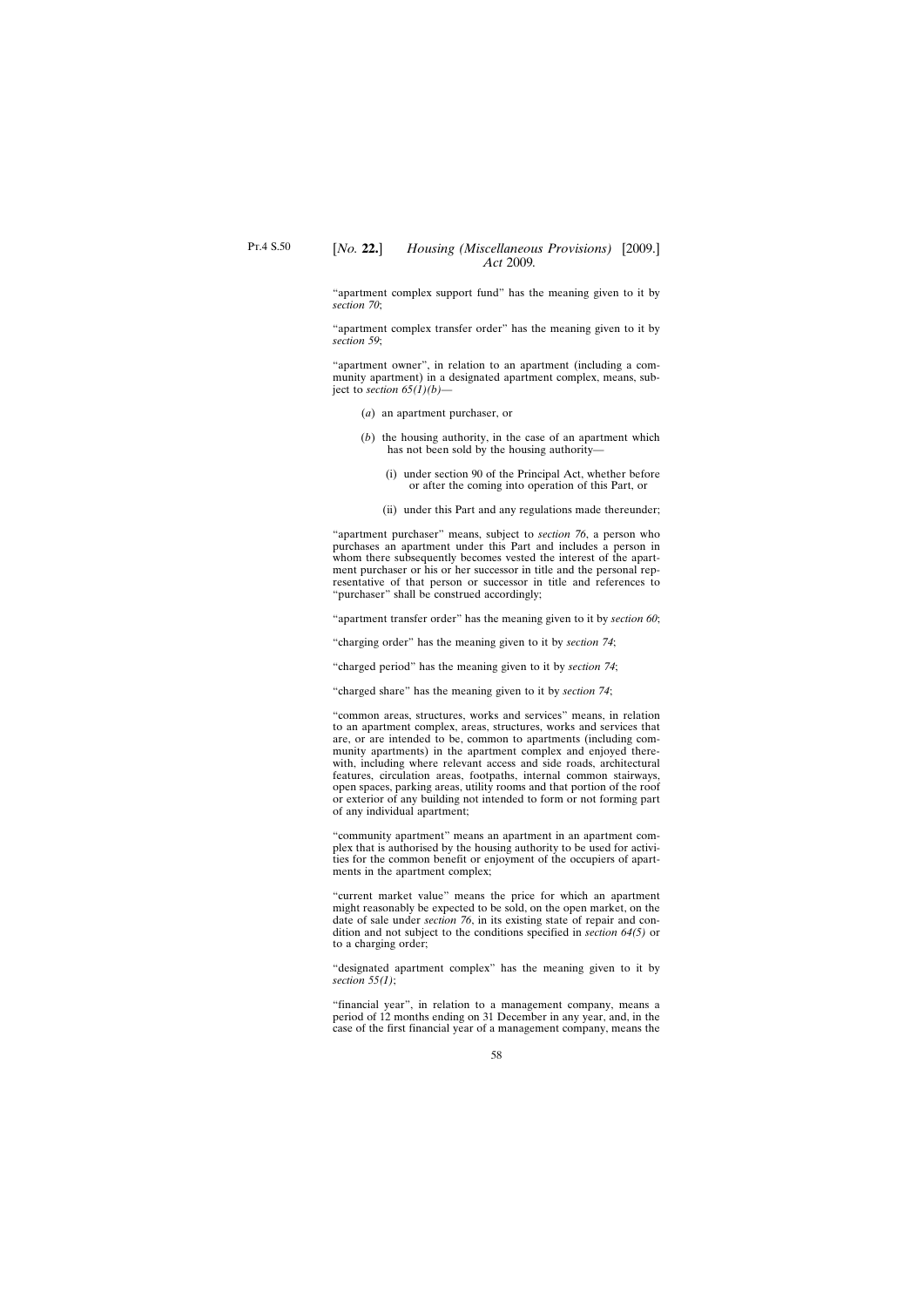period commencing on the expiry of the period specified in *section 63(1)* and ending on 31 December next following;

"initial selling period" has the meaning given to it by *section 56(2)*;

"management company" has the meaning given to it by *section 57(2)*;

"management company annual charges" has the meaning given to it by *section 69*;

"member" means a member of the management company;

"property management services" means services in respect of the management of an apartment complex carried out on behalf of a management company, and such services include—

- (*a*) administrative services, and
- (*b*) the procurement of or any combination of the maintenance, servicing, repair, improvement or insurance of the apartment complex or any part or parts of the apartment complex;

"purchase money", in relation to an apartment, means the monetary value of the proportion of the purchase price of the apartment fixed by the housing authority, in accordance with regulations made under *section 77* for the purposes of calculating the purchase money, as the proportion that is required to be paid to purchase the apartment;

"purchase price", in relation to an apartment, means the price of the apartment determined by a housing authority in accordance with regulations made under *section 77* for the purposes of calculating the purchase price;

"*section 53* proposal" has the meaning given to it by *section 53*;

"sell", in relation to an apartment, means to sell or assign a leasehold estate or interest;

"sinking fund" has the meaning given to it by *section 68(1)*;

"sinking fund contribution" has the meaning given to it by *section 68(3)*;

"tenant" means the tenant of an apartment pursuant to a tenancy agreement between the household and a housing authority.

- (2) Save where otherwise provided for by this Part—
	- (*a*) references in this Part to an apartment, shall not include a community apartment, and
	- (*b*) references in this Part to a tenant, shall not include any tenant of a community apartment.

(3) In this Part, save where the context otherwise requires, a reference to a transfer of ownership shall be construed as a reference to a deed of transfer, conveyance or assignment.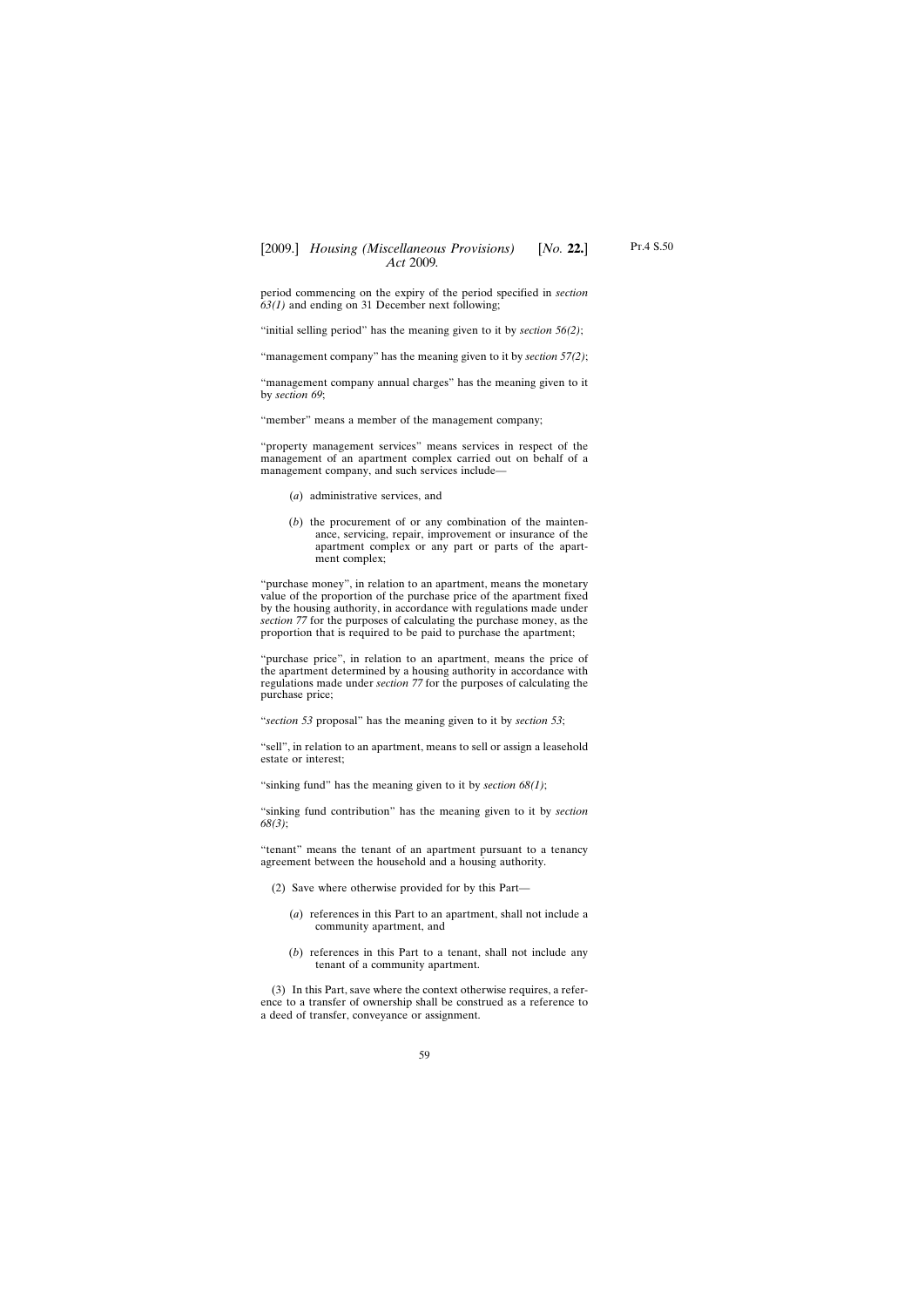Consideration of designation of apartment complex.

**51**.—(1) Subject to and in accordance with this Part and any regulations made thereunder, a housing authority may propose to designate an apartment complex for the purpose of making all of the apartments comprised therein, in respect of which the housing authority is the apartment owner, available for sale to the tenants thereof, under this Part and any regulations made thereunder, where the housing authority is satisfied that the conditions specified in *subsection (2)* are met.

- (2) The conditions referred to in *subsection (1)* are that—
	- (*a*) the housing authority considers that the sale of the apartments concerned is consistent with good estate management and management of its overall dwelling stock in accordance with the policy objectives set out in its housing services plan relating to the management and maintenance of dwellings owned by the housing authority,
	- (*b*) the apartment complex is suitable for designation having regard to, but not necessarily limited to, the following—
		- (i) the configuration of the apartment complex by reference to its design and layout and to the common areas, structures, works and services,
		- (ii) the annual cost of managing and maintaining the apartment complex and providing for future capital works to preserve and improve the apartment complex, and
		- (iii) the number of apartments available for sale,
	- (*c*) the housing authority is satisfied, in a case where structural work has been carried out on the apartment complex within the previous 10 years or, in any other case, where a survey of the structural condition of the apartment complex has been carried out within the previous 5 years, that the apartment complex is in good structural condition, order and repair,
	- (*d*) with respect to the apartment complex concerned, neither the housing services plan nor the housing action programme contain—
		- (i) proposals to carry out reconstruction or improvement works by virtue of section 12 of the Act of 1988, or
		- (ii) plans for the regeneration of the area in which the apartment complex is situated,
	- (*e*) good and marketable title may be transferred to a management company under *section 59* for the purposes of this Part, and
	- (*f*) none of the apartments in the apartment complex is of a class excluded from sale under this Part by regulations made under *section 77*.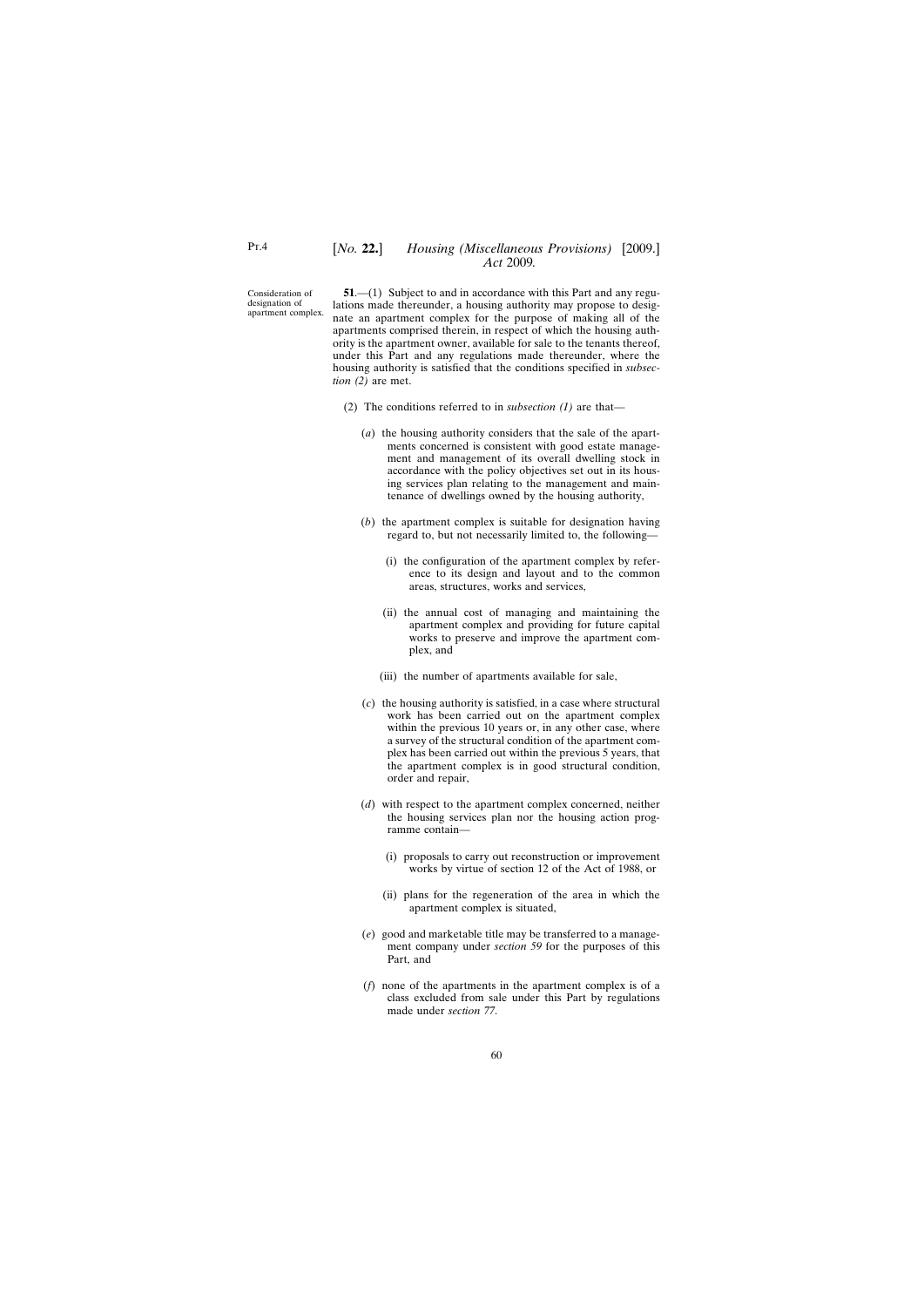**52.**—(1) Where a housing authority proposes to designate an Preparation of draft apartment complex, the housing authority shall prepare a draft pro-proposal to posal, which shall—

designate apartment complex.

- (*a*) specify the apartment complex which it is proposed to designate,
- (*b*) include information relating to the arrangements for—
	- (i) holding a tenant plebiscite in respect of the proposed designation of the apartment complex within 3 months of the adoption by the housing authority of a *section 53* proposal,
	- (ii) transferring ownership of the apartment complex to a management company,
	- (iii) the sale of apartments in the apartment complex to the tenants of those apartments,
	- (iv) managing and maintaining the common areas, structures, works and services in the apartment complex, and
	- (v) funding expenditure of a type referred to in *section 68(1)*,
- (*c*) include information relating to the terms and conditions of sale of an apartment in the apartment complex to the tenant thereof, including—
	- (i) the obligation to pay the management company annual charges and the estimated level thereof in the first year after purchase,
	- (ii) the restrictions on resale of an apartment by an apartment purchaser, and
	- (iii) the covenants in the apartment assignment order and the consequences for the apartment purchaser of failure to observe same,
- (*d*) include information relating to the performance by the housing authority of its functions in respect of apartments in the apartment complex the subject of tenancy agreements between the housing authority and the tenants thereof,
- (*e*) set out indicative figures for the projected purchase price and purchase money for the different classes of apartment in the apartment complex, and
- (*f*) include any other information that the authority considers relevant to the draft proposal.
- (2) The housing authority shall—
	- (*a*) publish and maintain on the Internet a copy of a draft proposal under this section to designate an apartment complex,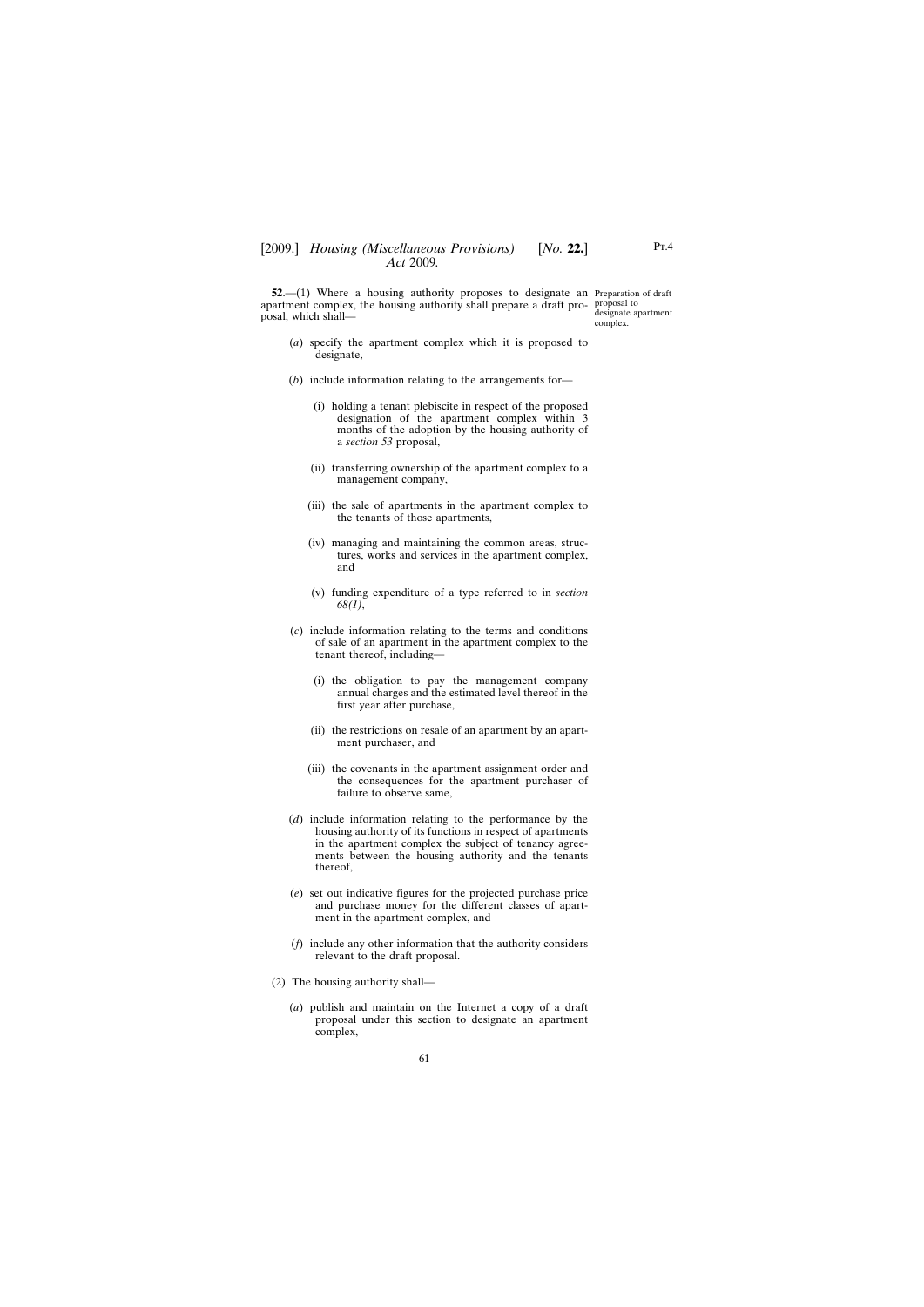- (*b*) make the draft proposal available for inspection on request by any person, without charge, at its offices and such other places as it considers appropriate during normal office hours,
- (*c*) give notice of the draft proposal to—
	- (i) each tenant of an apartment in the apartment complex, and
	- (ii) each member of the housing authority.

(3) A housing authority shall take such steps as it considers appropriate for the purposes of informing tenants and seeking their views about a draft proposal under this section to designate an apartment complex including but not limited to—

- (*a*) the holding of an information meeting or meetings about the draft proposal, and
- (*b*) arranging to meet with individual tenants, as appropriate, on request, regarding the draft proposal.

(4) For the purposes of *subsection*  $(1)(a)$ , the draft proposal may include a map that clearly indicates the boundaries, common areas, structures, works and services of the apartment complex concerned.

Proposal to complex.

designate apartment continuing to be satisfied and having regard to the views of the ten-**53**.—(1) Where, subject to the conditions specified in *section 51(2)* ants concerned expressed at information meetings or otherwise under *section* 52(3), the manager decides to proceed with the proposal to designate the apartment complex, the manager shall submit the draft proposal to the members of the housing authority with or without such modifications as the manager considers appropriate.

> (2) Where the manager decides not to proceed with the proposal to designate an apartment complex—

- (*a*) because any condition specified in *section 51(2)* is no longer satisfied,
- (*b*) having regard to the views of the tenants concerned expressed at information meetings or otherwise under *section 52(3)*, or
- (*c*) for any other reason,

the manager shall advise the tenants concerned and the members of the housing authority of his or her decision and the reasons for that decision.

(3) The housing authority may, with or without modification, adopt the draft proposal, submitted to it under *subsection (1)*, to designate the apartment complex (in this Part referred to as a "*section 53* proposal").

(4) The adoption under this section of a *section 53* proposal is a reserved function.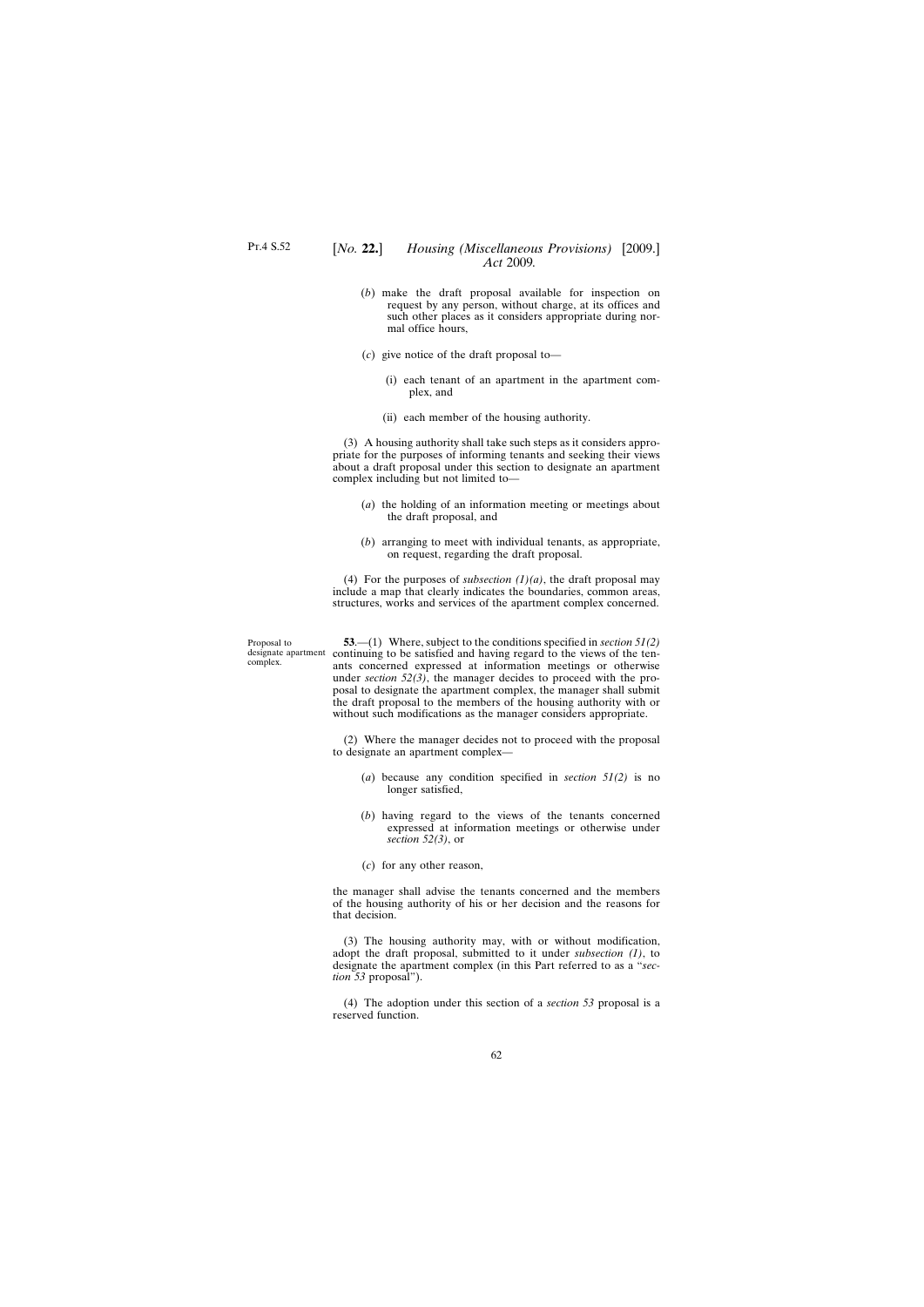**54.**—(1) Where a housing authority adopts a *section* 53 proposal, Tenant plebiscite. it shall hold a tenant plebiscite in respect of the apartment complex concerned within the period specified in the proposal and in accordance with this section and any regulations made thereunder for the purpose of ascertaining the level of—

- (*a*) support for the designation of the apartment complex, and
- (*b*) willingness of tenants who purchase apartments in the apartment complex under this Part to serve as directors of the management company.
- (2) (*a*) Subject to *paragraph (b)*, each apartment in the apartment complex concerned shall be afforded one vote in the plebiscite.
	- (*b*) Where an apartment has been sold by the housing authority under section 90 of the Principal Act, whether before or after the coming into operation of this Part, the apartment shall not be included for the purposes of a tenant plebiscite under this section.
- (3) A vote under *subsection (2)* may only be exercised—
	- (*a*) by the tenant of the apartment at the time of the plebiscite, and
	- (*b*) by completing and returning a ballot paper in the form and manner prescribed under *subsection (6)*.

(4) In the case of an apartment where there are 2 or more tenants—

- (*a*) they shall be considered as one tenant for the purposes of *subsection (3)(a)*,
- (*b*) they are not entitled to vote in the plebiscite unless a majority of them concurs, and
- (*c*) unless the vote is signed by a majority of them, it shall be disregarded for the purposes of the plebiscite.

(5) Not later than 2 months after the adoption of the proposal to designate the apartment complex, the housing authority shall send to the tenants concerned, by ordinary post or any other means that may be prescribed under *subsection (6)*, all ballot papers for completion under *subsection (3)* together with a copy of the *section 53* proposal and any other explanatory material it considers relevant.

- (6) The Minister may make regulations—
	- (*a*) relating to and governing the conduct of a tenant plebiscite,
	- (*b*) prescribing the form of a ballot paper under this section and the manner in which it is to be completed and returned, and
	- (*c*) prescribing means other than post for the delivery and return of ballot papers under this section.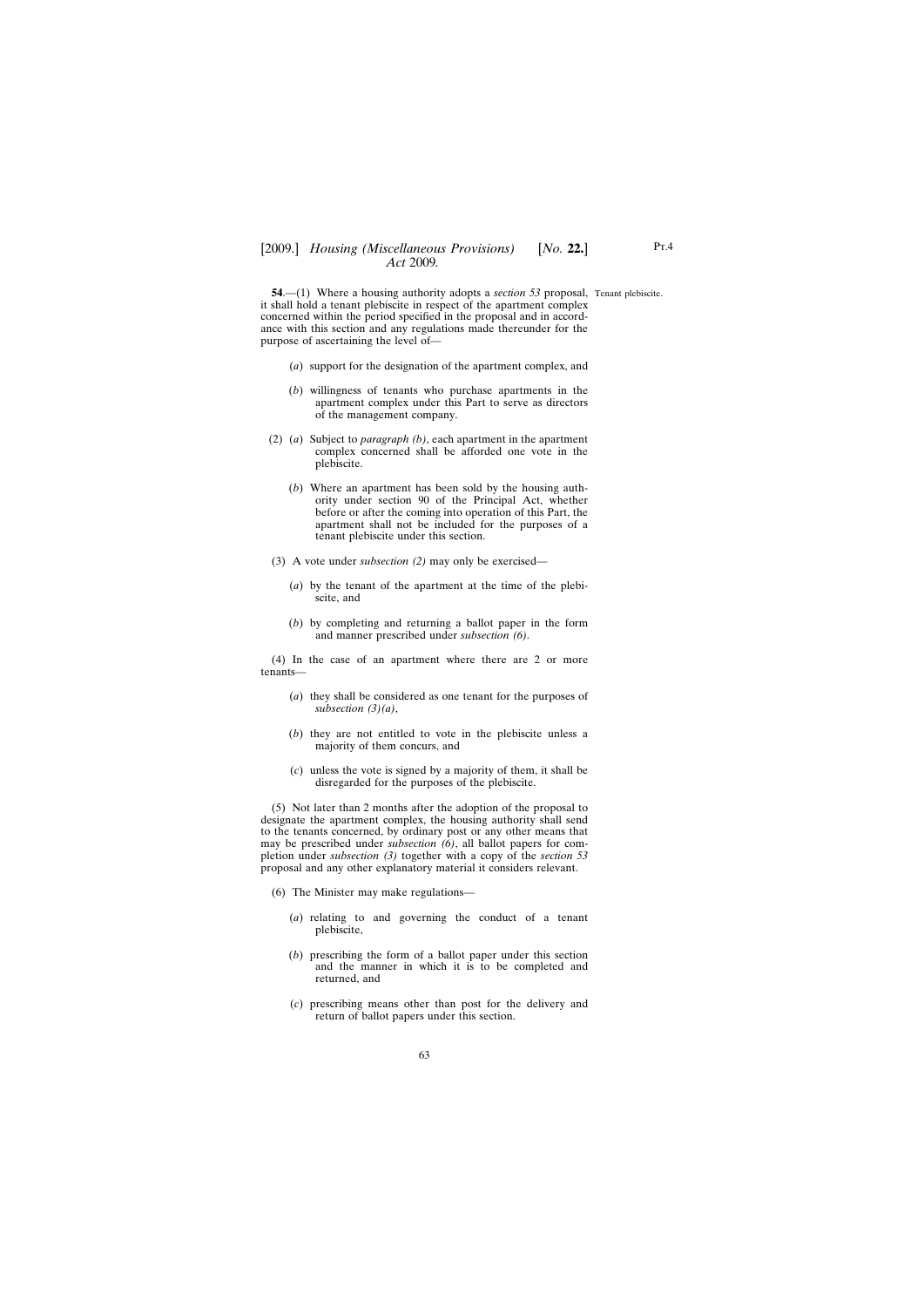Designation of apartment complex.

**55**.—(1) Where, following the holding of a tenant plebiscite, the conditions specified in *section 51(2)* continue to be met, and subject to the conditions specified in *subsection (2)* being satisfied, the housing authority may designate the apartment complex (in this Part referred to as a "designated apartment complex") in accordance with the *section 53* proposal.

- (2) The conditions referred to in *subsection (1)* are that—
	- (*a*) the number of votes in favour of the designation of the apartment complex equals or exceeds 65 per cent of the number of tenants entitled to vote at the plebiscite, and
	- (*b*) the number of voters who indicate at the plebiscite that, if designation proceeds and they purchase their apartments, they are willing to serve as directors of the management company equals or exceeds the greater of—
		- (i) the minimum number of tenants specified in *column (2)* of the Table to this subsection opposite the entry in *column (1)* of the class of apartment complex corresponding to the class of the apartment complex concerned, or
		- (ii) the number (rounded up to the nearest higher whole number) of tenants represented by the minimum proportion of all tenants specified in *column (3)* of the said Table opposite the said entry in *column (1)*.

| Class of apartment<br>complex determined<br>by the number of<br>apartments comprised<br>therein of which the<br>housing authority is<br>the apartment owner<br>(1) | Minimum number of<br>tenants in apartment<br>complex willing to<br>serve as directors of<br>management company<br>(2) | Minimum proportion of all<br>tenants in apartment complex<br>willing to serve as directors of<br>management company<br>(3) |
|--------------------------------------------------------------------------------------------------------------------------------------------------------------------|-----------------------------------------------------------------------------------------------------------------------|----------------------------------------------------------------------------------------------------------------------------|
| Apartment complex<br>comprising not more<br>than 9 apartments                                                                                                      | 3                                                                                                                     | 60%                                                                                                                        |
| Apartment complex<br>comprising 10 to 19<br>apartments                                                                                                             | 6                                                                                                                     | 40%                                                                                                                        |
| Apartment complex<br>comprising 20 to 29<br>apartments                                                                                                             | 8                                                                                                                     | None                                                                                                                       |
| Apartment complex<br>comprising 30 to 59<br>apartments                                                                                                             | 9                                                                                                                     | None                                                                                                                       |
| Apartment complex<br>comprising 60<br>apartments or more                                                                                                           | 10                                                                                                                    | None                                                                                                                       |

TABLE

(3) Where an apartment complex is designated under *subsection (1)*, the designation lapses if no apartment is sold by the housing authority under this Part before the expiry of the initial selling period.

(4) The designation of an apartment complex is a reserved function.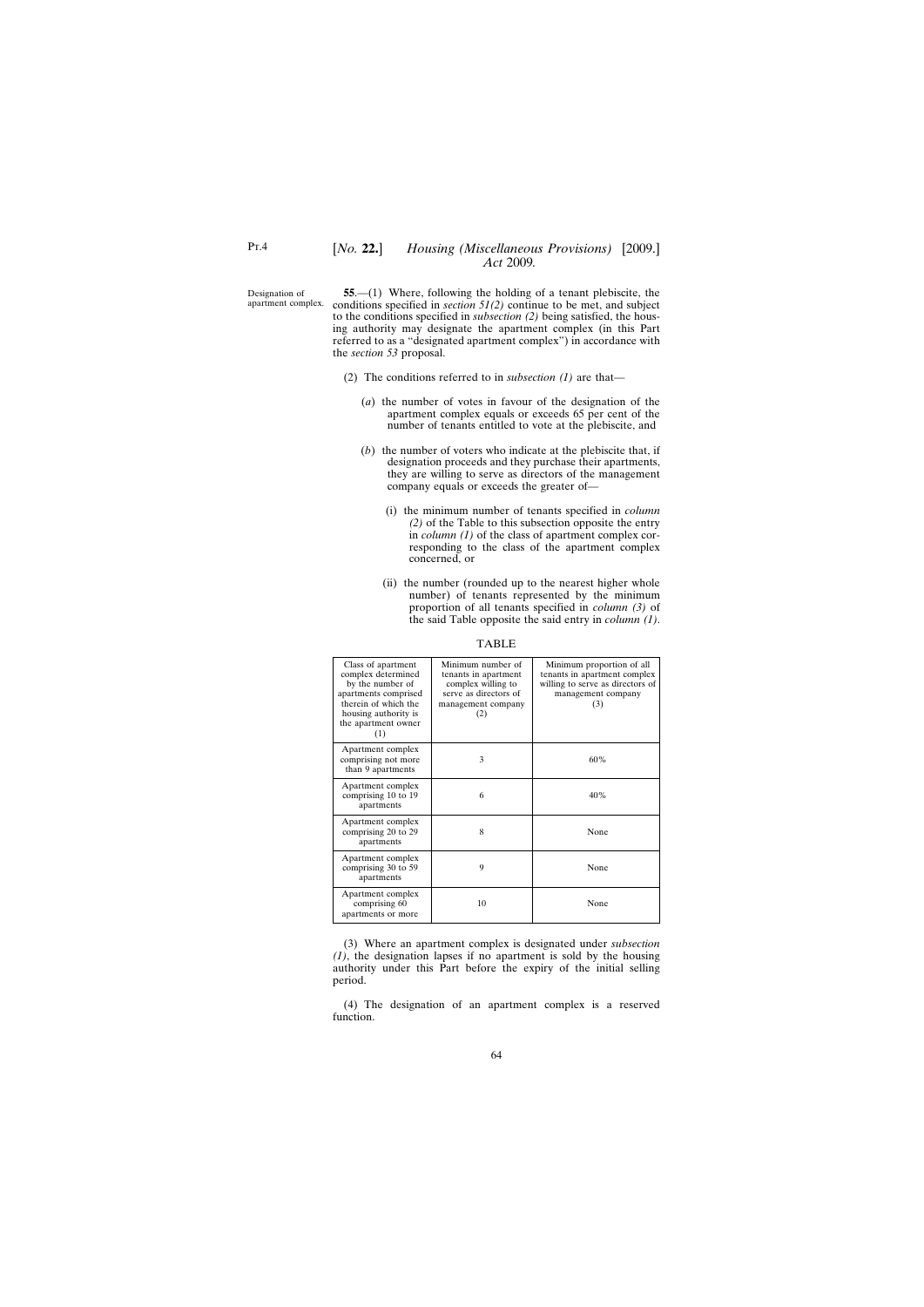**56.**—(1) A housing authority shall, within 6 months of designating Initial selling an apartment complex under *section 55*, by written notice given to period.each tenant of an apartment in the apartment complex, invite him or her to submit to the authority an application to purchase the apartment.

(2) Apartments in a designated apartment complex shall be available for sale under this Part to the tenants thereof during the period (in this Part referred to as the "initial selling period") beginning on the date specified in *subsection (3)* and ending on the later of the following—

- (*a*) 3 years from the date on which the initial selling period begins, or
- (*b*) 5 years from the date on which the initial selling period begins in a case where the housing authority, before the expiry of the period specified in *paragraph (a)*, extends that period for a further period of 2 years where it is satisfied that the sales of at least the minimum number of apartments available for sale in the designated apartment complex, calculated in accordance with *section 64(4)*, will proceed during any such extended period.

(3) The specified date for the purposes of *subsection (2)* is the date of the first occasion following designation of the apartment complex under *section 55* on which the housing authority, pursuant to an application referred to in *subsection (1)*, provides to a tenant the necessary information, documentation, particulars of title and terms and conditions of sale relating to the apartment concerned together with information and documentation relating to the management company.

(4) The extension of the initial selling period for the purposes of *subsection (2)(b)* is a reserved function.

(5) The manager shall arrange for the establishment of a management company under *section* 57 where the manager is satisfied that—

- (*a*) the sales are ready to proceed, during the initial selling period, of at least the minimum number of apartments available for sale in the designated apartment complex calculated in accordance with s*ubsection (6)*, and
- (*b*) in relation to those sales that are ready to proceed as referred to in *paragraph (a)*, the number of tenants of the apartments concerned that have indicated their willingness to serve as directors of the management company equals or exceeds half of the minimum number of apartments calculated in accordance with *subsection (6)*.

(6) The minimum number of apartments for the purposes of *subsection (5)(a)* is calculated as the greater of—

- (*a*) the minimum number of apartments specified in *column (2)* of the Table to this subsection opposite the entry in *column (1)* of the class of apartment complex corresponding to the class of the designated apartment complex concerned, and
- (*b*) the minimum number (rounded up to the nearest higher whole number) of tenants represented by the minimum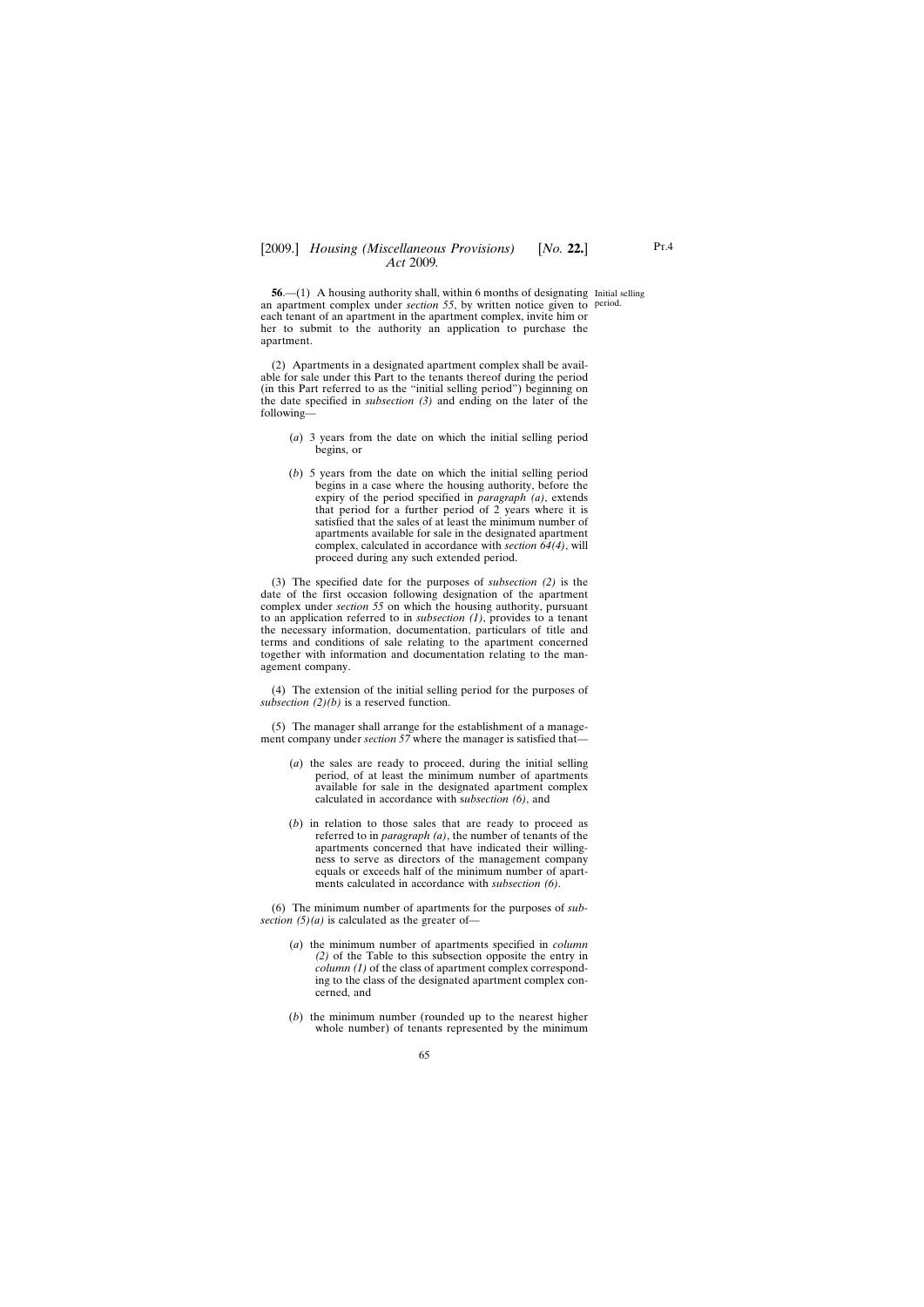# [*No.* **22.**] *Housing (Miscellaneous Provisions)* [2009.] *Act* 2009*.*

proportion of all apartments in the designated apartment complex concerned specified in *column (3)* of the said Table opposite the said entry in *column (1)*.

|--|--|

| Class of apartment<br>complex determined<br>by the number of<br>apartments comprised<br>therein of which the<br>housing authority is<br>the apartment owner | Minimum number of<br>apartment sales<br>(2) | Minimum proportion of all<br>apartments in apartment<br>complex<br>(3) |
|-------------------------------------------------------------------------------------------------------------------------------------------------------------|---------------------------------------------|------------------------------------------------------------------------|
| Apartment complex<br>comprising not more<br>than 19 apartments                                                                                              |                                             | 35%                                                                    |
| Apartment complex<br>comprising 20 or more<br>apartments                                                                                                    |                                             | 30%                                                                    |

(7) For the purposes of *subsection (5)* and *section 64(3)*, a sale is ready to proceed where, in accordance with the terms and conditions of sale, the tenant has—

- (*a*) signed the apartment assignment order,
- (*b*) paid such deposit as is payable to the housing authority in respect of the purchase concerned, and
- (*c*) provided to the housing authority written notice of loan approval or otherwise established, to the satisfaction of the housing authority, his or her capacity to pay the balance of the purchase money on the completion of the sale to him or her.

**57**.—(1) In this section references to an apartment include a community apartment.

(2) A housing authority shall, in relation to a designated apartment complex, establish a company (in this Part referred to as a "management company") to achieve the principal objects specified in *subsections (5)* and *(6)* which shall be a company formed and registered under the Companies Acts and limited by—

- (*a*) shares, where there are not more than 6 apartments in the designated apartment complex concerned, or
- (*b*) guarantee, where there are more than 6 apartments in the designated apartment complex.

(3) The name of every management company shall be comprised of the name of the designated apartment complex concerned and the words "owners' management company" which words may be abbreviated to "OMC".

(4) The memorandum and articles of association of a management company shall be in such form consistent with this Act as may be determined by the housing authority.

(5) The principal objects of a management company shall be stated in its memorandum of association to be as follows:

Establishment and objects of management company.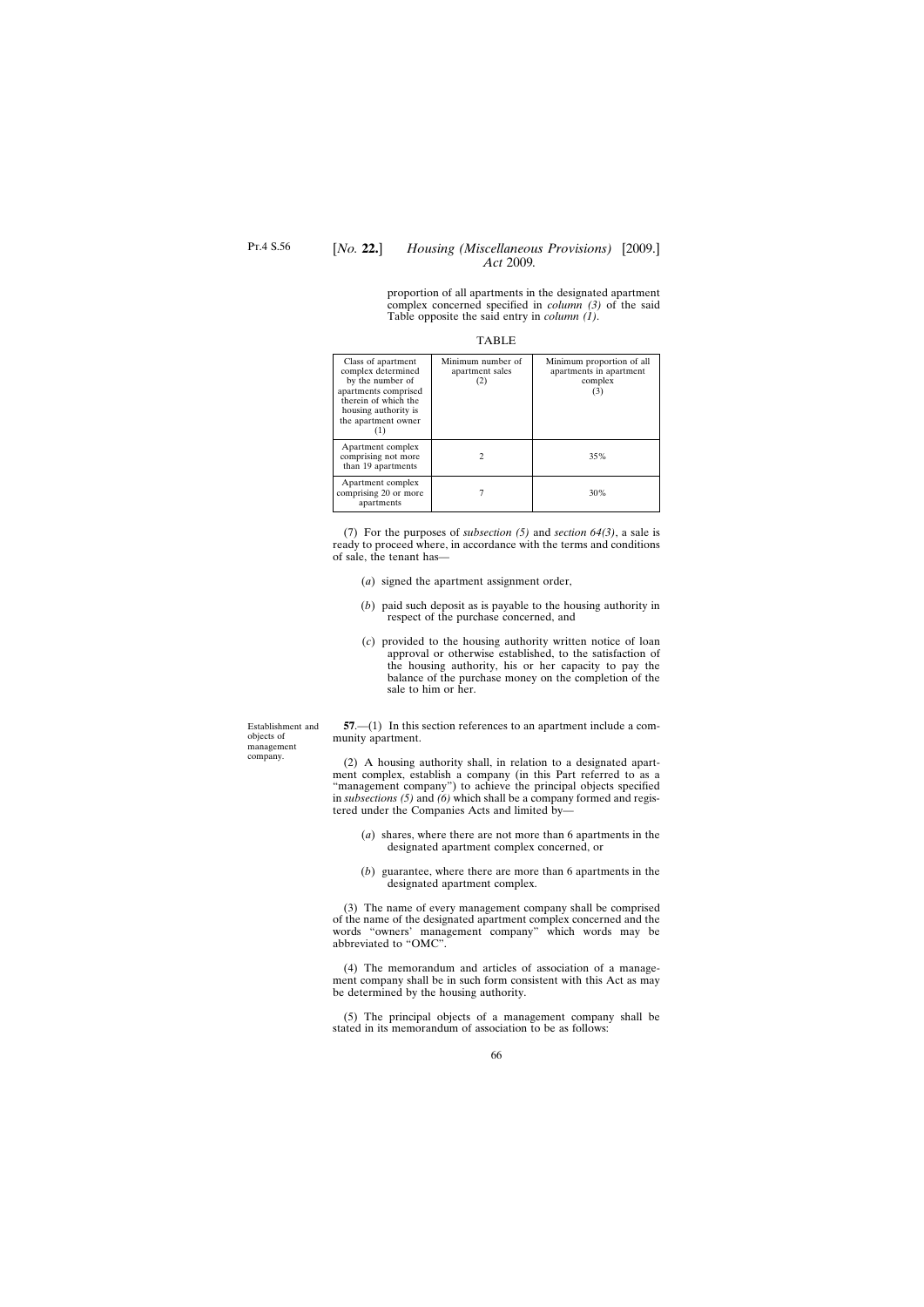Annual meetings and reports of

## [2009.] [ *Housing (Miscellaneous Provisions) No.* **22.**] *Act* 2009*.*

- (*a*) to take a transfer of ownership of a designated apartment complex in accordance with an apartment complex transfer order;
- (*b*) in the case of apartments in the designated apartment complex which have not been sold by the housing authority under section 90 of the Principal Act, whether before or after the coming into operation of this Part, to grant a lease or sublease of the apartments to the housing authority in accordance with an apartment transfer order;
- (*c*) to manage, control and maintain the common areas, structures, works and services in accordance with *section 63(3)*;
- (*d*) to carry out its functions in accordance with this Part.

(6) *Subsection (5)* does not prevent or restrict the inclusion of objects and powers that are—

- (*a*) reasonably necessary, proper for or incidental or ancillary to attaining the principal objects referred to in *subsection (5)*, and
- (*b*) not inconsistent with this Part or any other enactment.
- (7) The articles of association shall include provision for—
	- (*a*) the levying and collection annually of an apartment complex service charge and a charge in respect of the sinking fund contribution, and
	- (*b*) the covenants and agreements relating to the designated apartment complex and the apartments comprised therein.
- **58**.—(1) A management company shall—

(*a*) prepare and furnish to each member an annual report management which complies with *subsection (2)*, and company.

- (*b*) hold a meeting at least once in each year for purposes which include the consideration of the annual report referred to in *paragraph (a)*.
- (2) An annual report of a management company shall include:
	- (*a*) a statement of income and expenditure relating to the period covered by the report;
	- (*b*) a statement of the assets and liabilities of the company;
	- (*c*) a statement of the funds standing to the credit of the sinking fund;
	- (*d*) a statement of the amount of the apartment complex service charge and the basis of such charge in respect of the period covered by the report;
	- (*e*) a statement of the projected or agreed apartment complex service charge relating to the current period;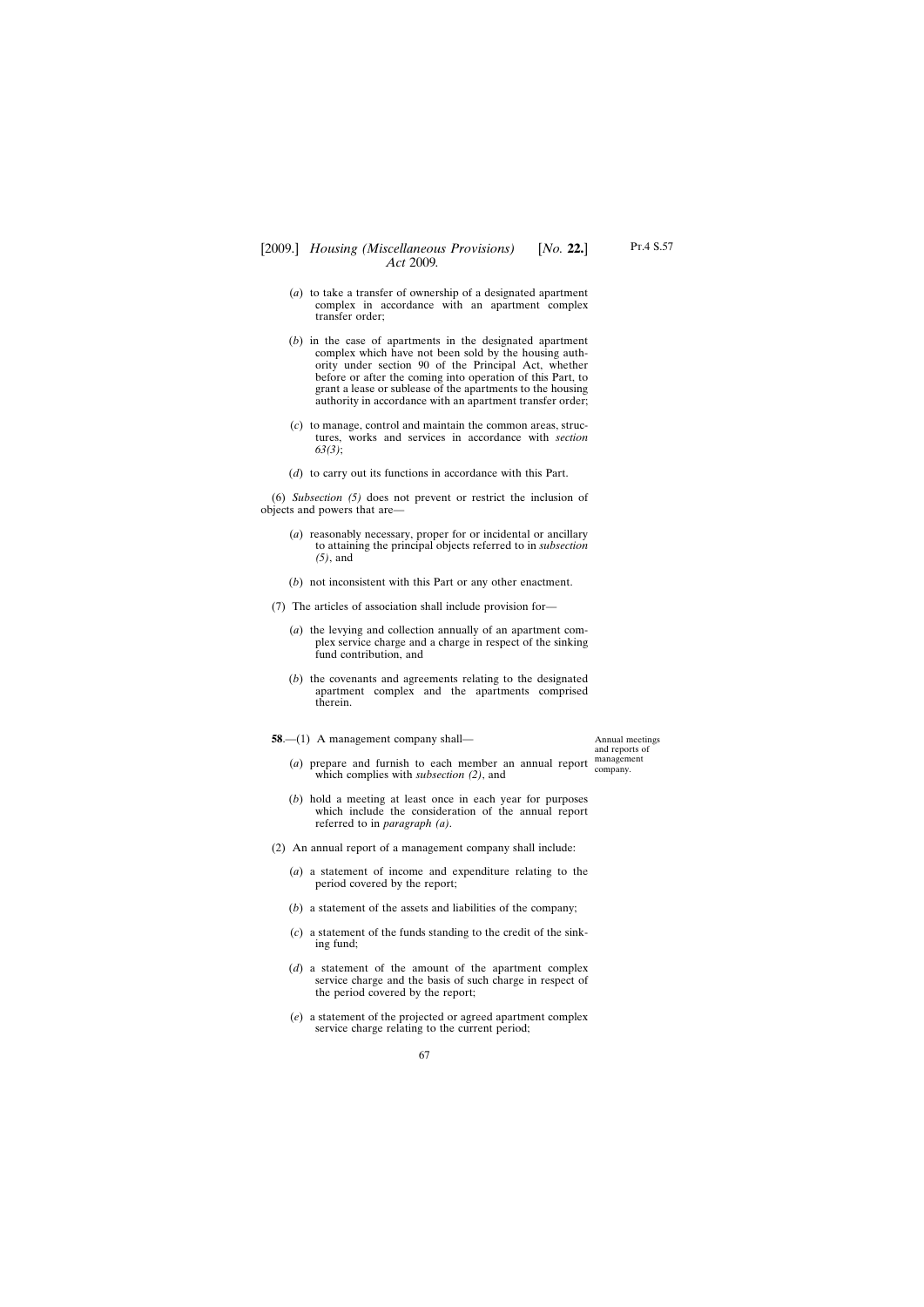- (*f*) a statement of any planned expenditure on refurbishment, improvement or maintenance of a non-recurring nature which it is intended to carry out in the current period;
- (*g*) a statement of the insured value of the designated apartment complex, the amount of the premium charged, the name of the insurance company with which the policy of insurance is held and a summary of the principal risks covered; and
- (*h*) a statement fully disclosing any contracts entered into or in force between the management company and a director or shadow director of the company or a person who is a connected person as respects that director or shadow director.

(3) At least 21 days written notice of the meeting referred to in *subsection*  $(l)(b)$  shall be given to each member.

(4) A copy of the annual report referred to in *subsection (1)(a)* shall be given to each member at least 10 days before the meeting referred to in *subsection (1)(b)*.

(5) The meeting referred to in *subsection (1)(b)* shall take place within reasonable proximity to the designated apartment complex and at a reasonable time (unless otherwise agreed by 75 per cent majority vote of the members).

(6) The obligations of a management company under this section are in addition to any other obligation or duty of such company whether arising under an Act, statutory instrument, by rule of law or otherwise.

(7) For the purposes of *subsection (2)(h)*, "shadow director" and "connected person" have the same meanings as they have in the Companies Acts.

**59**.—(1) As soon as practicable after the establishment of the management company under *section 57* the housing authority shall, for nominal consideration transfer its ownership of the apartment complex (including its interest in any apartment sold under section 90 of the Principal Act whether before or after the coming into operation of this Part) to the management company by means of an order (in this Part referred to as an "apartment complex transfer order"), in the prescribed form, made by the housing authority, which order shall be expressed and shall operate to vest, on the date specified in the order, the interest specified therein, subject as therein provided and to the terms and conditions specified in *subsection (2)*.

(2) The terms and conditions referred to in *subsection (1)* include the following—

(*a*) that the management company shall, on the date specified in the apartment complex transfer order or as soon as practicable thereafter, lease or sublease, as the case may be, each apartment (including any community apartment) in the designated apartment complex to the housing authority in accordance with this Part other than any apartments sold by the housing authority under section 90 of the Principal Act whether before or after the coming into operation of this Part,

Transfer of ownership of designated apartment complex to management company.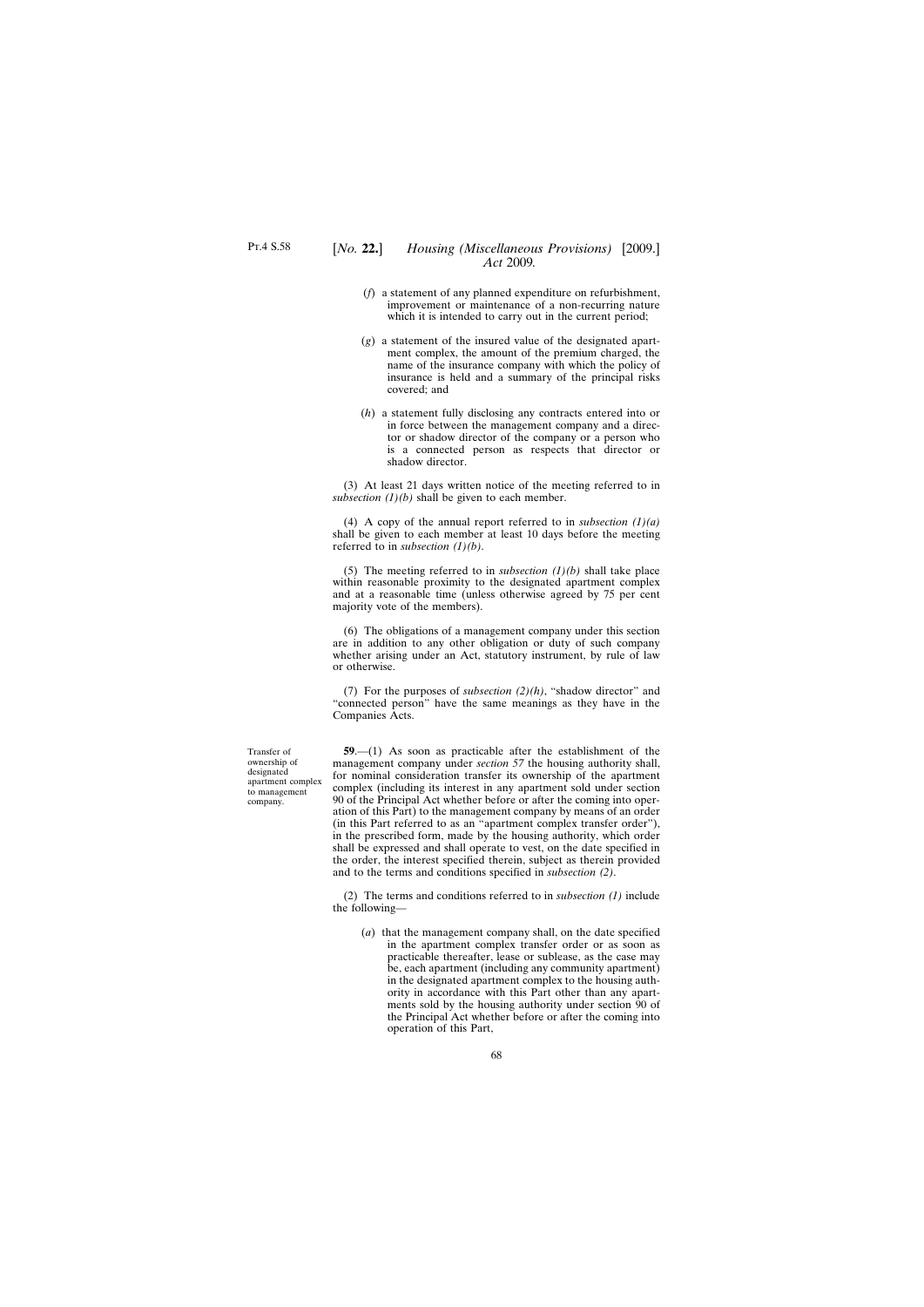- (*b*) that the transfer of ownership under *subsection (1)* is subject to-
	- (i) the tenancy agreements between the housing authority and the tenants of the apartments concerned entered into before the date of the apartment complex transfer order, and
	- (ii) any lease entered into between the housing authority before the date of the apartment complex transfer order for the purpose of the sale of an apartment in the designated apartment complex under section 90 of the Principal Act whether before or after the coming into operation of this Part,
- (*c*) that the consent of the management company shall not be required in respect of the sale or letting of apartments by the housing authority under the *Housing Acts 1966 to 2009*,
- (*d*) that the management company shall, where the designation of an apartment complex lapses under *section 55(3)*, comply with the requirements of *section 61*,
- (*e*) such other terms and conditions as may be prescribed for the purposes of an apartment complex transfer order.

(3) Save as provided for by any other enactment or regulations made thereunder, the transfer of ownership of a designated apartment complex to a management company under this section shall not imply any warranty on the part of the housing authority in relation to the state of repair or condition of the apartment complex or the fitness for human habitation of the apartments concerned.

**60**.—(1) In this section, in the case of a designated apartment Lease of apartment complex in respect of which a leasehold interest is assigned to the to housing management company for the purposes of *section 59*, a reference to <sup>authority.</sup> a lease includes a sublease.

(2) Subject to and in accordance with this section, as soon as practicable after the date specified in the apartment complex transfer order for the purposes of *section 59(1)*, the management company shall, for nominal consideration, grant a lease to the housing authority in respect of each apartment (including any community apartment) in the designated apartment complex, by means of an order (in this Part referred to as an "apartment transfer order") in the prescribed form, made by the management company, which shall be expressed and shall operate to vest, on the date specified in the order, the interest specified therein, subject as therein provided and to the terms and conditions specified in *subsection (3)*.

(3) The terms and conditions referred to in *subsection (2)* include the following—

- (*a*) that the housing authority may, without the consent of the management company—
	- (i) sell the apartment, under this Part, to a tenant thereof, or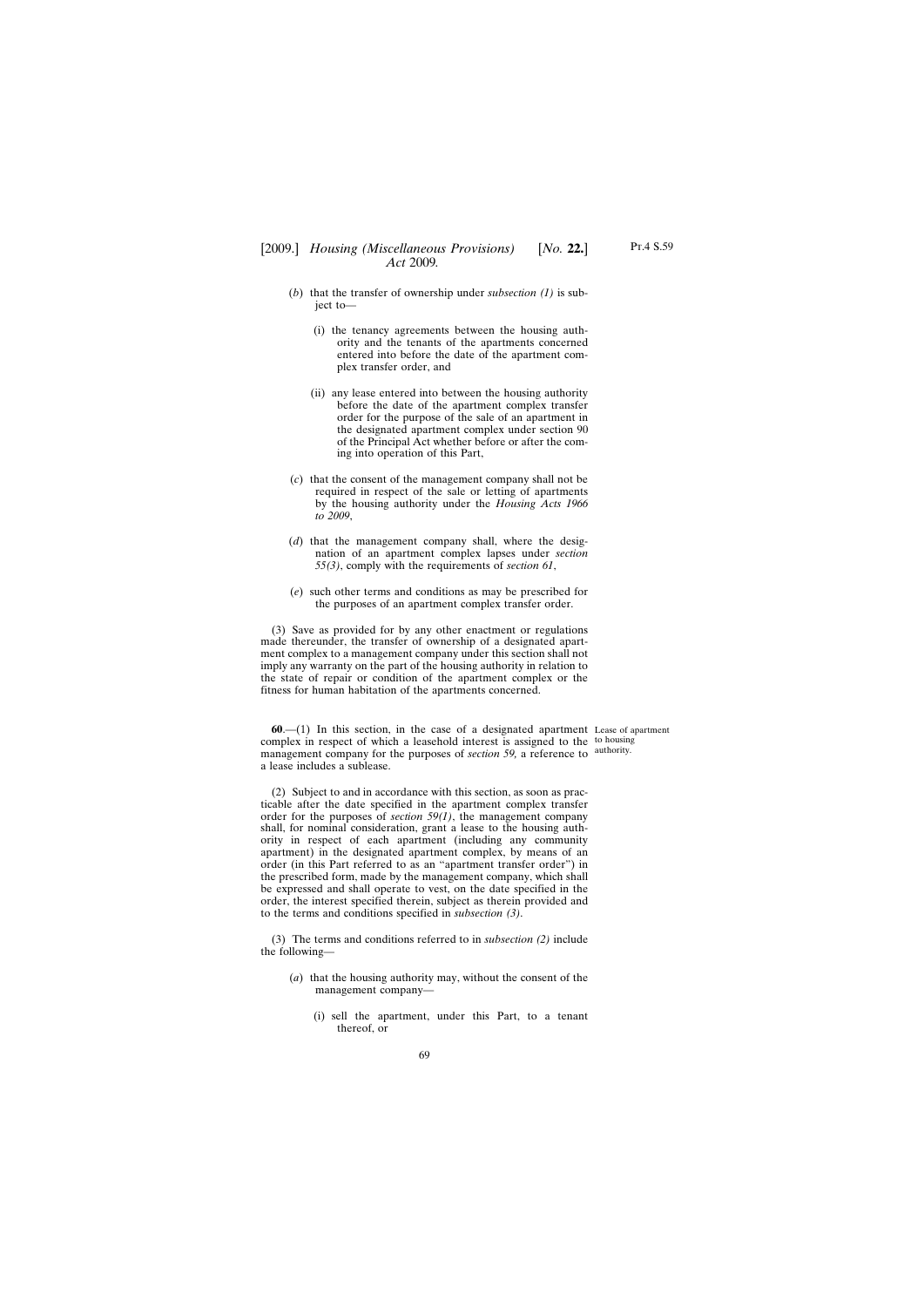- (ii) without prejudice to any tenancy agreement entered into between the housing authority and a tenant of the apartment concerned before the date specified in the apartment transfer order for the purposes of *subsection (2)*, let the apartment in accordance with and in the performance of its functions under the *Housing Acts 1966 to 2009*,
- (*b*) that the housing authority shall not, without the prior written consent of the management company make material improvements to the apartment,
- (*c*) the condition specified in *section 69(3)* relating to payment of the management company annual charges in respect of the apartment and the consequences of failing to pay,
- (*d*) that the management company shall, where the designation of an apartment complex lapses under *section 55(3)*, comply with the requirements of *section 61*,
- (*e*) terms and conditions relating to membership of the management company, and
- (*f*) such other terms and conditions relating to the lease of an apartment to the housing authority under this section as may be prescribed for the purposes of an apartment transfer order.

(4) This section does not apply to any apartment in a designated apartment complex sold by a housing authority under section 90 of the Principal Act whether before or after the coming into operation of this Part.

(5) In this section "material improvements" means improvements made to an apartment whether for the purposes of extending, enlarging or converting the apartment but does not include internal decoration and repair.

**61**.—(1) Where the designation of an apartment complex lapses under *section 55(3)*, the housing authority shall notify the management company in writing and the management company shall, as soon as practicable after receipt of the notification—

- (*a*) terminate the leases granted to the housing authority in respect of each apartment in accordance with the terms and conditions of the apartment complex transfer order and the apartment transfer order;
- (*b*) transfer ownership of the apartment complex to the housing authority, subject to any lease referred to in *section 59(2)(b)(ii)*, and
- (*c*) arrange for the winding up of the management company in accordance with the Companies Acts.

(2) Where the designation of an apartment complex lapses under *section 55(3)* and subject to compliance by the management company with the requirements of *subsection (1)*, the housing authority shall continue to perform its functions under the *Housing Acts 1966 to 2009* relating to the management and control of the apartment complex.

Consequences of designation lapsing under *section 55*.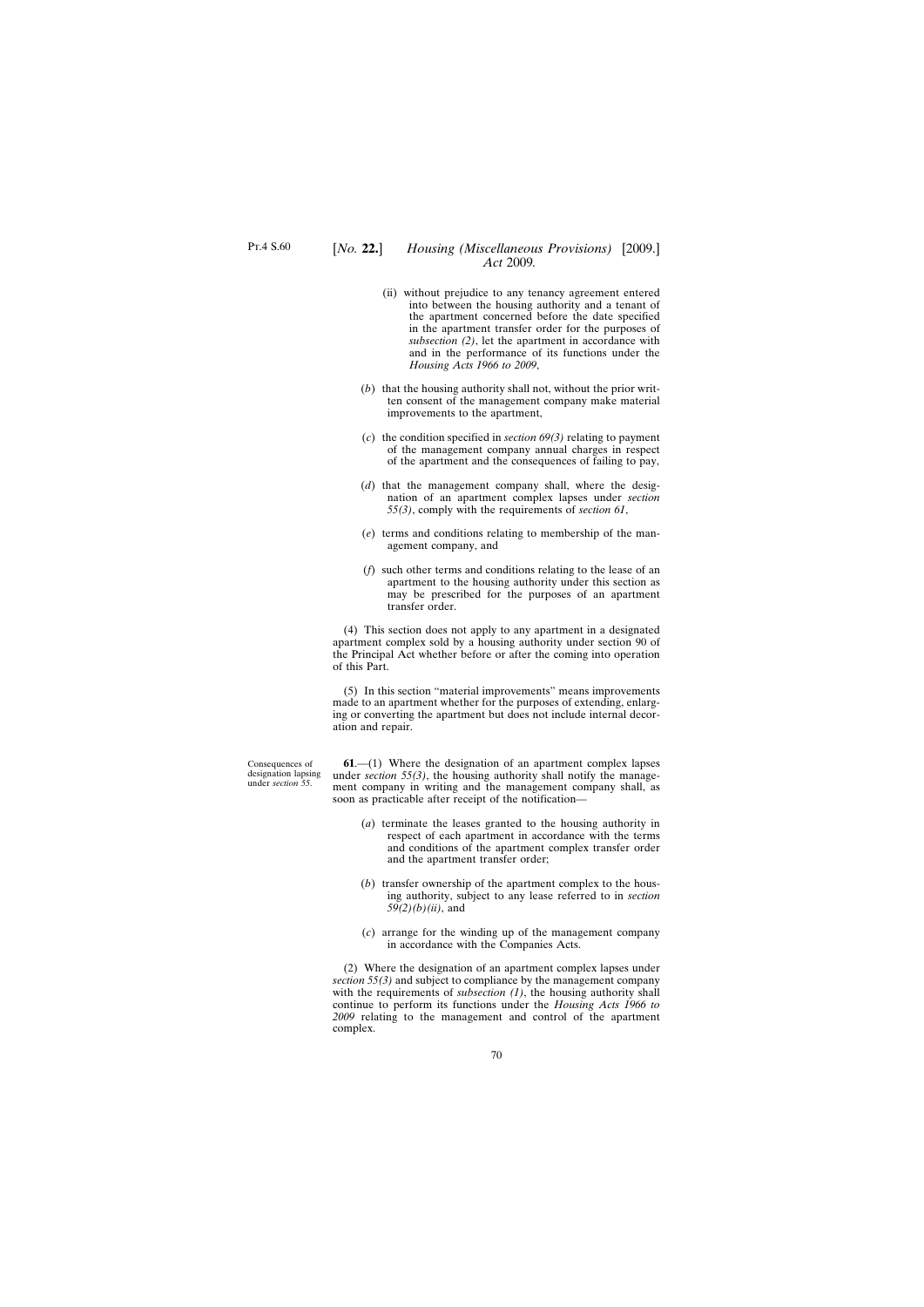**62.**—A housing authority shall reimburse a management company Costs incurred by established by it in respect of such reasonable and vouched expenses management as may be incurred by the management company in the performance company. of its functions under *sections 59, 60* and *61*.

**63**.—(1) Notwithstanding the transfer of ownership of a desig-Management, nated apartment complex to a management company under *section* control and 59, the housing authority shall manage and control the designated maintenance of apartment complex in the performance of its functions under the  $\frac{\text{designated}}{\text{anarment}}$ *Housing Acts 1966 to 2009*, for the period beginning on the date specified in the apartment complex transfer order for the purposes of *section 59(1)* and ending on the date of the first sale of an apartment in the apartment complex to the tenant thereof.

(2) The management company shall pay to the housing authority as soon as practicable after receipt thereof any charges paid to the management company in respect of the period specified in *subsection (1)* by any person to whom an apartment in the designated apartment complex was sold under section 90 of the Principal Act whether before or after the coming into operation of this Part.

(3) On the date of the first sale under this Part of an apartment in a designated apartment complex to the tenant thereof the management company shall, in relation to the common areas, structures, works and services in the designated apartment complex, in accordance with its memorandum and articles of association ensure the effective management and maintenance of the common areas, structures, works and services, and without prejudice to the generality of the foregoing, ensure that the designated apartment complex functions effectively and otherwise comply with the obligations imposed on the management company under and in accordance with this Part and the apartment complex transfer order.

**64.**—(1) In this section, in the case of an apartment in respect of Sale by housing which a sublease is granted to the housing authority for the purposes authority of of *section 60*, a reference to a lease includes a sublease.

(2) Subject to and in accordance with this Part and the Housing Acts 1966 to 2004 and subject to such regulations as may be made under *section 77*, a housing authority may, subject to *subsections (3)* and *(4)*, in consideration of the receipt by the housing authority of the purchase money, sell an apartment, of which it is the apartment owner, in a designated apartment complex, in the state of repair and condition existing on the date of sale, to the tenant of the apartment (in this Part referred to as an "apartment purchaser") by assignment of the lease granted to the housing authority under *section 60* by means of an order (in this Part referred to as an "apartment assignment order"), in the prescribed form, made by the housing authority, which shall be expressed and shall operate to vest, on the date specified in the order, the interest specified in the order, in accordance with and subject to the terms and conditions specified in *subsection (5)* and the terms and conditions of a charging order.

(3) The manager shall not sign the apartment assignment order for the sale to a tenant under this Part of the first apartment in a designated apartment complex where—

(*a*) the initial selling period has expired, or

apartment complex.

apartments to tenants.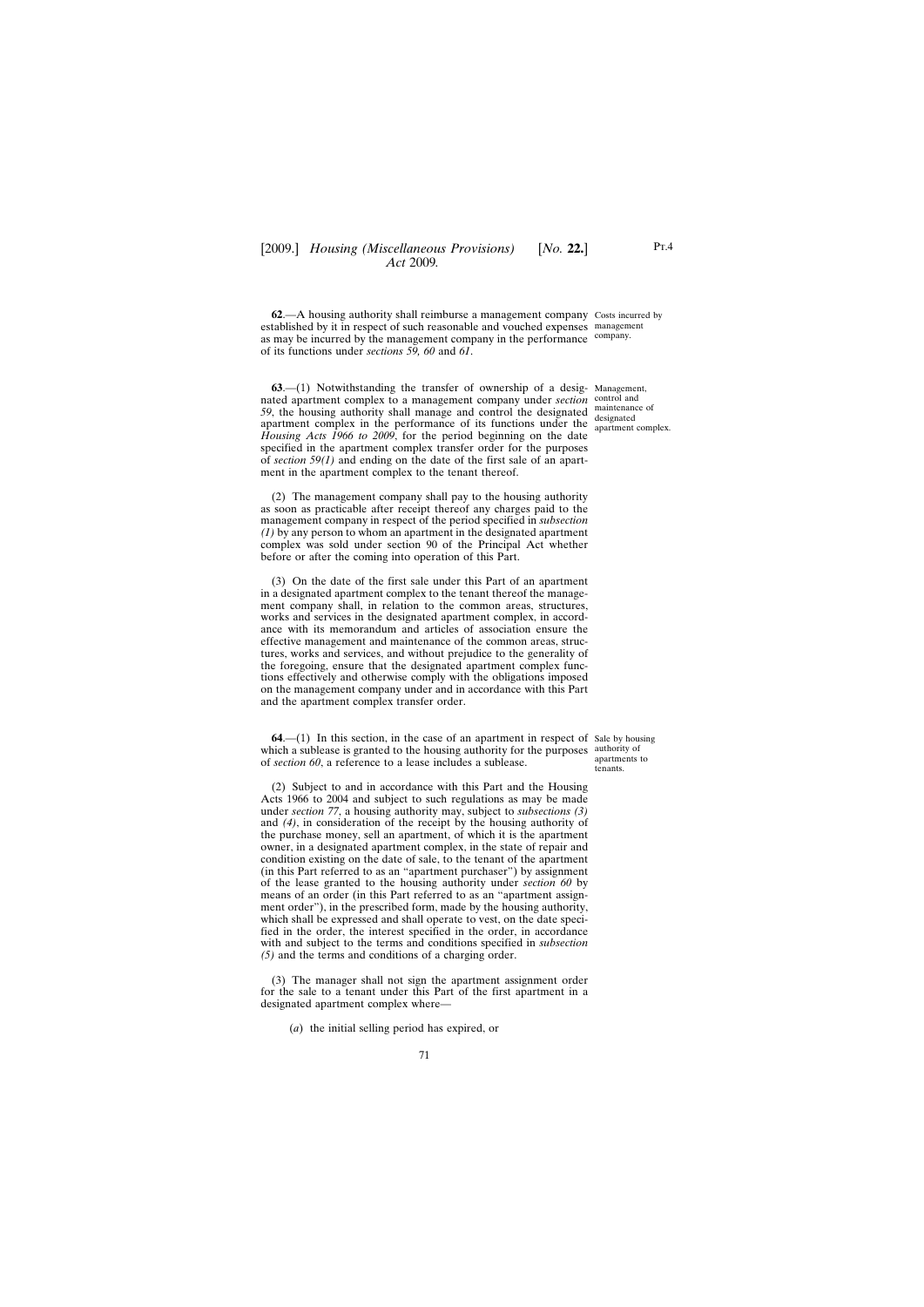- (*b*) he or she is not satisfied that the sales are ready to proceed (within the meaning of *section 56(7)*) within 4 weeks of the date of signing the assignment order of at least the minimum number of apartments available for sale in the designated apartment complex, calculated in accordance with *subsection (4)*, or
- (*c*) the number of tenants of the apartments referred to in *paragraph (b)* who have indicated a willingness to serve as directors of the management company is less than half of the minimum number of apartments calculated in accordance with *subsection (4)*.

(4) The minimum number of apartments for the purposes of *subsection (3)(b)* includes the first apartment referred to in *subsection (3)* and is calculated as the greater of—

- (*a*) the minimum number of apartments specified in *column (2)* of the following Table opposite the entry in *column (1)* of the class of apartment complex corresponding to the class of the designated apartment complex concerned, or
- (*b*) the minimum number (rounded up to the nearest higher whole number) of tenants represented by the minimum proportion of all apartments specified in *column (3)* of the following Table opposite the said entry in *column (1)*.

| Class of apartment<br>complex determined<br>by the number of<br>apartments comprised<br>therein of which the<br>housing authority is<br>the apartment owner | Minimum number of<br>apartment sales<br>(2) | Minimum proportion of all<br>apartments in apartment<br>complex<br>(3) |
|-------------------------------------------------------------------------------------------------------------------------------------------------------------|---------------------------------------------|------------------------------------------------------------------------|
| Apartment complex<br>comprising not more<br>than 19 apartments                                                                                              |                                             | 30%                                                                    |
| Apartment complex<br>comprising 20 or more<br>apartments                                                                                                    | 6                                           | 25%                                                                    |

TABLE

(5) The terms and conditions referred to in *subsection (2)* shall include the following—

- (*a*) that the apartment shall, during the charged period, unless the housing authority gives its prior written consent, be occupied as the normal place of residence of the apartment purchaser or of a member of the apartment purchaser's household;
- (*b*) that the apartment or any part thereof shall not, during the charged period without the prior written consent of the housing authority, be sold, assigned, let or sublet or otherwise disposed of or mortgaged, charged or alienated, otherwise than by devise or operation of law;
- (*c*) terms and conditions relating to the resale of the apartment under *section 76* during the charged period;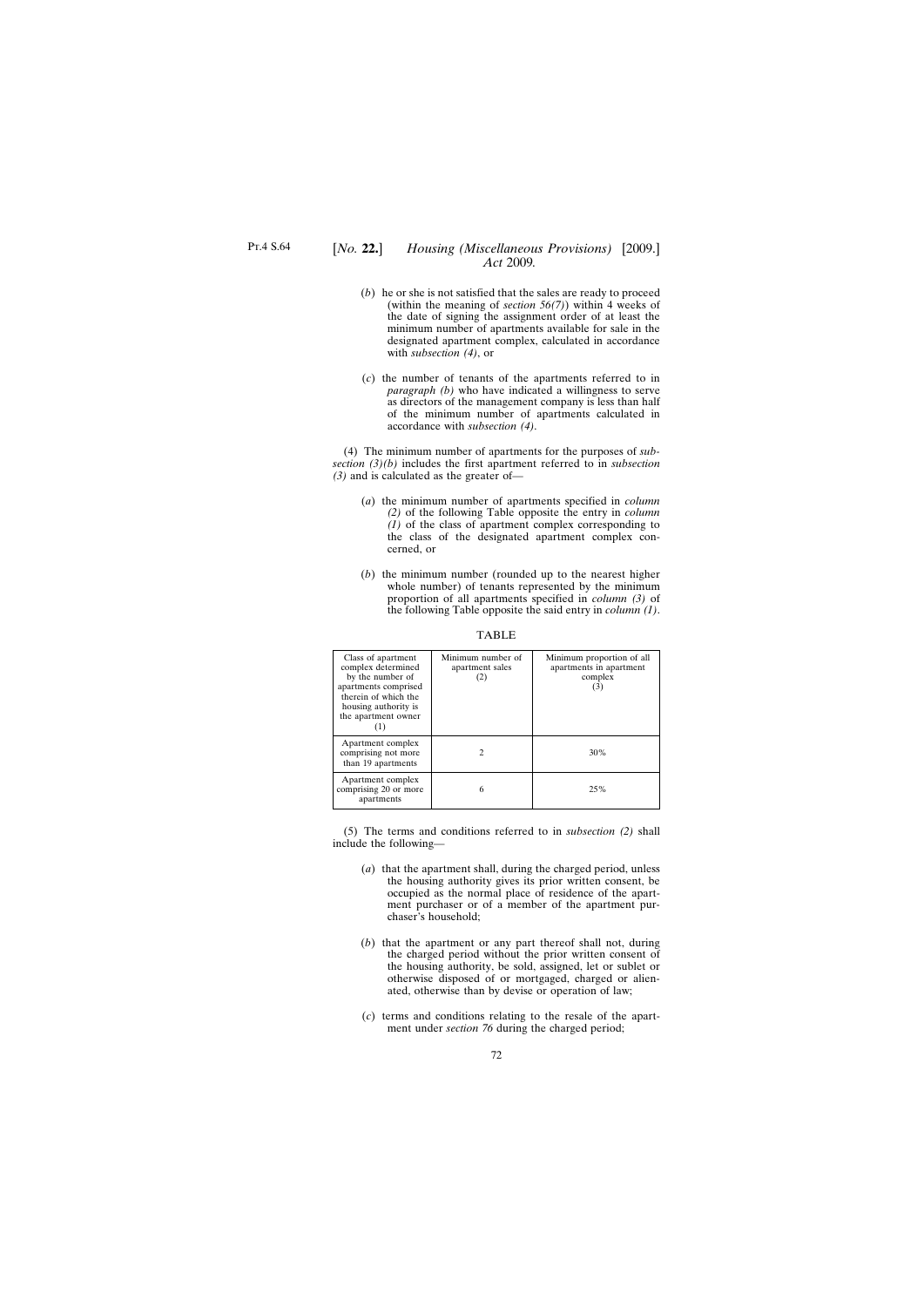(*d*) such other terms and conditions relating to the sale of an apartment as may be prescribed for the purposes of an apartment assignment order.

(6) A tenant who applies to purchase his or her apartment under this Part shall, on or before signing the apartment assignment order, pay to the housing authority a deposit of an amount determined in accordance with such method as may be prescribed under *section 77* which deposit, subject to *subsection (7)*, shall not be refundable if the tenant withdraws from the sale for any reason at any time before the expiration of 6 months from the date on which he or she signs the order.

(7) Where a housing authority does not proceed with the sale of an apartment for any reason, the housing authority shall—

- (*a*) notify the tenant in writing,
- (*b*) refund any deposit paid by the tenant and reimburse the tenant in respect of such reasonable legal expenses as may be incurred by him or her in respect of the proposed purchase of the apartment by him or her under this Part, and
- (*c*) pay to the tenant interest on the amount of the deposit refunded under *paragraph (b)* at the rate prescribed under *section 33* for the period beginning on the date the tenant signed the apartment assignment order and ending on the date on which the housing authority notifies the tenant that it is not proceeding with the purchase.

(8) Save as provided for by any other enactment or regulations made thereunder, the sale of an apartment under this Part to a tenant shall not imply any warranty on the part of the housing authority in relation to the state of repair or condition of the apartment or its fitness for human habitation.

(9) A housing authority shall not proceed with the sale of an apartment under this Part to the tenant thereof—

- (*a*) where—
	- (i) at any time during the 3 years immediately before applying to the authority to purchase an apartment under this Part, the tenant was in arrears of rent for an accumulated period of 12 weeks or more in respect of the apartment or any other dwelling or site let to him or her by any housing authority under the *Housing Acts 1966 to 2009* or provided under Part V of the Planning and Development Act 2000, and
	- (ii) the housing authority has not entered into an arrangement under *section 34* with the tenant for the payment of the moneys due and owing to the housing authority in respect of those arrears,
- (*b*) where, on the basis of any structural survey of the apartment complex or of an individual apartment that may be carried out after the date of the designation of the apartment complex under *section 55*, the authority considers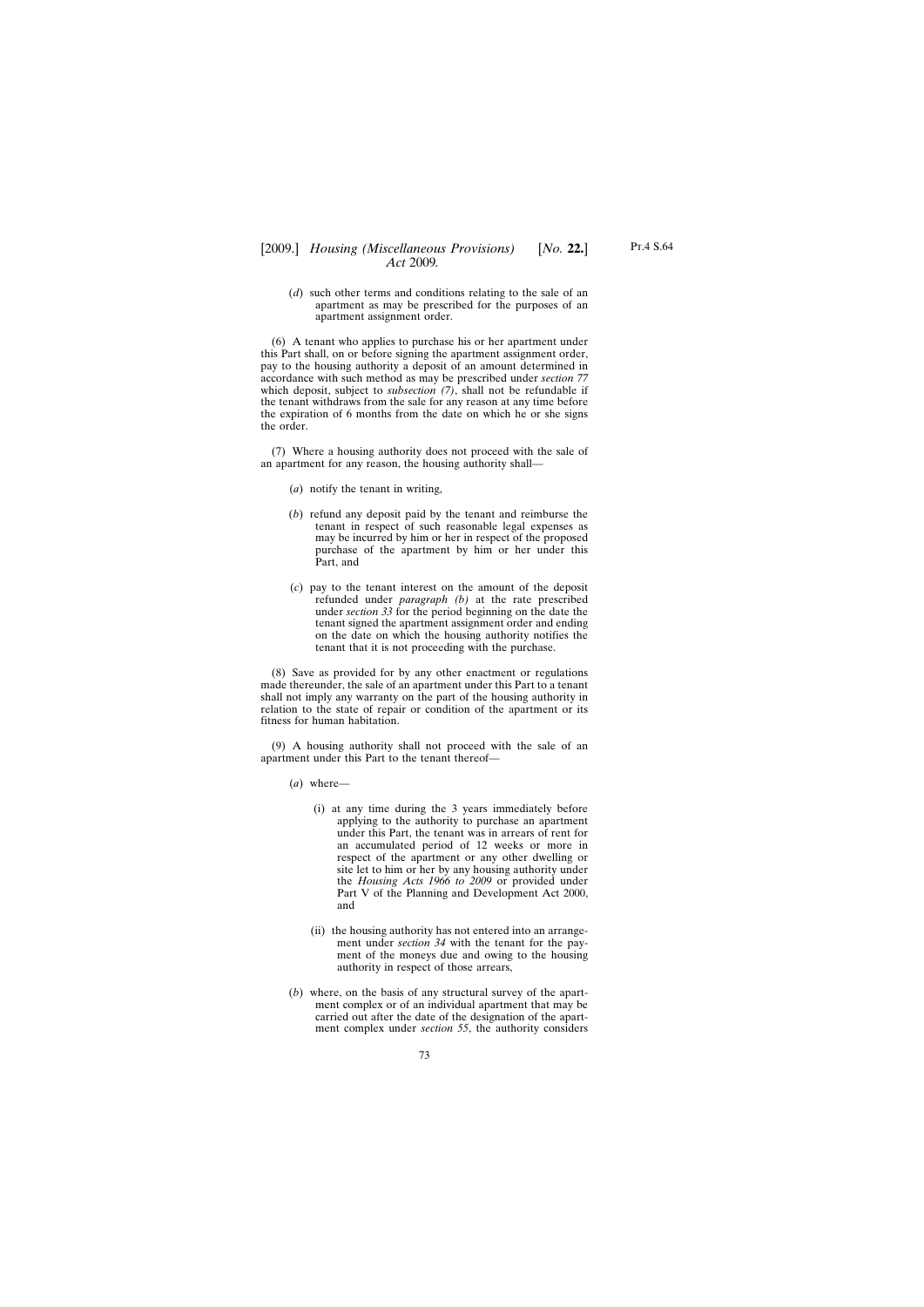that it is not in the interest of good estate management to proceed with the sale,

- (*c*) where the authority is not satisfied, having regard to the provisions of *section 65(5)*, that the number of existing and prospective apartment purchasers willing to serve as directors of the management company is sufficient to enable the company to function effectively, or
- (*d*) where the designation of the apartment complex for tenant purchase has lapsed under *section 55(3)*.

(10) Section 211(2) of the Planning and Development Act 2000 and section 183 of the Local Government Act 2001 shall not apply to the sale of an apartment to a tenant in accordance with this Part.

Management company provisions.  $65$ — $(1)$  In this section—

- (*a*) references to an apartment include a community apartment, and
- (*b*) references to an apartment owner include—
	- (i) a person to whom an apartment in a designated apartment complex was sold under section 90 of the Principal Act whether before or after the coming into operation of this Part, and
	- (ii) a person in whom there subsequently becomes vested the interest of the person referred to in *subparagraph (i)* or his or her successor in title and the personal representative of that person or successor in title.

(2) Each apartment owner shall be a member of the management company.

- (3) (*a*) The voting rights of the members shall be structured in such a manner that in the determination of any matter by the members one vote shall attach to each apartment owner in respect of each apartment in the designated apartment complex to which the management company relates, and that no other person has such a vote.
	- (*b*) Each vote referred to in *paragraph (a)* shall be of equal value.

(4) Where 2 or more persons are joint apartment owners they shall constitute one member in respect of the exercise of the voting and other powers vested in such member.

(5) According as apartments in a designated apartment complex are sold to tenants under this Part, a housing authority shall, subject to *subsection (6)*, nominate for election as directors of the management company such number of persons which, when expressed as a proportion of the total number of directors of the company that will be serving after the election is concluded, does not exceed the proportion of the total number of apartments in the designated apartment complex of which the housing authority is the apartment owner.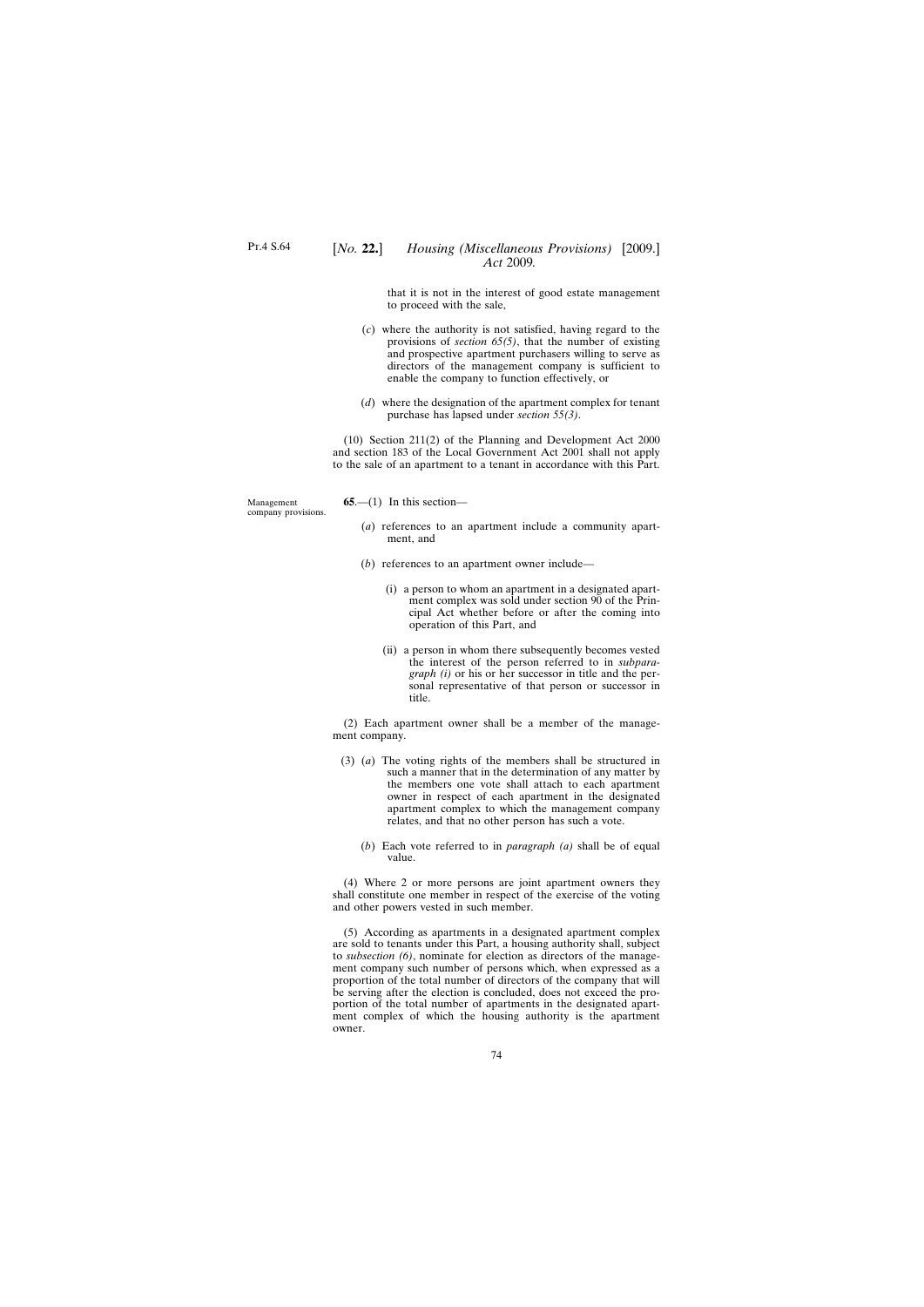(6) A housing authority may decide not to nominate any person for election as a director of the management company where the number of apartments of which the housing authority is the apartment owner is equal to or less than 20 per cent of the total number of apartments in the designated apartment complex.

**66.**—(1) Where ownership of an apartment in a designated apart- Automatic transfer ment complex is transferred, whether by conveyance, transfer, of membership of assignment, by operation of law or otherwise, membership of the management management company which arises by virtue of ownership of the company on sale of apartment shall, notwithstanding any provision to the contrary in the Companies Acts or other enactment, on such transfer stand transferred to the person becoming entitled to the interest in the apartment concerned without the need to execute a transfer or have it approved by the directors of the company, and such person shall—

apartment.

- (*a*) be entitled to exercise the powers, rights and entitlement of a member in the company concerned, and
- (*b*) subject to *subsection (3)*, be obliged to perform all the obligations (including the payment of the apartment complex service charge, the charge in respect of the sinking fund contribution and any other charges) pertaining to the membership of the company concerned.

(2) Notwithstanding *subsection (1)* a management company shall take all steps necessary to ensure—

- (*a*) that the share certificate or membership certificate, as appropriate, is issued to the member concerned as soon as practicable following notification of the change of ownership of an apartment,
- (*b*) that the register of members of the company is altered accordingly, and
- (*c*) that there is compliance with all other relevant requirements under the Companies Acts.

(3) This section is without prejudice to the rights, entitlements and obligations of any person to whom an apartment in a designated apartment complex was sold under section 90 of the Principal Act, whether before or after the coming into operation of this Part including a person in whom there subsequently becomes vested the interest of such person or his or her successor in title and the personal representative of that person or successor in title.

**67**.—(1) Before the end of the period specified in *section 63(1)*, Apartment complex and thereafter before the end of the first month of each financial service charge.year, the management company shall prepare an estimate of the amount to be raised, in respect of the financial year concerned, by way of an annual charge or charges (in this Part referred to as the "apartment complex service charge") payable by apartment owners, being the amount required to discharge ongoing expenditure reasonably incurred on the insurance, maintenance (including cleaning and waste management services) and repair of the common areas, structures, works and services of the designated apartment complex concerned and on the provision of common or shared services to the apartment owners and occupiers of the designated apartment complex.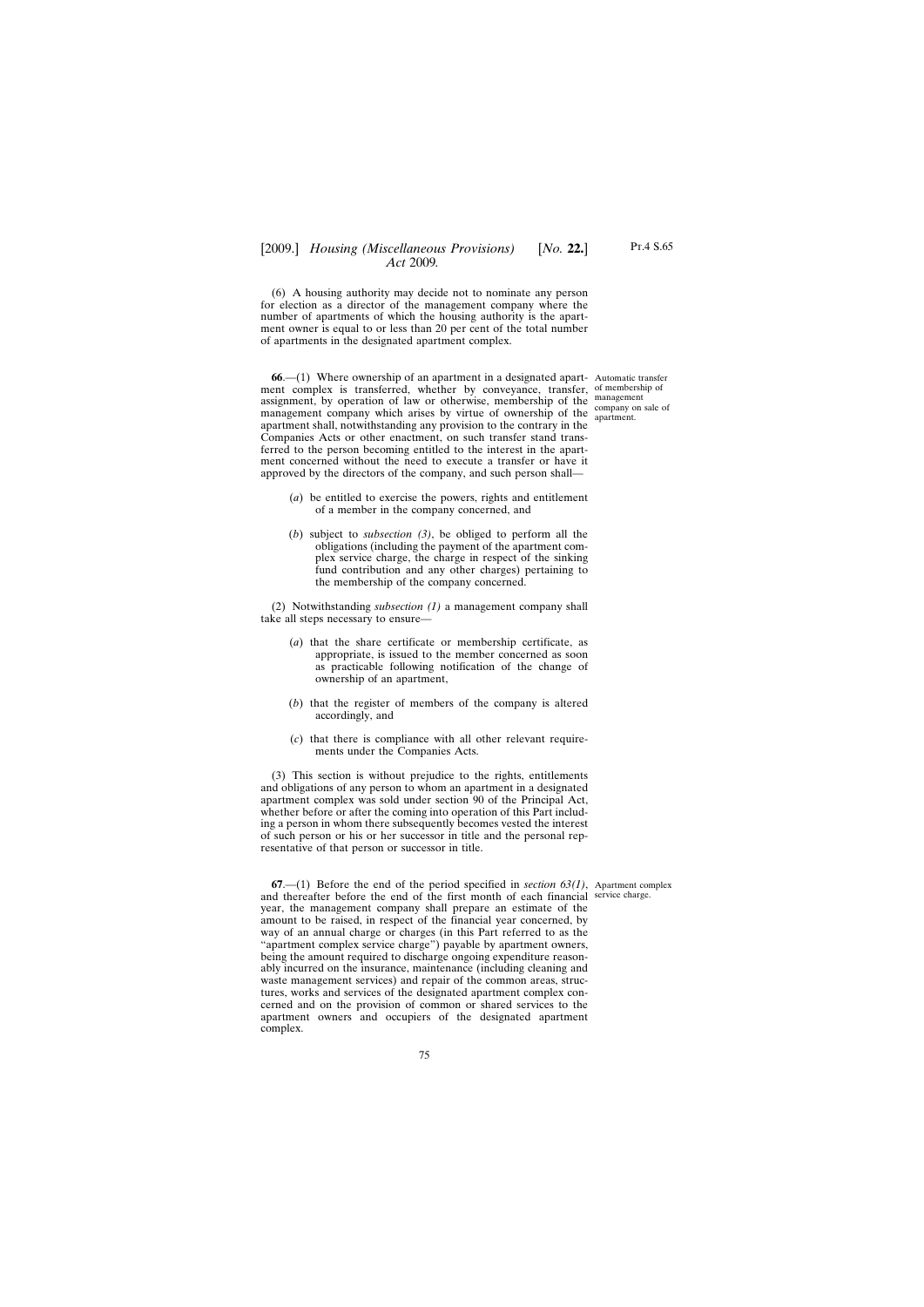(2) The management company shall prepare the estimate referred to in *subsection (1)* by reference to the actual or projected expenditure for the financial year in respect of which the service charge is to be levied.

(3) The estimate referred to in *subsection (1)* shall include the following categories:

- (*a*) insurance;
- (*b*) general maintenance;
- (*c*) repairs;
- (*d*) waste management;
- (*e*) cleaning;
- (*f*) gardening and landscaping;
- (*g*) security services;
- (*h*) legal services and accounts preparation; and
- (*i*) other expenditure anticipated to arise in connection with the maintenance, repair and management of the common areas anticipated to arise.

(4) The apartment complex service charge for each financial year shall not be levied by the management company unless it has been considered by a general meeting of the members called for purposes which include the consideration of the estimate referred to in *subsection (1)*.

(5) The general meeting referred to in *subsection (4)* shall take place within reasonable proximity to the designated apartment complex and at a reasonable time (unless otherwise agreed by a 75 per cent majority vote of the members).

- (6) (*a*) The proposal in relation to the setting of the apartment complex service charge may be amended at the meeting referred to in *subsection (4)* with the approval of a 60 per cent majority vote of the members present and voting at the meeting.
	- (*b*) Where the apartment complex service charge proposed to the general meeting is disapproved of by not less than a 75 per cent majority vote of the members present and voting at the meeting, the proposed apartment complex service charge shall not take effect but the apartment complex service charge applying to the previous financial year shall continue to apply pending the adoption of an apartment complex service charge in respect of the financial year concerned.

(7) The amount of the apartment complex service charge shall as soon as practicable after its adoption under this section be levied by the management company as a charge on each apartment in the designated apartment complex, the proportion of the apartment complex service charge attributable to any apartment being the same as the proportion which the floor area of that apartment, determined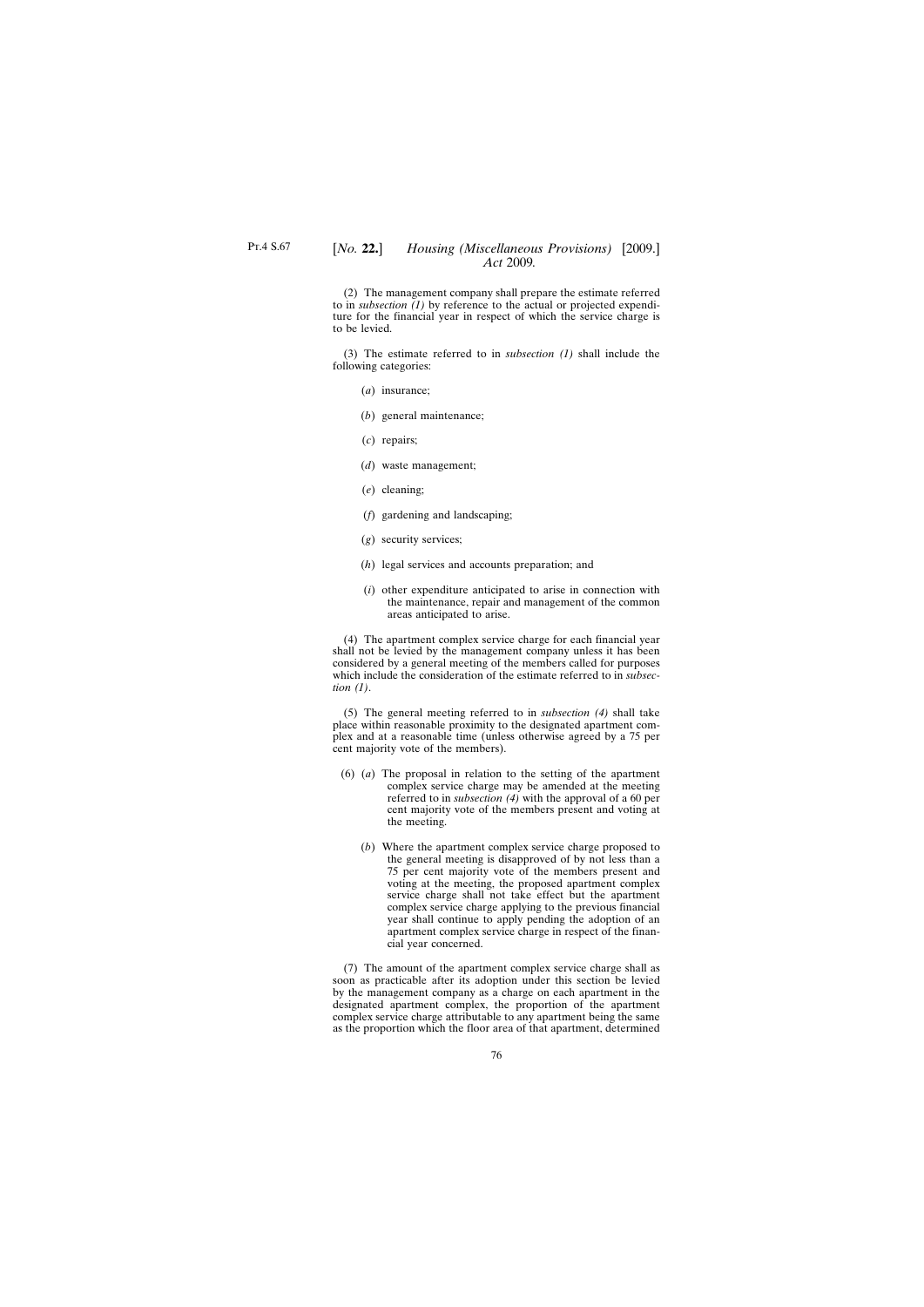in the prescribed manner, bears to the aggregate floor area of all apartments in the designated apartment complex.

- (8) (*a*) In the case of a designated apartment complex where the housing authority has sold one or more than one apartment under section 90 of the Principal Act, whether before or after the coming into operation of this Part, the management company shall—
	- (i) determine the net amount of the apartment complex service charge by deducting from the amount of the apartment complex service charge for the financial year concerned the amount of its estimated service charge receipts for the current financial year from the apartment owners of the apartments so sold under the terms and conditions of the transfer orders in respect of the sales of those apartments,
	- (ii) excluding the apartments so sold from the calculation and subject to the prior approval of the Minister, apportion the net amount of the apartment complex service charge between each of the other apartments in the designated apartment complex by the method of apportionment provided for in the said transfer orders, and
	- (iii) levy the amount so apportioned in respect of each of those other apartments in the designated apartment complex as a charge on such apartment.
	- (*b*) The Minister shall not approve the method of apportionment referred to in *paragraph (a)(ii)* where he or she is not satisfied that such method is equitable as between the apartments referred to in *paragraph (a)(iii)*.
	- (*c*) Where the Minister does not approve the method of apportionment referred to in *paragraph (a)(ii)*, the management company shall, excluding the apartments so sold under section 90 of the Principal Act from the calculation, apportion the net amount of the apartment complex service charge between each of the other apartments in the designated apartment complex by the method of apportionment specified in *subsection (7)*.
- (9) (*a*) To the extent that any part of the apartment complex service charge is not required for the year concerned, any excess shall be taken account of in setting the apartment complex service charge for the following year.
	- (*b*) To the extent that the apartment complex service charge is inadequate for the expenditure in the year concerned, the extent of such inadequacy may be added to the apartment complex service charge otherwise payable in respect of the following year.

(10) The management company shall maintain sufficient and proper records of expenditure incurred by it to enable appropriate verification and audits to be undertaken.

(11) The apartment complex service charge levied pursuant to this section shall be applied for the purposes specified in *subsection (1)*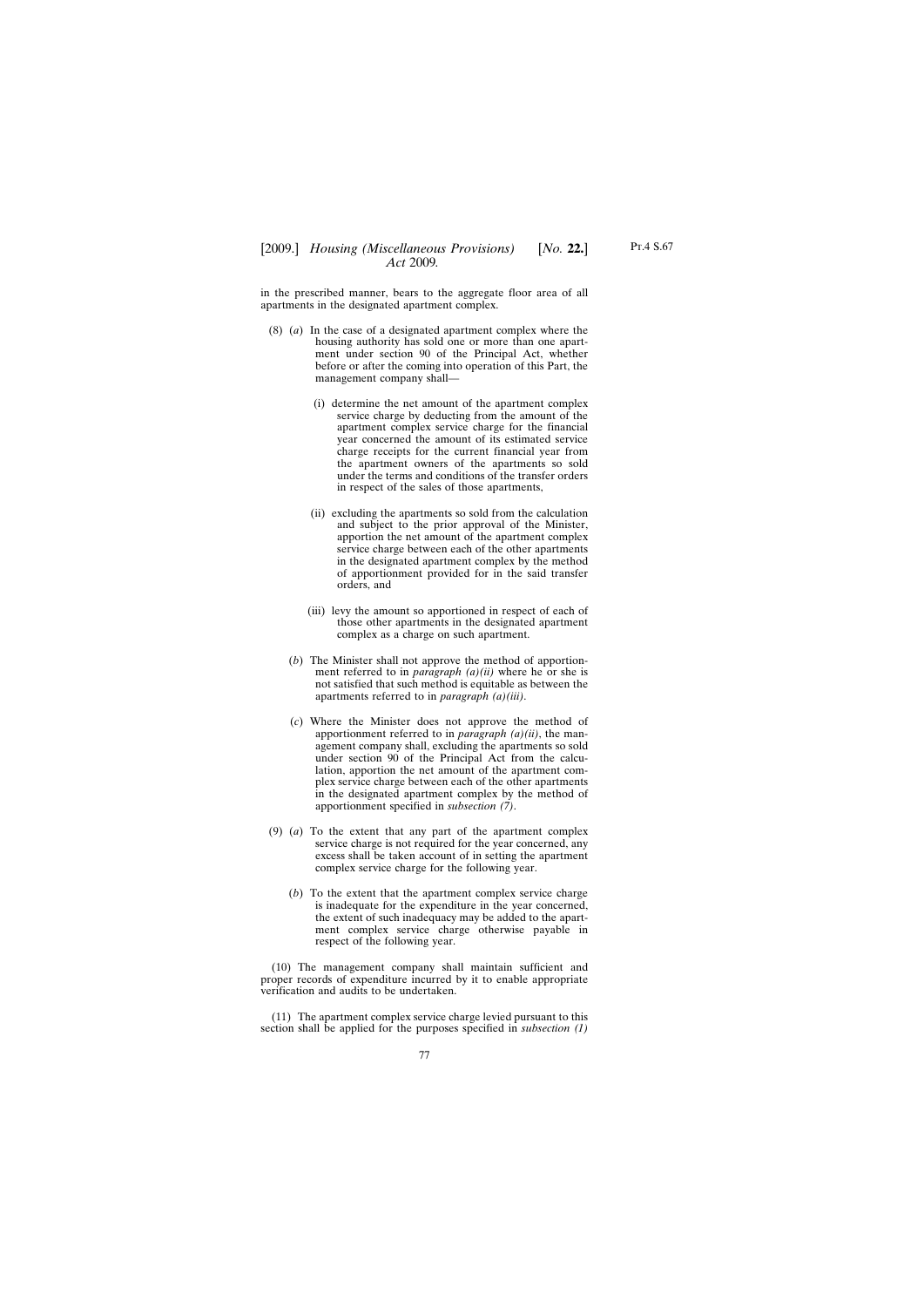## [*No.* **22.**] *Housing (Miscellaneous Provisions)* [2009.] *Act* 2009*.*

but any excess may, notwithstanding *subsections (2)* or *(9)*, be applied on expenditure which may be incurred by the sinking fund.

(12) The Minister may make regulations prescribing the class or classes of items of expenditure which may be the subject of the apartment complex service charge.

Sinking fund. **68**.—(1) Before the end of the period specified in *section 63(1)*, the management company shall establish a building investment fund (in this Part referred to as a "sinking fund") for the purpose of discharging expenditure reasonably incurred, in respect of the designated apartment complex concerned on—

- (*a*) refurbishment,
- (*b*) improvement,
- (*c*) maintenance of a non-recurring nature, or
- (*d*) advice from a suitably qualified person relating to *paragraphs (a)* to *(c)*.

(2) For the purposes of *subsection (1)*, expenditure shall not be considered to be expenditure on maintenance of a non-recurring nature—

- (*a*) where the expenditure relates to a matter in respect of which expenditure is generally incurred in each year,
- (*b*) unless it is certified by the directors of the management company as being expenditure on maintenance of a nonrecurring nature, and
- (*c*) unless the expenditure is approved by a meeting of the members as being expenditure on maintenance of a nonrecurring nature.
- (3) (*a*) Before the end of the period specified in *section 63(1)*, and thereafter before the end of the first month of each financial year, the management company shall, subject to *paragraph (b)* prepare an estimate of the sum of moneys (referred to in this Part as the "sinking fund contribution") that it considers appropriate and prudent for addition to the sinking fund in the financial year concerned and, applying the method of apportionment specified in *subsection (4)(a)* or *(b)*, as appropriate, calculate the amount equal to the proportion of the sinking fund contribution that would be attributable to each apartment in the designated apartment complex.
	- (*b*) The management company shall not prepare an estimate of the sinking fund contribution for the financial year concerned which, when apportioned between each apartment in the designated apartment complex in accordance with *paragraph* (*a*), results in the smallest amount attributable to any apartment being less than  $\epsilon$ 200 or such other amount as may be prescribed for the purposes of this subsection.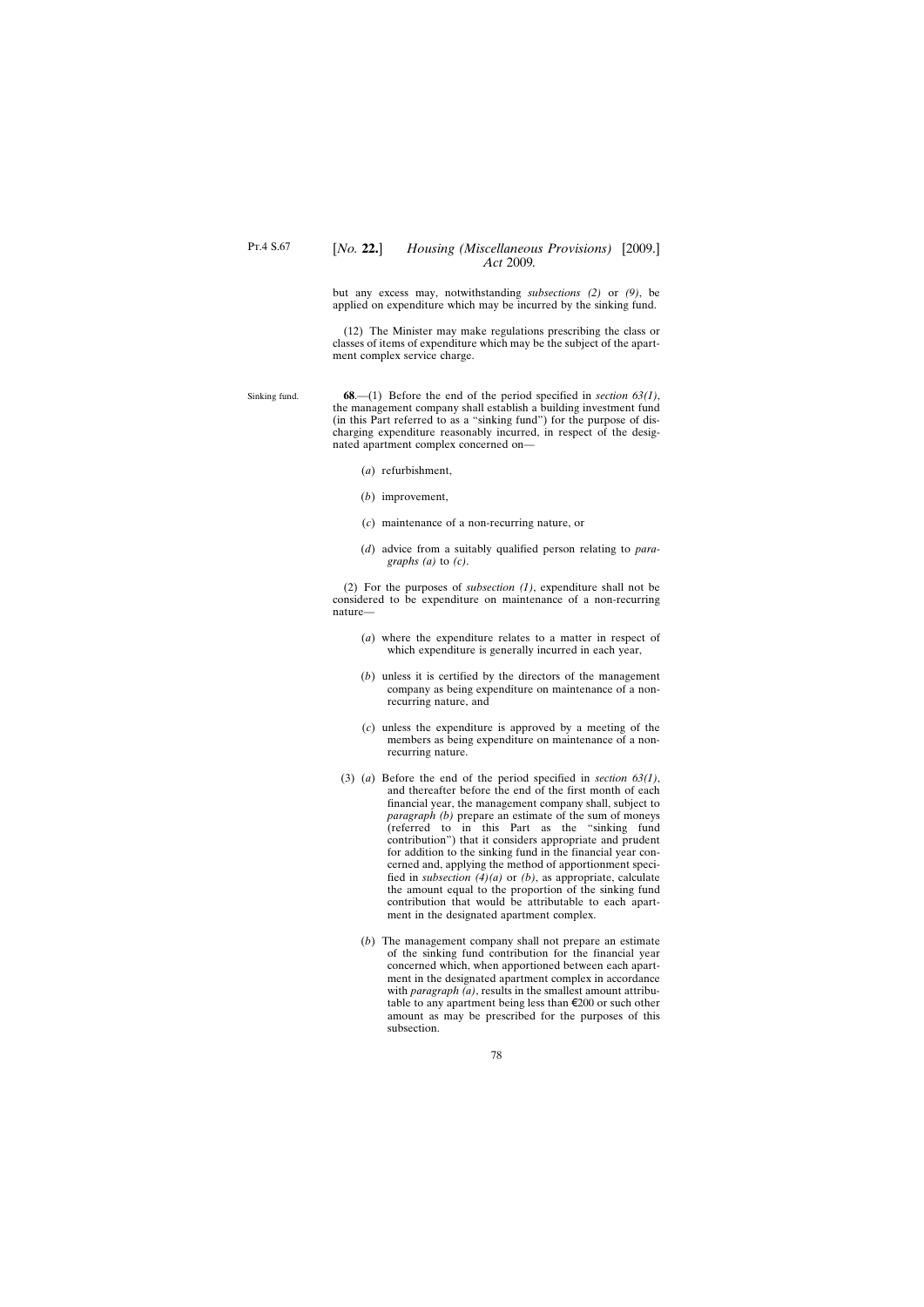# [2009.] [ *Housing (Miscellaneous Provisions) No.* **22.**] *Act* 2009*.*

- (*c*) If, under the calculation set out in *paragraph (a)*, the smallest amount attributable to any apartment in the designated apartment complex is equal to  $\epsilon$ 200 or such other amount as may be prescribed for the purposes of this subsection, the management company may adopt its estimate under *paragraph (a)* as the sinking fund contribution for the financial year concerned.
- (*d*) If under the calculation specified in *paragraph (a)*, the smallest amount attributable to any apartment in the apartment complex is more than  $\epsilon$ 200 or such other amount as may be prescribed for the purposes of this subsection, the sinking fund contribution for the financial year shall be adopted by a general meeting of members called for those purposes, provided that such contribution, when apportioned between each apartment in the designated apartment complex on the same basis as the apartment complex service charge, does not result in the smallest amount attributable to any apartment being less than  $\epsilon$ 200 or such other amount as may be prescribed for the purposes of this subsection.

(4) The amount of the sinking fund contribution shall, as soon as practicable after its determination, be levied by the management company as a charge on each apartment in the designated apartment complex, the amount being apportioned between each apartment in the designated apartment complex on the same basis as the apartment complex service charge is apportioned—

- (*a*) in accordance with *section 67(7)*, or
- (*b*) in the case of a designated apartment complex where the housing authority has sold one or more than one apartment under section 90 of the Principal Act, in accordance with *section 67(8)*.

(5) The contributions made to the sinking fund shall be held in a separate account and in a manner which identifies such funds as belonging to the sinking fund and those funds shall not be used or expended on matters other than expenditure of a type referred to in *subsection (1)*.

(6) The Minister may make regulations prescribing all or any one or more of the following:

- (*a*) a class or classes of expenditure which may be incurred by a sinking fund;
- (*b*) thresholds of expenditure (by reference to amounts of expenditure or by reference to the proportion of the sinking fund) which necessitate approval of the members;
- (*c*) any other amount for the purposes of *subsection (3)* having regard to the average level of service charges in designated apartment complexes.

**69**.—(1) A management company may issue a single request for Management payment of the aggregate of the charges arising under *sections* 67 company annual and 68, and every request for payment, whether in reliance on this charges. section or on *section 67* or *68* shall set out the basis of the calculation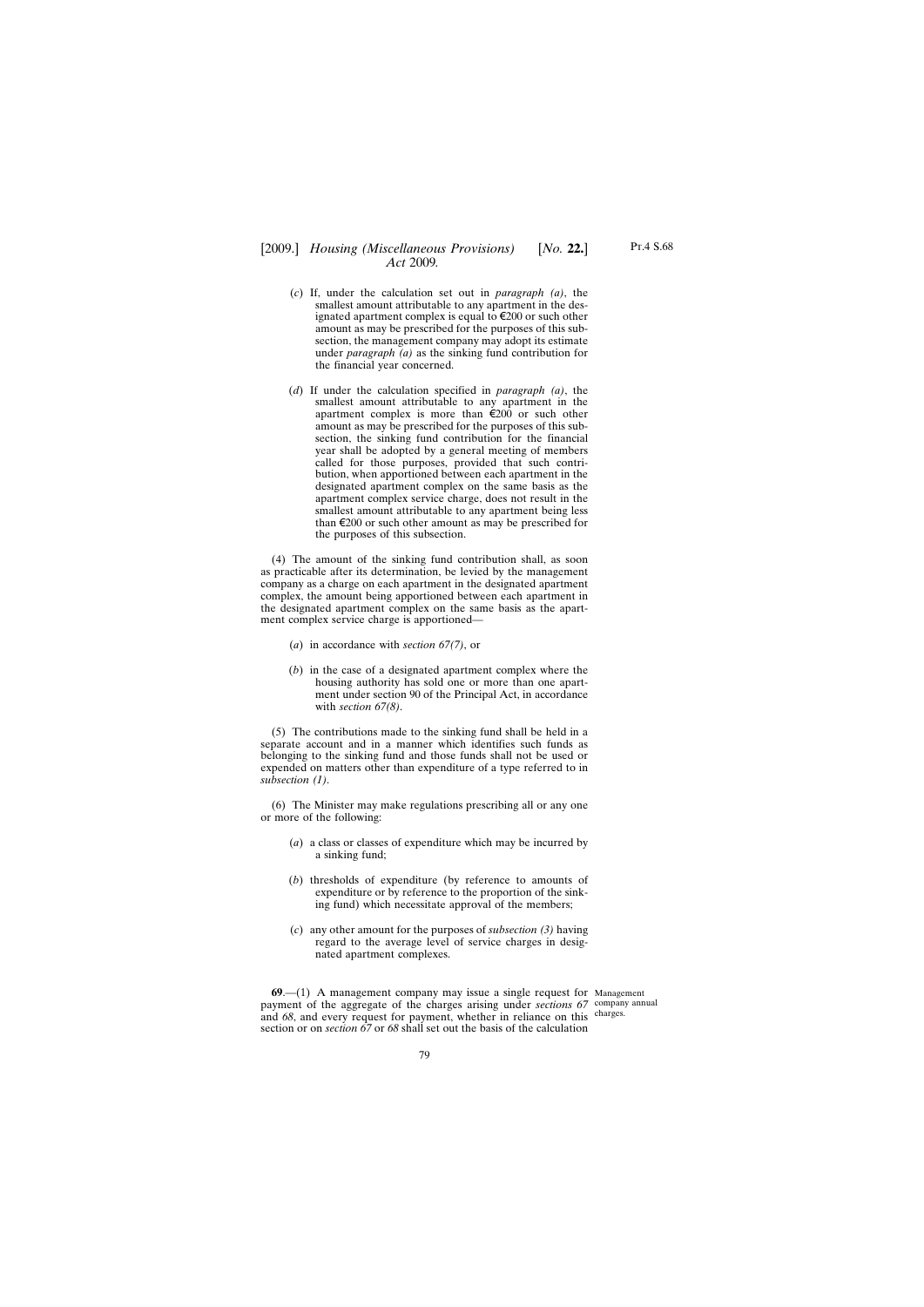of the charge, a breakdown of how it is calculated and the amount payable in respect of the apartment concerned.

(2) Where payment of charges arising under *sections 67* and *68* are requested or collected together such charges may collectively be referred to as "management company annual charges".

(3) It shall be a condition of the apartment transfer order and the apartment assignment order that—

- (*a*) the apartment owner shall pay the management company annual charges of such amount or amounts and at such times and in such manner as the management company may specify subject to and in accordance with the terms and conditions of the apartment transfer order or the apartment assignment order, as the case may be, and
- (*b*) where the apartment owner fails to comply with the obligation in *paragraph (a)*, the management company shall have the right to re-enter and take possession of the apartment, whereupon the term of the apartment transfer order or the apartment assignment order, as the case may be, shall end, without prejudice to the rights and remedies of the company in respect of any such charge in arrears or of any other breach of the apartment transfer order or apartment assignment order.

(4) Where the management company annual charges or part thereof remain unpaid by the apartment owner on the expiration of the period for payment specified in the apartment transfer order or apartment assignment order, as the case may be, the amount concerned shall bear interest, at the rate provided for therein and calculated in accordance therewith.

(5) Where, during the charged period, the management company annual charges or part thereof remain unpaid by the apartment purchaser concerned for a period of more than 6 months after the expiry of the period for payment of the charge specified in the apartment assignment order, the management company shall notify the housing authority in writing.

(6) Where a housing authority sells an apartment to the tenant thereof under this Part, it shall not be liable, in respect of any period after the date on which the housing authority signs the apartment assignment order, for the management company annual charges for the proportion of the financial year remaining after that date or for any financial year thereafter.

Apartment complex support fund.

**70**.—(1) Subject to *subsection (3)*, on the first sale of an apartment in a designated apartment complex to the tenant thereof under this Part, the housing authority shall establish, maintain and account for a fund (referred to in this Part as an "apartment complex support fund") for the purposes set out in *subsection (4)*.

- (2) (*a*) The housing authority shall, on the establishment of the apartment complex support fund, pay into the fund an amount fixed in accordance with *paragraph (b)*.
	- (*b*) The amount referred to in *paragraph (a)* shall be calculated as the sum of the prescribed proportion of the purchase price on the date of the first sale referred to in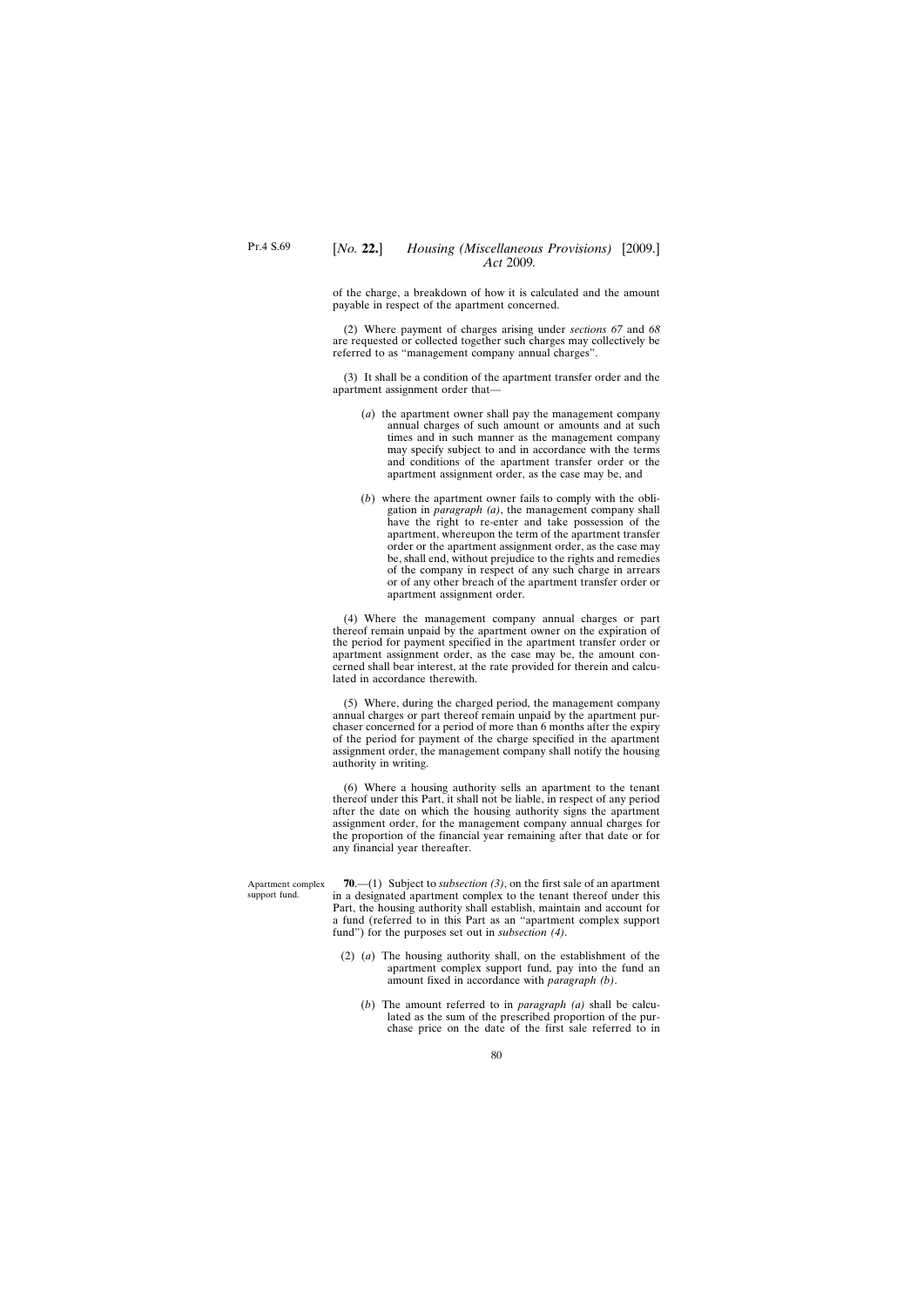# [2009.] [ *Housing (Miscellaneous Provisions) No.* **22.**] *Act* 2009*.*

*subsection (1)* of each apartment in the designated apartment complex, including community apartments and any apartments sold to tenants under section 90 of the Principal Act whether before or after the coming into operation of this Part, which proportion shall not exceed the greater of—

- (i) 5 per cent of such purchase price, or
- (ii) such amount as may be prescribed for the purposes of this section having regard to the number and size of the apartments comprised in the designated apartment complex concerned.

(3) The moneys referred to in *subsection (2)* in respect of one or more than one designated apartment complex may be held in, managed and accounted for by a housing authority in a single apartment complex support fund, provided that the funding for each such apartment complex is capable of being separately identified.

(4) The housing authority, in accordance with this section, on a request being made in that behalf by the management company and subject to there being sufficient moneys in the apartment complex support fund, may decide to transfer moneys from the apartment complex support fund to the company's sinking fund to meet expenditure by, or on behalf of, the management company on any of the works referred to in *section 68(1)(a)* to *(c).*

- (5) (*a*) Where a request is made under *subsection (4)*, the management company shall, as the housing authority may reasonably require for the purpose of deciding whether to transfer moneys from the apartment complex support fund to the sinking fund—
	- (i) provide details (including drawings and estimated costs) of the proposed works,
	- (ii) provide financial and other information (including the company's records relating to management, maintenance and repair of the common areas, structures, works and services), and
	- (iii) carry out, or facilitate the housing authority in carrying out, inspections, surveys and tests.
	- (*b*) The reasonable costs incurred by the management company in meeting the requirements of a housing authority under this subsection shall be paid by the housing authority.

(6) A housing authority may refuse to transfer moneys under *subsection (4)* where it is of the opinion that any of the following applies:

- (*a*) the works proposed are not in the interest of good estate management;
- (*b*) the management company is not in a position to meet the cost of the works, from its own resources, including the sinking fund, moneys which it has requested under *subsection (4)* from the apartment complex support fund and borrowings;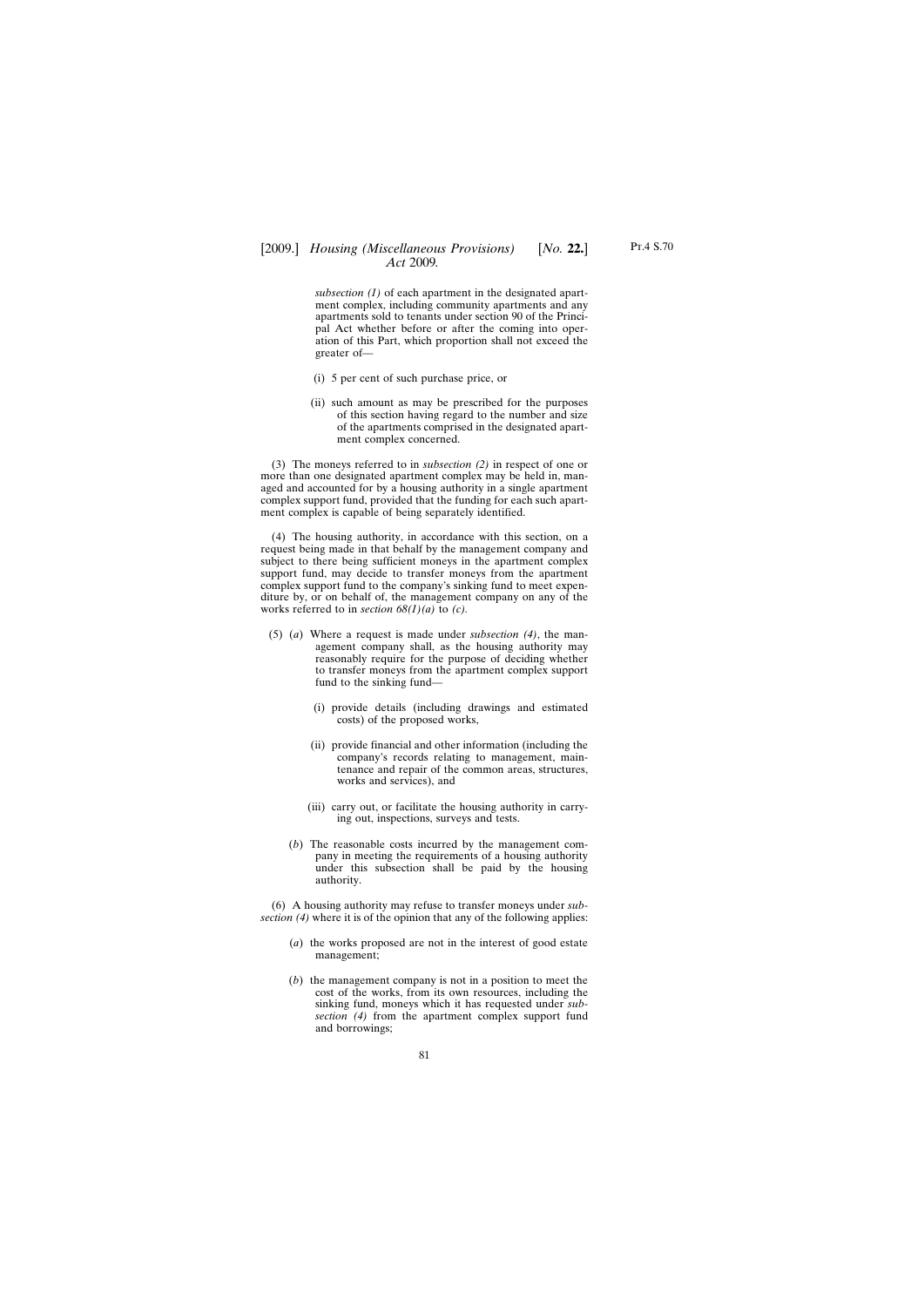- (*c*) the works proposed are necessary because of the management company's failure to discharge its obligations under *section 63(3)*, whether this failure is attributable to the company's failure to levy or collect an adequate apartment complex service charge in one or more than one financial year, or otherwise;
- (*d*) the moneys may be used by the management company for purposes other than the carrying out of the works proposed, including eliminating or reducing any excess of expenditure over income (but not including the sinking fund) on the management company's accounts.

(7) Where a housing authority decides to transfer moneys under *subsection (4)* it may do all or any of the following—

- (*a*) transfer from the apartment complex support fund the amount requested by the management company under *subsection (4)* or an amount less than that so requested;
- (*b*) attach such conditions as it considers appropriate to its decision including conditions specifying—
	- (i) the works to be carried out,
	- (ii) the works not to be carried out,
	- (iii) the standard of the works to be carried out, and
	- (iv) the timing and content of reports to be given to the housing authority in relation to the works carried out;
- (*c*) transfer same to the sinking fund of the management company in such instalments and at such times as the housing authority considers reasonable having regard to the progress of the works concerned.

(8) The management company in carrying out any of the works referred to in *section*  $68(1)(a)$  to *(c)* shall comply with such conditions if any as may be attached under *subsection (7)(b)* to the decision to transfer moneys under *subsection (4)*.

- (9) (*a*) The housing authority may, for the purpose of establishing that the moneys transferred under *subsection (4)* were used for the purpose for which they were intended and in compliance with the conditions attached under *subsection*  $(7)(b)$  to its decision to transfer moneys, carry out such further inspections, surveys and tests of the works concerned as it considers necessary.
	- (*b*) The management company shall facilitate the housing authority in the carrying out of the inspections, surveys and tests referred to in *paragraph (a)* and, if requested by the authority, shall itself carry out such inspections, surveys and tests of the works concerned, as the housing authority considers necessary, the reasonable cost of which shall be paid by the housing authority.
- (10) (*a*) The management company shall be liable to repay to the housing authority—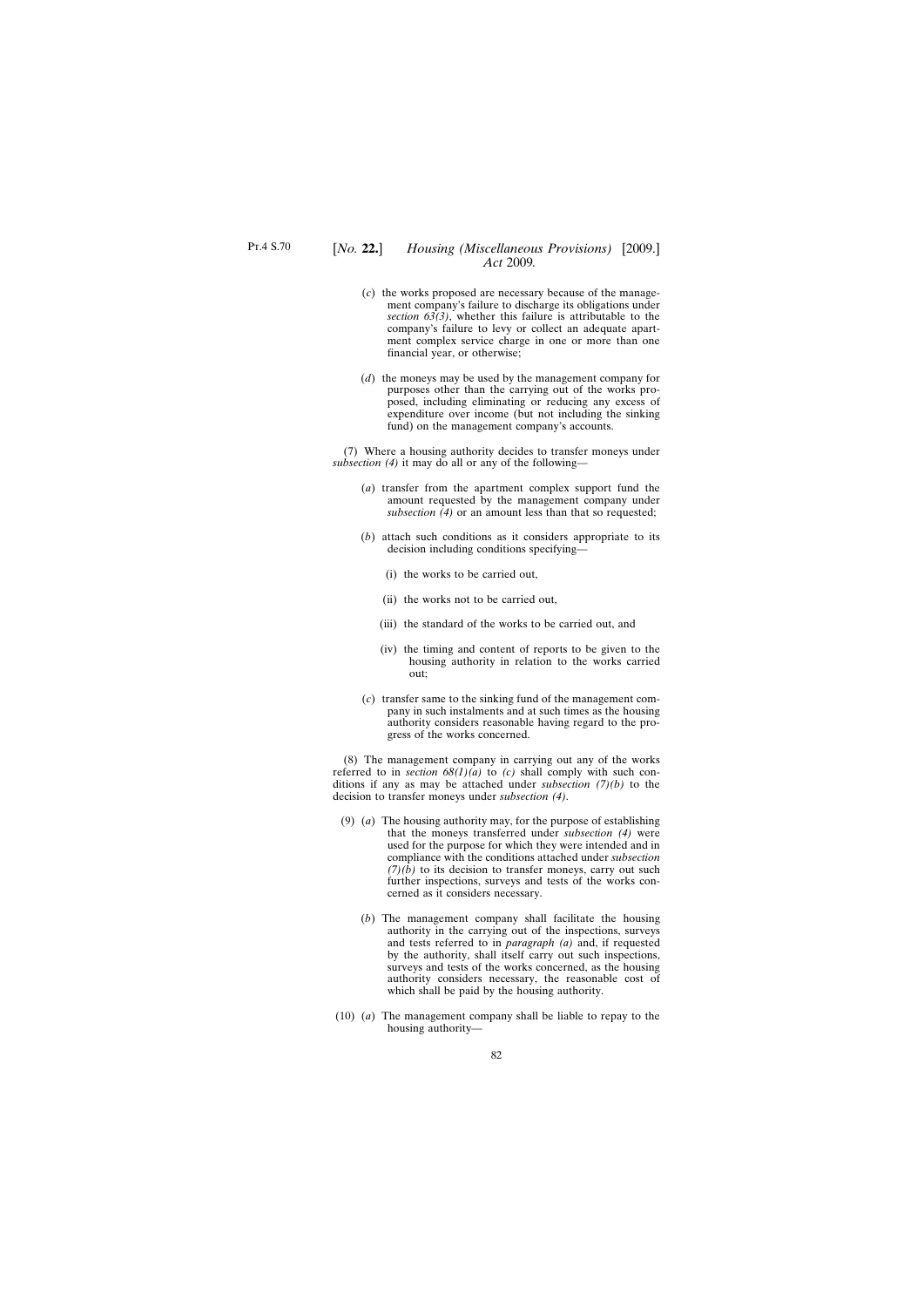## [2009.] [ *Housing (Miscellaneous Provisions) No.* **22.**] *Act* 2009*.*

- (i) in case of its failure to use all or any of the moneys transferred under *subsection (4)* for the purpose for which they were intended, the entire of such moneys or such part thereof, as the case may be, or
- (ii) in case of a breach of one or more than one condition attached by the authority under *subsection (7)(b)* to its decision to transfer moneys under *subsection (4)*, that proportion of the amount of the transferred moneys corresponding to the cost of complying with the condition or conditions concerned expressed as a proportion of the total cost of carrying out the works in respect of which the authority agreed to so transfer moneys.
- (*b*) Any moneys due and owing to the housing authority under *paragraph (a)* shall, subject to *section 71*, be repaid by the management company not later than 2 months after the date on which the authority demands repayment from the management company by notice in writing specifying the matters giving rise to the demand for repayment and the amount concerned.
- (*c*) Any moneys repaid by a management company to a housing authority under this subsection shall be paid into the apartment complex support fund.

(11) The housing authority may recoup from the apartment complex support fund such reasonable expenses as it may incur in the exercise of its functions under this section.

(12) The apartment complex support fund shall consist of a current account (in this section referred to as the "current account") and an investment account (in this section referred to as the "investment account").

(13) The housing authority shall pay into the current account, from time to time, the amount that the authority determines is required for the purposes of—

- (*a*) transferring moneys to a sinking fund under this section, and
- (*b*) defraying the costs incurred by the authority—
	- (i) under *subsection*  $(5)(b)$ ,  $(9)$  or  $(11)$ , as the case may be, and
	- (ii) in the performance of its functions under this section relating to management of the apartment complex support fund.

(14) All other moneys standing to the credit of the apartment complex support fund shall be paid into the investment account.

(15) Whenever the moneys in the current account are insufficient to meet the liabilities of the apartment complex support fund specified in *subsection (13)*, there shall be paid into that account from the investment account the moneys that are necessary to meet those liabilities.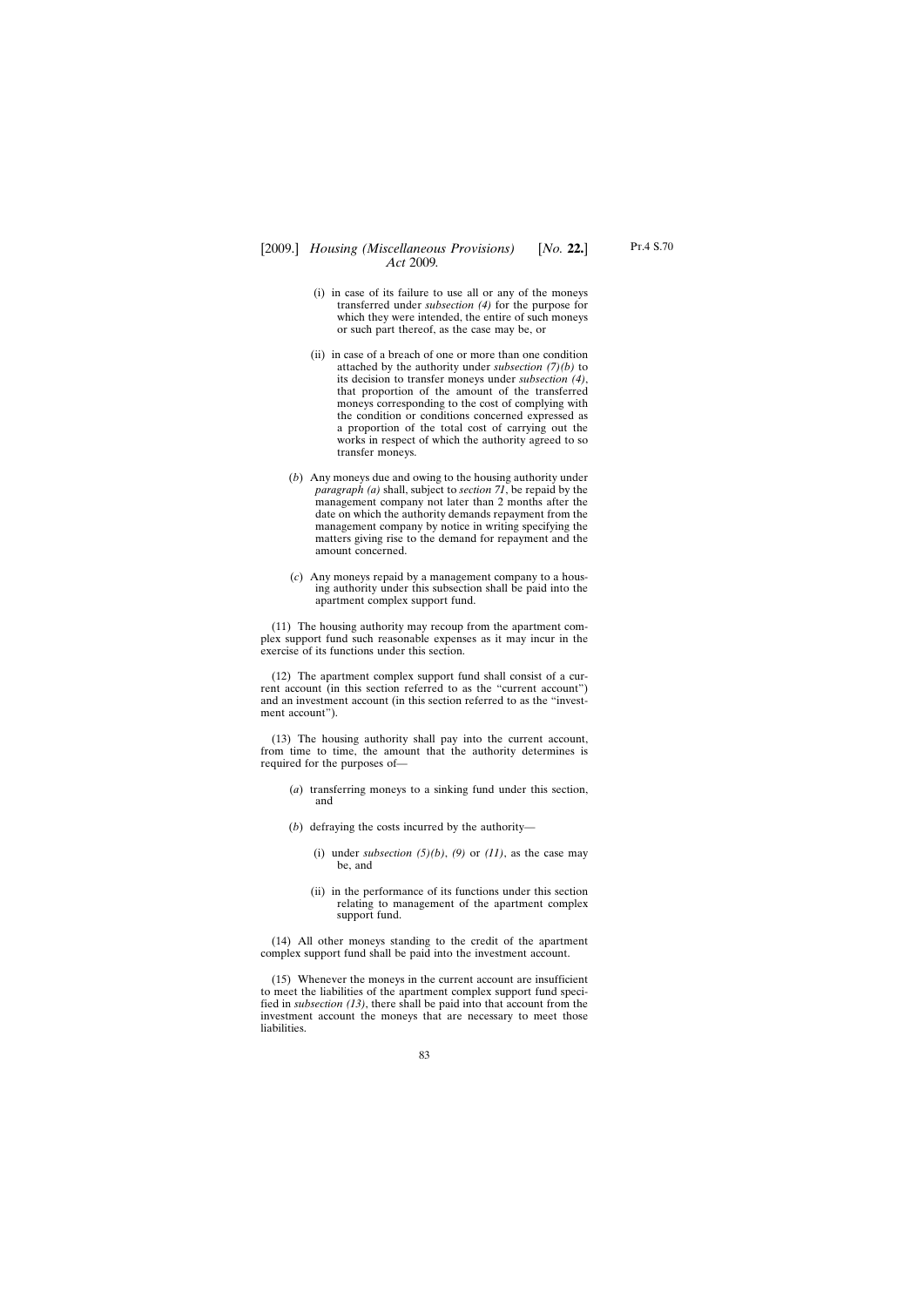### [*No.* **22.**] *Housing (Miscellaneous Provisions)* [2009.] *Act* 2009*.*

(16) Moneys in the investment account that are not required to meet current and prospective liabilities of that account shall be invested and the investments shall be realised or varied from time to time as occasion requires and the proceeds of any such realisation, and any dividends or other payments received in respect of moneys invested under this paragraph, shall be paid into the investment account or invested under this subsection.

(17) An investment under *subsection (16)* shall be invested in the State and in the currency of the State—

- (*a*) in the securities (other than shares in a company) that the housing authority considers appropriate, or
- (*b*) by way of deposit of moneys with any credit institution, or the investment of moneys in short term financial products, such as certificates of deposit or commercial paper, issued by any person.

**71**.—(1) Where there is a dispute between the housing authority and the management company on any matter relating to a demand for repayment under *section 70(10)*, which is subsequently resolved by agreement in writing between the housing authority and the management company, repayment of the amount concerned or any revised amount shall be made by the management company not later than 2 months after the date of the agreement.

(2) Where there is a dispute between the housing authority and the management company relating to the demand for repayment under *section 70(10)* in respect of a breach of a condition attached under *section*  $70(7)(b)$  to its agreement to transfer moneys under *section 70(4)*, subject to the agreement of the parties in writing, the dispute may be resolved by the management company agreeing to carry out, at its expense, such additional works as are agreed by the parties to be necessary to secure compliance with the condition concerned.

(3) Where there is a dispute between the housing authority and the management company on any matter or matters relating to the demand for repayment under *section 70(10)*, which cannot be resolved to the satisfaction of both parties, the matter shall be determined by conciliation procedures agreed between both parties or, in default of such agreement, by arbitration under the Arbitration Acts 1954 to 1998.

**72**.—(1) A management company shall keep all proper and usual books or other accounts of—

- (*a*) all moneys received or expended by it, and
- (*b*) all property, assets and liabilities of the management company,

including an income and expenditure account and a balance sheet.

(2) Without prejudice to the generality of *subsection (1)*, a management company shall establish, operate and maintain financial systems, accounts, reporting and record keeping procedures, including the preparation of annual financial statements, which are based on generally accepted accounting principles and practices.

Dispute between housing authority and management company arising under *section 70(10)*.

Accounts of management company.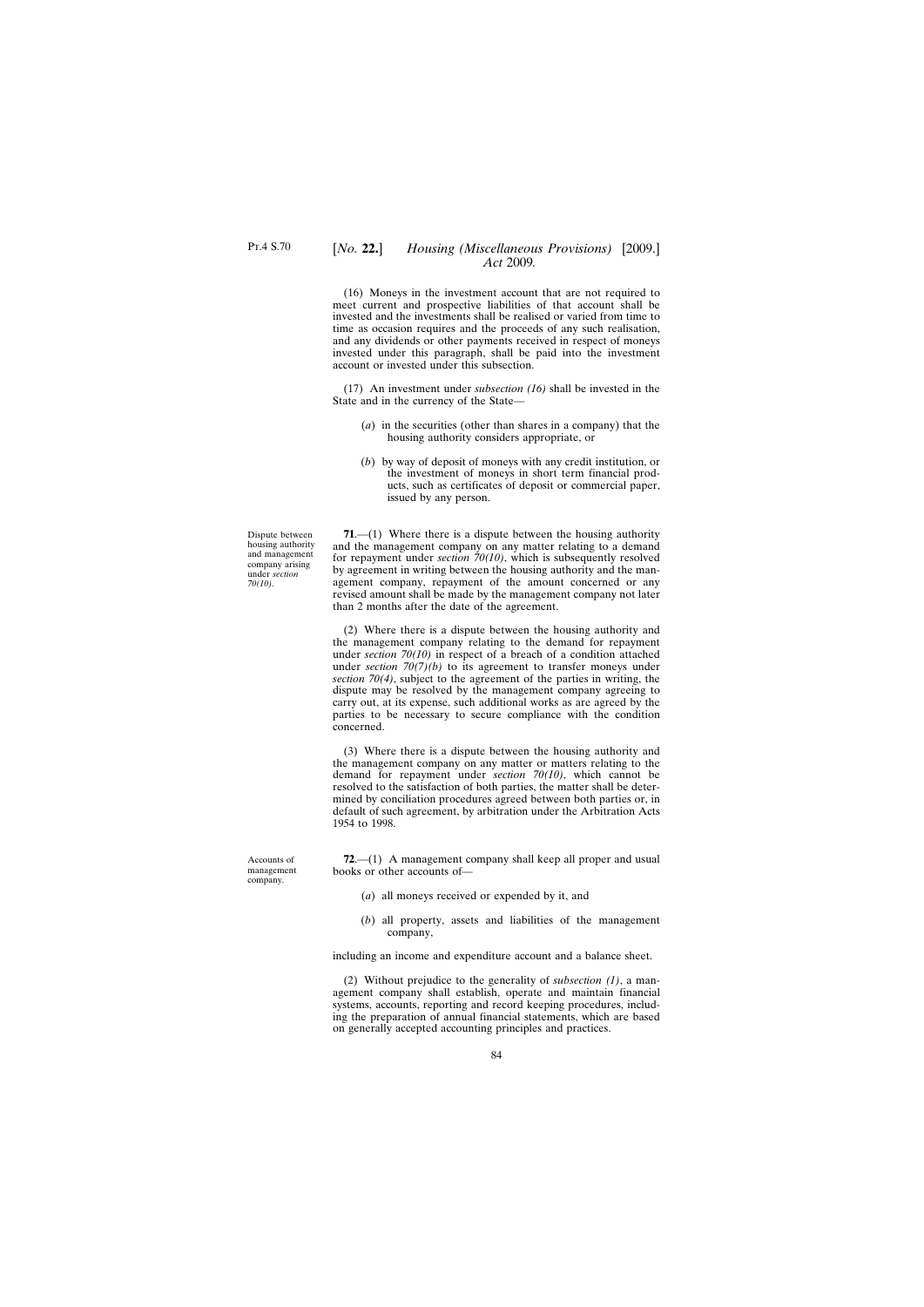- (3) A management company shall—
	- (*a*) submit to the housing authority concerned a copy of its annual audited accounts no later than 4 months after the end of each financial year of the management company to which the accounts relate, and
	- (*b*) on the request of any member, provide a copy of those accounts at a price not exceeding the reasonable cost of reproduction.

(4) *Subsection (3)(a)* shall cease to apply in respect of the financial year following the financial year in which the sale of an apartment results in the total number of all apartments in the designated apartment complex that are sold exceeding by one the total number, divided by 2, of apartments (including any community apartment) in the designated apartment complex, rounded up to the nearest whole number, as appropriate.

**73.**—(1) In this section "specified body" means—

Property services agreement.

- (*a*) the housing authority which transferred ownership of the designated apartment complex to the management company under an apartment complex transfer order,
- (*b*) a company referred to in *subsection (6)*, or
- (*c*) an approved body.

(2) Subject to *subsection (3)*, a management company and a specified body may enter into an agreement (in this Part referred to as a "property services agreement") for the purposes of the provision of such property management services, as may be specified in the agreement, to the management company in respect of the designated apartment complex.

(3) In the case of a property services agreement between a management company and a housing authority the agreement shall be for such period not exceeding 5 years from the date of the first sale of an apartment to the tenant thereof under this Part in the designated apartment complex concerned.

(4) A property services agreement shall be in writing and shall be subject to the terms and conditions and include the information specified in *Schedule 4*.

(5) The expenses incurred by a specified body in the provision of property management services pursuant to a property services agreement, shall be recouped to the specified body by the management company in accordance with the terms and conditions of the agreement.

(6) A housing authority may, for the purposes of this section, establish a company whose objects include the provision of property management services to management companies, which company shall be a company formed and registered under the Companies Acts.

**74.**—(1) As soon as practicable after an apartment is sold to an Charging order. apartment purchaser under this Part, the housing authority shall,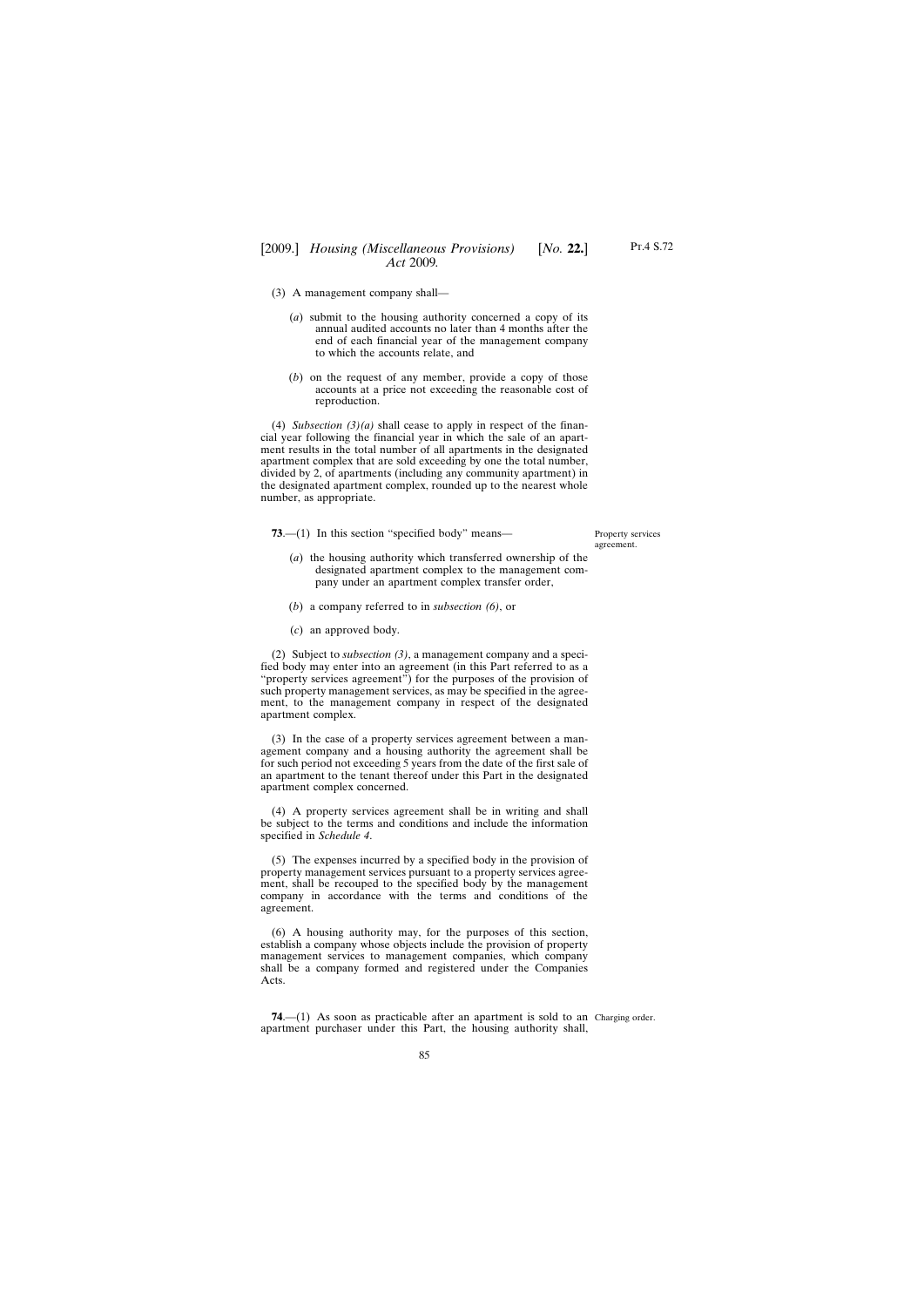### [*No.* **22.**] *Housing (Miscellaneous Provisions)* [2009.] *Act* 2009*.*

subject to such regulations as may be made under *section 77*, make an order (in this Part referred to as a "charging order"), in the prescribed form, charging the apartment in the terms specified in this section for the period specified in the order (in this Part referred to as the "charged period").

(2) The charging order shall create a charge in favour of the housing authority in respect of an undivided percentage share (in this Part referred to as the "charged share"), calculated in accordance with *subsection (3)*, in the apartment which charged share shall be reduced in accordance with *subsection (4)*.

(3) The charged share is calculated in accordance with the following formula:

$$
\frac{Y \times 100}{Z}
$$

where—

- (*a*) Y is the difference between the purchase price of the apartment at the time of sale to the apartment purchaser and the purchase money, and
- (*b*) Z is the purchase price of the apartment at the time of sale to the apartment purchaser.
- (4) (*a*) Subject to *paragraph (b)* and *section 75*, the charged share shall be reduced in equal proportions (referred to in this section as "incremental releases") applied annually on the anniversary of the date of the apartment assignment order in respect of each complete year after that date during which an apartment purchaser or a member of his or her household has been in occupation of the apartment as his or her normal place of residence, until the earlier of—
	- (i) subject to *section 76*, the first resale of the apartment, or
	- (ii) subject to *section 75*, the expiration of the charged period.
	- (*b*) The reduction of the charged share for the period of 5 years from the date of the apartment assignment order shall be cumulative and shall not apply until the expiration of that period, provided the apartment purchaser or a member of his or her household has been in occupation of the apartment as his or her normal place of residence for that period.

(5) The housing authority shall, at any time where requested by the apartment purchaser, give a statement in writing in the prescribed form, to the apartment purchaser indicating the accumulated amount of incremental releases that have been applied under the charging order.

(6) A charging order shall be deemed to be a mortgage made by deed within the meaning of the Conveyancing Acts 1881 to 1911 and to have been executed, at the time of the sale of the apartment, in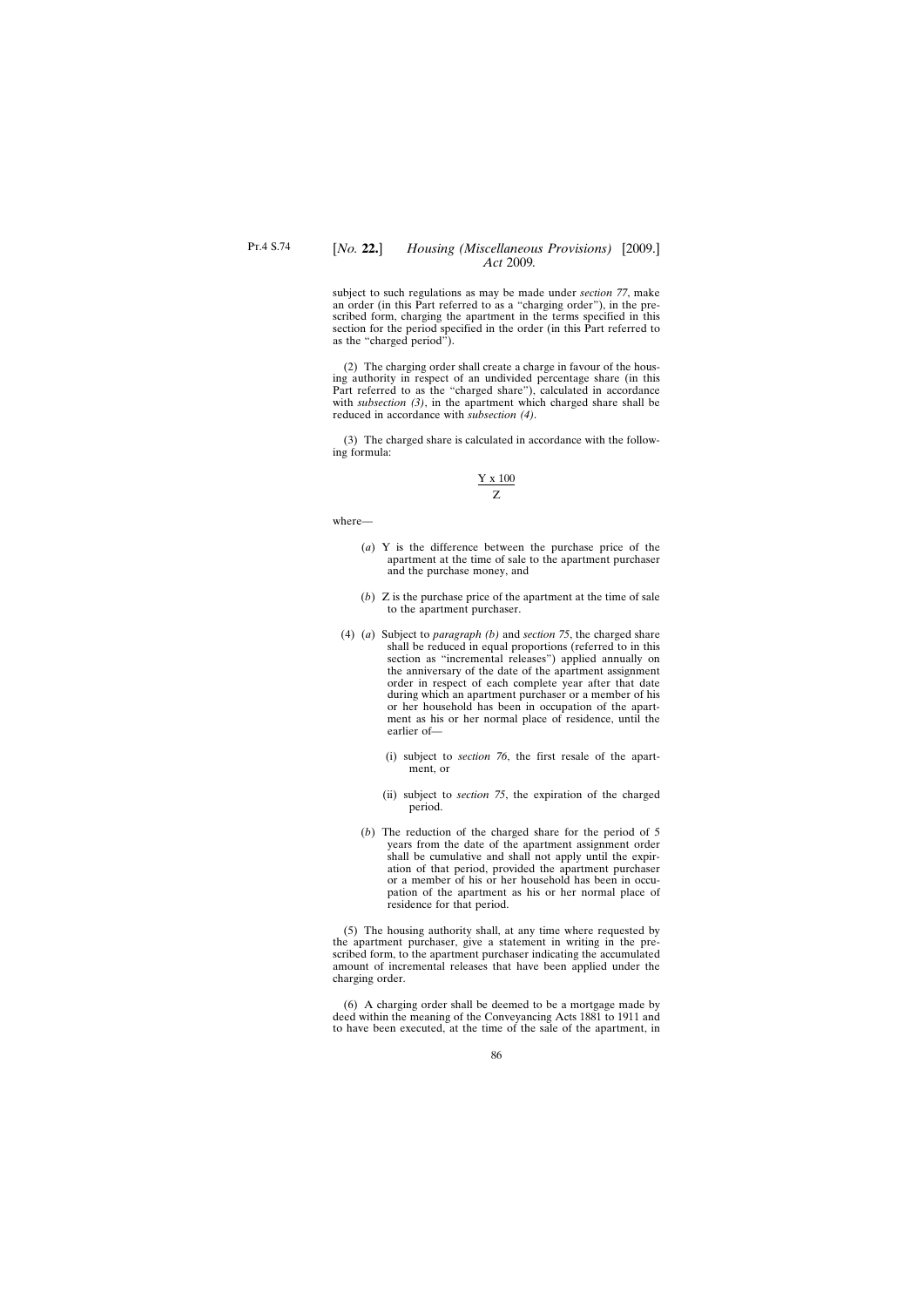favour of the housing authority for a charge in the terms provided for in this section.

(7) Accordingly, the housing authority shall, as on and from the making of the charging order—

- (*a*) be deemed to be a mortgagee of the apartment for the purposes of the Conveyancing Acts 1881 to 1911, and
- (*b*) have, in relation to the charge referred to in *subsection (8)*, all the powers conferred by those Acts on mortgagees under mortgages made by deed.

(8) Where a housing authority makes a charging order, it shall, as soon as practicable thereafter, cause the order to be registered in the Registry of Deeds or the Land Registry, as appropriate, and it shall be a sufficient description of the charge in respect of which the order is being registered to state that charge to be the charge referred to in *section 74(2)* of the *Housing (Miscellaneous Provisions) Act 2009*.

(9) A charging order affecting an apartment which is registered land within the meaning of the Registration of Title Act 1964 shall be registrable as a burden affecting such land whether the person named in the order as the owner of the land is or is not registered under the said Act as the owner of the land.

(10) A housing authority may, subject to *subsection (11)*, enter into an agreement with a holder of a licence under the Central Bank Act 1971, a building society or other financial institution that a charge proposed to be created by it by a charging order shall have a priority, as against a mortgage or charge proposed to be created in favour of that holder, society or institution, that is different from the priority the charge would otherwise have if this subsection had not been enacted.

(11) A housing authority may only enter into an agreement referred to in *subsection (10)* if it considers that the agreement will—

- (*a*) enable a tenant to whom it is proposing to sell an apartment under this Part to obtain an advance of moneys from the holder, society or institution referred to in *subsection (10)* for the purposes of purchasing the apartment, or
- (*b*) enable an apartment purchaser—
	- (i) to refinance an existing advance of moneys from the holder, society or institution referred to in *subsection (10)*, or
	- (ii) to obtain a further advance of moneys from the holder, society or institution referred to in *subsection (10)*, for any purpose.

(12) Any amount that becomes payable to a housing authority under *section 75* or *76*, as the case may be, may, without prejudice to any other power in that behalf, be recovered by the housing authority from the person concerned as a simple contract debt in any court of competent jurisdiction.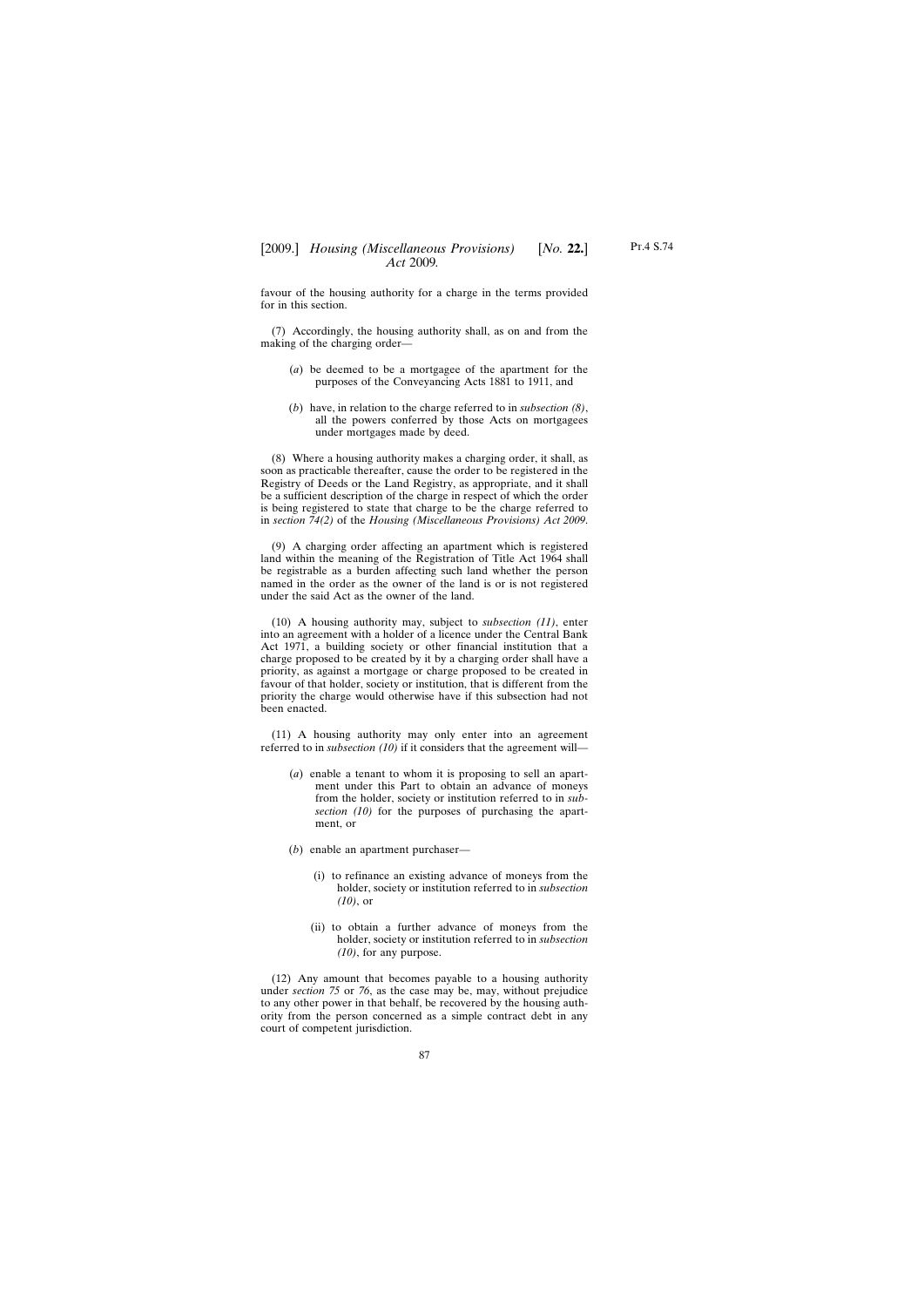## [*No.* **22.**] *Housing (Miscellaneous Provisions)* [2009.] *Act* 2009*.*

(13) For the avoidance of doubt, neither a charging order nor a charge that arises under it shall be regarded as a conveyance for the purposes of section 3 of the Family Home Protection Act 1976.

- (14) (*a*) On the occurrence of the earlier of the events specified in *subsection (4)(a)* and subject to the terms and conditions of the apartment assignment order and of the charging order having been complied with, the housing authority shall, where requested to do so by the apartment purchaser, execute a deed of discharge in respect of the charging order.
	- (*b*) The housing authority shall be liable for any expenses incurred in the execution and registration of a deed of discharge but shall not otherwise be liable for any expenses incurred by an apartment purchaser under this section or under *section 75* or *76*.

Suspension of reduction of charged share.

**75**.—(1) A housing authority may suspend the reduction of the charged share provided for under *section 74* in respect of any year ending on the anniversary of the apartment assignment order, where the apartment purchaser fails to comply with any of the terms and conditions of the apartment assignment order.

(2) Where the housing authority suspends the reduction of the charged share under *subsection (1)*, the charged share on the property shall be calculated in accordance with the following formula:

$$
\frac{Y \times 100}{Z} - R
$$

where—

- (*a*) Y is the difference between the purchase price of the apartment at the time of sale to the apartment purchaser and the purchase money,
- (*b*) Z is the purchase price of the apartment at the time of sale to the apartment purchaser, and
- (*c*) R is the portion of the charged share that has been released in accordance with this subsection.
- (3) (*a*) Where a housing authority has suspended the reduction of the charged share under *subsection (1)*, the housing authority shall, as soon as practicable thereafter, notify the apartment purchaser in writing of the suspension and the reasons for the suspension.
	- (*b*) The housing authority shall, on the expiration of the charged period, give a statement to the apartment purchaser in writing, in the prescribed form, indicating the amount of the charge outstanding under the charging order on the date of expiration of the charged period, which amount shall be expressed as a percentage of the market value of the apartment, equivalent to the charged share of the housing authority in the apartment on that date calculated in accordance with *subsection (2)*.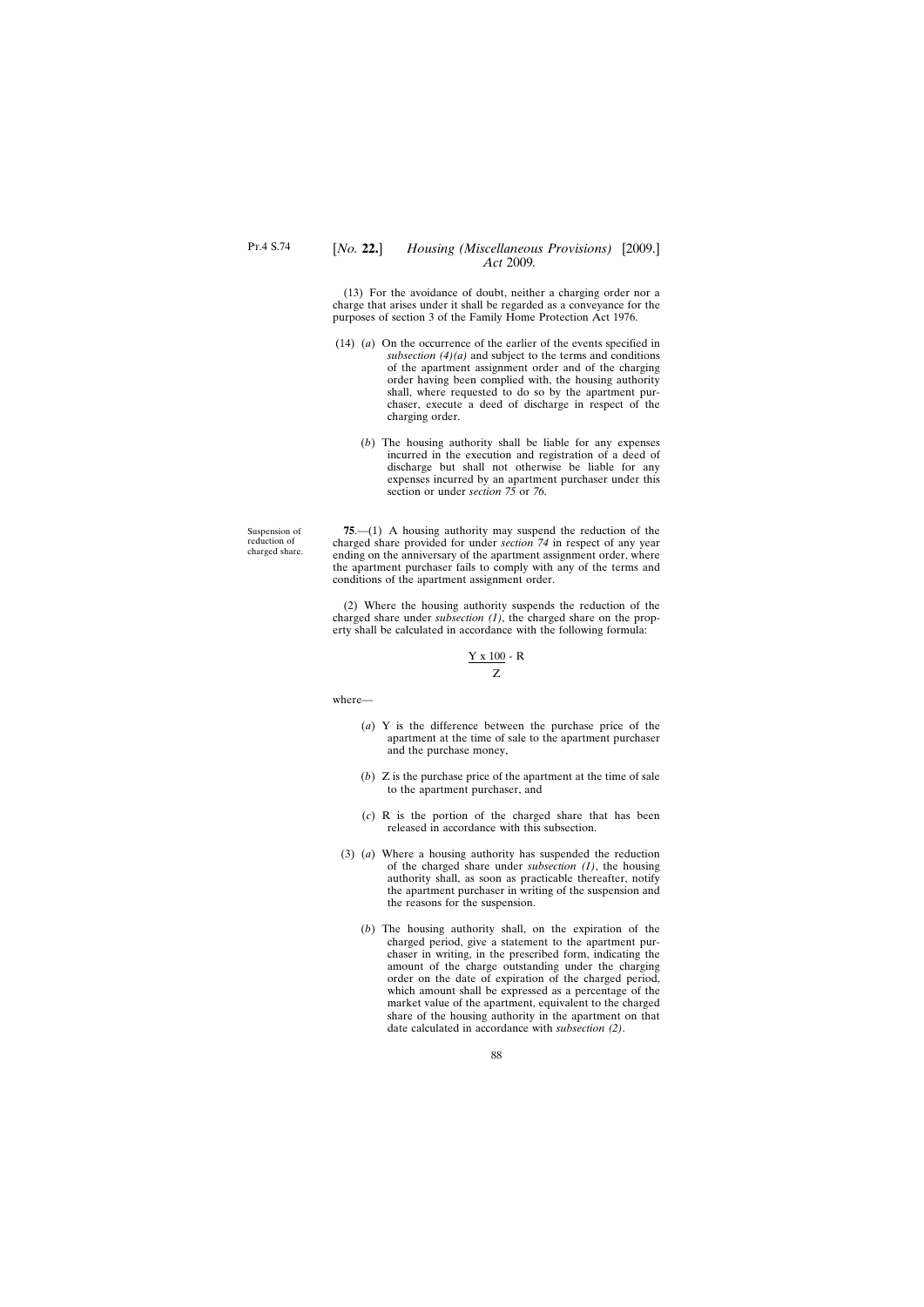- (4) (*a*) The apartment purchaser shall, within 2 months of receipt of the statement referred to in *subsection (3)*, pay to the housing authority the amount set out in the statement.
	- (*b*) Where the apartment purchaser fails to pay the amount referred to in *paragraph (a)*, s*ection 74(12)* applies.

(5) For the purposes of this section, "market value" means the price for which an apartment might reasonably be expected to be sold on the date of expiration of the charged period, in its existing state of repair and condition and not subject to the conditions specified in *section 64(5)* or to a charging order.

- (6) (*a*) For the purposes of this section, the market value of an apartment shall be determined by the housing authority or, where the apartment purchaser does not agree with the market value so determined, by an independent valuer nominated by the apartment purchaser from a panel of suitably qualified persons, established by the housing authority, who are of a class or description prescribed under *section 77*.
	- (*b*) The housing authority shall not be liable for any expenses incurred by an apartment purchaser under *paragraph (a)*.

**76.**—(1) In this section references to an apartment purchaser shall Control on resale of not include a person in whom there subsequently becomes vested, apartment subject for valuable consideration, the interest of the apartment purchaser to a charging order. or the successor in title of that person and the personal representative of that person or successor in title.

(2) Where an apartment purchaser proposes to sell an apartment during the charged period, he or she shall give prior written notice to the housing authority in accordance with the terms and conditions specified in the apartment assignment order.

(3) Upon receipt of a notice referred to in *subsection (2)*, the housing authority may purchase the apartment for a sum equivalent to its current market value, reduced by an amount equal to that proportion of the current market value of the apartment corresponding to the charged share in the apartment on the date of resale.

(4) Without prejudice to any other power in that behalf, a housing authority may refuse to consent to the sale to any person of the apartment where the housing authority is of the opinion that—

- (*a*) the proposed sale price is less than the current market value,
- (*b*) the said person is or was engaged in anti-social behaviour or the sale would not be in the interest of good estate management, or
- (*c*) the intended sale would, if completed, leave the vendor or any person who might reasonably be expected to reside with him or her without adequate housing.

(5) Where an apartment purchaser resells an apartment to a person other than a housing authority during the charged period the apartment purchaser shall pay to the housing authority an amount equal to a percentage of the current market value, such percentage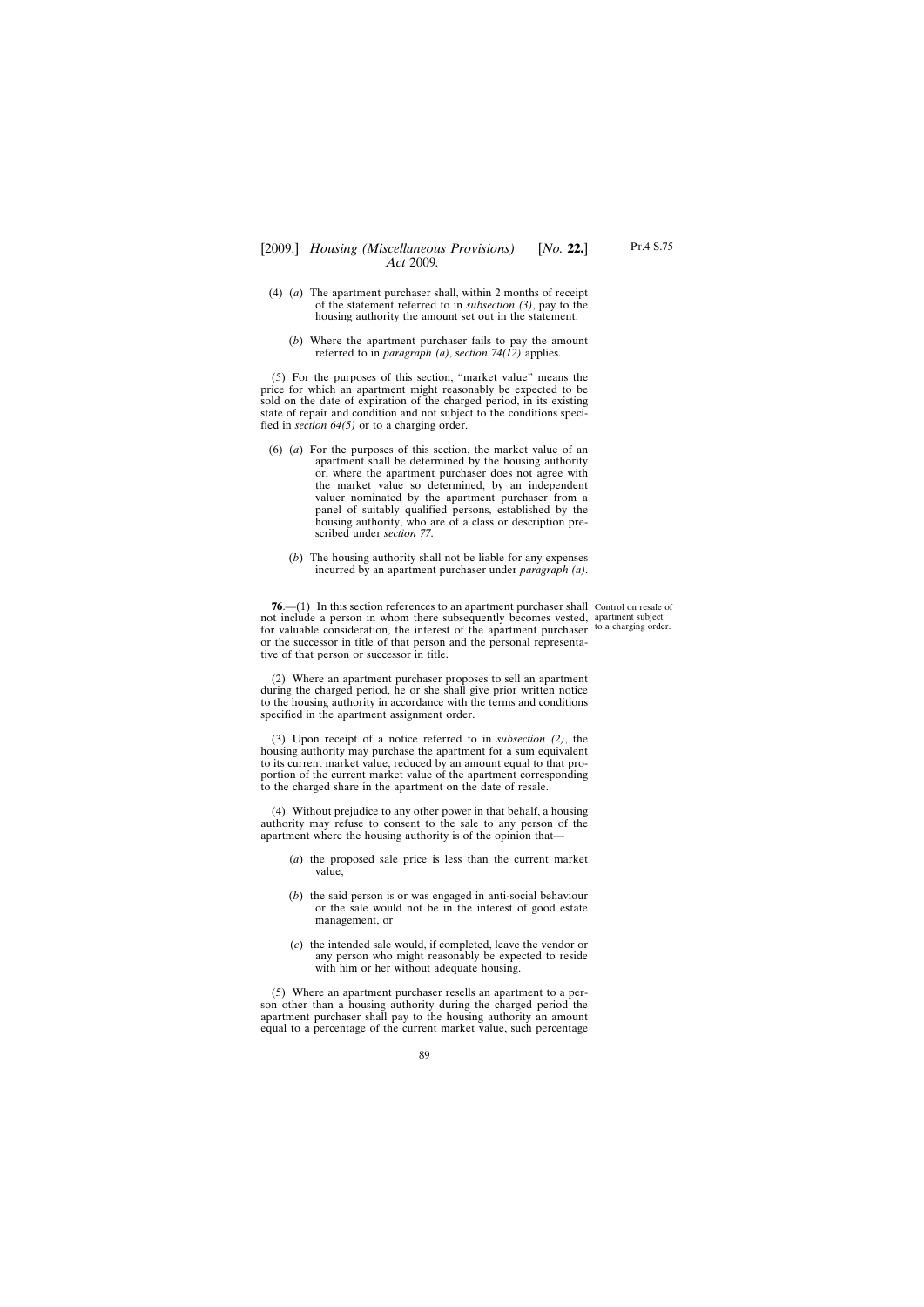*4*).

# [*No.* **22.**] *Housing (Miscellaneous Provisions)* [2009.] *Act* 2009*.*

being the equivalent of the charged share of the authority in the apartment on the date of resale of the apartment.

(6) Where the amount payable under any of the provisions of this section would reduce the proceeds of the sale (disregarding solicitor and estate agent's costs and fees) below the purchase money, the amount payable under the charging order shall be reduced to the extent necessary to avoid that result.

(7) Where a purchaser resells an apartment which is subject to a charging order the charged period of which has expired and in respect of which the amount referred to in *section 75(3)* has not been paid in accordance with that section, *section 74(12)* applies.

- (8) (*a*) For the purposes of this section, the current market value of an apartment shall be determined by the housing authority or, where the vendor does not agree with the current market value so determined, by an independent valuer nominated by the vendor from a panel of suitably qualified persons, established by the housing authority, who are of a class or description prescribed under *section 77.*
	- (*b*) The housing authority shall not be liable for any expenses incurred by a vendor under *paragraph (a).*

Regulations (*Part* **77**.—The Minister may make regulations for the purposes of this Part in relation to all or any one or more of the following:

- (*a*) the class or classes of apartment that are excluded from sale under this Part;
- (*b*) the minimum period for which a person must be a tenant for the purposes of making an application to purchase an apartment under this Part, which period shall not in any case be less than one year before the date of the making of such application;
- (*c*) the method for determining the purchase price;
- (*d*) the method for determining the purchase money, taking account of the financial circumstances of tenants to whom apartment may be sold;
- (*e*) the method for determining the amount of a deposit to be paid by the apartment purchaser under *section 64(6)* in respect of the purchase of an apartment under this Part;
- (*f*) the form of, and terms and conditions to be specified in, an apartment complex transfer order, an apartment transfer order and an apartment assignment order;
- (*g*) the form of a charging order;
- (*h*) the determination of the minimum period, or the range within which a housing authority shall fix the minimum period, for which a charging order shall apply in respect of an apartment sold under this Part, which period shall not in any case be less than 20 years from the date of the apartment assignment order;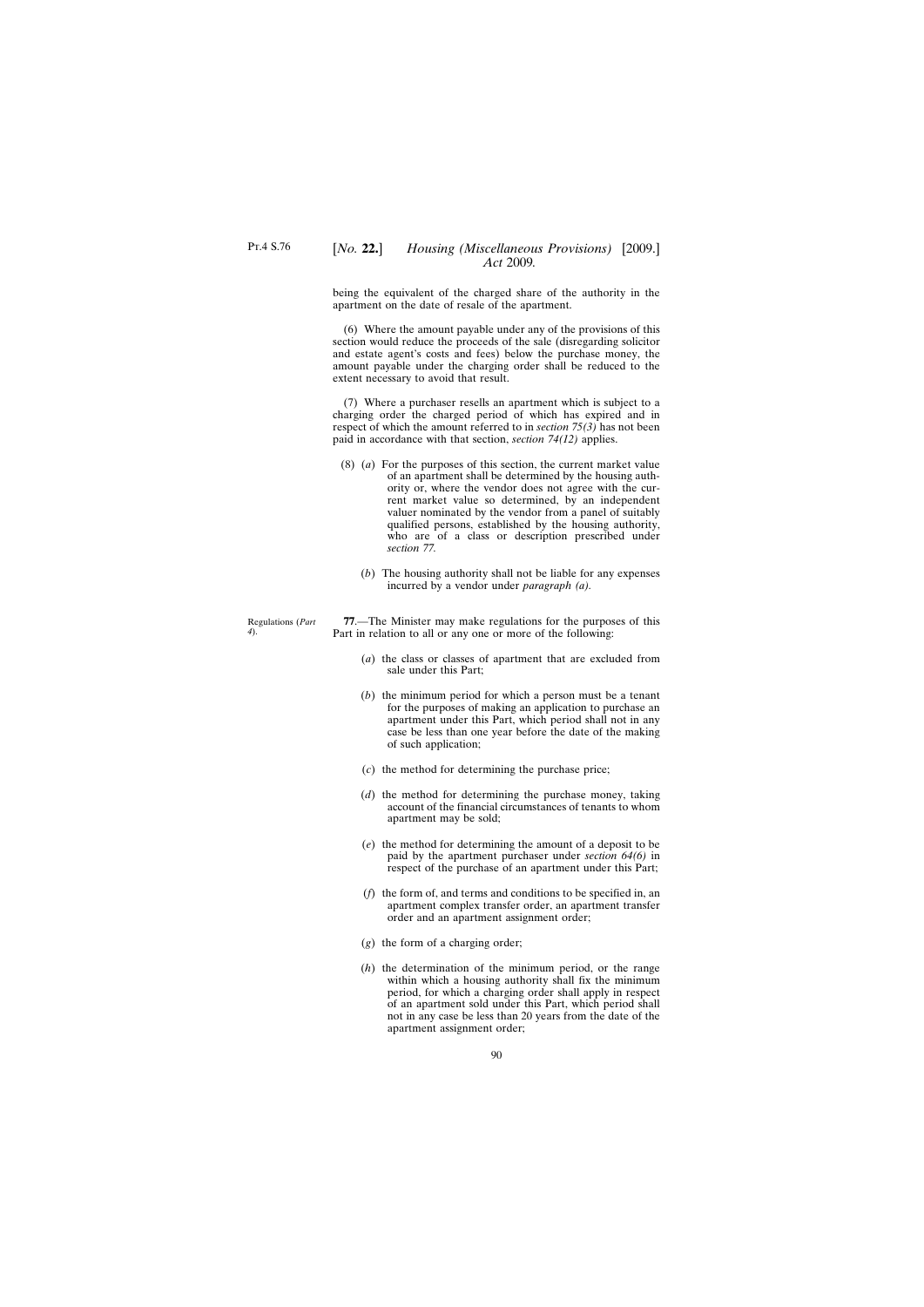## [2009.] [ *Housing (Miscellaneous Provisions) No.* **22.**] *Act* 2009*.*

- (*i*) the determination of the floor area of an apartment, for the purpose of *section 67(7)*;
- (*j*) the proportion of the sum of the purchase price of each apartment in the designated apartment complex that a housing authority shall pay into the apartment complex support fund under *section 70(2)* and the maximum amount that it shall pay into the fund under that provision;
- (*k*) the form of the statement to be issued by a housing authority under *section 74(5)* or *75(3)*, as the case may be;
- (*l*) the class or classes or description of person who are suitably qualified by reference to their qualifications and experience to determine the current market value or market value (within the meaning of *section 75*), as the case may be, of an apartment for any of the purposes of this Part.

#### PART 5

### AFFORDABLE DWELLING PURCHASE ARRANGEMENTS

**78**.—(1) In this Part—

"affordable dwelling" has the meaning given to it by *section 82*;

"Affordable Dwellings Fund" has the meaning given to it in *section 94*;

"affordable dwelling purchase arrangement" has the meaning given to it by *section 83*;

"charging order" has the meaning given to it by *section 86*;

"charged period" has the meaning given to it by *section 86*;

"direct sales agreement" has the meaning given to it by *section 80*;

"eligible household" means a household assessed by a housing authority under *section 84* as being eligible for an affordable dwelling purchase arrangement;

"market value", in relation to an affordable dwelling, means the price for which the dwelling might reasonably be expected to be sold on the open market;

"net market value" means the market value reduced by an allowance equal to the amount of the market value attributable to material improvements;

"open market dwelling" has the meaning given to it by *section 81*;

"Part V agreement" has the meaning given to it by *section 80*;

"purchase money", in relation to an affordable dwelling, means the monetary value of the proportion of the purchase price of the dwelling fixed by the housing authority as the proportion that is required

91

Interpretation (*Part 5*).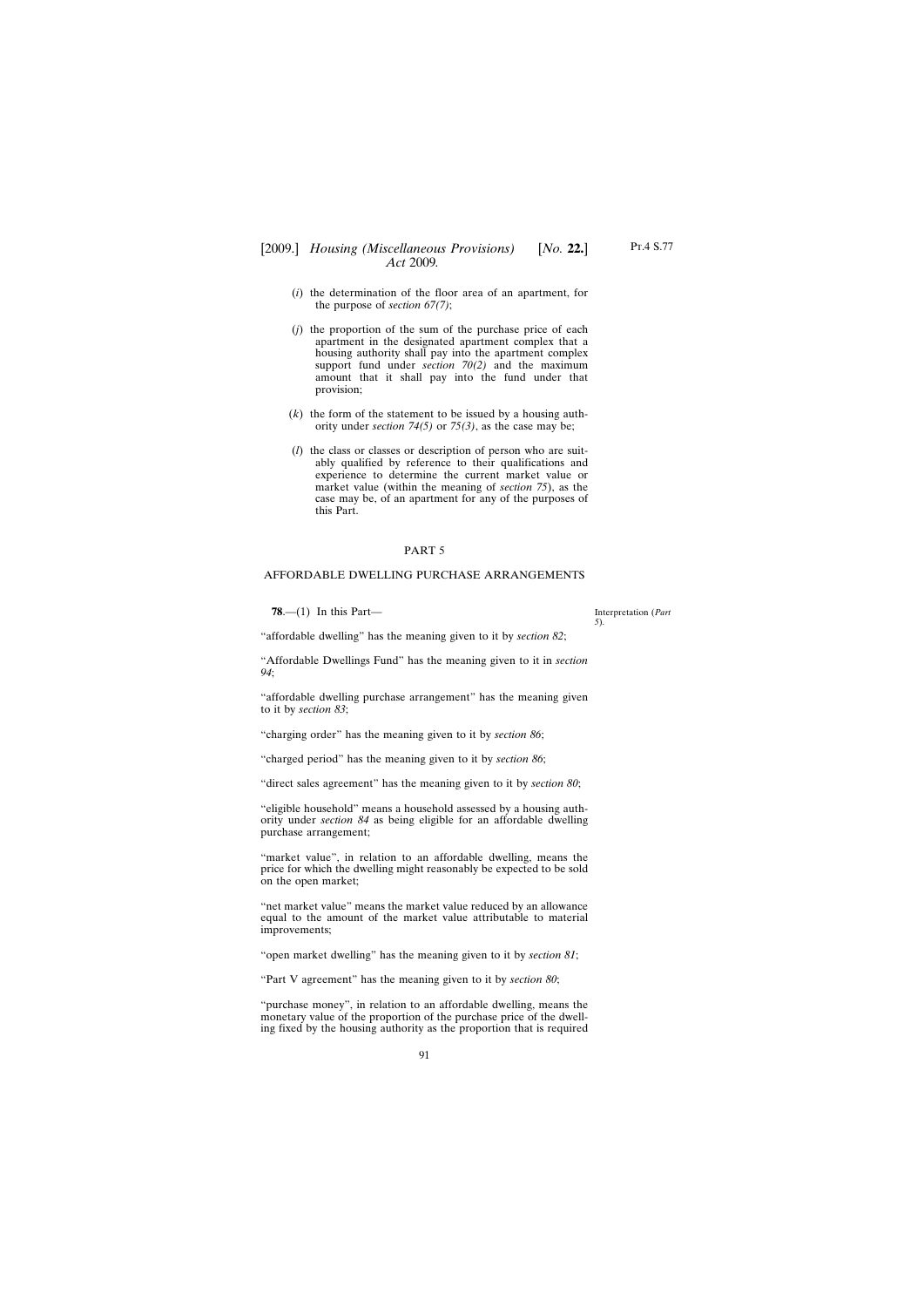to be paid by an eligible household to purchase the dwelling under an affordable dwelling purchase arrangement;

"purchaser" means a person who purchases an affordable dwelling under an affordable dwelling purchase arrangement and includes a person in whom there subsequently becomes vested (other than for valuable consideration) the interest of the purchaser or his or her successor in title and the personal representative of that person or successor in title;

"scheme of priority" has the meaning given to it by *section 85*.

(2) In this Part save where the context otherwise requires, a reference to a transfer of ownership shall be construed as a reference to a deed of transfer, conveyance or assignment.

- (3) (*a*) Material improvements to an apartment shall not be taken into account for any of the purposes of this Part.
	- (*b*) In this subsection "apartment" means a separate and selfcontained dwelling in a premises, divided into 2 or more such apartments, which requires arrangements for the upkeep and management of all or any part of the common areas, structures, works or services other than by the purchaser.

**79**.—(1) A housing authority may make dwellings available for the purpose of sale to eligible households under affordable dwelling purchase arrangements and may, in accordance with the *Housing Acts 1966 to 2009* and regulations made thereunder, acquire, build or cause to be built, or otherwise provide or facilitate the provision of, dwellings for that purpose.

(2) A housing authority may, for the purposes of *subsection (1)*, enter into—

- (*a*) arrangements with an approved body, or
- (*b*) public private partnership arrangements.

(3) The Minister may, with the consent of the Minister for Finance, pay, out of moneys provided by the Oireachtas, a grant towards the cost of making dwellings available under this section to all or any of the following:

- (*a*) a housing authority, in respect of dwellings made available by the authority or provided by an approved body or other person on behalf of the authority;
- (*b*) the Affordable Homes Partnership (established pursuant to the Affordable Homes Partnership (Establishment) Order 2005 (S.I. No. 383 of 2005)), in respect of affordable dwellings acquired or provided by it on behalf of housing authorities;
- (*c*) such other body, established by or under statute, as the Minister may prescribe by order for the purposes of this section whose functions include the provision of services to a housing authority in relation to the acquisition of dwellings.

Provision of dwellings.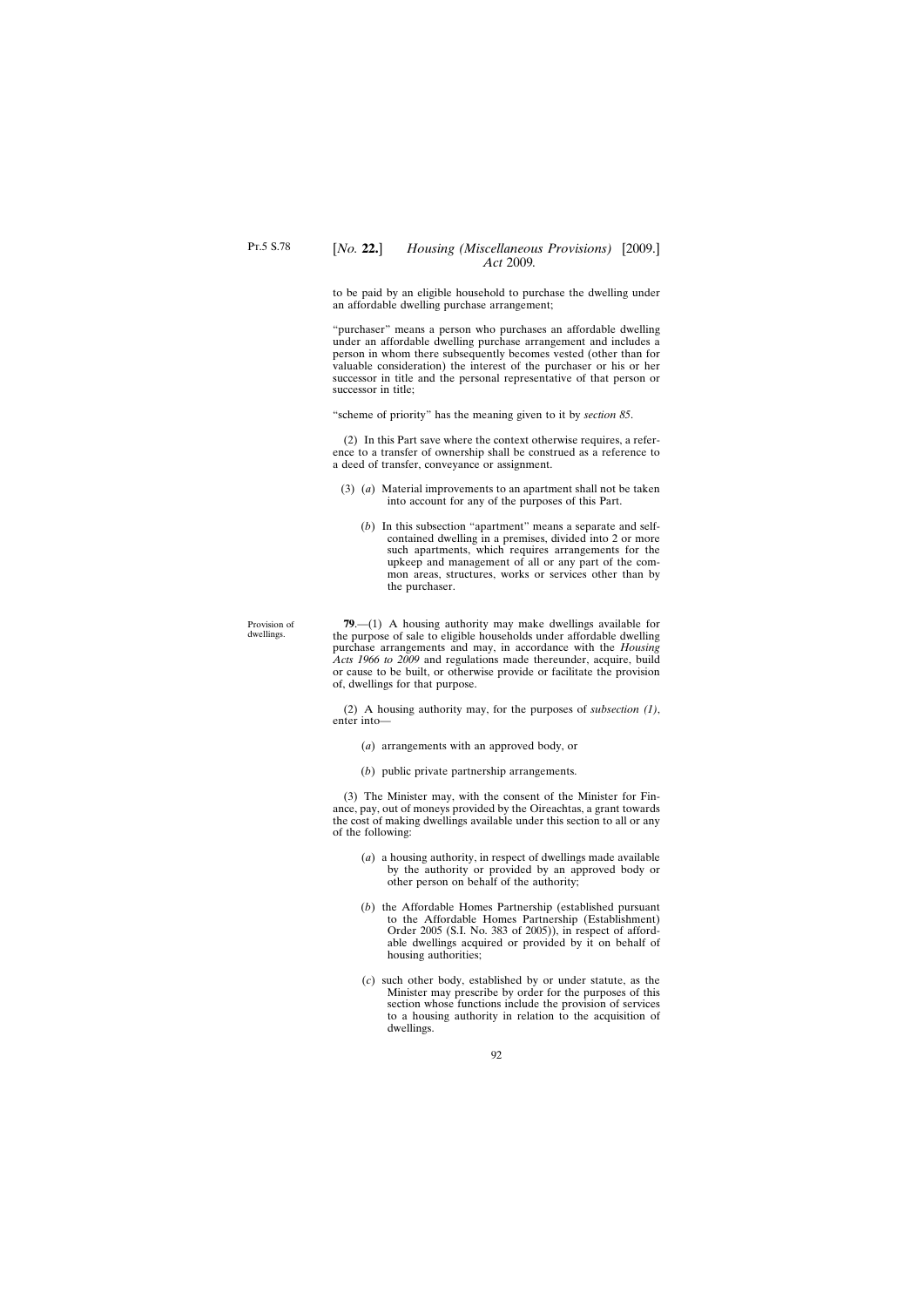(4) In performing its functions under *subsection (1)*, a housing authority shall have regard to its housing services plan and the need to—

- (*a*) counteract undue segregation in housing between persons of different social backgrounds, and
- (*b*) ensure that a mixture of dwelling types and sizes is provided to reasonably match the requirements of eligible households.

**80**.—(1) This section applies to the following persons—

Direct sales agreement.

- (*a*) a person with whom the housing authority has a contract for the provision of dwellings for the purposes of *section 79*,
- (*b*) a public private partnership with whom the housing authority has entered into an arrangement under *section 79(2)(b)* for the provision of dwellings for the purposes of that section, and
- (*c*) a person with whom the planning authority has entered into an agreement under section 96(2) of Part V of the Planning and Development Act 2000 for the provision of dwellings referred to in section  $94(4)(a)$  of that Act (in this Part referred to as a "Part V agreement").

(2) A housing authority, pursuant to its functions under *section 79*, or a planning authority, pursuant to its functions under Part V of the Planning and Development Act 2000, may enter into an agreement (in this Part referred to as a "direct sales agreement") with a person to whom this section applies for the direct sale, in accordance with this Part, of the dwellings specified in the agreement to eligible households nominated by the housing authority in accordance with a scheme of priority.

(3) A direct sales agreement shall provide that a person to whom this section applies may carry out any necessary transactions in relation to the direct sale, in accordance with this Part, of the dwellings specified in the agreement to eligible households, subject to the terms and conditions specified in *subsection (4)*.

- (4) The terms and conditions referred to in *subsection (3)*
	- (*a*) shall include the following:
		- (i) that the sale price for each dwelling specified in the agreement shall be the purchase money;
		- (ii) that the dwellings specified in the agreement shall be sold directly to eligible households nominated by the housing authority in accordance with a scheme of priority;
		- (iii) terms and conditions relating to—
			- (I) arrangements for the completion of sales,
			- (II) notification of sales to the housing authority, and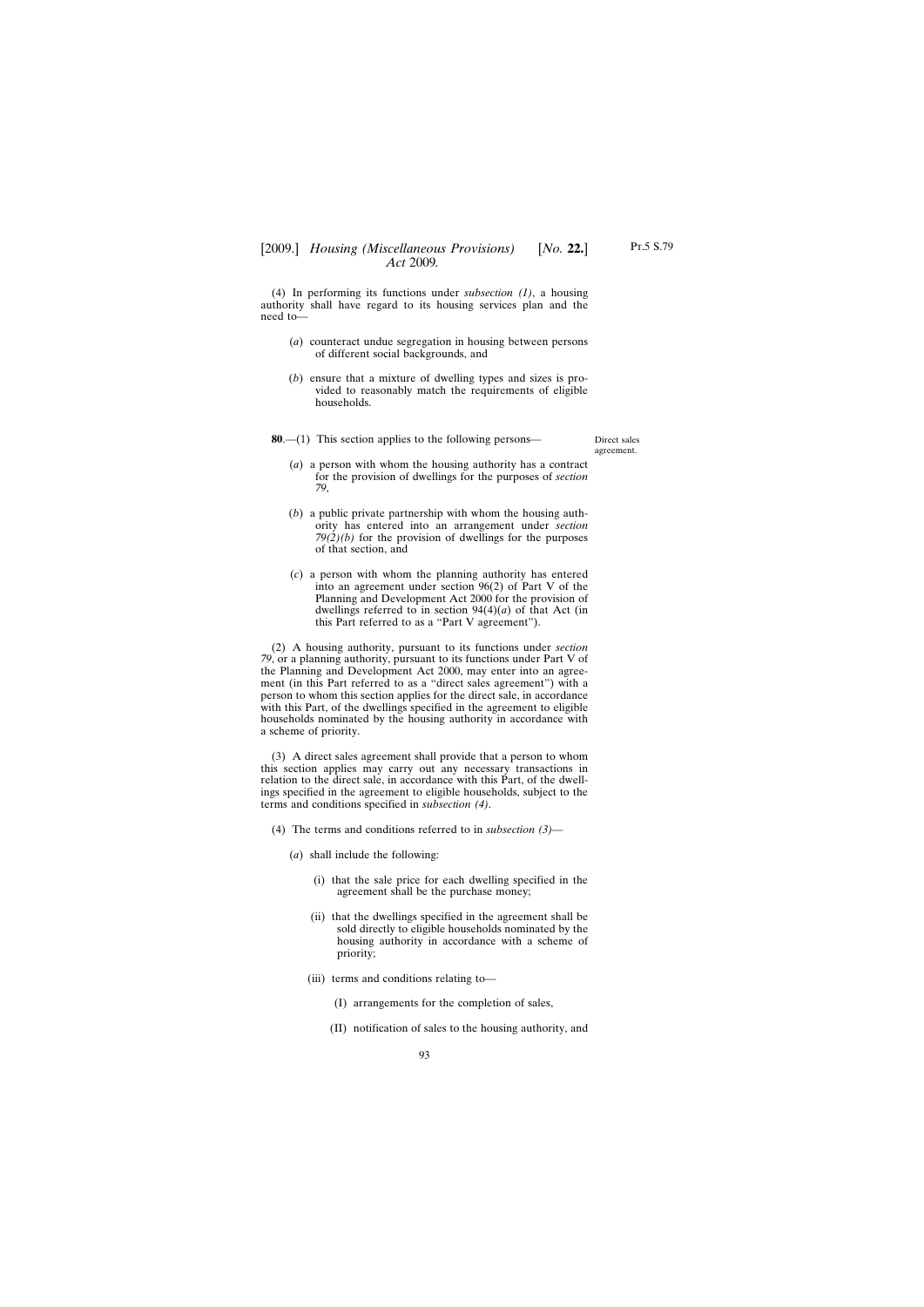Open market dwelling.

(III) any other matters relating to the sale of the dwellings specified in the agreement to eligible households,

and

(*b*) may include such other terms and conditions relating to the transactions referred to in *subsection (3)* as may be prescribed for the purposes of affordable dwelling purchase arrangements.

(5) In the case of a Part V agreement, where the total amount due under a direct sales agreement to a person referred to in *subsection*  $(1)(c)$  is less than the amount due to such person under the Part V agreement, the amount of any such difference shall be paid by the housing authority to that person.

**81**.—(1) A housing authority may, subject to the *Housing Acts 1966 to 2009*, and regulations made thereunder, provide financial assistance to an eligible household to purchase a dwelling (in this Part referred to as an "open market dwelling") under an affordable dwelling purchase arrangement, subject to the dwelling being—

- (*a*) available for purchase in the State, and
- (*b*) of a class of dwelling prescribed under *section 95(1)(a)* for the purposes of this section.

(2) The amount of financial assistance which may be provided to an eligible household under this section in respect of the purchase of an open market dwelling—

- (*a*) shall be the difference between the purchase money and the market value of the dwelling, and
- (*b*) shall not exceed such maximum amount as the Minister may prescribe under *section 95(1)(d)*.

Application of *Part* **82**.—This Part applies to the following dwellings (in this Part referred to as "affordable dwellings"):

- (*a*) dwellings made available by a housing authority under *section 79*;
- (*b*) dwellings to which a Part V agreement applies, including dwellings made available for sale under such an agreement but not yet sold before the coming into operation of this Part;
- (*c*) dwellings made available for sale in accordance with Part 2 of the Act of 2002 but not yet sold before the coming into operation of this Part and *section 7* (in so far as it applies to the said Act);
- (*d*) open market dwellings.

Affordable dwelling purchase arrangements.

*5*.

**83**.—(1) A housing authority may, in accordance with this Part and the Housing Acts 1966 to 2004 and subject to such regulations as may be made under *section 95*, enter into an arrangement (in this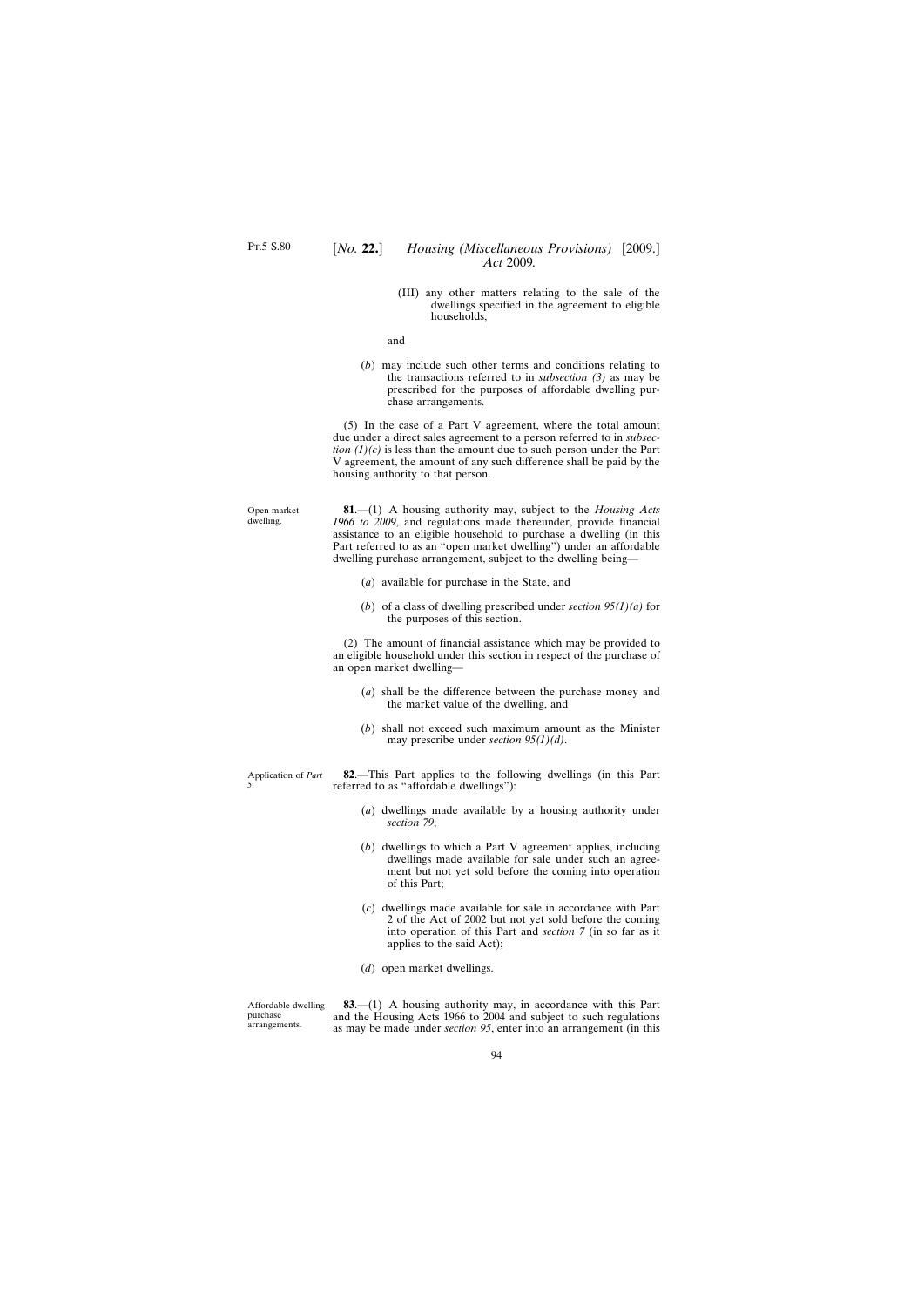household in accordance with a scheme of priority.

Part referred to as an "affordable dwelling purchase arrangement") for the sale of an affordable dwelling under this Part to an eligible

- (2) The arrangements referred to in *subsection (1)* are as follows:
	- (*a*) in the case of an affordable dwelling which is the subject of a direct sales agreement, in consideration of the receipt of the purchase money specified in the agreement, the dwelling may be sold to an eligible household in accordance with and subject to the terms and conditions specified in *subsection (3)*, the terms and conditions of a charging order and such other terms and conditions as may be prescribed for the purposes of affordable dwelling purchase arrangements;
	- (*b*) in the case of an affordable dwelling referred to in *section 82(a)*, *(b)*, or *(c)*, in consideration of the receipt by the housing authority of the purchase money, the housing authority shall transfer its ownership in the dwelling by means of an order (in this Part referred to as a "transfer order"), in the prescribed form, made by the housing authority which shall be expressed and shall operate to vest, on the date specified in the transfer order, the interest specified in the order, in accordance with and subject to the terms and conditions specified in *subsection (3)*, the terms and conditions of a charging order and such other terms and conditions as may be prescribed for the purposes of affordable dwelling purchase arrangements;
	- (*c*) in the case of an open market dwelling, the provision by the housing authority of financial assistance under *section 81* to an eligible household to purchase the dwelling subject to the terms and conditions specified in *subsection (3)*, the terms and conditions of a charging order and such other terms and conditions as may be prescribed for the purposes of affordable dwelling purchase arrangements.
- (3) The terms and conditions referred to in *subsection (2)*
	- (*a*) shall include the following:
		- (i) that where the purchaser sells the dwelling during the charged period, the purchaser shall pay to the housing authority an amount calculated in accordance with *section 90*;
		- (ii) that the dwelling shall, during the charged period, unless the housing authority gives its prior written consent, be occupied as the normal place of residence of the purchaser or of a member of the purchaser's household;
		- (iii) that the dwelling or any part thereof shall not, during the charged period, without the prior written consent of the housing authority, be let or sublet;
		- (iv) terms and conditions relating to the making of payments under *section 87*, *89* or *90*, as the case may be, and the consequences for the purchaser of failure to make those payments,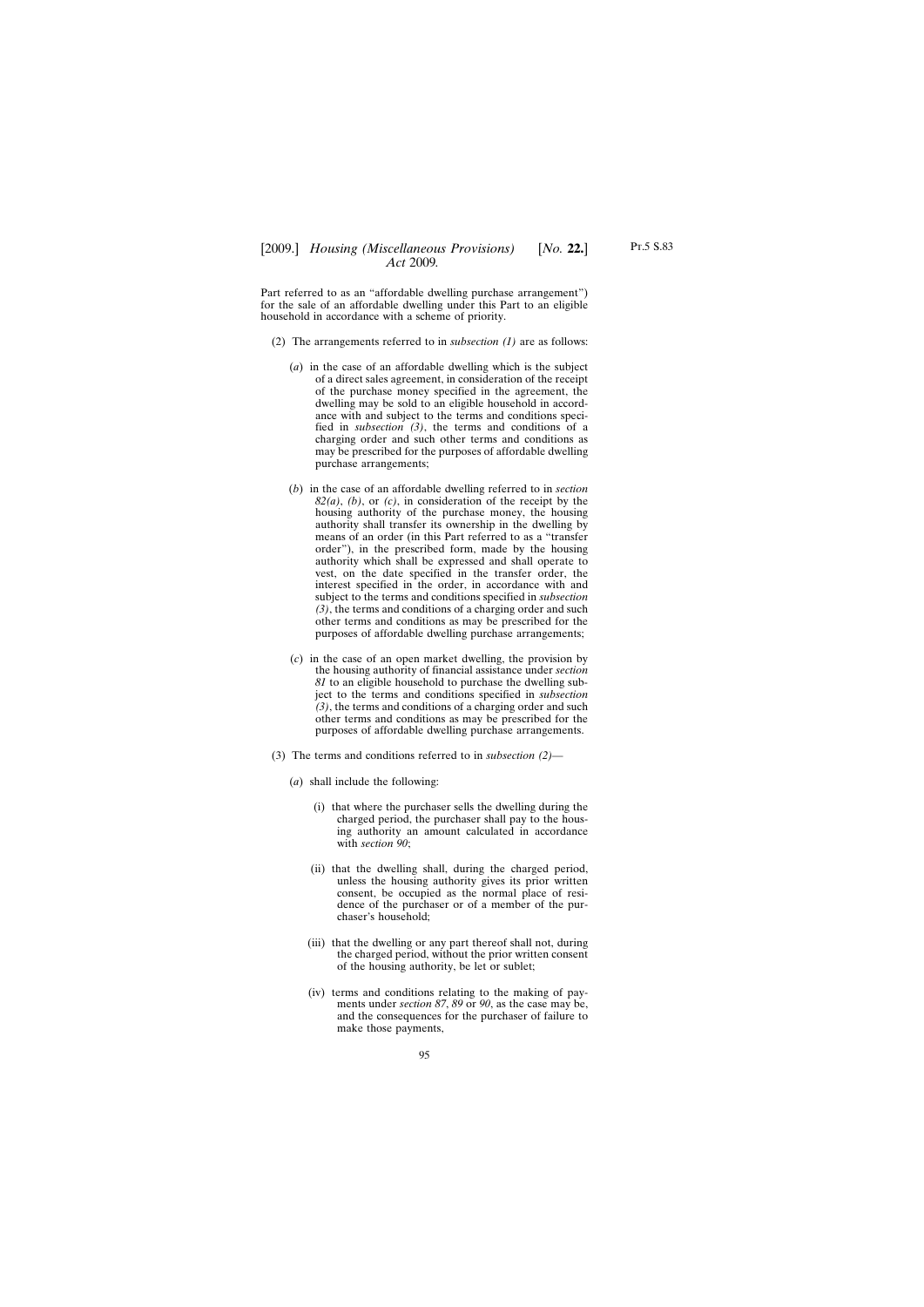and

- (*b*) may include the following:
	- (i) that the dwelling or any part thereof shall not, during the charged period, without the prior written consent of the housing authority, be sold, assigned or otherwise disposed of or mortgaged, charged or alienated, otherwise than by devise or operation of the law;
	- (ii) terms and conditions relating to the payment by the eligible household of a deposit of such amount as may be prescribed under *section 95(1)(e)(ii)*.

(4) Save as provided for by any other enactment or regulations made thereunder, the sale of a dwelling under an affordable dwelling purchase arrangement referred to in *subsection (2)(a)* shall not imply any warranty on the part of the housing authority concerned in relation to the state of repair or condition of the dwelling or its fitness for human habitation.

(5) Section 211(2) of the Planning and Development Act 2000 and section 183 of the Local Government Act 2001 shall not apply to the sale of a dwelling to an eligible household under an affordable dwelling purchase arrangement.

(6) Nothing in this Part shall preclude a housing authority from making a loan under section 11 of the Act of 1992 to an eligible household for any of the purposes of this Part.

**84**.—(1) A reference in this section to a household shall be read as including a reference to 2 or more persons who, in the opinion of the housing authority concerned, have a reasonable requirement to live together.

(2) Where a household applies to a housing authority to purchase an affordable dwelling under an affordable dwelling purchase arrangement, the housing authority shall, subject to and in accordance with this section and any regulations made under this section and *section 95*, carry out an assessment of the household's eligibility for an affordable dwelling purchase arrangement taking account of the following:

- (*a*) the accommodation needs of the household, having regard to, but not necessarily limited to the following—
	- (i) the current housing circumstances of the household,
	- (ii) the distance of such preferred location or locations as the household may indicate in its application from the place of employment of any member of the household, and
	- (iii) whether any members of the household are attending any university, college, school or other educational establishment in the administrative area concerned;
- (*b*) subject to *subsection (3)*, whether the income of the household is adequate to meet the repayments on a mortgage for the purchase of a dwelling to meet the accommodation needs of the household because the payments

Assessment of eligibility of household for affordable dwelling purchase arrangement.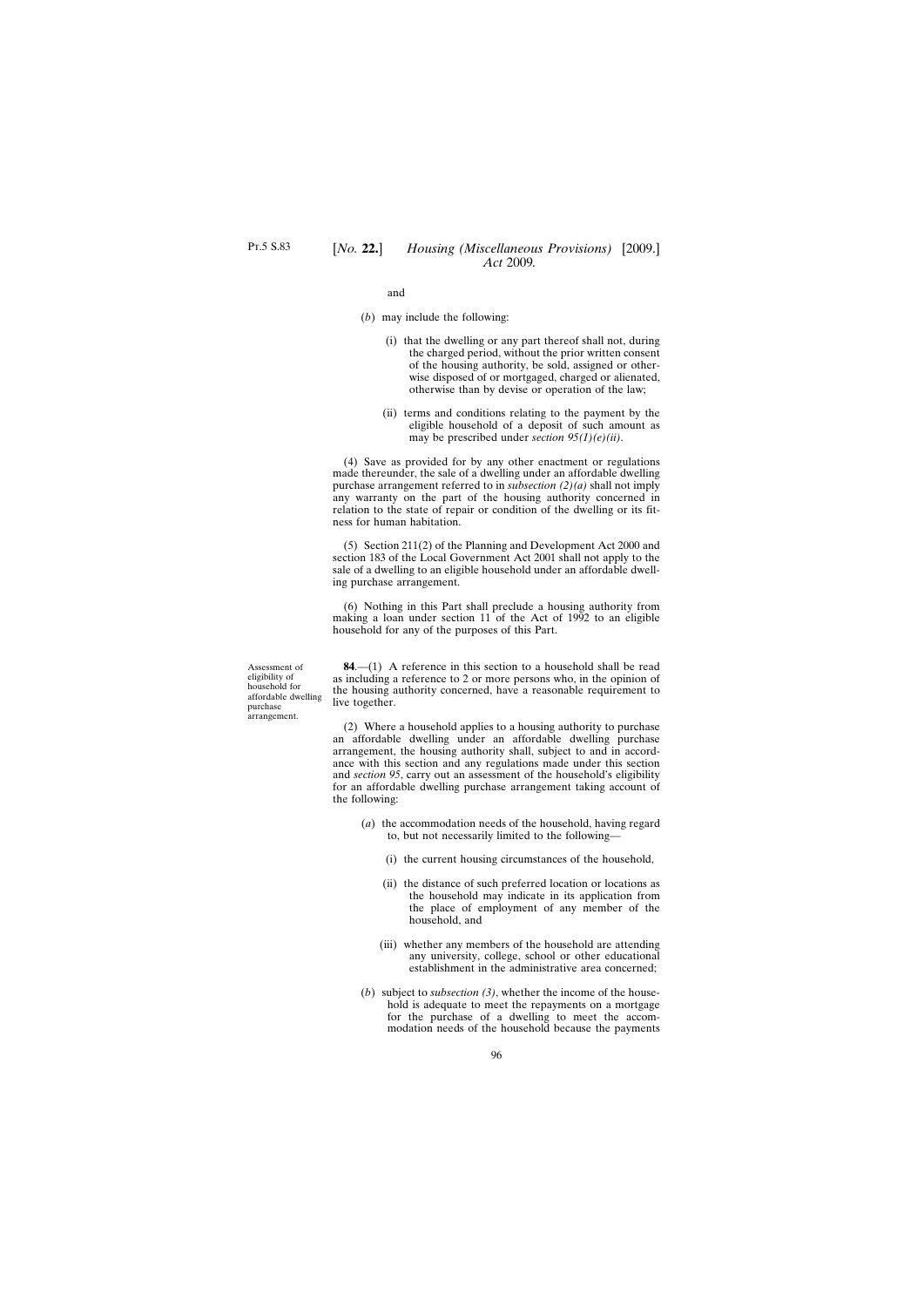calculated over the course of a year would exceed 35 per cent of the annual income of the household net of income tax and pay related social insurance;

- (*c*) subject to *subsections (4)* and *(5)*, whether the household or any household member has previously purchased or built a dwelling for his or her occupation or for any other purpose in the State;
- (*d*) subject to *subsections (4)* and *(5)*, whether the household or any household member either owns, or is beneficially entitled to, an interest in any dwelling or land in the State or elsewhere.

(3) For the purposes of *subsection (2)(b)*, any other assets of the household which could be used to defray all or any part of the cost of providing accommodation to meet the accommodation needs of the household shall be taken into account.

(4) Where the household making an application for the purposes of this section, or any member of the household, was a spouse to a marriage the subject of a deed of separation, a decree of judicial separation, a decree of divorce or a decree of nullity, *subsection (2)(c)* shall not apply, provided that, in relation to the former family home (within the meaning of the Family Home Protection Act 1976), the spouse concerned—

- (*a*) has not retained an interest in that home, and
- (*b*) immediately before the date of the deed of separation or decree concerned is not beneficially entitled to an interest in a dwelling other than the said family home.

(5) Where, having regard to its accomodation needs referred to in *subsection (2)(a)*, a household requires to relocate to either a different dwelling or administrative area or both, *subsection (2)(c)* shall not render the household ineligible for an affordable home purchase arrangement where the household—

- (*a*) has previously purchased a dwelling under an affordable dwelling purchase arrangement, or
- (*b*) before the coming into operation of this Part, purchased a dwelling referred to in *section 82(b)* or *(c)*.

(6) For the purposes of *subsection (2)(b)*, "mortgage" means a loan (other than a loan made for the purposes of the purchase of an affordable dwelling referred to in *section 82(d)*) for the purchase of a dwelling secured by a mortgage in an amount not exceeding 90 per cent of the market value of the dwelling.

(7) The Minister may make regulations providing for the means by which the eligibility of households for an affordable dwelling purchase arrangement shall be assessed including, but not necessarily limited to, the following:

(*a*) the procedures to be applied by a housing authority for the purposes of assessing a household's eligibility by reference to income and other financial circumstances having regard to *subsections (2)(b)*, *(3)*, *(4)* and *(5)*;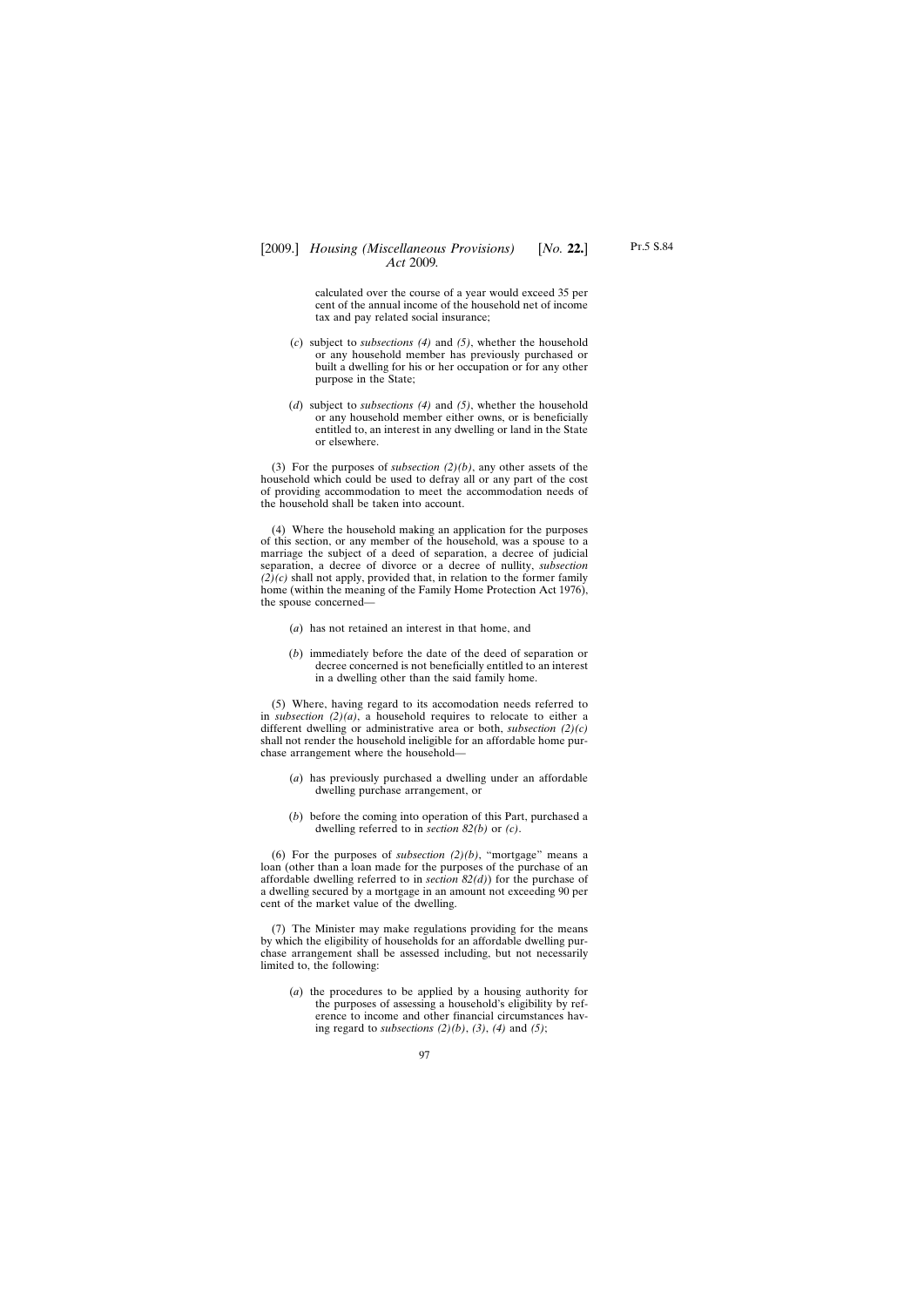# [*No.* **22.**] *Housing (Miscellaneous Provisions)* [2009.] *Act* 2009*.*

- (*b*) having regard to the different classes of household in the administrative area concerned and the different classes of dwellings purchased by first-time purchasers in that administrative area and the average market value of those dwellings, the methodology according to which the housing authority shall determine, for the purposes of *subsection*  $(2)(b)$ , the purchase price of a dwelling suitable to a household's accommodation needs;
- (*c*) the availability to the household of alternative accommodation that would meet its accommodation needs;
- (*d*) any affordable dwelling or other housing support previously provided by any housing authority to the household which may be taken account of by a housing authority in making an assessment of eligibility under this section.

Scheme of priority for affordable dwelling purchase arrangements.

**85**.—(1) A housing authority shall, not later than one year after the coming into operation of this Part, in accordance with this section and regulations made thereunder, make a scheme (in this Part referred to as a "scheme of priority") determining the order of priority to be accorded to eligible households in relation to—

- (*a*) the sale of affordable dwellings referred to in *section 82(a)*, *(b)* and *(c)* where the demand for such dwellings exceeds the number of such dwellings available for the purposes of this Part, and
- (*b*) the provision of financial assistance under *section 81* to eligible households to purchase open market dwellings where the demand for such financial assistance exceeds the financial resources available to the housing authority to provide such assistance.

(2) The Minister may make regulations providing for the matters to be included in a scheme of priority, including the following:

- (*a*) the manner in which affordable dwellings are made available or, in the case of open market dwellings, financial assistance is provided under *section 81* to different classes of eligible households including—
	- (i) the nomination of eligible households to dwellings the subject of a direct sales agreement, and
	- (ii) the determination of the suitability of the dwellings by reference to size and location, having regard to the circumstances of eligible households, including but not necessarily limited to, family and financial circumstances;
- (*b*) the classification of eligible households for the purposes of *subsection (3)*;
- (*c*) the order of priority in accordance with which affordable dwellings are sold or, in the case of open market dwellings, financial assistance is provided under *section 81* to eligible households, including the priority as between eligible households who fall within the same classification referred to in *paragraph (b)*, taking account of—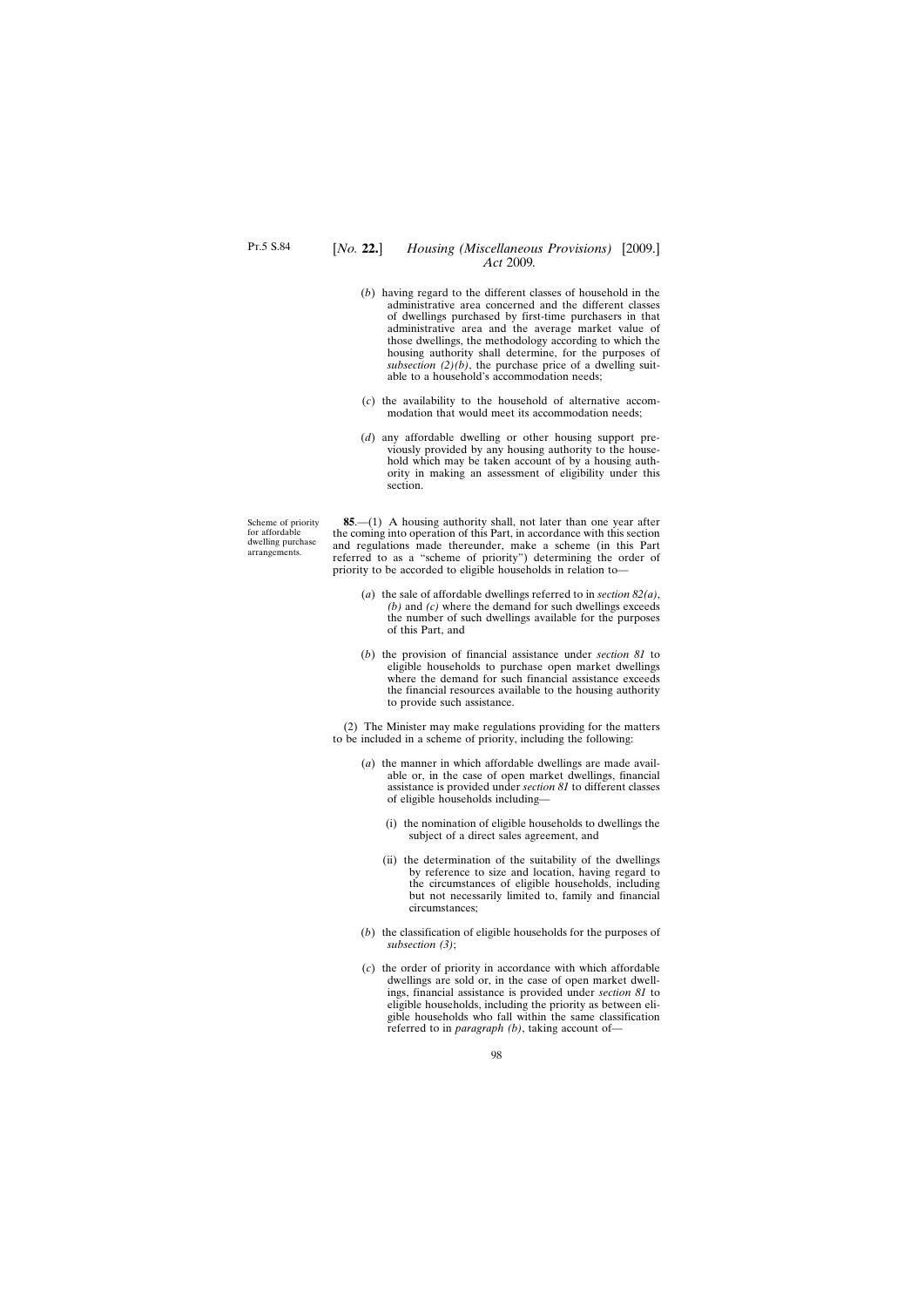- (i) the period that has elapsed since the eligibility of the household was assessed under *section 84* for an affordable dwelling purchase arrangement,
- (ii) any preferences of the eligible household in respect of the type of dwelling and its location,
- (iii) the income or other financial circumstances of the eligible household, and
- (iv) the period for which the eligible household has resided in the administrative area of the housing authority;
- (*d*) such other matters as the Minister considers necessary and appropriate for the purposes of making a scheme of priority.

(3) To facilitate the sale of affordable dwellings under this Part or, in the case of open market dwellings, the provision of financial assistance under *section 81* to eligible households, a scheme of priority shall provide for the classification of eligible households of similar circumstances by reference to the order of priority established in accordance with regulations made for the purposes of *subsection (2)(c)*.

(4) A housing authority may from time to time review a scheme of priority and, as it considers necessary and appropriate, amend the scheme or make a new scheme.

(5) The making of a scheme of priority or the amendment of such a scheme are reserved functions.

(6) The sale of affordable dwellings to eligible households under this Part and, in the case of open market dwellings, the provision of financial assistance under *section 81* to eligible households are executive functions.

(7) Notwithstanding the repeal by this Act of section 98 of the Planning and Development Act 2000 and section 8 of the Act of 2002, a scheme established under the said section 98 or the said section 8, as the case may be, and in force immediately before the coming into operation of this Part continues to have effect after such coming into operation and is deemed to have been made under this section until a scheme of priority made under this section comes into force.

(8) A housing authority shall make a copy of its scheme of priority available for inspection by members of the public, without charge, on the Internet and at its offices and such other places, as it considers appropriate, during normal working hours.

(9) Before making or amending a scheme of priority, a housing authority shall provide a draft of the scheme or amendment to the scheme, as the case may be, to the Minister, who may direct the housing authority to amend the draft scheme or draft amendment, and the housing authority shall comply with any such direction within such period as may be specified by the Minister.

(10) The Minister may, as he or she considers necessary and appropriate, direct a housing authority to amend a scheme of priority, in such manner as he or she may direct, and the housing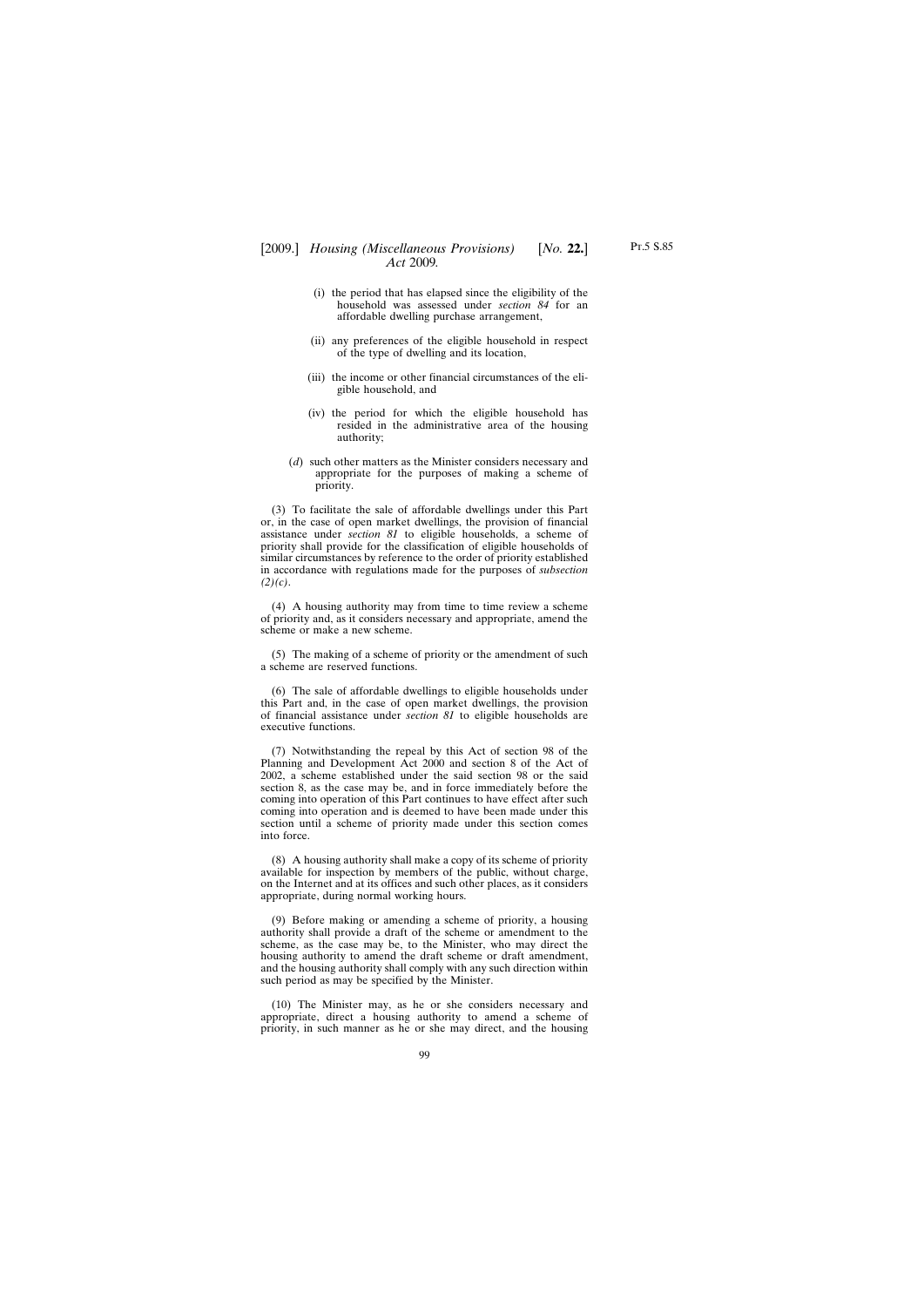### [*No.* **22.**] *Housing (Miscellaneous Provisions)* [2009.] *Act* 2009*.*

authority shall comply with any such direction within such period as may be specified by the Minister.

Charging order. **86**.—(1) As soon as practicable after an affordable dwelling is sold to an eligible household under an affordable dwelling purchase arrangement, the housing authority shall, subject to such regulations as may be made under *section 95*, make an order (in this Part referred to as a "charging order") charging the dwelling in the terms specified in this section for the period specified in the order (in this Part referred to as the "charged period") with an amount that shall be expressed in the order in the following terms.

> (2) The terms referred to in *subsection (1)* are that the amount charged is—

- (*a*) an amount equal to the difference between the purchase money and the market value of the dwelling, or
- (*b*) in the case of an open market dwelling, the amount of financial assistance provided under *section 81* to the eligible household,

expressed as a percentage of the market value calculated in accordance with the following formula:

$$
\frac{Yx100}{Z}
$$

where—

- $(i)$  Y is—
	- (I) the difference between the purchase money and the market value of the dwelling, or
	- (II) the financial assistance provided under *section 81* to the eligible household*,*

as the case may be, and

(ii) Z is the market value of the dwelling at the time of sale to the purchaser.

(3) A charge under *subsection (1)* shall be discharged by the housing authority on the earlier of—

- (*a*) subject to *section 90*, the first resale of the dwelling, or
- (*b*) subject to *section 87*, the repayment in full of the amount of the charge outstanding under the charging order, or
- (*c*) subject to *section 89*, the expiration of the charged period.

**87**.—(1) A purchaser of a dwelling under an affordable dwelling purchase arrangement which is subject to a charging order may, subject to *subsection (3)*, at any time or times after the fifth anniversary of the date of sale of the dwelling to the purchaser but during the charged period, make a payment or payments to the housing authority concerned.

Payments by purchaser during charged period.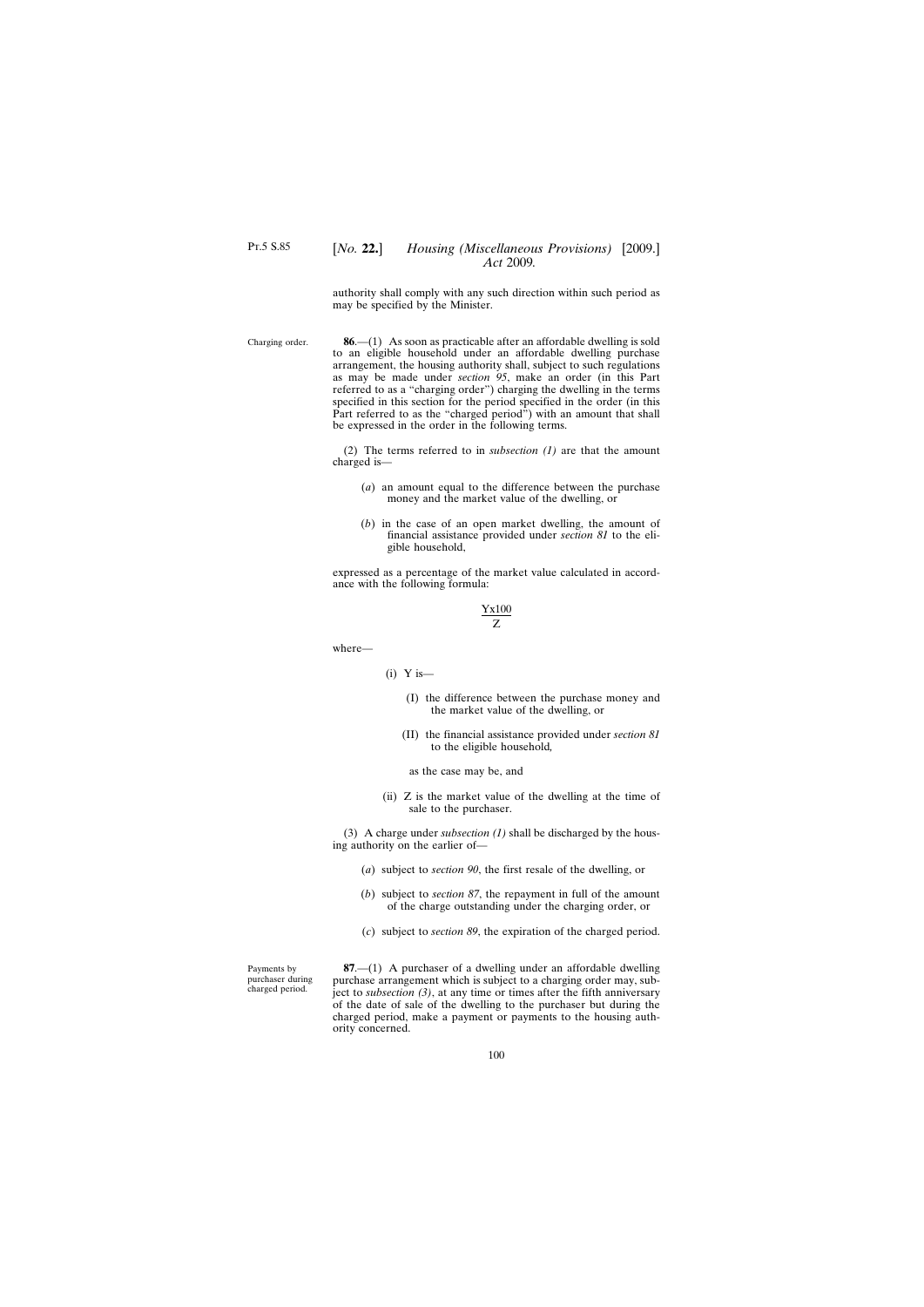(2) Where a purchaser makes a payment under this section the amount of the charge outstanding under the charging order shall be reduced accordingly in the manner specified in *subsection (5)*.

(3) A payment made under this section shall not be less than the amount prescribed for the purposes of this section.

(4) A purchaser who proposes to make a payment under this section shall notify the housing authority in writing in the prescribed form specifying the amount of the proposed payment.

(5) As soon as practicable but not later than one month after receipt of a notification under *subsection (4)*, the housing authority shall give a written statement to the purchaser—

- (*a*) setting out the market value or, where material improvements have been carried out, the net market value of the dwelling, determined by the housing authority, such valuation being taken as the prevailing market value or prevailing net market value for the purposes of *paragraph (c)*,
- (*b*) advising the purchaser whether the condition specified in *subsection (3)* is satisfied, and
- (*c*) where the condition specified in *subsection (3)* is satisfied and taking account of the amount of the proposed payment, setting out the amount of the charge which shall remain outstanding under the charging order following such payment, which amount shall be calculated in accordance with the following formula:

Y-Z%

where—

- (i) Y is the amount of the charge specified in the charging order or in any previous statement given under this subsection, and
- (ii) Z is the percentage which the sum paid under *subsection (1)* represents of the prevailing market value of the dwelling or, where material improvements have been made to the dwelling by the purchaser, the prevailing net market value of the dwelling, referred to in *paragraph (a)*.

(6) The statement given under *subsection (5)* is valid for 3 months from the date thereof and any payment made after the expiry of that period pursuant to that statement shall be treated as a new notification under *subsection (4)* and this section shall apply to such notification accordingly.

(7) Where the housing authority receives a payment under this section from the purchaser which is equivalent to the amount of the charge outstanding under the charging order, the housing authority shall discharge the charge.

(8) Subject to *section 92, wh*ere a payment is made under this section, the housing authority shall be liable for any expenses, including in respect of the valuation of the dwelling, incurred under this section.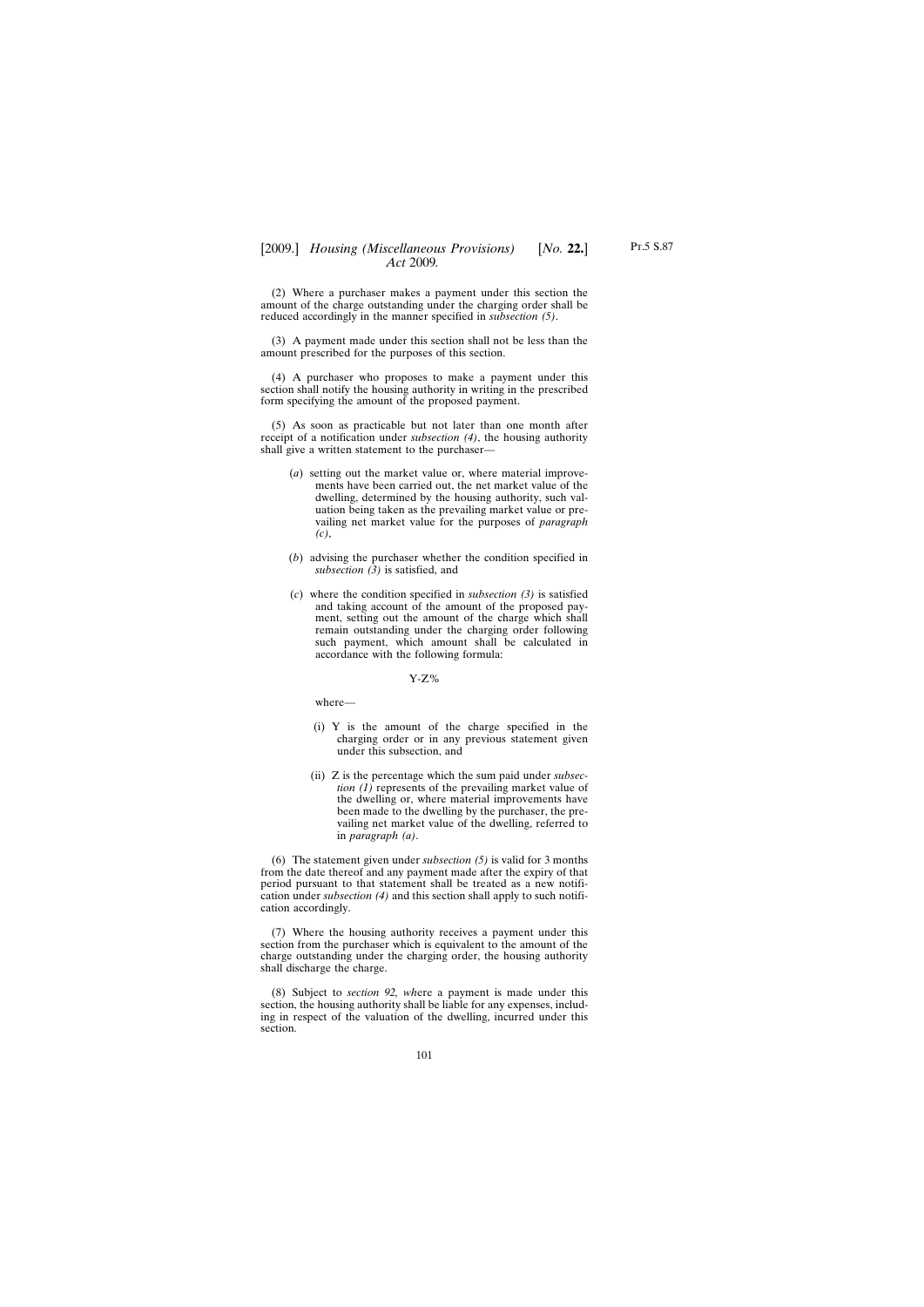Registration of agreements with financial institutions.

charging orders and by deed within the meaning of the Conveyancing Acts 1881 to 1911 **88**.—(1) A charging order shall be deemed to be a mortgage made and to have been executed, at the time of the sale of the dwelling, in favour of the housing authority, for a charge in the terms provided for in *section 86*.

> (2) Accordingly, the housing authority shall, as and from the making of the charging order, as the case may be—

- (*a*) be deemed to be a mortgagee of the dwelling for the purposes of the Conveyancing Acts 1881 to 1911, and
- (*b*) have, in relation to the charge referred to in *subsection (1)*, all the powers conferred by those Acts on mortgagees under mortgages made by deed.

(3) Where a housing authority makes a charging order, it shall, as soon as practicable thereafter, cause the order to be registered in the Registry of Deeds or the Land Registry, as appropriate, and it shall be a sufficient description of the charge in respect of which the order is being registered to state that charge to be the charge referred to in *section 86* of the *Housing (Miscellaneous Provisions) Act 2009*.

(4) A charging order affecting a dwelling which is registered land within the meaning of the Registration of Title Act 1964 shall be registrable as a burden affecting such land whether the person named in the order as the owner of the land is or is not registered under the said Act as the owner of the land.

(5) A housing authority may, subject to *subsection (6)*, enter into an agreement with a holder of a licence under the Central Bank Act 1971, a building society or other financial institution that a charge proposed to be created by it by a charging order shall have a priority, as against a mortgage or charge proposed to be created in favour of that holder, society or institution, that is different from the priority the charge would otherwise have if this subsection had not been enacted.

(6) A housing authority may only enter into an agreement referred to in *subsection (5)* if it considers that the agreement will—

- (*a*) enable an eligible household with whom it is proposing to enter into an affordable dwelling purchase arrangement to obtain an advance of moneys from the holder, society or institution referred to in *subsection (5)* for the purposes of purchasing the dwelling, or
- (*b*) enable a purchaser—
	- (i) to refinance an existing advance of moneys from the holder, society or institution referred to in *subsection (5)*, or
	- (ii) to obtain a further advance of moneys from the holder, society or institution referred to in *subsection (5)*, for any purpose.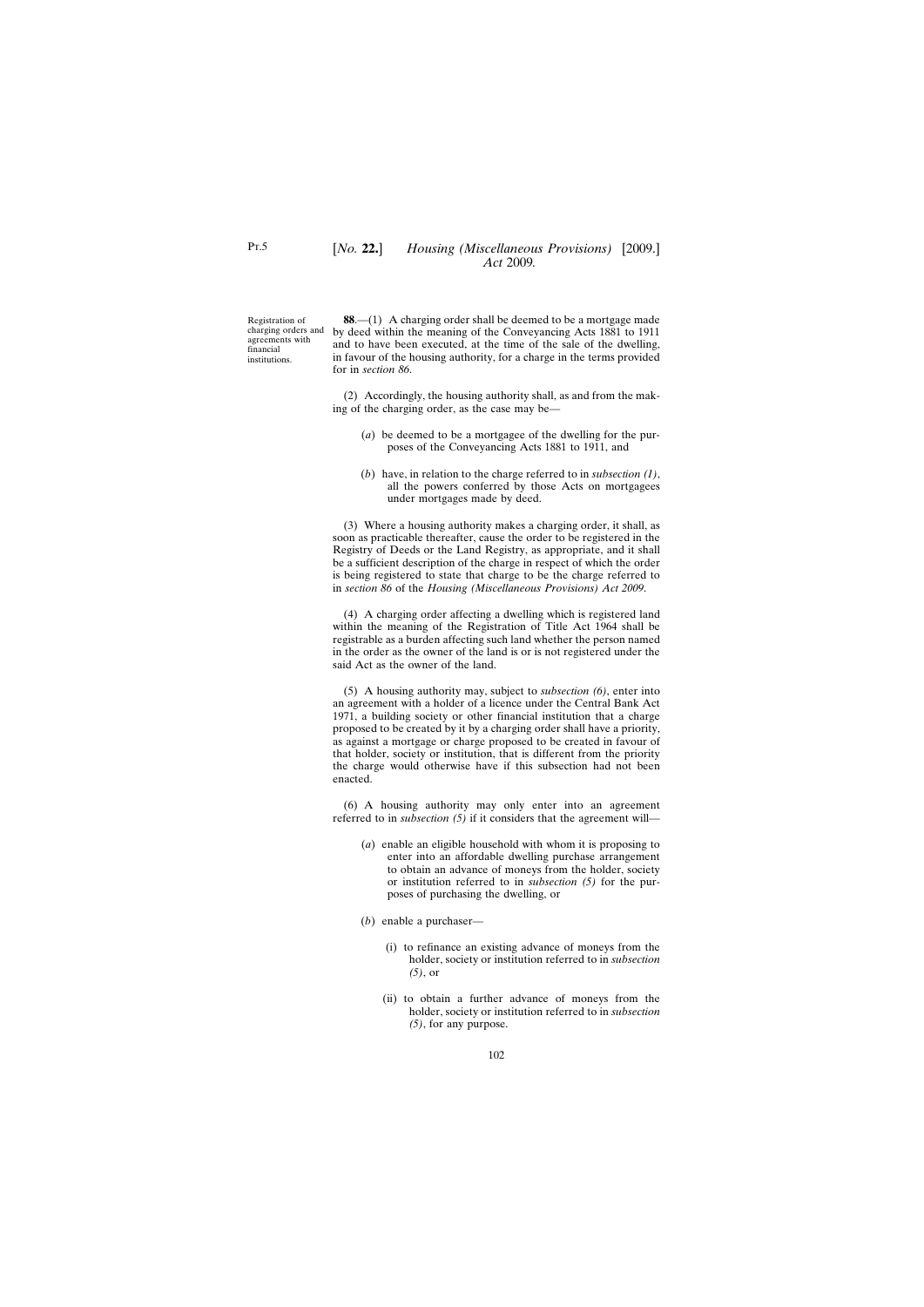(7) For the avoidance of doubt, neither a charging order nor a charge that arises under a charging order shall be regarded as a conveyance for the purposes of section 3 of the Family Home Protection Act 1976.

**89**.—(1) Subject to *subsection (2)*, within 1 month of the expir-Repayment on ation of the charged period, the purchaser shall pay to the housing expiration of authority an amount equal to the amount of the charge outstanding charged period. under the charging order on the date of expiration of the charged period.

(2) Where material improvements have been made to the dwelling, the purchaser shall pay to the housing authority an amount equal to that proportion of the net market value of the dwelling as corresponds to the amount of the charge outstanding under the charging order on the date of expiration of the charged period.

(3) Where the purchaser fails to pay the amount referred to in *subsection (1)* or *(2)*, as appropriate, *section 91* applies.

**90.**—(1) Where, before the expiration of the charged period, a Control on resale of purchaser resells a dwelling which is subject to a charging order dwelling purchased which has not been discharged, the purchaser shall pay to the housing authority an amount equal to a percentage of the market value, arrangement. such percentage being the equivalent of the amount of the charge outstanding under the charging order.

(2) Where material improvements have been made to a dwelling referred to in *subsection*  $(I)$ , the purchaser shall pay to the housing authority an amount equal to that proportion of the net market value of the dwelling as corresponds to the amount of the charge outstanding under the charging order.

- (3) (*a*) Subject to *paragraph (b)*, where a purchaser resells a dwelling which is subject to a charging order which has expired and in respect of which the amount referred to in *section 89(1)* or *(2)*, as appropriate, has not been paid in accordance with that section, *section 91* applies.
	- (*b*) No account shall be taken of any material improvements made to the dwelling after the expiration of the charged period.

**91**.—Any amount that becomes payable to a housing authority Recovery of under *section 89* or *90*, as the case may be, may, without prejudice amounts due to to any other power in that behalf, be recovered by the authority housing authority. from the person concerned as a simple contract debt in any court of competent jurisdiction.

**92**.—(1) For the purposes of *sections 86, 87, 89* and *90*, the market Valuation of value of the dwelling concerned shall be determined by the housing dwelling for certain authority or, where the purchaser does not agree with the market purposes. value so determined, by an independent valuer nominated by the purchaser from a panel of suitably qualified persons, established by the housing authority, who are of a class or description prescribed under *section 95*.

dwelling purchase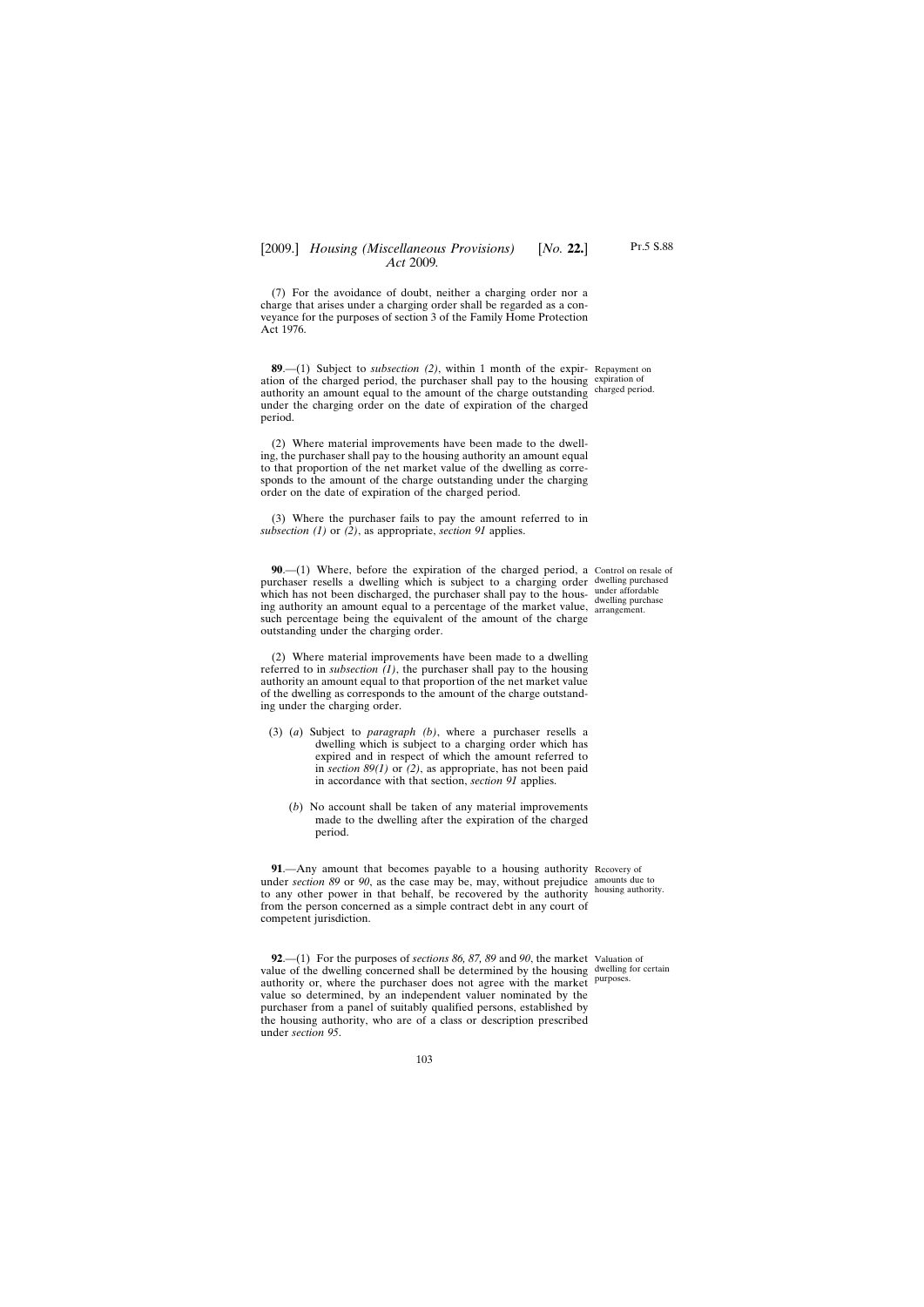### [*No.* **22.**] *Housing (Miscellaneous Provisions)* [2009.] *Act* 2009*.*

(2) The housing authority shall not be liable for any expenses incurred under *subsection (1)* by a purchaser.

Discharge of charging order.

**93**.—(1) Subject to *sections 86* to *91* and the terms and conditions of the affordable dwelling purchase arrangement and of the charging order having been complied with, the housing authority shall, where requested to do so by the purchaser, execute a deed of discharge in respect of the charging order.

(2) The housing authority shall be liable for such expenses as may be incurred in the execution and registration of a deed of discharge but shall not otherwise be liable for any expenses incurred by a purchaser for the purposes of this section.

**94**.—(1) There shall stand established, on the coming into operation of this Part, a fund to be known and in this Act referred to as the Affordable Dwellings Fund (in this section referred to as the "Fund").

- (2) Housing authorities shall pay into the Fund—
	- (*a*) any moneys paid by purchasers pursuant to *section 87*, *89*, *90* or *91*,
	- (*b*) in the case of dwellings purchased under section 3 of the Act of 1992 before the coming into operation of this Part and *section 7* (in so far as it applies to the said Act and the Act of 2002), any moneys paid in accordance with section 10 of the Act of 2002 before the said coming into operation,
	- (*c*) any moneys paid in accordance with section 99(4) of the Planning and Development Act 2000 before the coming into operation of this Part and *section 7* (in so far as it applies to the said Act), and
	- (*d*) in the case of dwellings purchased under Part 2 of the Act of 2002 before the coming into operation of this Part and *section 7* (in so far as it applies to the said Act), any moneys paid in accordance with section 9 of that Act before the said coming into operation.

(3) A housing authority may make payments into the Fund from an account established pursuant to section 96(12) of the Planning and Development Act 2000.

(4) The Minister may, out of moneys provided by the Oireachtas, pay into the Fund in any financial year such amount as he or she determines, with the consent of the Minister for Finance, in relation to that year.

(5) Subject to and in accordance with the Housing Finance Agency Act 1981 and *subsection (6)*—

- (*a*) the Housing Finance Agency plc shall manage and control the Fund,
- (*b*) any moneys in the Fund shall be accounted for in a separate account of the Housing Finance Agency plc, and

Affordable Dwellings Fund.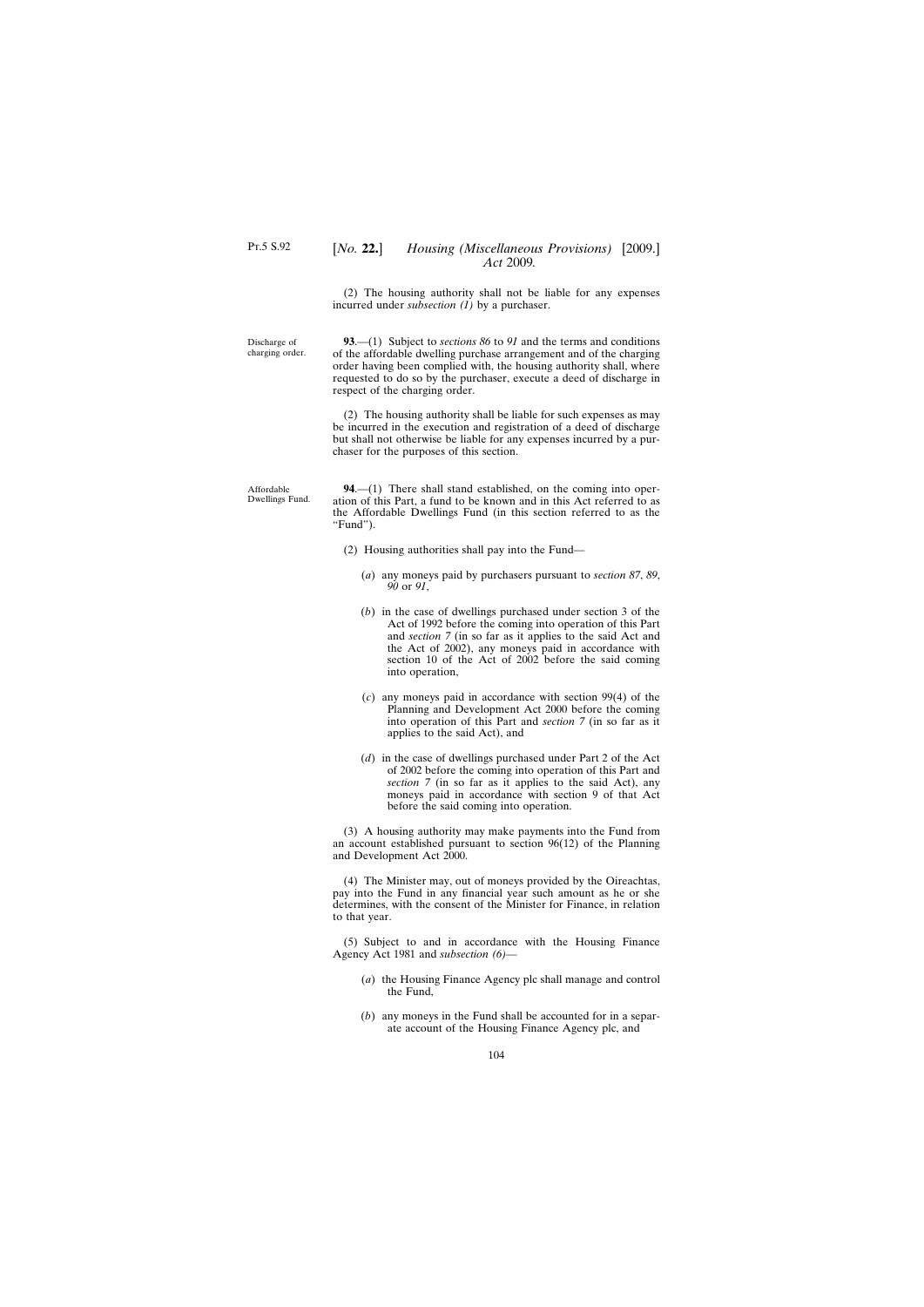(*c*) the Housing Finance Agency plc may advance moneys from the Fund to housing authorities for the purposes of providing housing support under this Act.

(6) The accounts of the Fund shall be in such form and prepared in such manner as the Minister may determine and shall—

- (*a*) be prepared separately from any other accounts of the Housing Finance Agency plc, and
- (*b*) shall comprise—
	- (i) a balance sheet as at the end of the accounting year duly audited by the auditor of the Housing Finance Agency plc, and
	- (ii) an income and expenditure account for the accounting year so audited.

(7) The Housing Finance Agency plc shall, where the Minister so requests, provide an estimate of the projected income of and expenditure from the Fund for such period as the Minister may specify in the request.

(8) Where, taking account of any estimate that may be provided under *subsection (7)*, the Minister is satisfied that the amount of moneys in the Fund exceeds the amount required to meet the costs to the Housing Finance Agency plc of borrowing money, in accordance with section 10 of the Housing Finance Agency Act 1981, the Minister may distribute any surplus funds to housing authorities for the purposes specified in *subsection (5)(c)*.

(9) The administrative costs incurred by the Housing Finance Agency plc in the management of the Fund shall be met from the Fund.

**95**.—(1) The Minister may make regulations in relation to all or Regulations (*Part* any one or more of the following: *5*).

- (*a*) the class or classes of dwelling in respect of which financial assistance may be provided to eligible households for the purposes of *section 81*;
- (*b*) subject to *section 84*, the class or classes of households with whom affordable dwelling purchase arrangements may be entered into;
- (*c*) the minimum and maximum of the amount which may be charged under a charging order, the maximum of which shall not in any case exceed 40 per cent of the market value of the dwelling concerned;
- (*d*) the maximum amount of the financial assistance which may be provided under *section 81* to an eligible household to purchase an open market dwelling under an affordable dwelling purchase arrangement;
- (*e*) the form and manner of, and the terms and conditions to be specified in, affordable dwelling purchase arrangements, including the following—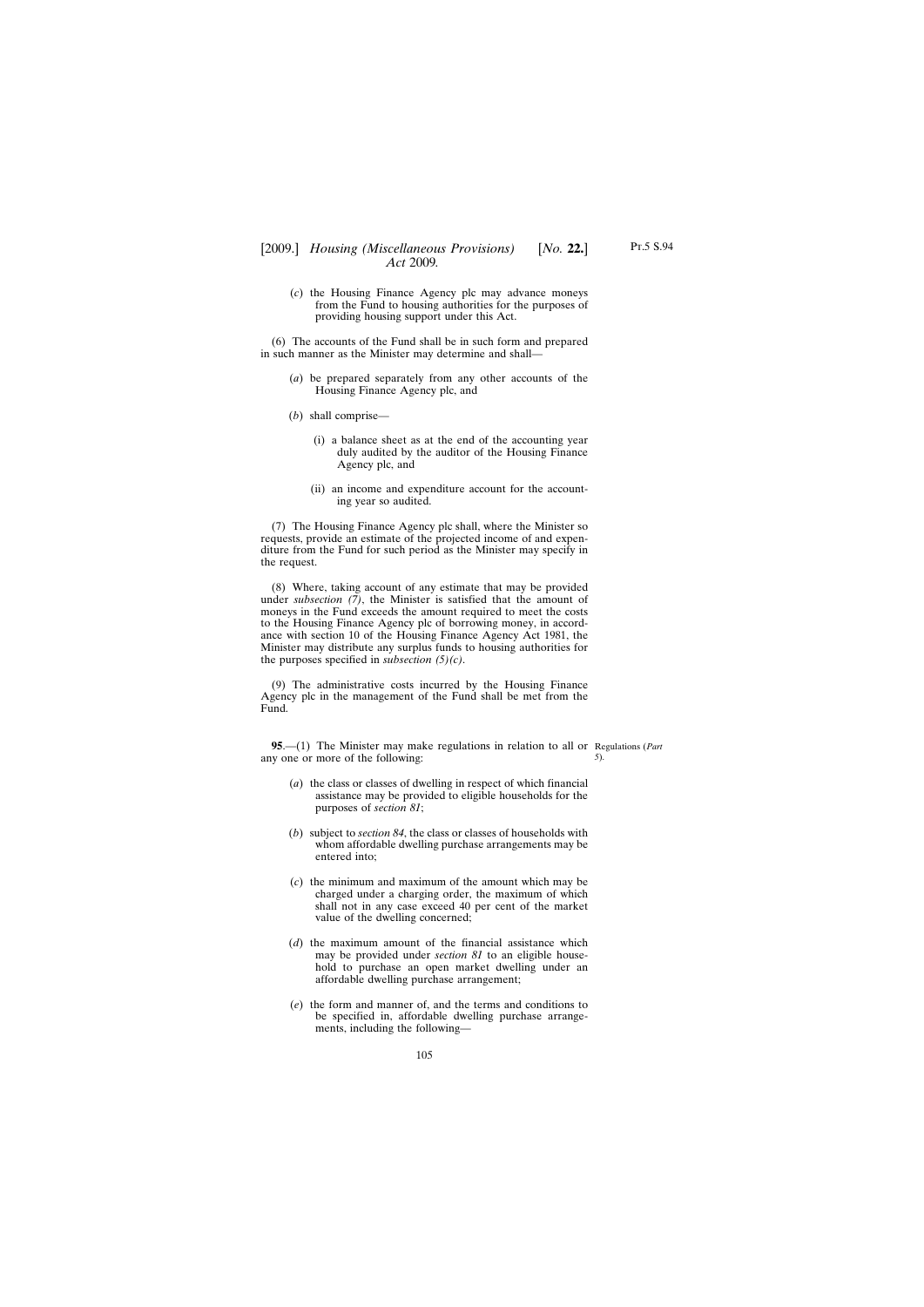- (i) the provision of mortgage protection insurance, and
- (ii) the minimum deposit payable by the household in respect of the purchase of an affordable dwelling;
- (*f*) the form of a transfer order;
- (*g*) the form and content of a charging order;
- (*h*) the determination of the minimum charged period, or the range within which a housing authority shall fix the minimum charged period, which shall not in any case be less than 25 years from the date of sale;
- (*i*) subject to *subsection (2)*, the amount to be prescribed in respect of a payment under *section 87*;
- (*j*) the form and manner in which a purchaser shall notify a housing authority of his or her proposal to make a payment under *section 87*;
- (*k*) the class or classes or description of person who are suitably qualified by reference to their qualifications and experience to determine the market value of a dwelling for any of the purposes of this Part;
- (*l*) such other matters as the Minister considers necessary and appropriate relating to the provision of affordable dwellings or affordable dwelling purchase arrangements.

(2) For the purposes of *subsection (1)(i)*, the Minister may prescribe an amount or a percentage of the market value of the dwelling at the time of the payment under *section 87*.

Transitional arrangements and savings provisions.

**96**.—(1) Where a household has applied for affordable housing under Part 2 of the Act of 2002 or Part V of the Planning and Development Act 2000 before the coming into operation of this Part, *section 7* (in so far as it applies to the Act of 2002 or the Planning and Development Act 2000, as the case may be) and *section 8* (in so far as it applies to the Planning and Development Act 2000), and a decision has not been made to allocate a dwelling or site before the said coming into operation, the household shall, on the said coming into operation, be deemed to have applied to purchase an affordable dwelling under an affordable dwelling purchase arrangement and this Part shall apply accordingly with any necessary modifications.

(2) On the coming into operation of this Part, a housing authority shall notify in writing each household referred to in *subsection (1)* that it considers their application for affordable housing to be an application to purchase an affordable dwelling under an affordable dwelling purchase arrangement, and any such household is required to notify the housing authority in writing within 3 months of the date of such notification where the household does not wish to proceed with the application concerned on that basis.

(3) Where a household applies to a housing authority in respect of the grant of a shared ownership lease under section 3 of the Act of 1992 before the coming into operation of this Part and *section 7* (in so far as it applies to the Act of 1992) and a decision to grant the lease has not been made by the housing authority before the said coming into operation, the household shall, on the said coming into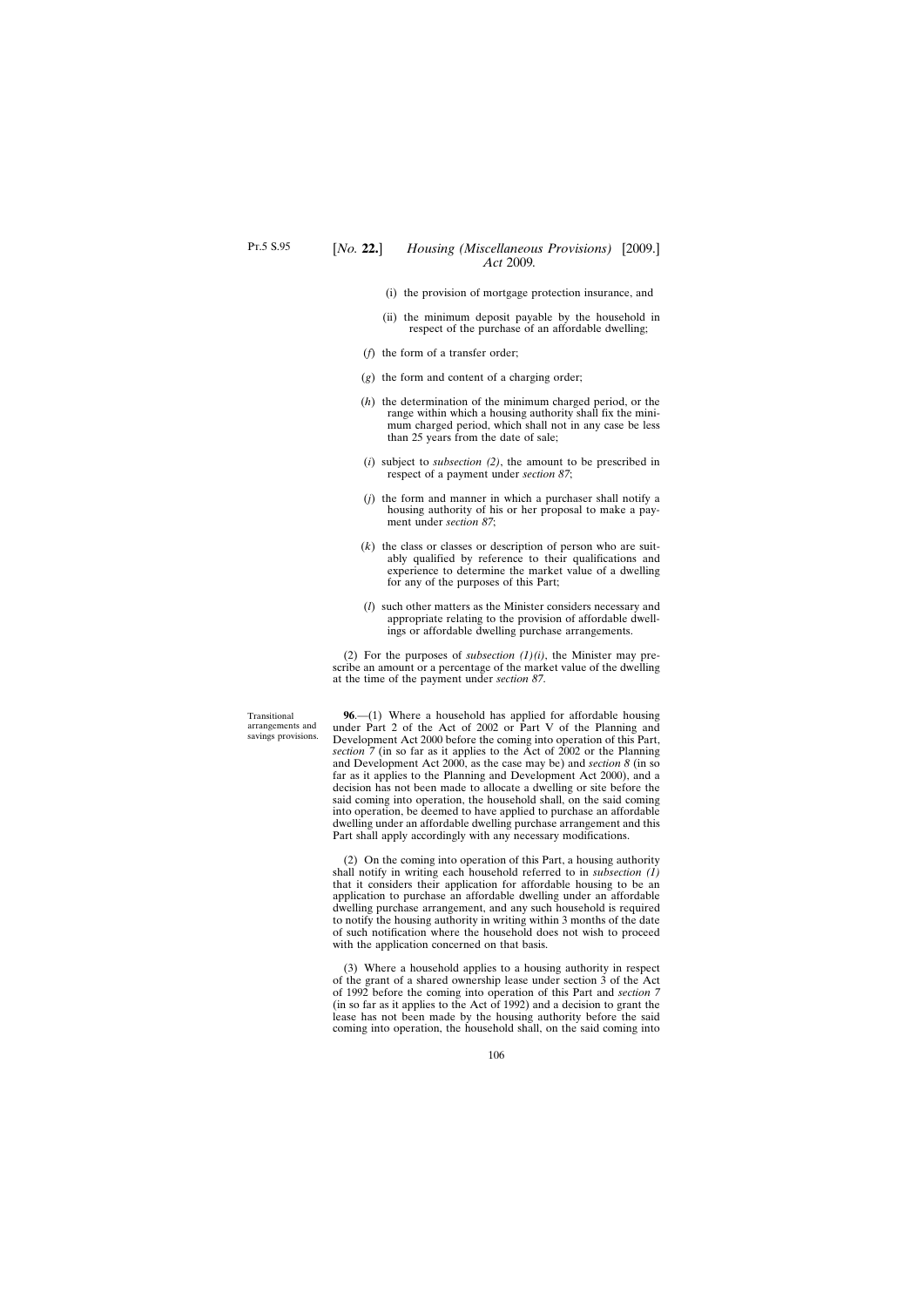*Act* 2009*.*

operation, be deemed to have applied to purchase an open market dwelling under an affordable dwelling purchase arrangement and this Part shall apply accordingly with any necessary modifications.

(4) On the coming into operation of this Part, a housing authority shall notify in writing each household referred to in *subsection (3)* that it considers their application for the grant of a shared ownership lease under section 3 of the Act of 1992 to be an application to purchase an open market dwelling under an affordable dwelling purchase arrangement, and any such household is required to notify the housing authority in writing within 3 months of the date of such notification where the household does not wish to proceed with the application concerned on that basis.

(5) Not withstanding the repeal by *section 7* of sections 2, 3 and 9 of the Act of 1992 and section 10 of the Act of 2002, those provisions and any regulations made thereunder shall, after the coming into operation of *section 7* (in so far as it applies to the Act of 1992 and the Act of 2002), continue to apply to a shared ownership leases granted under section 3 of the Act of 1992 before the said coming into operation of *section 7* as if *section 7* had not come into operation.

(6) Notwithstanding the repeal by *section 7* of sections 98, 99 and 100 of the Planning and Development Act 2000, those provisions and any regulations made thereunder shall, after the coming into operation of *section 7* (in so far as it applies to the said Act), continue to apply to affordable housing (within the meaning of that Act) sold or leased under section 98 of that Act before the said coming into operation of *section 7* as if *section 7* had not come into operation.

(7) Notwithstanding the repeal by *section 7* of sections 6, 8 and 9 of the Act of 2002, those provisions and any regulations made thereunder shall, after the coming into operation of *section 7* (in so far as it applies to the said Act), continue to apply to affordable houses (within the meaning of that Act) sold before the said coming into operation of *section 7* as if *section 7* had not come into operation.

### PART 6

### PROVISIONS IN RESPECT OF CERTAIN GRANTS

**97**.—(1) In this section and *section 98*—

"market value", in relation to a site, means the price for which the unencumbered fee simple of the site might reasonably be expected to be sold on the open market;

"qualified purchaser" means a household which—

- (*a*) has been assessed by a housing authority under *section 20* as being qualified for social housing support, or
- (*b*) is a tenant in a dwelling provided by—
	- (i) a housing authority under the *Housing Acts 1966 to 2009* or Part V of the Planning and Development Act 2000,
	- (ii) a rental accommodation provider pursuant to a rental accommodation availability agreement, or

Grants in respect of provision of sites under section 57 of Principal Act.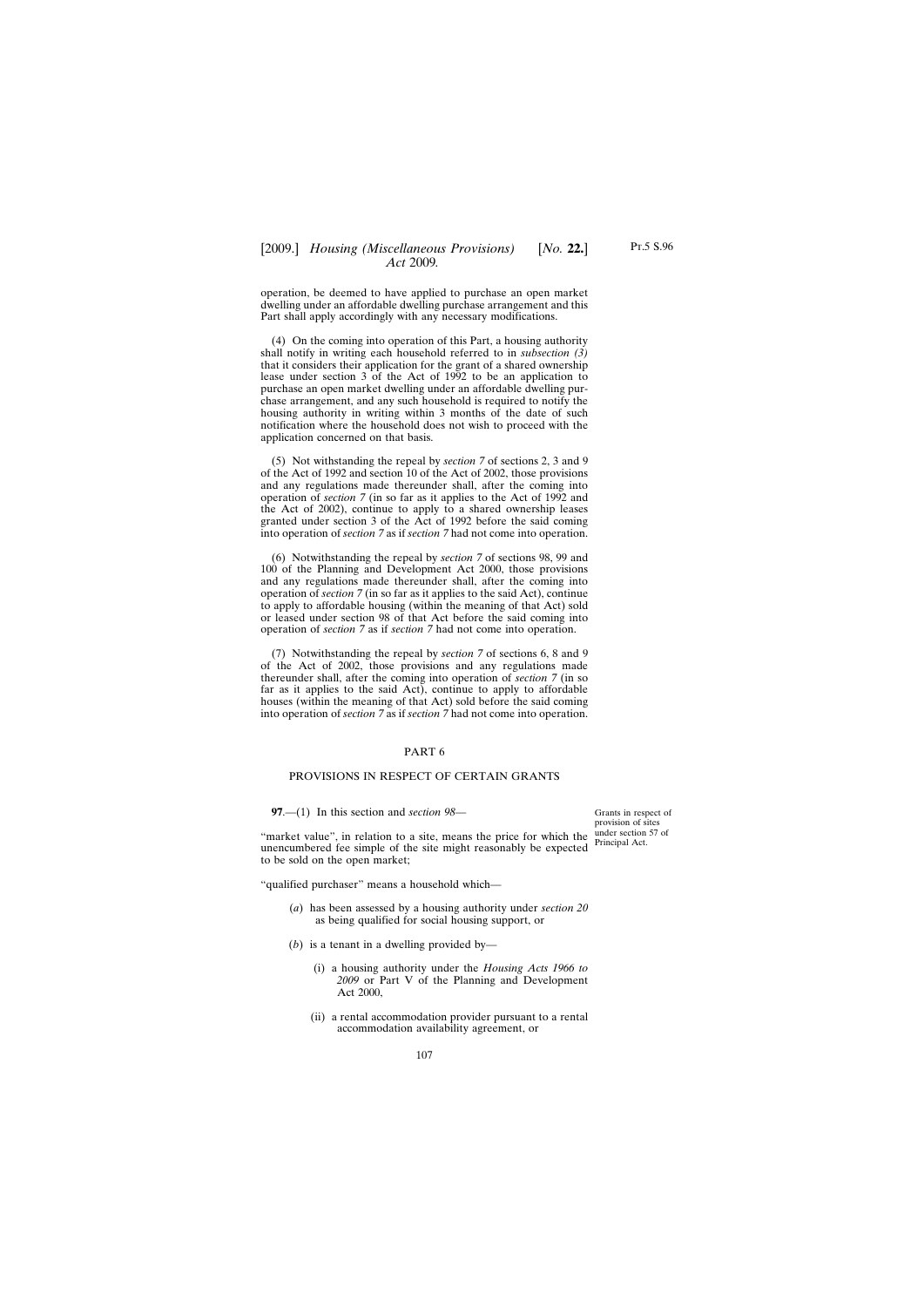#### (iii) an approved body,

and includes a person in whom there subsequently becomes vested (other than for valuable consideration) the interest of the qualified purchaser or his or her successor in title and the personal representative of that person or successor in title;

"site" means a site provided by a housing authority under section 57 of the Principal Act.

(2) The Minister may, with the consent of the Minister for Finance, and subject to such regulations as may be made for the purposes of this section, pay to a housing authority out of moneys provided by the Oireachtas a grant of such amount as the Minister may determine in respect of—

- (*a*) the provision by the authority of a site to an approved body for—
	- (i) the erection, other than by or on behalf of a housing authority, of a dwelling or dwellings for the purposes of letting to households assessed under *section 20* as being qualified for social housing support, or
	- (ii) the erection of a dwelling or dwellings for the purposes of sale to qualified purchasers,

or

(*b*) the provision of a site to a qualified purchaser.

(3) The amount of a grant payable by the Minister under *subsection (2)*, may be used to defray all or any of the following costs incurred by the housing authority—

- (*a*) site acquisition costs including loan interest and other related costs,
- (*b*) costs of works necessary for or incidental to the development of the site for the purposes of the erection of the dwelling or dwellings, and
- (*c*) professional, legal and any other costs incurred by the authority in relation to the provision of the site.

(4) The Minister may make regulations providing for, in particular, but without prejudice to the generality of *subsection (2)*, all or any one or more of the following:

- (*a*) the terms and conditions subject to which a grant may be made under this section, including terms and conditions relating to the ownership of a site provided by a housing authority to an approved body for the purposes specified in *subsection (2)(a)*;
- (*b*) the means of determining the purchase price of a site having regard to its market value;
- (*c*) the range of the amount of the grant paid for the purposes of *subsection*  $(2)(a)(i)$ , having regard to the location of the site and the type of dwelling to be erected on the site;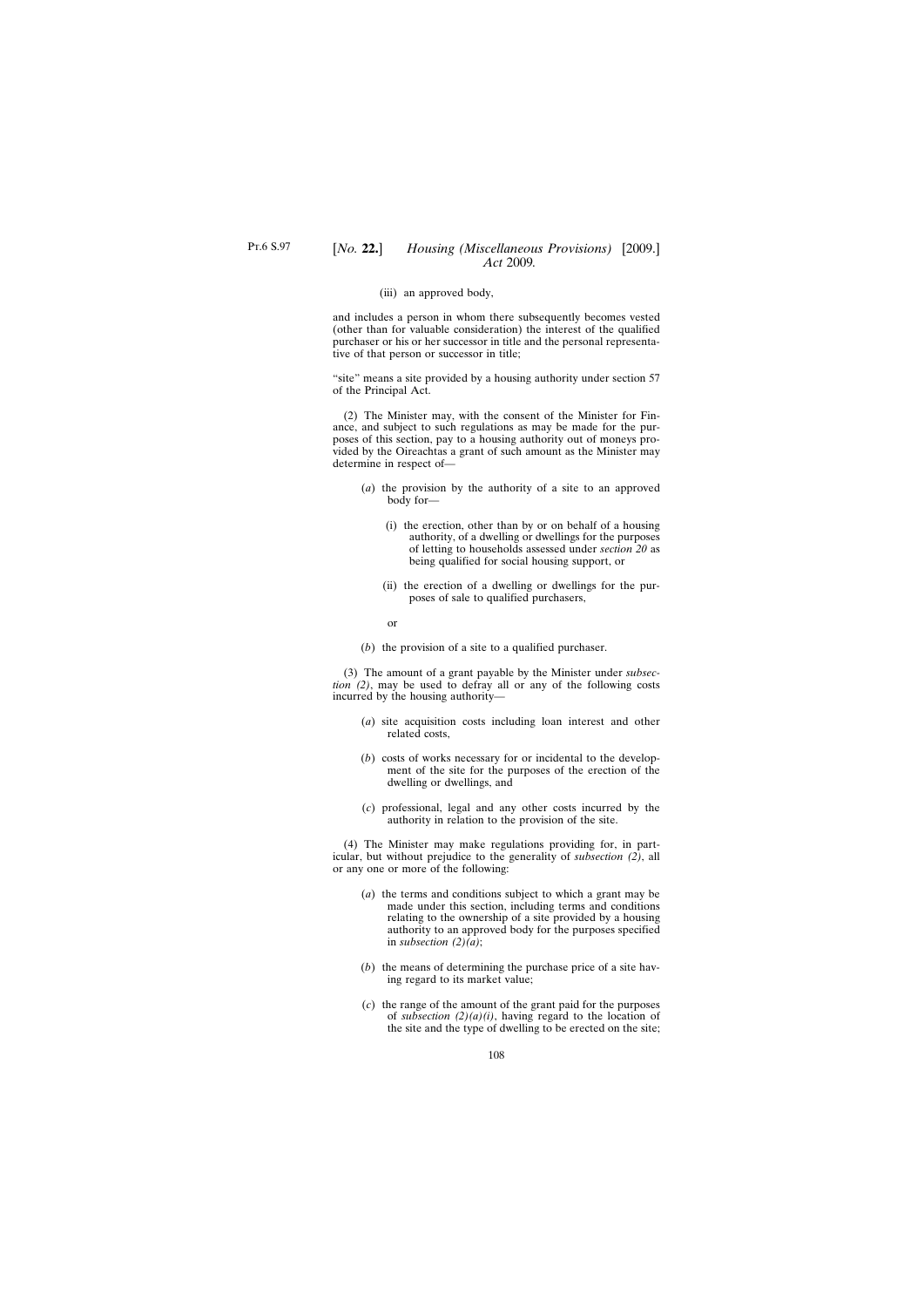- (*d*) the maximum grant payable for the purposes of *paragraph (a)(ii)* or *(b)* of *subsection (2)*;
- (*e*) requirements in relation to the payment of the grant including, but not necessarily limited to, terms and conditions relating to—
	- (i) the use of the dwelling as the qualified purchaser's normal residence, and
	- (ii) repayments to a housing authority under *section 98*;
- (*f*) requirements in relation to standards of construction and works.

**98.**—(1) This section applies to a site provided by a housing auth- Control on resale of ority to a qualified purchaser at a purchase price less than the certain sites or market value.

dwellings thereon.

(2) Where a site to which this section applies, including a site with a dwelling thereon, is first resold before the expiration of 20 years from the date of the sale of the site to a qualified purchaser, the vendor shall pay to the housing authority an amount equal to a percentage of the market value of the site only at the date of the resale, calculated in accordance with *subsection (3)*.

(3) The percentage referred to in *subsection (2)* is calculated in accordance with the following formula—

$$
\frac{Y\;x\;100}{Z}
$$

where—

- (*a*) Y is the difference between the market value of the site at the date of the sale to the qualified purchaser and the price actually paid, and
- (*b*) Z is the market value of the site at the date of the sale to the qualified purchaser.

(4) The amount payable under *subsection (2)* shall be reduced by 10 per cent in respect of each complete year after the tenth year during which the purchaser has been in possession of the site.

(5) Where the amount payable under *subsection (2)* would, if subtracted from the market value of the site at the date of its resale, result in an amount that is less than the price actually paid for the site, the amount payable shall be reduced to the extent necessary to avoid that result.

(6) As soon as practicable after a site to which this section applies is sold to a qualified purchaser, the housing authority shall make an order charging the site with an amount that shall be expressed in the order in the terms set out in *subsection (7)*.

(7) The terms referred to in *subsection (6)* are that the amount charged is an amount equal to the amount (if any) that may subsequently become payable under *subsection (2)* in respect of the site.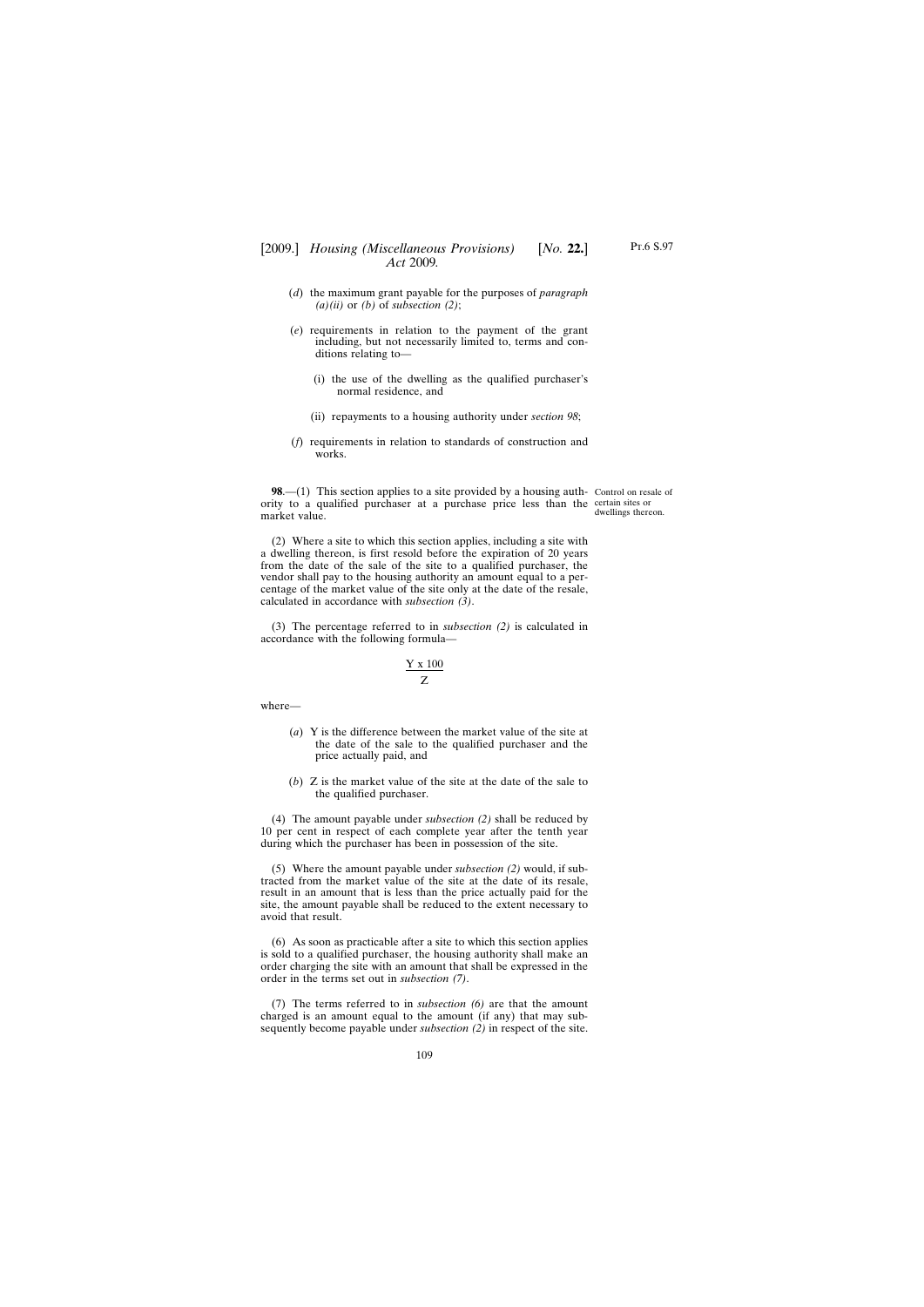(8) An order under *subsection (6)* shall be deemed to be a mortgage made by deed within the meaning of the Conveyancing Acts 1881 to 1911 and to have been executed, at the time of the sale of the site to the qualified purchaser, in favour of the housing authority for a charge of the amount referred to in *subsection (7)*.

(9) Accordingly, the housing authority shall, as on and from the making of such an order—

- (*a*) be deemed to be a mortgagee of the site for the purposes of the Conveyancing Acts 1881 to 1911, and
- (*b*) have in relation to the charge referred to in *subsection (8)*, all the powers conferred by those Acts on mortgagees under mortgages made by deed.

(10) Where a housing authority makes an order under *subsection (6)*, it shall, as soon as practicable thereafter, cause the order to be registered in the Registry of Deeds or the Land Registry, as appropriate, and it shall be a sufficient description of the amount in respect of which the charge to which the order relates is being registered to state that amount to be the amount referred to in *section 98(7)* of the *Housing (Miscellaneous Provisions) Act 2009.*

(11) An order under *subsection (6)* affecting a site to which this section applies which is registered land within the meaning of the Registration of Title Act 1964 shall be registrable as a burden affecting such land whether the person named in the order as the owner of the land is or is not registered under the said Act as the owner of the land.

(12) A housing authority may, subject to *subsection (13)*, enter into an agreement with a holder of a license under the Central Bank Act 1971, a building society or other financial institution that a charge proposed to be created by it by an order under *subsection (6)* shall have a priority, as against a mortgage or charge proposed to be created in favour of that holder, society or institution, that is different from the priority the charge would otherwise have if this subsection had not been enacted.

(13) A housing authority may only enter into an agreement referred to in *subsection (12)* if it considers that the agreement will—

- (*a*) enable a qualified purchaser to whom it is proposing to sell a site to which this section applies to obtain an advance of moneys from the holder, society or institution referred to in *subsection (12)* for the purposes of purchasing the site, or
- (*b*) enable a qualified purchaser who purchased a site to which this section applies—
	- (i) to refinance an existing advance of moneys from the holder, society or institution referred to in *subsection (12)*, or
	- (ii) to obtain a further advance of moneys from the holder, society or institution referred to in *subsection (12)*, for any purpose.

(14) Any amount that becomes payable to a housing authority under *subsection (2)* may, without prejudice to any other power in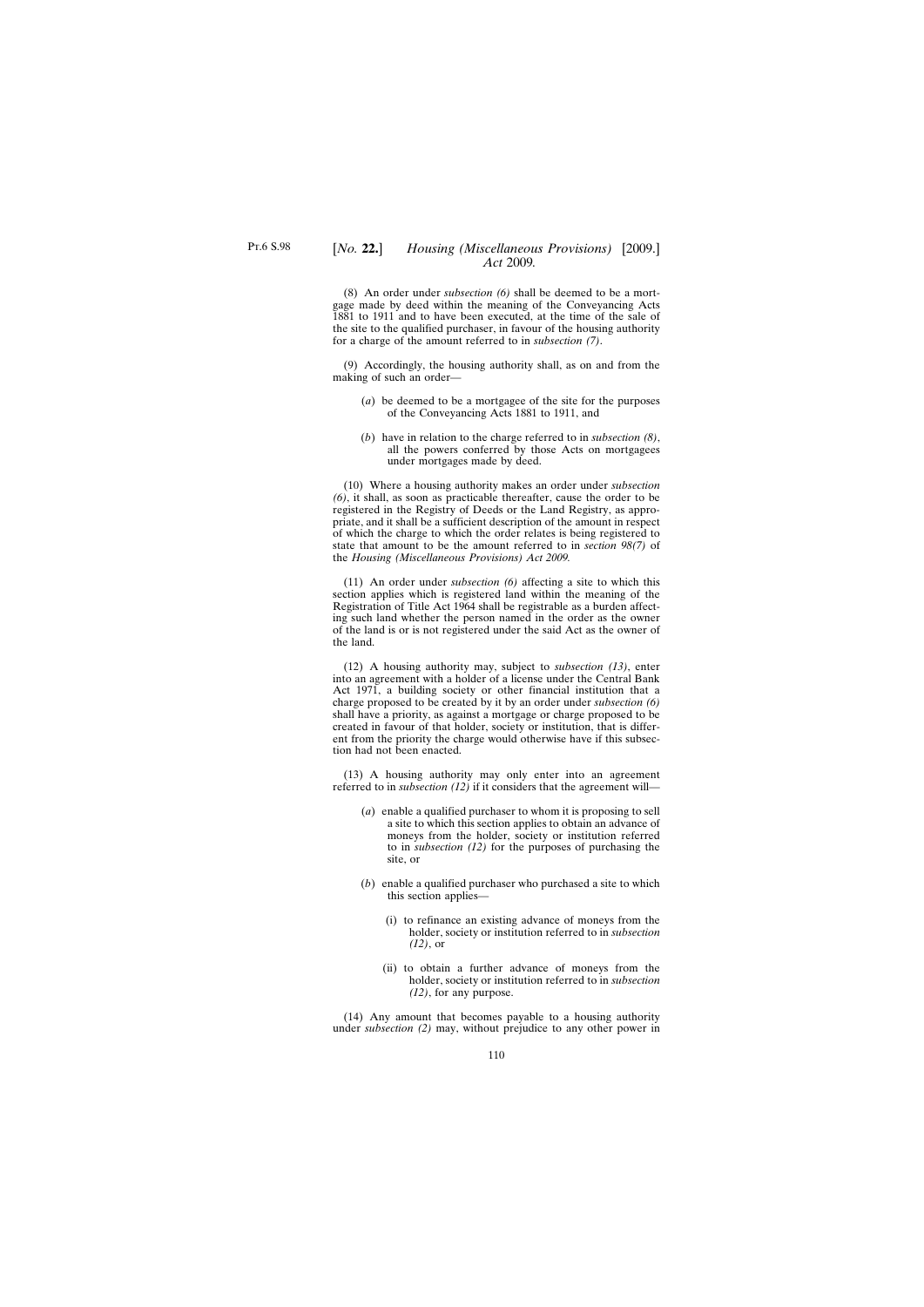that behalf, be recovered by the authority from the person concerned as a simple contract debt in any court of competent jurisdiction.

(15) For the avoidance of doubt, neither an order under *subsection (6)* nor a charge that arises under it shall be regarded as a conveyance for the purposes of section 3 of the Family Home Protection Act 1976.

(16) For the purposes of this section, the current market value of a site to which this section applies shall be determined by the housing authority, or, where the vendor does not agree with the market value so determined, by an independent valuer nominated by the vendor from a panel of suitably qualified persons, established by the housing authority, who are of a class or description prescribed under *section 49*.

(17) The housing authority shall not be liable for any expenses incurred by a vendor under *subsection (16)*.

**99**.—(1) This section applies to a grant paid to a person under Repayment of article 5 of the Housing (Adaptation Grants for Older People and adaptation grant.People with a Disability) Regulations 2007 (S.I. No. 670 of 2007), for the purpose of providing additional accommodation, pursuant to an application received by a housing authority on or after such date as may be prescribed.

- (2) (*a*) Where a dwelling in respect of which a grant was paid is sold before the expiration of 5 years from the date of payment of the grant, the vendor shall pay to the housing authority an amount equal to a percentage of the grant.
	- (*b*) The percentage referred to in *paragraph (a)* is—
		- (i) 85 per cent of the grant paid where less than one year has passed since the date of payment of the grant,
		- (ii) 70 per cent of the grant paid where one year or more but less than 2 years has passed since the date of payment of the grant,
		- (iii) 50 per cent of the grant paid where 2 years or more but less than 3 years has passed since the date of payment of the grant,
		- (iv) 35 per cent of the grant paid where 3 years or more but less than 4 years has passed since the date of payment of the grant, and
		- (v) 20 per cent of the grant paid where 4 years or more but less than 5 years has passed since the date of payment of the grant.

(3) As soon as practicable after the grant is paid to a person, the housing authority shall make an order charging the dwelling with an amount that shall be expressed in the order in the terms set out in *subsection (4)*.

(4) The terms referred to in *subsection (3)* are that the amount charged is an amount equal to the amount (if any) that may subsequently become payable under *subsection (2)* in respect of the dwelling.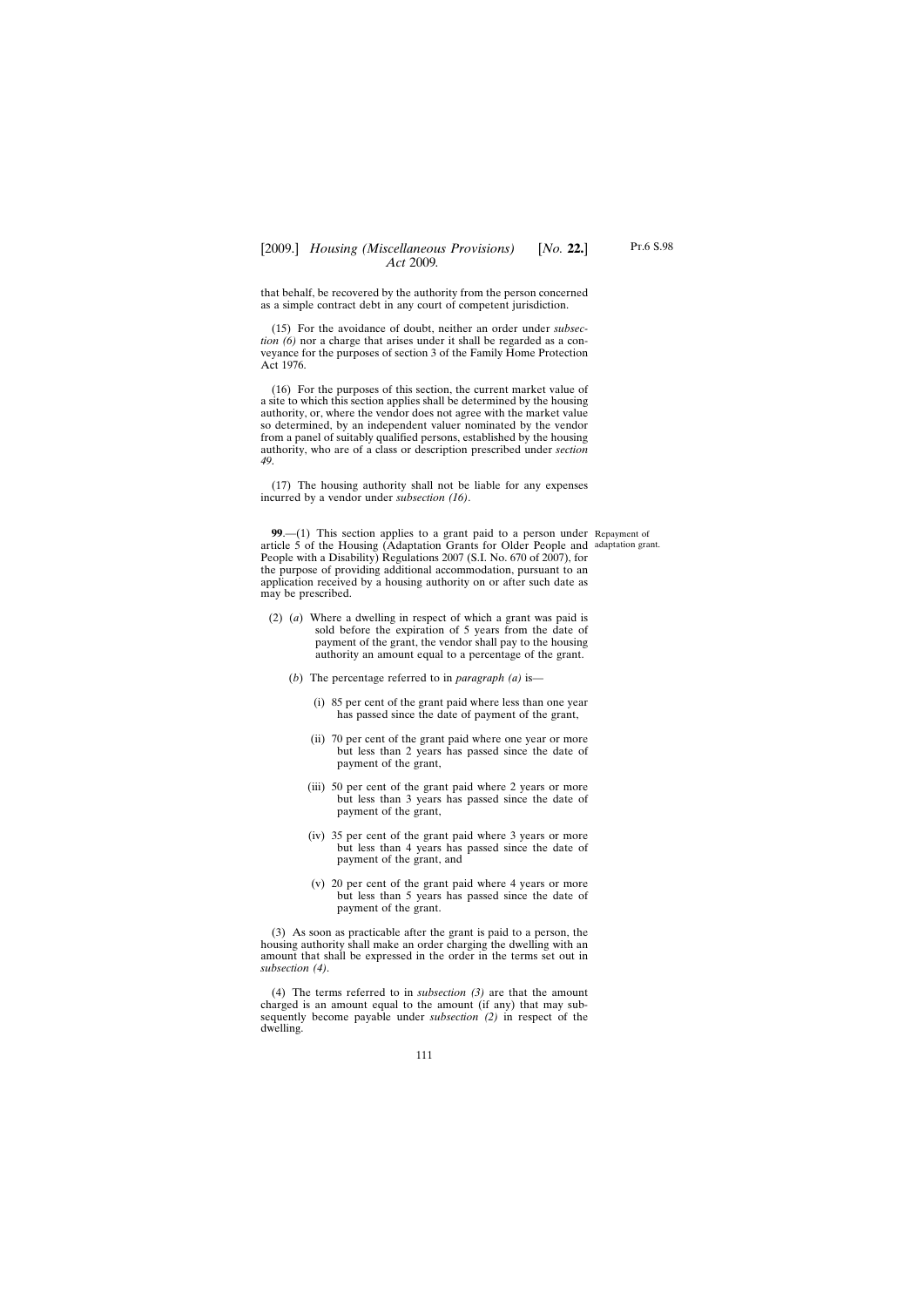(5) An order under *subsection (3)* shall be deemed to be a mortgage made by deed within the meaning of the Conveyancing Acts 1881 to 1911 and to have been executed, at the time of the making of the grant, in favour of the housing authority for a charge of the amount referred to in *subsection (4)*.

(6) Accordingly, the housing authority shall, as on and from the making of an order under *subsection (3)*—

- (*a*) be deemed to be a mortgagee of the dwelling for the purposes of the Conveyancing Acts 1881 to 1911, and
- (*b*) have, in relation to the charge referred to in *subsection (5)*, all the powers conferred by those Acts on mortgagees under mortgages made by deed.

(7) Where a housing authority makes an order under *subsection (3)*, it shall, as soon as practicable thereafter, cause the order to be registered in the Registry of Deeds or the Land Registry, as appropriate, and it shall be a sufficient description of the amount in respect of which the charge to which the order relates is being registered to state that amount to be the amount referred to in *section 52(4)* of the *Housing (Miscellaneous Provisions) Act 2009*.

(8) An order under *subsection (3)* affecting a dwelling which is registered land within the meaning of the Registration of Title Act 1964 shall be registrable as a burden affecting such land whether the person named in the order as the owner of the land is or is not registered under that Act as the owner of the land.

(9) Any amount that becomes payable to a housing authority under *subsection (2)*, may, without prejudice to any other power in that behalf, be recovered by the authority from the person concerned as a simple contract debt in any court of competent jurisdiction.

(10) For the avoidance of doubt, neither an order under *subsection (3)* nor a charge that arises under it shall be regarded as a conveyance for the purposes of section 3 of the Family Home Protection Act 1976.

### PART 7

### AMENDMENTS TO THE RESIDENTIAL TENANCIES ACT 2004

Amendments to Residential Tenancies Act 2004.

**100**.—(1) In this section "Act of 2004" means the Residential Tenancies Act 2004.

- (2) Section 3 of the Act of 2004 is amended—
	- (*a*) in subsection  $(2)(c)(ii)$ , by substituting "a household within the meaning of the *Housing (Miscellaneous Provisions) Act 2009* assessed under *section 20* of that Act as being qualified for social housing support" for "a person referred to in section 9(2) of the Housing Act 1988", and
	- (*b*) by inserting the following subsection:

"(3) Notwithstanding the definition of "tenancy" in section 5(1), in this section a reference to a tenancy does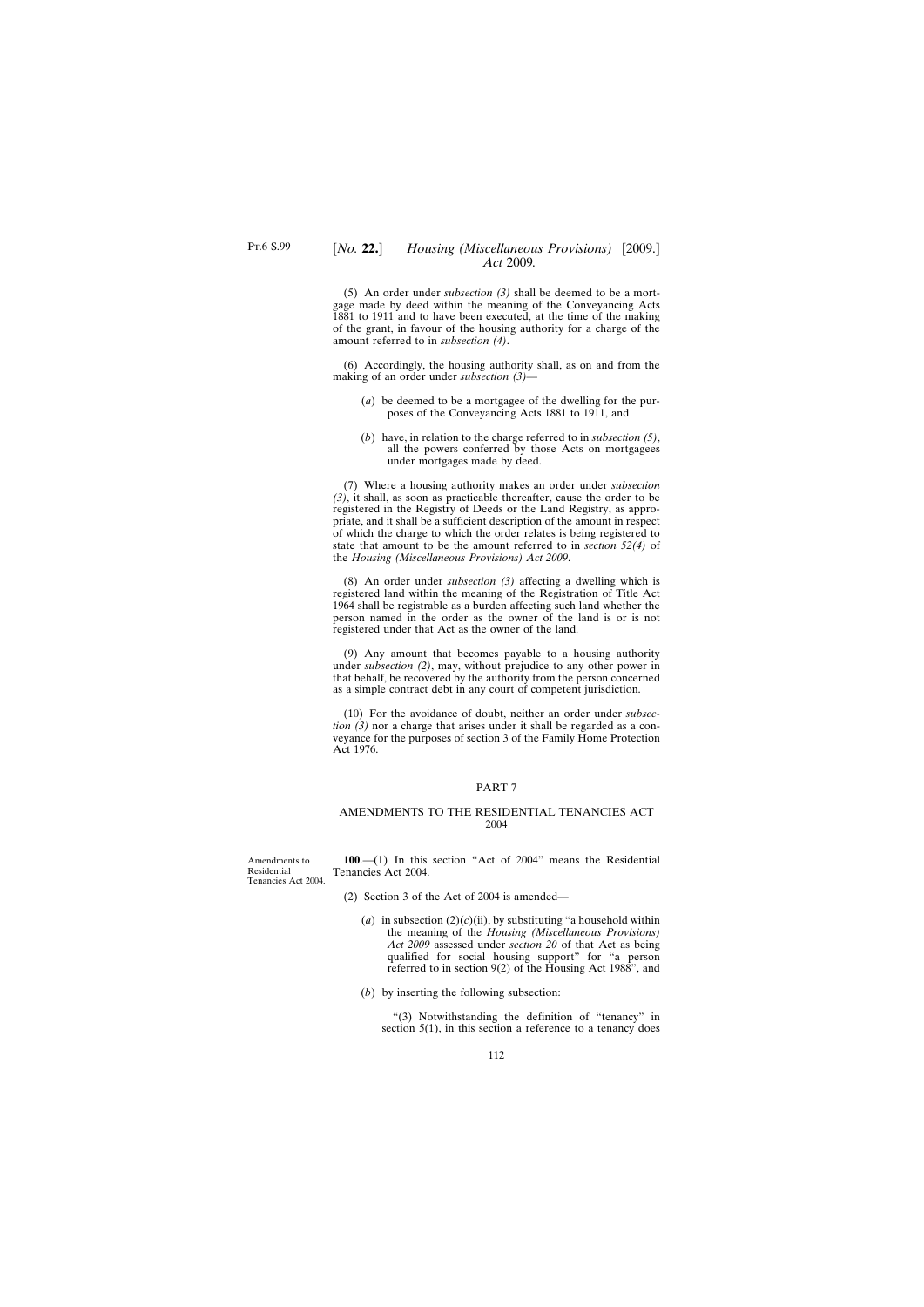not include a tenancy the term of which is more than 35 years.".

- (3) Section 12 of the Act of 2004 is amended—
	- (*a*) in subsection (1), by inserting the following after paragraph (*b*):
		- "(*ba*) provide receptacles suitable for the storage of refuse outside the dwelling, save where the provision of such receptacles is not within the power or control of the landlord in respect of the dwelling concerned,",
	- (*b*) in subsection (4)(*a*), by substituting the following for subparagraph (i):
		- "(i) the payment of rent, or any other charges or taxes payable by the tenant in accordance with the lease or tenancy agreement, and the amount of rent or such other charges or taxes in arrears is equal to or greater than the amount of the deposit, or",

and

- (*c*) by substituting the following for subsection  $(4)(b)$ :
	- "(*b*) where, at the date of the request for return or repayment, there is a default in—
		- (i) the payment of rent, or any other charges or taxes payable by the tenant in accordance with the lease or tenancy agreement, or
		- (ii) compliance with section 16(*f*),

and subparagraph (i) or (ii), as the case may be, of paragraph (*a*) does not apply, then there shall only be required to be returned or repaid under subsection  $(1)(d)$  the difference between the amount of rent or such other charges or taxes in arrears or, as appropriate, the amount of the costs that would be incurred in taking steps of the kind referred to in paragraph  $(a)(ii)$ .".

- (4) Section 135 of the Act of 2004 is amended—
	- (*a*) by deleting subsection (2), and
	- (*b*) in subsection (5), by substituting "that the application is incomplete and invalid and shall return the application, any other information submitted with the application and any fee paid" for "of the omission concerned and afford him or her a reasonable opportunity to rectify the matter".

(5) The Act of 2004 is amended by inserting the following section after section 147: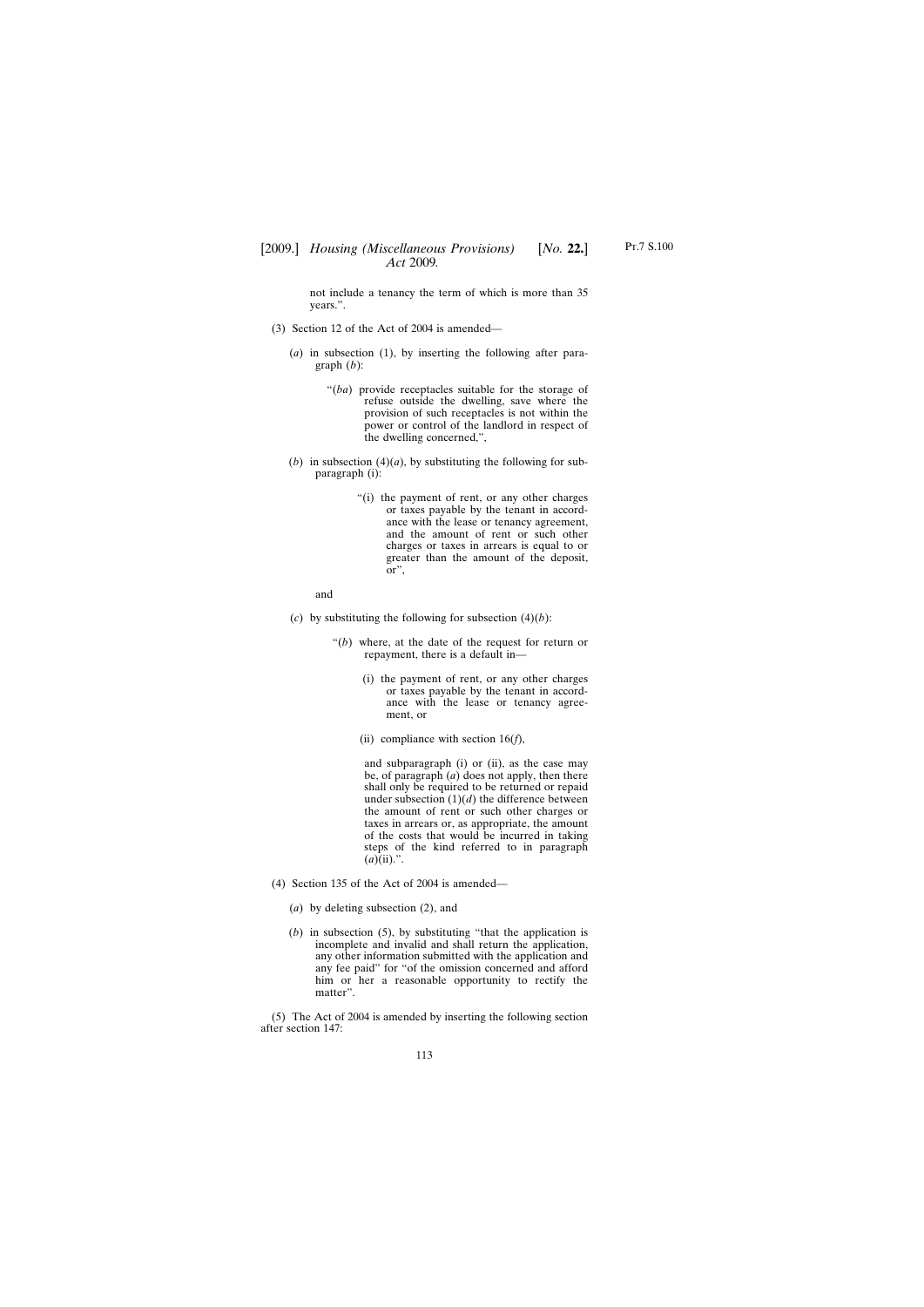## [*No.* **22.**] *Housing (Miscellaneous Provisions)* [2009.] *Act* 2009*.*

"Disclosure of certain information to Revenue

Commissioners. tained in the register the disclosure of which to the 147A.—The Board shall, at such intervals as are specified by the Revenue Commissioners, disclose to the Revenue Commissioners information con-Revenue Commissioners is reasonably necessary for the performance by the Revenue Commissioners of their functions.".

(6) The amendment provided for in *subsection (2)(b)* does not affect any matter referred to the Private Residential Tenancies Board for resolution under Part 6 of the Act of 2004 before the coming into operation of this section.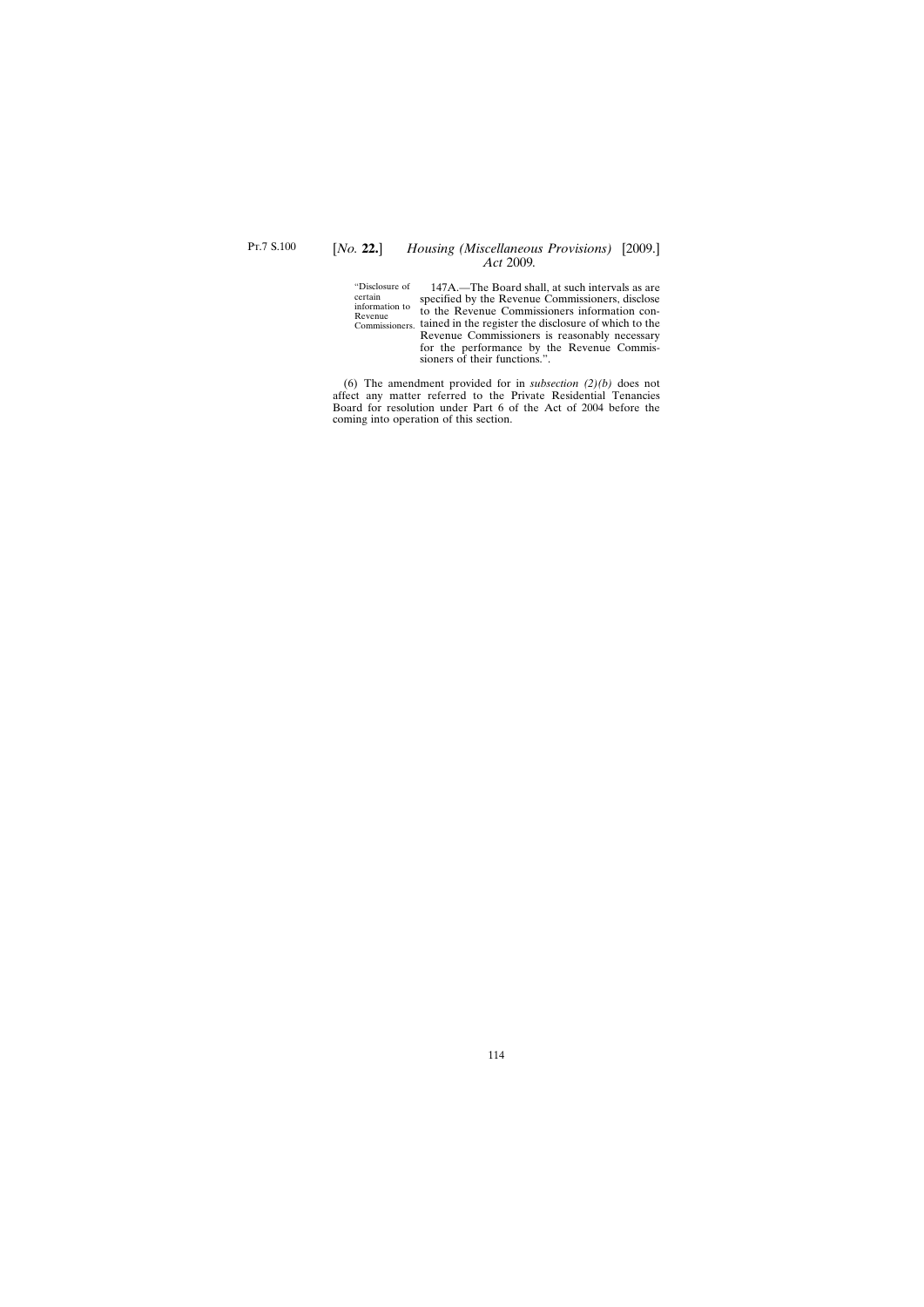### SCHEDULE 1

Repeals

### *Section 7.*

| <b>Item</b>    | Number<br>and Year      | <b>Short Title</b>                             | Extent of Repeal                 |
|----------------|-------------------------|------------------------------------------------|----------------------------------|
| (1)            | (2)                     | (3)                                            | (4)                              |
| 1              | No. 21<br>of<br>1966    | Housing Act 1966                               | Sections 56, 58 and 61           |
| $\overline{c}$ | 28<br>of<br>No.<br>1988 | Housing Act 1988                               | Sections 8, 9, 11, 14, 15 and 20 |
| 3              | No. 18<br>of<br>1992    | Housing (Miscellaneous<br>Provisions) Act 1992 | Sections 2, 3 and 9              |
| $\overline{4}$ | 30<br>No.<br>of<br>2000 | Planning and Develop-<br>ment Act 2000         | Sections 98, 99 and 100          |
| 5              | of<br>No.<br>9<br>2002  | Housing (Miscellaneous<br>Provisions) Act 2002 | Sections 6, 8, 9, 10 and 14      |

# SCHEDULE 2

*Section 8.*

### Consequential Amendments

## PART 1

### Amendments to Housing Act 1966

| <b>Item</b>   | Provision<br>affected | Amendment                                                                                                                                                                                                                                                                                                                                                                                       |
|---------------|-----------------------|-------------------------------------------------------------------------------------------------------------------------------------------------------------------------------------------------------------------------------------------------------------------------------------------------------------------------------------------------------------------------------------------------|
| (1)           | (2)                   | (3)                                                                                                                                                                                                                                                                                                                                                                                             |
| $\mathbf{1}$  | Section 90            | Insert the following after subsection $(4)$ :<br>"(4A) Section $211(2)$ of the Planning and<br>Development Act 2000 shall not apply to the sale of a<br>dwelling under subsection $(1)(a)(i)$ .".                                                                                                                                                                                               |
| $\mathcal{D}$ | Section<br>107(7)     | Substitute "at the rate at which on the date of the<br>undertaking the authority could borrow from the<br>Housing Finance Agency for the purposes of house<br>purchase loans which are subject to a variable interest<br>rate" for "at a rate specified in the undertaking, being<br>the rate at which on the date of the undertaking the<br>authority could borrow from the local loans fund". |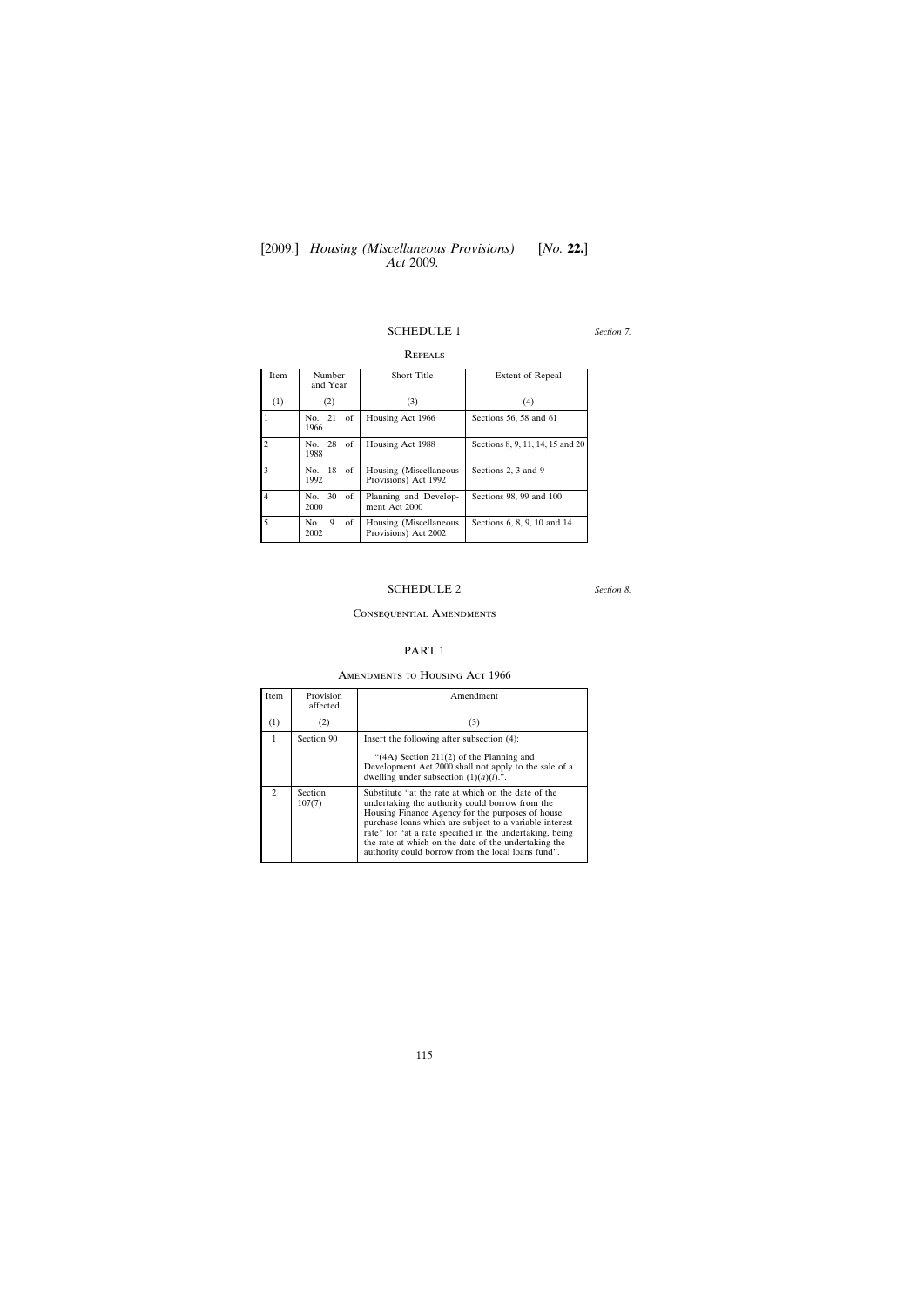### Amendments to Housing Finance Agency Act 1981

| Item           | Provision<br>affected | Amendment                                                                                                                                                                                                                                                                                                                            |
|----------------|-----------------------|--------------------------------------------------------------------------------------------------------------------------------------------------------------------------------------------------------------------------------------------------------------------------------------------------------------------------------------|
| (1)            | (2)                   | (3)                                                                                                                                                                                                                                                                                                                                  |
| $\mathbf{1}$   | Section $4(2)$        | $(a)$ In paragraph $(c)$ , delete "and".                                                                                                                                                                                                                                                                                             |
|                |                       | $(b)$ Insert the following after paragraph $(c)$ :                                                                                                                                                                                                                                                                                   |
|                |                       | " (ca) to manage the Affordable Dwellings<br>Fund established under <i>Part</i> 5 of the<br>Housing (Miscellaneous Provisions) Act<br>2009 in accordance with that Act and any<br>regulations made by the Minister under<br>that Act,                                                                                                |
|                |                       | ( <i>cb</i> ) to advance moneys from the said<br>Affordable Dwellings Fund to housing<br>authorities for any purpose authorised by<br>or under section 94 of the Housing<br>(Miscellaneous Provisions) Act 2009, and".                                                                                                               |
| $\overline{c}$ | Section 5             | ( <i>a</i> ) In paragraph $(c)$ , delete "or".                                                                                                                                                                                                                                                                                       |
|                |                       | (b) In paragraph $(d)$ , substitute " body, or" for<br>"body.".                                                                                                                                                                                                                                                                      |
|                |                       | (c) Insert the following after paragraph $(d)$ :                                                                                                                                                                                                                                                                                     |
|                |                       | " $(e)$ a housing authority from the Affordable"<br>Dwellings Fund established under Part 5<br>of the Housing (Miscellaneous Provisions)<br>Act 2009 subject to and in accordance with<br>that Act and any regulations made by the<br>Minister under that Act, for any purpose<br>authorised by or under section 94 of that<br>Act". |
| 3              | Section $10(3)$       | Substitute "€10,000,000,000" for "€6,000,000,000".                                                                                                                                                                                                                                                                                   |

### PART 3

### Amendments to Housing Act 1988

| Item           | Provision<br>affected | Amendment                                                                                                                                                                                                                       |
|----------------|-----------------------|---------------------------------------------------------------------------------------------------------------------------------------------------------------------------------------------------------------------------------|
| (1)            | (2)                   | (3)                                                                                                                                                                                                                             |
| $\mathbf{1}$   | Section 12            | (a) In subsection (1), insert "and $(8)$ " after "subsection"<br>$(2)$ ".<br>(b) Insert the following after subsection $(7)$ :                                                                                                  |
|                |                       | " $(8)$ ( <i>a</i> ) This section shall not apply to<br>apartments in a designated apartment<br>complex.                                                                                                                        |
|                |                       | (b) For the purposes of <i>paragraph</i> $(a)$ ,<br>"apartments" and "designated apartment<br>complex" have the same meaning as they<br>have in <i>section</i> 50 of the <i>Housing</i><br>(Miscellaneous Provisions) Act 2009. |
| $\mathfrak{D}$ | Section 13            | In subsection (3), substitute "Section 11 of the Housing<br>(Miscellaneous Provisions) Act 2009" for "Section 56(2)<br>of the Principal Act".                                                                                   |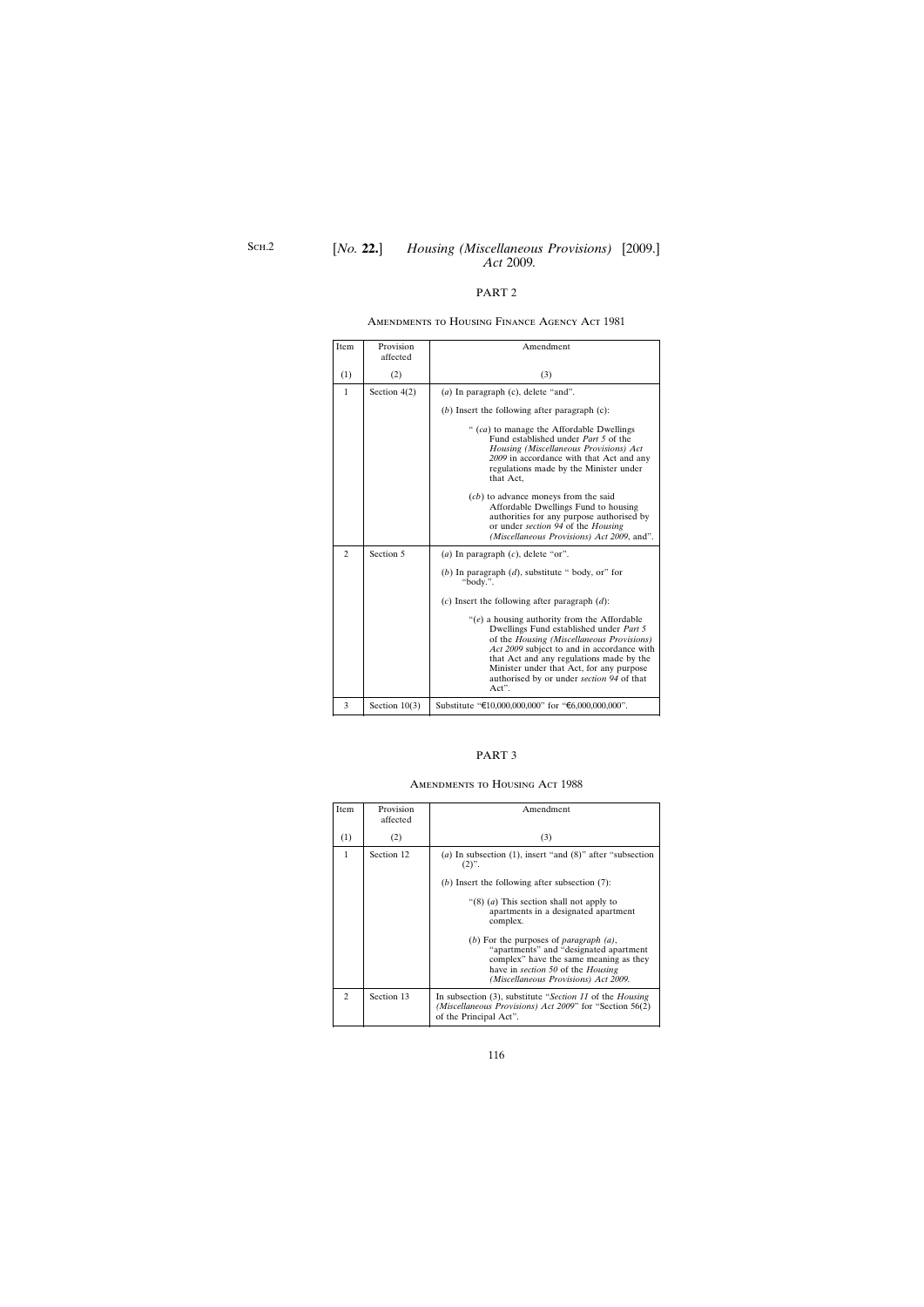### Amendments to Housing (Miscellaneous Provisions) Act 1992

| Item         | Provision<br>affected | Amendment                                                                                                                                                                                                                                                                                                                                                                                                                                                                  |
|--------------|-----------------------|----------------------------------------------------------------------------------------------------------------------------------------------------------------------------------------------------------------------------------------------------------------------------------------------------------------------------------------------------------------------------------------------------------------------------------------------------------------------------|
| (1)          | (2)                   | (3)                                                                                                                                                                                                                                                                                                                                                                                                                                                                        |
| $\mathbf{1}$ | Section $1(1)$        | Insert the following definitions:                                                                                                                                                                                                                                                                                                                                                                                                                                          |
|              |                       | " 'improvement notice' has the meaning given to it by<br>section 18A:                                                                                                                                                                                                                                                                                                                                                                                                      |
|              |                       | 'prohibition notice' has the meaning given to it by section<br>18B;".                                                                                                                                                                                                                                                                                                                                                                                                      |
| 2            | Section 5             | In subsection $(2)$ , substitute the following for paragraph<br>$(a)$ :                                                                                                                                                                                                                                                                                                                                                                                                    |
|              |                       | "(a) who has been assessed under section 20 of the<br>Housing (Miscellaneous Provisions) Act 2009 as<br>being qualified for social housing support, but only<br>if by exercising those functions the authority is<br>satisfied that the person's need for such support<br>will be met or obviated, or".                                                                                                                                                                    |
| 3            | Section 18            | (a) In subsection $(1)$ —                                                                                                                                                                                                                                                                                                                                                                                                                                                  |
|              |                       | (i) delete ", works and services appurtenant<br>thereto and enjoyed therewith", and                                                                                                                                                                                                                                                                                                                                                                                        |
|              |                       | (ii) after "let" to insert "or available for letting".                                                                                                                                                                                                                                                                                                                                                                                                                     |
|              |                       | (b) Delete subsections (3) to (6).                                                                                                                                                                                                                                                                                                                                                                                                                                         |
|              |                       | (c) In subsection $(7)(b)$ , insert "and any common areas"<br>after "house".                                                                                                                                                                                                                                                                                                                                                                                               |
|              |                       | (d) In subsection $(7)$ :                                                                                                                                                                                                                                                                                                                                                                                                                                                  |
|              |                       | in paragraph $(g)$ substitute "food;"<br>for<br>(i)<br>"food.", and                                                                                                                                                                                                                                                                                                                                                                                                        |
|              |                       | (ii) insert the following after paragraph $(g)$ :                                                                                                                                                                                                                                                                                                                                                                                                                          |
|              |                       | " $(h)$ fire safety.".                                                                                                                                                                                                                                                                                                                                                                                                                                                     |
|              |                       | (e) Substitute the following for subsection $(8)$ :                                                                                                                                                                                                                                                                                                                                                                                                                        |
|              |                       | "(8) For the purposes of subsection $(7)(b)$ 'a<br>proper state of structural repair' means sound,<br>internally and externally, with roof, roofing tiles<br>and slates, windows, floors, ceilings, walls, stairs,<br>doors, skirting boards, fascia, tiles on any floor, ceil-<br>ing and wall, gutters, down pipes, fittings, fur-<br>nishings, gardens and common areas maintained in<br>good condition and repair and not defective due to<br>dampness or otherwise.". |
|              |                       | ( <i>f</i> ) Insert the following after subsection $(8)$ :                                                                                                                                                                                                                                                                                                                                                                                                                 |
|              |                       | "(9) In this section and sections 18A and 18B-                                                                                                                                                                                                                                                                                                                                                                                                                             |
|              |                       | 'common areas' means common areas, works and<br>services that are appurtenant to houses and enjoyed<br>therewith and that are in the ownership or under<br>the control of the landlord;                                                                                                                                                                                                                                                                                    |
|              |                       | 'landlord' means the person for the time being<br>entitled to receive (otherwise than as agent for<br>another person) the rent paid in respect of a house<br>by the tenant thereof;                                                                                                                                                                                                                                                                                        |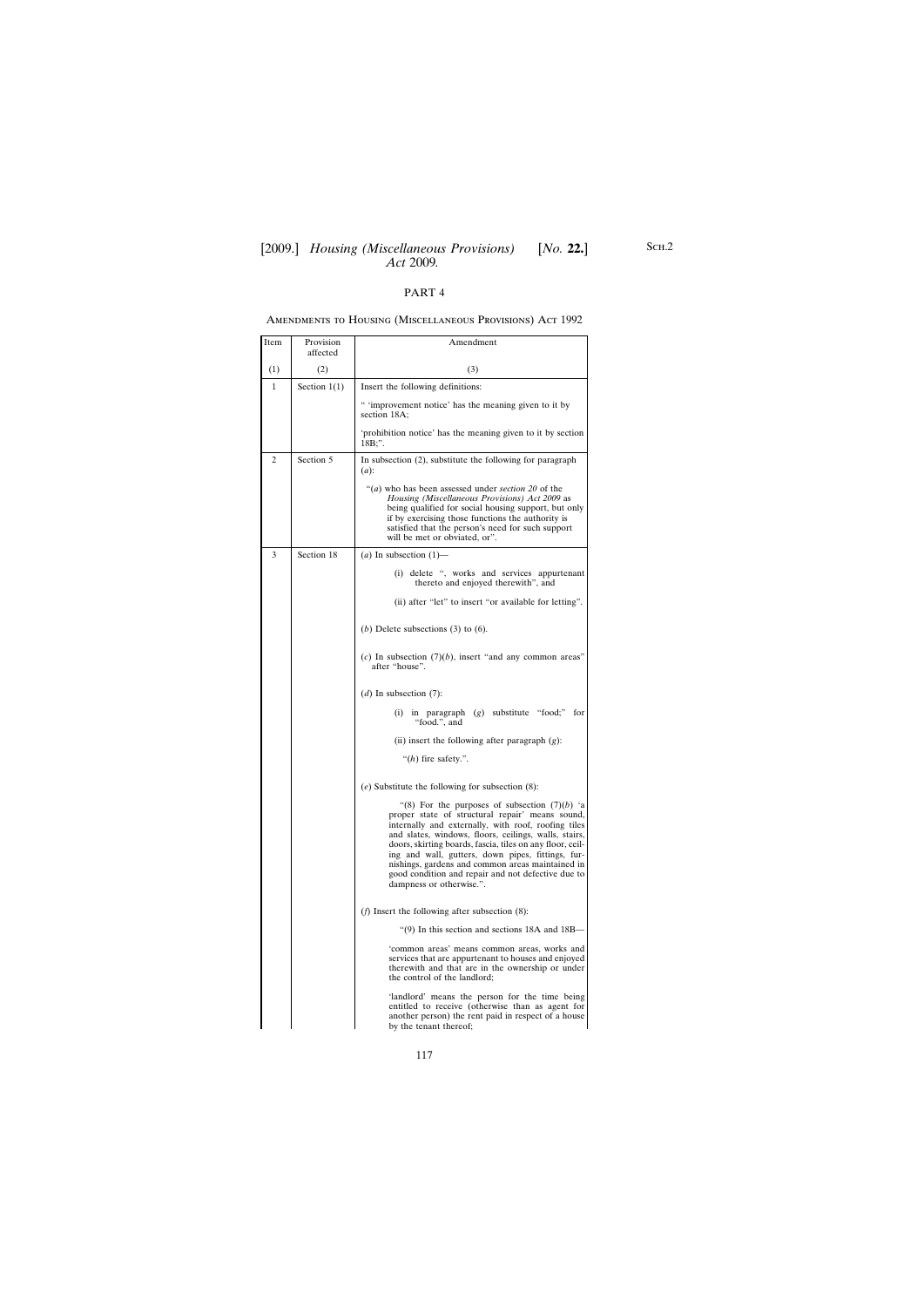| Item | Provision    | Amendment                                                                                                                                                                                                                                                                                                                                     |
|------|--------------|-----------------------------------------------------------------------------------------------------------------------------------------------------------------------------------------------------------------------------------------------------------------------------------------------------------------------------------------------|
|      | affected     |                                                                                                                                                                                                                                                                                                                                               |
| (1)  | (2)          | (3)                                                                                                                                                                                                                                                                                                                                           |
|      |              | 'tenancy' includes a periodic tenancy and a tenancy<br>for a fixed term, whether oral or in writing or<br>implied;                                                                                                                                                                                                                            |
|      |              | 'tenant' means the person for the time being<br>entitled to the occupation of a house under a<br>tenancy.".                                                                                                                                                                                                                                   |
| 4    | New sections | Insert the following new sections after section 18:                                                                                                                                                                                                                                                                                           |
|      |              | "Improvement notice.<br>$18A$ – $(1)$ Where, in the opinion of a housing authority,<br>a landlord is contravening or has contravened a require-<br>ment of a regulation made under section 18, the authority<br>may give notice in writing (in this Act referred to as an<br>"improvement notice") to the landlord of the house<br>concerned. |
|      |              | (2) An improvement notice shall—                                                                                                                                                                                                                                                                                                              |
|      |              | (a) state that the housing authority is of the<br>opinion referred to in subsection (1),                                                                                                                                                                                                                                                      |
|      |              | $(b)$ state the reasons for that opinion,                                                                                                                                                                                                                                                                                                     |
|      |              | $(c)$ identify the provision of the regulation con-<br>cerned in respect of which that opinion is<br>held,                                                                                                                                                                                                                                    |
|      |              | (d) direct the landlord to remedy the contra-<br>vention within the period specified in the<br>notice commencing on the date specified<br>therein, which date shall not be earlier than<br>the end of the period within which an objec-<br>tion may be submitted under subsection (6),                                                        |
|      |              | $(e)$ include information regarding the submission<br>of an objection and the making of an appeal<br>in relation to the notice, specifying—                                                                                                                                                                                                   |
|      |              | (i) the form and manner of an objection,                                                                                                                                                                                                                                                                                                      |
|      |              | (ii) the form and manner of an appeal, and                                                                                                                                                                                                                                                                                                    |
|      |              | (iii) the address of the housing authority for<br>the purpose of submitting an objection<br>under subsection (6) or notifying the<br>authority of an appeal under subsection<br>$(7)$ , as the case may be,                                                                                                                                   |
|      |              | $(f)$ contain a statement that if an objection is not<br>submitted in accordance with subsection (6)<br>and within the period specified in that sub-<br>section then-                                                                                                                                                                         |
|      |              | (i) the notice will be treated as not disputed,<br>and                                                                                                                                                                                                                                                                                        |
|      |              | (ii) the landlord will be deemed to have<br>accepted the notice and to have agreed<br>to comply with the direction within the<br>period specified therein,                                                                                                                                                                                    |
|      |              | and                                                                                                                                                                                                                                                                                                                                           |
|      |              | $(g)$ be signed and dated by the housing authority.                                                                                                                                                                                                                                                                                           |
|      |              | (3) An improvement notice may include directions as to<br>the measures to be taken to remedy the contravention to<br>which the notice relates or to otherwise comply with the<br>notice.                                                                                                                                                      |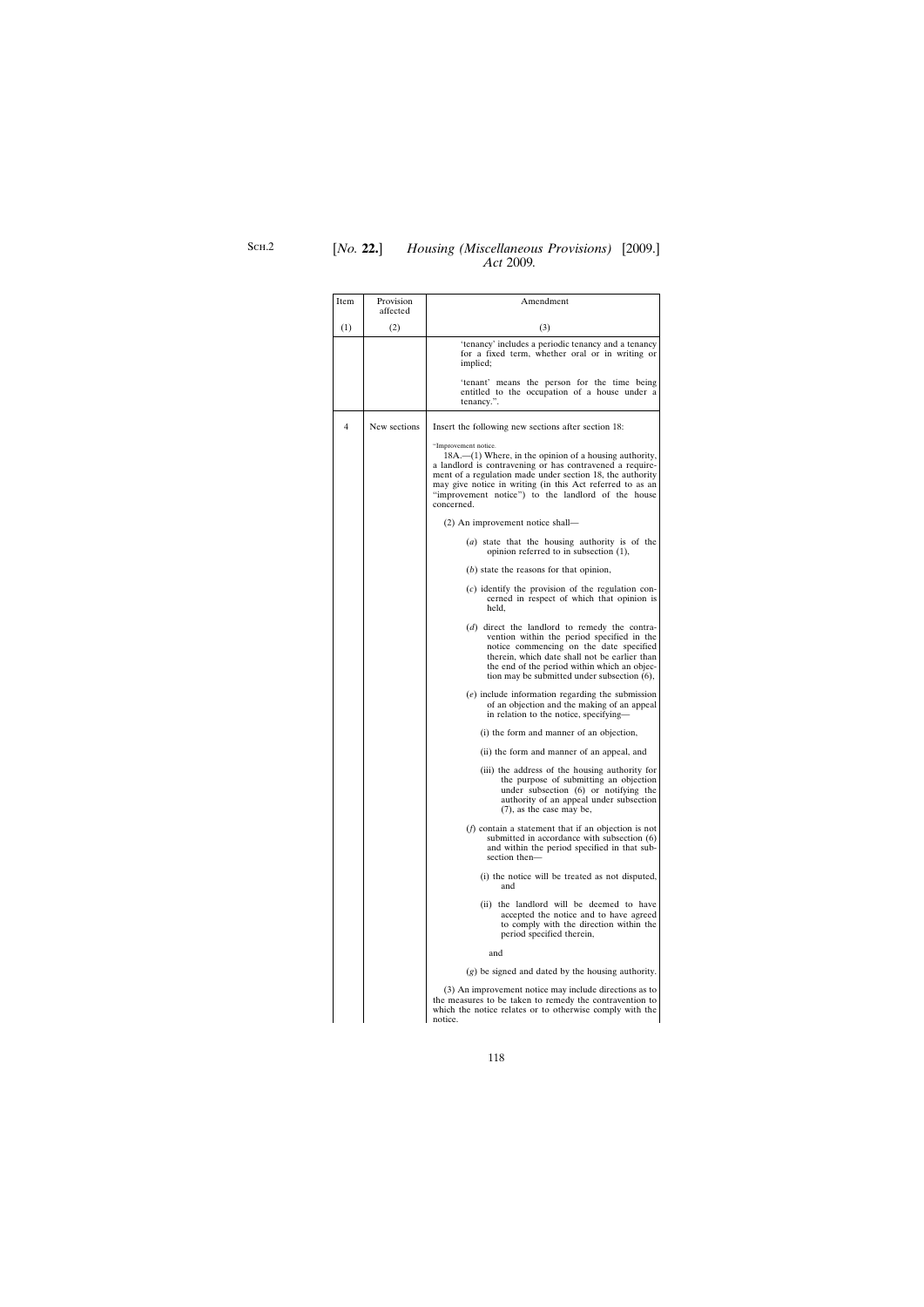## [2009.] [ *Housing (Miscellaneous Provisions) No.* **22.**] *Act* 2009*.*

| Item | Provision<br>affected | Amendment                                                                                                                                                                                                                                                                                                                                                                                                                                                                                                          |
|------|-----------------------|--------------------------------------------------------------------------------------------------------------------------------------------------------------------------------------------------------------------------------------------------------------------------------------------------------------------------------------------------------------------------------------------------------------------------------------------------------------------------------------------------------------------|
| (1)  | (2)                   | (3)                                                                                                                                                                                                                                                                                                                                                                                                                                                                                                                |
|      |                       | (4) Where an improvement notice is given under subsec-<br>tion $(1)$ , the housing authority shall give a copy to the ten-<br>ant of the house concerned.                                                                                                                                                                                                                                                                                                                                                          |
|      |                       | $(5)$ ( <i>a</i> ) A landlord to whom an improvement notice has<br>been given who is of the opinion that the<br>improvement notice has been complied with<br>shall, before the expiration of the period<br>specified in the notice for the purpose of<br>subsection $(2)(d)$ , confirm in writing to the<br>housing authority that the matters referred<br>to in the notice have been so remedied and<br>shall give a copy of the confirmation to the<br>tenant.                                                   |
|      |                       | $(b)$ Where a landlord confirms to the housing<br>authority in accordance with paragraph $(a)$<br>that the matters referred to in the improve-<br>ment notice have been remedied, the hous-<br>ing authority, on being satisfied that the<br>matters have been so remedied, shall, within<br>28 days of receiving such confirmation, give<br>notice in writing to the landlord of com-<br>pliance with the improvement notice and<br>shall give a copy of the notice to the tenant.                                |
|      |                       | (c) The notice under paragraph $(b)$ does not pre-<br>clude any inspection which the housing auth-<br>ority considers necessary in relation to the<br>house concerned or the service of a further<br>improvement notice which the authority<br>may consider necessary.                                                                                                                                                                                                                                             |
|      |                       | (6) A landlord aggrieved by an improvement notice<br>may, within 14 days beginning on the day on which the<br>notice is given to him or her, submit an objection to the<br>notice in the form and manner specified in the notice, and<br>the housing authority shall consider the objection and, as<br>it sees fit, vary, withdraw, cancel or confirm the notice and<br>shall notify the landlord in writing of the decision and the<br>reasons for the decision within 14 days after receipt of<br>the objection. |
|      |                       | $(7)$ (a) The landlord may, no later than 14 days after<br>the decision under subsection $(6)$ is notified<br>by the housing authority to him or her,<br>appeal the decision to a judge of the District<br>Court in the district court district in which<br>the notice was served.                                                                                                                                                                                                                                 |
|      |                       | $(b)$ A landlord who appeals under paragraph $(a)$<br>shall at the same time notify the housing<br>authority in writing of the appeal and the<br>grounds for the appeal.                                                                                                                                                                                                                                                                                                                                           |
|      |                       | $(c)$ The housing authority shall be entitled to<br>appear, be heard and adduce evidence on<br>the hearing of the appeal.                                                                                                                                                                                                                                                                                                                                                                                          |
|      |                       | $(d)$ In determining an appeal under paragraph $(a)$ ,<br>the judge of the District Court may confirm,<br>vary or cancel the improvement notice if he<br>or she considers it reasonable to do so.                                                                                                                                                                                                                                                                                                                  |
|      |                       | (8) Where an objection is submitted under subsection<br>$(6)$ and no appeal is made under subsection $(7)$ against<br>the decision of the housing authority and the improvement<br>notice is neither withdrawn nor cancelled, the notice takes<br>effect on the later of the following:                                                                                                                                                                                                                            |
|      |                       | (a) the day after the day on which the notice is<br>confirmed or varied;                                                                                                                                                                                                                                                                                                                                                                                                                                           |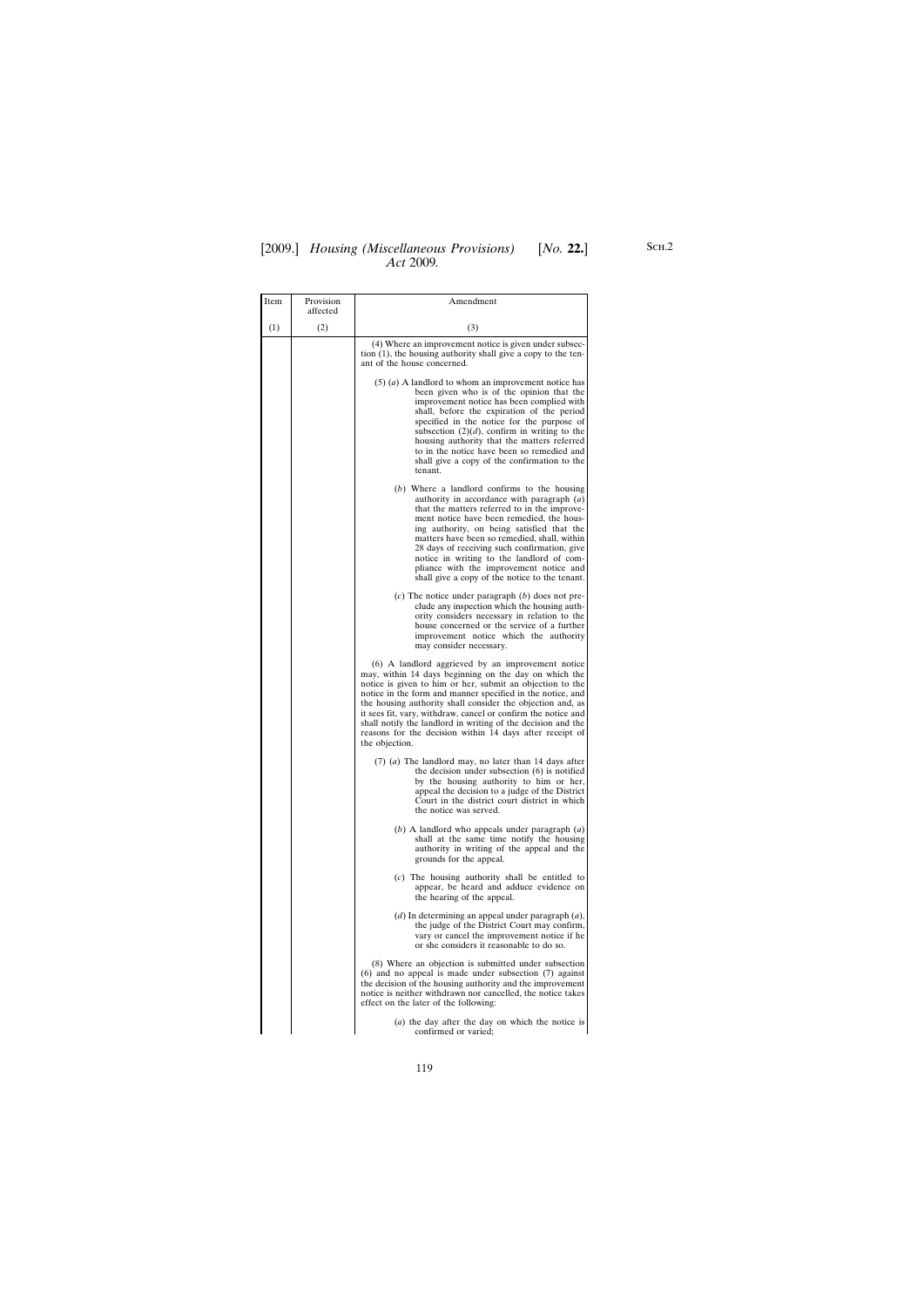| Item | Provision<br>affected | Amendment                                                                                                                                                                                                                                                                                 |
|------|-----------------------|-------------------------------------------------------------------------------------------------------------------------------------------------------------------------------------------------------------------------------------------------------------------------------------------|
| (1)  | (2)                   | (3)                                                                                                                                                                                                                                                                                       |
|      |                       | $(b)$ the day after the objection is withdrawn by<br>the landlord;                                                                                                                                                                                                                        |
|      |                       | $(c)$ the date specified in the notice.                                                                                                                                                                                                                                                   |
|      |                       | $(9)$ Where an appeal is made under subsection $(7)$ and<br>the improvement notice is neither withdrawn nor can-<br>celled, the notice takes effect on the later of the following:                                                                                                        |
|      |                       | $(a)$ the day after the day on which the notice is<br>confirmed or varied on appeal;                                                                                                                                                                                                      |
|      |                       | $(b)$ the day after the appeal is withdrawn by the<br>landlord;                                                                                                                                                                                                                           |
|      |                       | $(c)$ the date specified in the notice.                                                                                                                                                                                                                                                   |
|      |                       | (10) Where no objection is submitted under subsection<br>(6) the improvement notice takes effect on the date speci-<br>fied in the notice.                                                                                                                                                |
|      |                       | $(11)$ The housing authority may—                                                                                                                                                                                                                                                         |
|      |                       | ( <i>a</i> ) withdraw an improvement notice at any time,<br>or                                                                                                                                                                                                                            |
|      |                       | (b) where no objection is submitted or appeal<br>made or pending, extend the date specified<br>in the notice for the purposes of subsection<br>(2)(d).                                                                                                                                    |
|      |                       | (12) Withdrawal of an improvement notice under sub-<br>section (11) does not prevent the giving of another<br>improvement notice, whether in respect of the same matter<br>or a different matter.                                                                                         |
|      |                       | Prohibition notice.<br>$18B$ — $(1)$ Where a landlord fails to comply with an<br>improvement notice in accordance with section 18A, the<br>housing authority may give notice in writing (in this Act<br>referred to as a "prohibition notice") to the landlord of the<br>house concerned. |
|      |                       | $(2)$ A prohibition notice shall—                                                                                                                                                                                                                                                         |
|      |                       | ( <i>a</i> ) state that the housing authority is of the<br>opinion that the landlord has failed to com-<br>ply with an improvement notice,                                                                                                                                                |
|      |                       | (b) direct that the landlord shall not re-let the<br>house for rent or other valuable consider-<br>ation until the landlord has remedied the<br>contravention to which the improvement<br>notice relates,                                                                                 |
|      |                       | $(c)$ include information regarding the making of<br>relation to<br>appeal in<br>the<br>notice,<br>an<br>specifying—                                                                                                                                                                      |
|      |                       | (i) the form and manner of an appeal, and                                                                                                                                                                                                                                                 |
|      |                       | (ii) the address of the housing authority for<br>the purpose of notifying the authority of<br>an appeal under subsection (4),                                                                                                                                                             |
|      |                       | and                                                                                                                                                                                                                                                                                       |
|      |                       | ( <i>d</i> ) be signed and dated by the housing authority.                                                                                                                                                                                                                                |
|      |                       | (3) Where a prohibition notice is given under subsection<br>(1), the housing authority shall give a copy to the tenant<br>of the house concerned.                                                                                                                                         |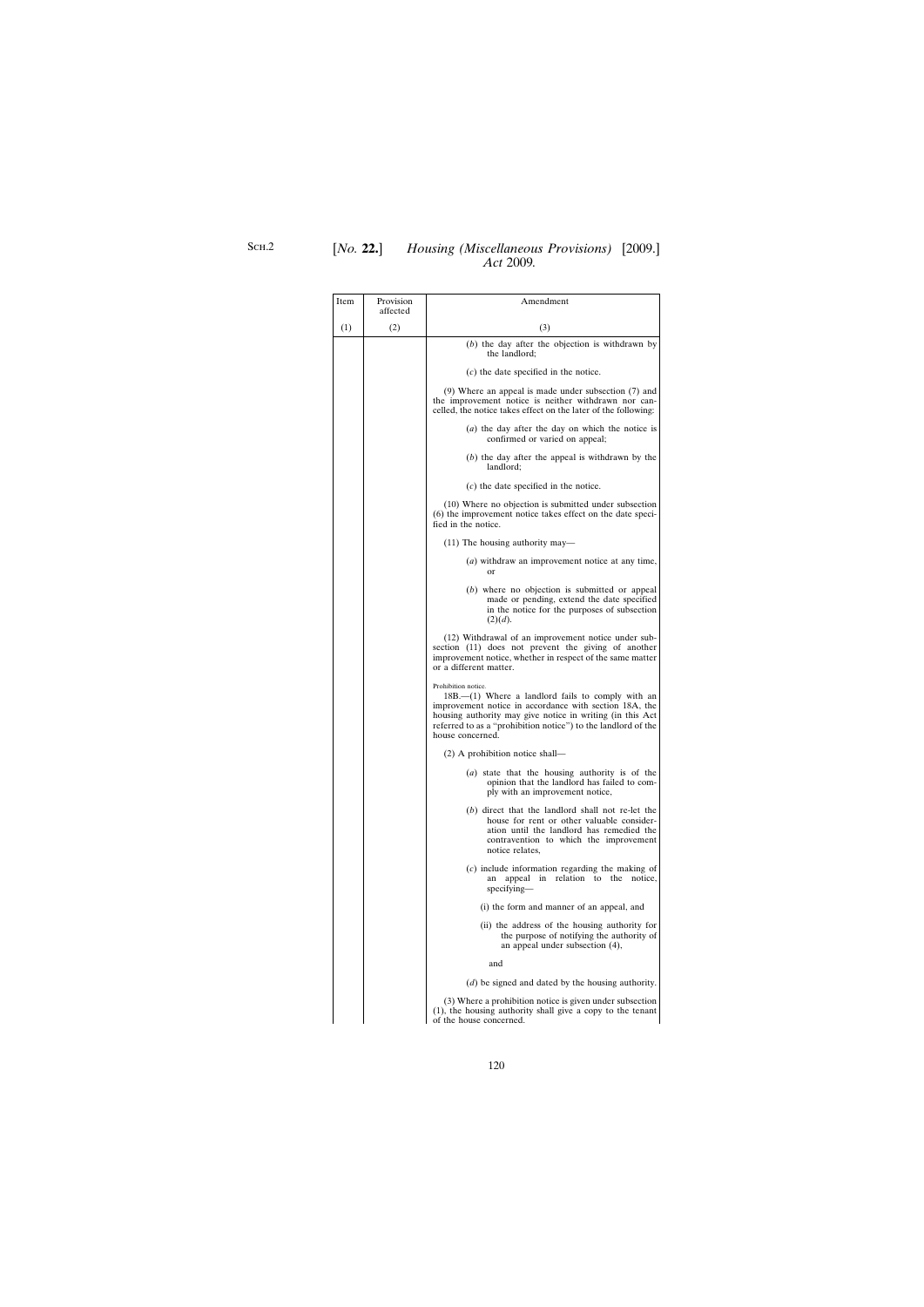## [2009.] [ *Housing (Miscellaneous Provisions) No.* **22.**] *Act* 2009*.*

| Item | Provision<br>affected | Amendment                                                                                                                                                                                                                                                                                                                                                                                                                                                                                                                             |
|------|-----------------------|---------------------------------------------------------------------------------------------------------------------------------------------------------------------------------------------------------------------------------------------------------------------------------------------------------------------------------------------------------------------------------------------------------------------------------------------------------------------------------------------------------------------------------------|
| (1)  | (2)                   | (3)                                                                                                                                                                                                                                                                                                                                                                                                                                                                                                                                   |
|      |                       | $(4)$ $(a)$ A landlord aggrieved by a prohibition notice<br>may, within 14 days beginning on the day on<br>which the notice is given to him or her,<br>appeal the notice to a judge of the District<br>Court in the district court district in which<br>the notice was served.                                                                                                                                                                                                                                                        |
|      |                       | $(b)$ A landlord who appeals under paragraph $(a)$<br>shall at the same time notify the housing<br>authority in writing of the appeal and the<br>grounds for the appeal.                                                                                                                                                                                                                                                                                                                                                              |
|      |                       | $(c)$ The housing authority shall be entitled to<br>appear, be heard and adduce evidence on<br>the hearing of the appeal.                                                                                                                                                                                                                                                                                                                                                                                                             |
|      |                       | $(d)$ In determining an appeal under paragraph $(a)$ ,<br>the judge of the District Court may confirm,<br>vary or cancel the prohibition notice if he or<br>she considers it reasonable to do so.                                                                                                                                                                                                                                                                                                                                     |
|      |                       | (5) A prohibition notice shall take effect—                                                                                                                                                                                                                                                                                                                                                                                                                                                                                           |
|      |                       | $(a)$ in the case of an appeal under subsection $(4)$ ,<br>on the later of the following:                                                                                                                                                                                                                                                                                                                                                                                                                                             |
|      |                       | (i) the day after the day on which the notice<br>is confirmed or varied on appeal;                                                                                                                                                                                                                                                                                                                                                                                                                                                    |
|      |                       | (ii) the day after the appeal is withdrawn by<br>the landlord;                                                                                                                                                                                                                                                                                                                                                                                                                                                                        |
|      |                       | (iii) the expiry, whether by termination or<br>otherwise, of the tenancy existing on the<br>day on which the prohibition notice is<br>given to the landlord,                                                                                                                                                                                                                                                                                                                                                                          |
|      |                       | $(b)$ in any other case on the later of the following:                                                                                                                                                                                                                                                                                                                                                                                                                                                                                |
|      |                       | (i) the day after the expiry of the period<br>allowed by subsection $(4)(a)$ for making<br>an appeal;                                                                                                                                                                                                                                                                                                                                                                                                                                 |
|      |                       | (ii) the expiry, whether by termination or<br>otherwise, of the tenancy existing on the<br>day on which the prohibition notice is<br>given to the landlord.                                                                                                                                                                                                                                                                                                                                                                           |
|      |                       | (6) A landlord to whom a prohibition notice has been<br>given who is of the opinion that the matters to which the<br>notice relates have been remedied shall confirm in writing<br>to the housing authority that those matters have been so<br>remedied and shall give a copy of the confirmation to the<br>tenant.                                                                                                                                                                                                                   |
|      |                       | (7) Where a landlord on whom a prohibition notice has<br>been served confirms in writing to the housing authority in<br>accordance with subsection (6) that the matters to which<br>the notice relates have been remedied, the housing auth-<br>ority, on being satisfied that the matters have been so rem-<br>edied, shall, within 28 days of such confirmation, give writ-<br>ten notice to the landlord of compliance with the<br>prohibition notice and shall give a copy of the notice to the<br>tenant of the house concerned. |
|      |                       | (8) A housing authority may at any time withdraw a<br>prohibition notice by notice in writing to the landlord to<br>whom it was given.                                                                                                                                                                                                                                                                                                                                                                                                |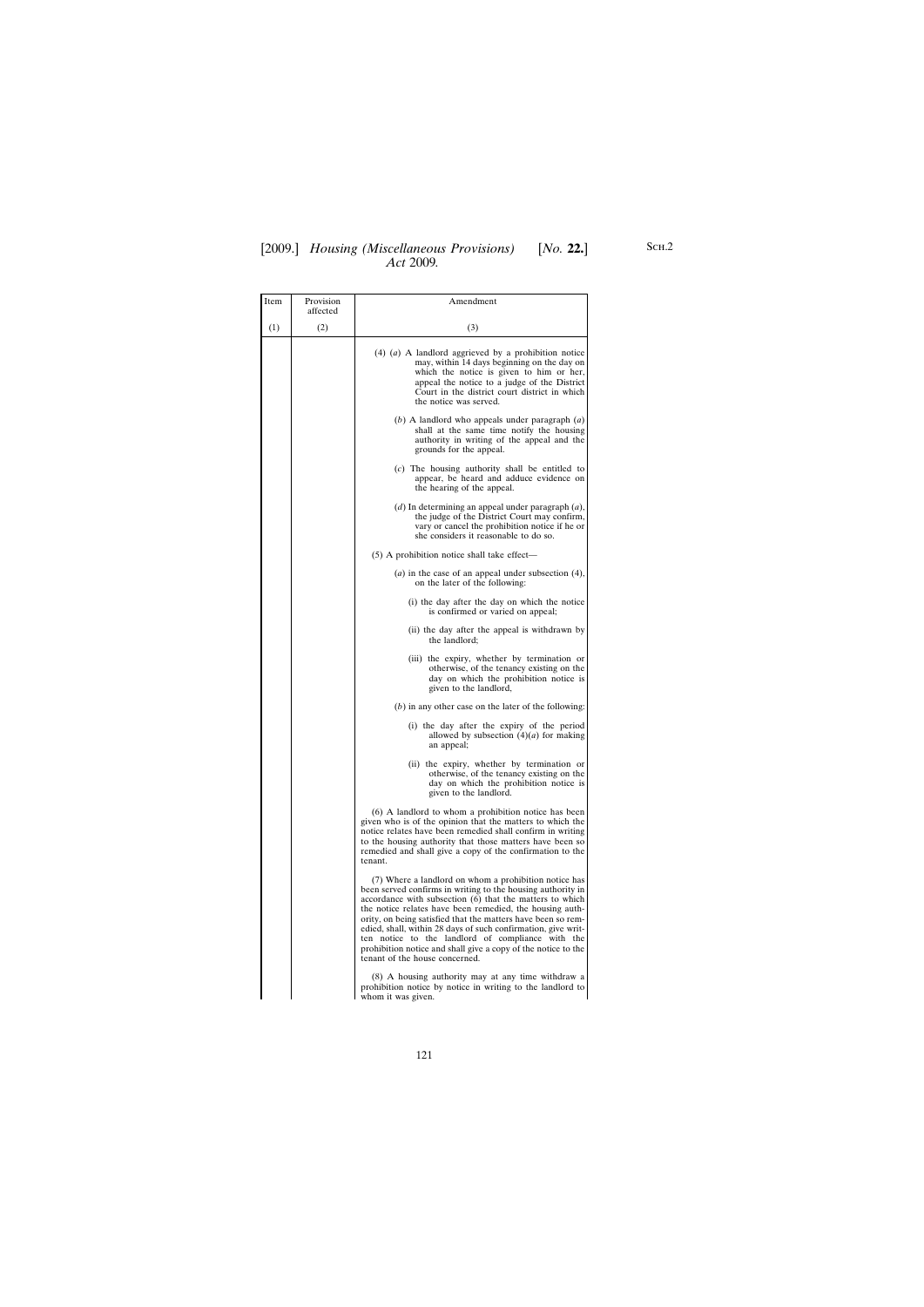| Item | Provision<br>affected | Amendment                                                                                                                                                                                                                                 |
|------|-----------------------|-------------------------------------------------------------------------------------------------------------------------------------------------------------------------------------------------------------------------------------------|
| (1)  | (2)                   | (3)                                                                                                                                                                                                                                       |
|      |                       | (9) Withdrawal of a prohibition notice under subsection<br>(8) does not prevent the giving of another prohibition<br>notice.                                                                                                              |
|      |                       | (10) A housing authority shall, in the interests of public<br>health and safety, make such arrangements as they con-<br>sider appropriate or necessary to bring the contents of a<br>prohibition notice to the attention of the public.". |
| 5    | Section 23            | Substitute the following for subsections $(1)$ and $(2)$ :                                                                                                                                                                                |
|      |                       | "(1) Subject to subsections (2) and (3), a reference in<br>the <i>Housing Acts 1966 to 2009</i> , to a housing authority<br>means, in the case of-                                                                                        |
|      |                       | $(a)$ a county, the county council,                                                                                                                                                                                                       |
|      |                       | $(b)$ a city, the city council,                                                                                                                                                                                                           |
|      |                       | $(c)$ a borough mentioned in Chapter 1 of Part 1<br>of Schedule 6 to the Act of 2001, except as<br>respects-                                                                                                                              |
|      |                       | $(i)$ section 6 of the Act of 1979,                                                                                                                                                                                                       |
|      |                       | (ii) sections 2 to 4, 6 and 7 of this Act,                                                                                                                                                                                                |
|      |                       | (iii) Part 2 of the Housing (Miscellaneous<br>Provisions) Act 2002, and                                                                                                                                                                   |
|      |                       | (iv) sections $14$ to $18$ and <i>Chapter</i> 6 of the<br>Housing (Miscellaneous Provisions) Act<br>2009,                                                                                                                                 |
|      |                       | the borough council and, as respects each of those<br>sections, the county council in whose administrative<br>area the borough is situate,                                                                                                |
|      |                       | ( <i>d</i> ) a town mentioned in Chapter 2 of Part 1 of<br>Schedule 6 to the Act of 2001, except as<br>respects-                                                                                                                          |
|      |                       | $(i)$ section 6 of the Act of 1979,                                                                                                                                                                                                       |
|      |                       | (ii) section 16 of the Act of 1988,                                                                                                                                                                                                       |
|      |                       | (iii) sections 2 to 4, 6, 7 and 11 of this Act,                                                                                                                                                                                           |
|      |                       | (iv) Part 2 of the Housing (Miscellaneous<br>Provisions) Act 2002, and                                                                                                                                                                    |
|      |                       | (v) sections 14 to 18 and Chapter 6 of the<br>Housing (Miscellaneous Provisions) Act<br>2009,                                                                                                                                             |
|      |                       | the town council and, as respects each of those<br>sections, the county council in whose administrative<br>area the town is situate,                                                                                                      |
|      |                       | $(e)$ a town mentioned in Part 2 of Schedule 6 to<br>the Act of 2001, except as respects—                                                                                                                                                 |
|      |                       | $(i)$ sections 34 to 36 and section 41 of the Prin-<br>cipal Act,                                                                                                                                                                         |
|      |                       | $(ii)$ section 6 of the Act of 1979,                                                                                                                                                                                                      |
|      |                       | (iii) sections 2, 6, 10, 13 and 16 of the Act of<br>1988,                                                                                                                                                                                 |
|      |                       | (iv) sections 2 to 7, 10 to 12, 14, 17, 18, 20, 34<br>and 35 of this Act,                                                                                                                                                                 |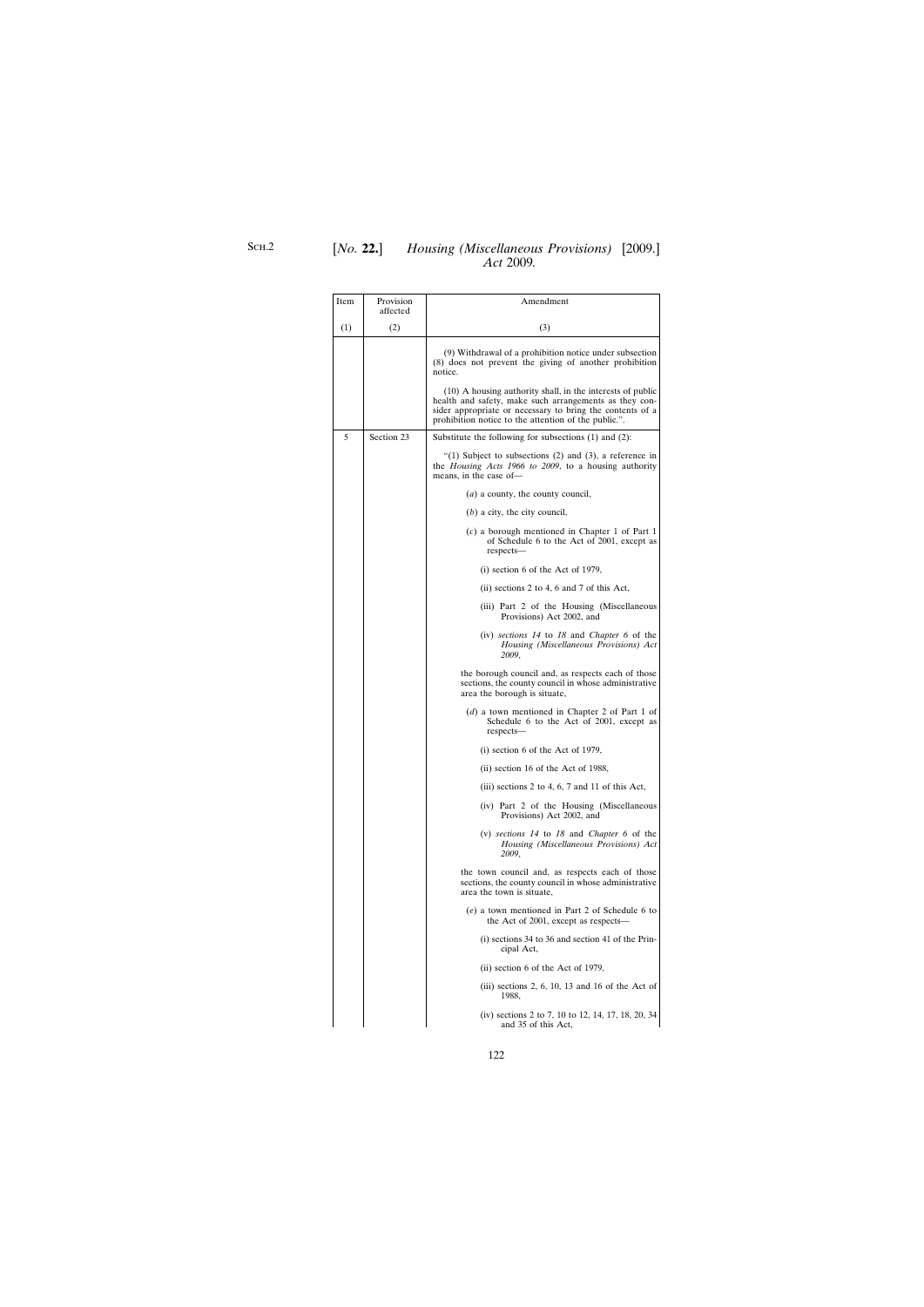| Item | Provision<br>affected | Amendment                                                                                                                                                                  |
|------|-----------------------|----------------------------------------------------------------------------------------------------------------------------------------------------------------------------|
| (1)  | (2)                   | (3)                                                                                                                                                                        |
|      |                       | (v) Part 2 of the Housing (Miscellaneous<br>Provisions) Act 2002, and                                                                                                      |
|      |                       | (vi) sections $14$ to $18$ and <i>Chapter</i> 6 of the<br>Housing (Miscellaneous Provisions) Act<br>2009,                                                                  |
|      |                       | the town council and, as respects each of those<br>sections, the county council in whose<br>administrative area the town is situate,                                       |
|      |                       | and references to the functional area of a housing<br>authority shall be construed accordingly.                                                                            |
|      |                       | (2) A reference in the <i>Housing Acts</i> 1966 to 2009 to a<br>housing authority means, in the case of-                                                                   |
|      |                       | (a) the boroughs of Drogheda, Sligo and Wexford,<br>except as respects-                                                                                                    |
|      |                       | $(i)$ section 6 of the Act of 1979,                                                                                                                                        |
|      |                       | (ii) sections 6 and 7 of this Act, and                                                                                                                                     |
|      |                       | (iii) sections $14$ to $18$ and <i>Chapter</i> 6 of the<br>Housing (Miscellaneous Provisions) Act<br>2009,                                                                 |
|      |                       | the respective borough councils and, as respects<br>each of those sections, the respective county<br>councils in whose administrative areas those<br>boroughs are situate, |
|      |                       | $(b)$ the town of Bray, except as respects—                                                                                                                                |
|      |                       | $(i)$ section 6 of the Act of 1979,                                                                                                                                        |
|      |                       | (ii) sections 2 to 4, 6 and 7 of this Act,                                                                                                                                 |
|      |                       | (iii) Part 2 of the Housing (Miscellaneous<br>Provisions) Act 2002, and                                                                                                    |
|      |                       | (iv) sections $14$ to $18$ and <i>Chapter</i> 6 of the<br>Housing (Miscellaneous Provisions) Act<br>2009,                                                                  |
|      |                       | the town council and, as respects each of those<br>sections, the county council in whose<br>administrative area that town is situate,                                      |
|      |                       | $(c)$ the towns of Athlone and Dundalk, except as<br>respects-                                                                                                             |
|      |                       | $(i)$ section 6 of the Act of 1979,                                                                                                                                        |
|      |                       | (ii) sections 6 and 7 of this Act, and                                                                                                                                     |
|      |                       | (iii) sections 14 to 18 and <i>Chapter</i> 6 of the<br>Housing (Miscellaneous Provisions) Act<br>2009,                                                                     |
|      |                       | the respective town councils and, as respects each<br>of those sections, the respective county councils in<br>whose administrative areas those towns are<br>situate,       |
|      |                       | and references to the functional area of a housing<br>authority shall be construed accordingly.".                                                                          |
| 6    | Section 34            | (a) Substitute the following for subsection $(1)$ —                                                                                                                        |
|      |                       | "(1) Any person who-                                                                                                                                                       |
|      |                       | (a) by act or omission, obstructs an authorised                                                                                                                            |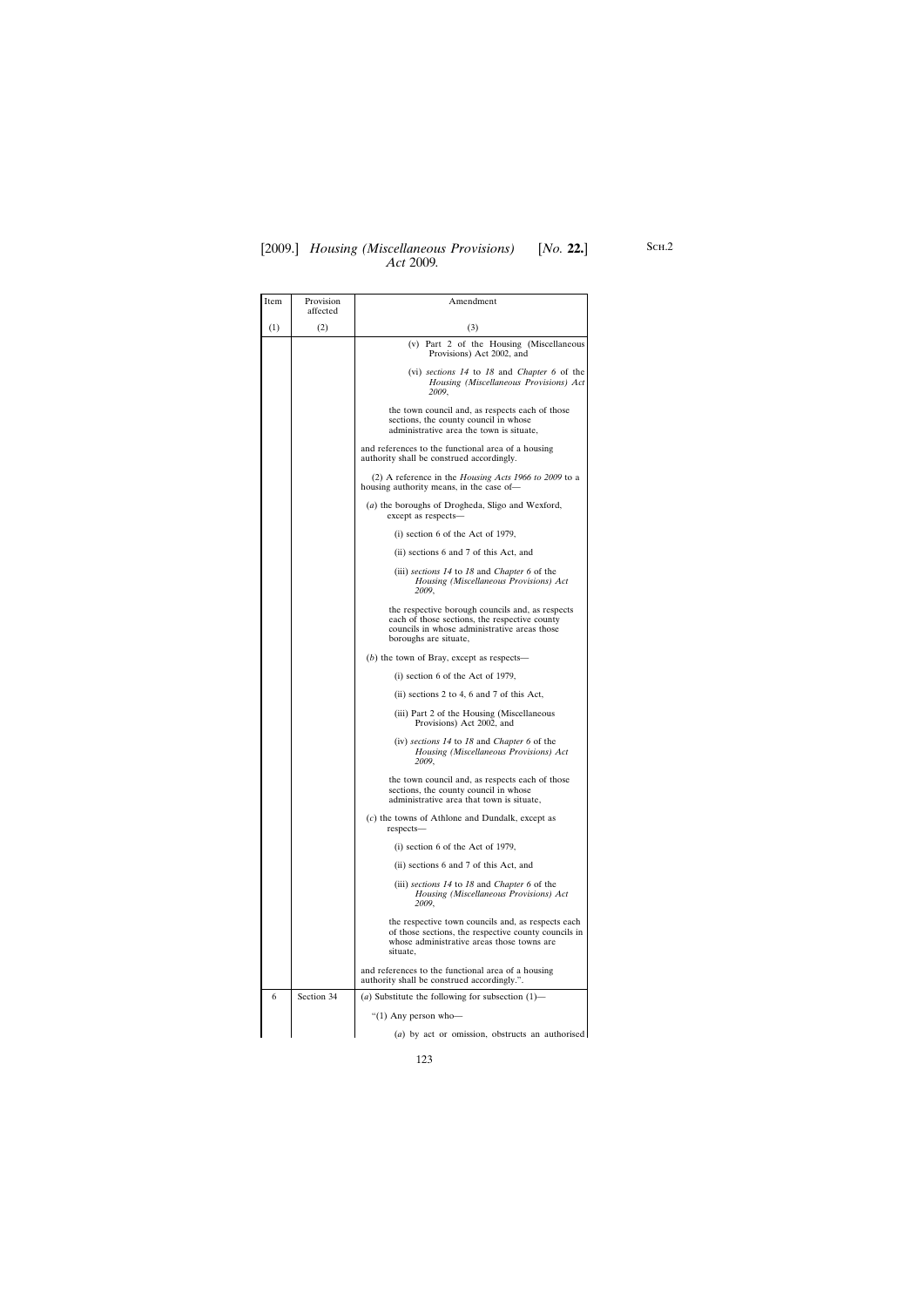| Item | Provision<br>affected | Amendment                                                                                                                                                                                                                                                                                                                                                                                                                                                                                                                                                              |
|------|-----------------------|------------------------------------------------------------------------------------------------------------------------------------------------------------------------------------------------------------------------------------------------------------------------------------------------------------------------------------------------------------------------------------------------------------------------------------------------------------------------------------------------------------------------------------------------------------------------|
| (1)  | (2)                   | (3)                                                                                                                                                                                                                                                                                                                                                                                                                                                                                                                                                                    |
|      |                       | person in the lawful exercise of the powers<br>conferred by, or contravenes a provision of,<br>or a regulation made under, section 17, 18 or<br>$20$ , or                                                                                                                                                                                                                                                                                                                                                                                                              |
|      |                       | $(b)$ fails to comply with an improvement notice, or                                                                                                                                                                                                                                                                                                                                                                                                                                                                                                                   |
|      |                       | $(c)$ re-lets a house in breach of a prohibition<br>notice,                                                                                                                                                                                                                                                                                                                                                                                                                                                                                                            |
|      |                       | shall be guilty of an offence and shall be liable, on sum-<br>mary conviction, to a fine not exceeding $\epsilon$ 5,000 or impris-<br>onment for a term not exceeding 6 months or both and if<br>the obstruction, contravention, failure to comply or re-let-<br>ting is continued after conviction the person shall be guilty<br>of a further offence on every day on which the obstruction,<br>contravention, failure to comply or re-letting continues and<br>for each such offence shall be liable, on summary convic-<br>tion, to a fine not exceeding $€400$ .". |
|      |                       | $(b)$ Insert the following subsection:                                                                                                                                                                                                                                                                                                                                                                                                                                                                                                                                 |
|      |                       | $(3)$ Where a person is convicted of an offence<br>under this Act, the court shall, unless it is satisfied<br>that there are special and substantial reasons for<br>not doing so, order the person to pay to the housing<br>authority, the costs and expenses, measured by the<br>court, incurred by the housing authority in relation<br>to the investigation, detection and prosecution of<br>the offence.".                                                                                                                                                         |

# Amendments to Housing (Miscellaneous Provisions) Act 1997

| Item         | Provision<br>affected | Amendment                                                                                                                                              |
|--------------|-----------------------|--------------------------------------------------------------------------------------------------------------------------------------------------------|
| (1)          | (2)                   | (3)                                                                                                                                                    |
| $\mathbf{1}$ | Section $1(1)$        | (a) In paragraph $(b)$ of the definition of "anti-social<br>behaviour"-                                                                                |
|              |                       | (i) insert "alarm" after "damage", and                                                                                                                 |
|              |                       | (ii) substitute the following for the words from<br>"includes" to the end of the paragraph:                                                            |
|              |                       | "(i) violence, threats, intimidation, coercion,<br>harassment or serious obstruction of<br>any person,                                                 |
|              |                       | (ii) behaviour which causes any significant or<br>persistent impairment of a person's use<br>or enjoyment of his or her home, or                       |
|              |                       | (iii) damage to or defacement by writing or<br>other marks of any property, including<br>a person's home;".                                            |
|              |                       | $(b)$ In the definition of "tenant" insert the following<br>after "2000":                                                                              |
|              |                       | "or to whom a dwelling is let under a Chapter<br>4 tenancy agreement (within the meaning of<br>the Housing (Miscellaneous Provisions) Act<br>$2009$ ". |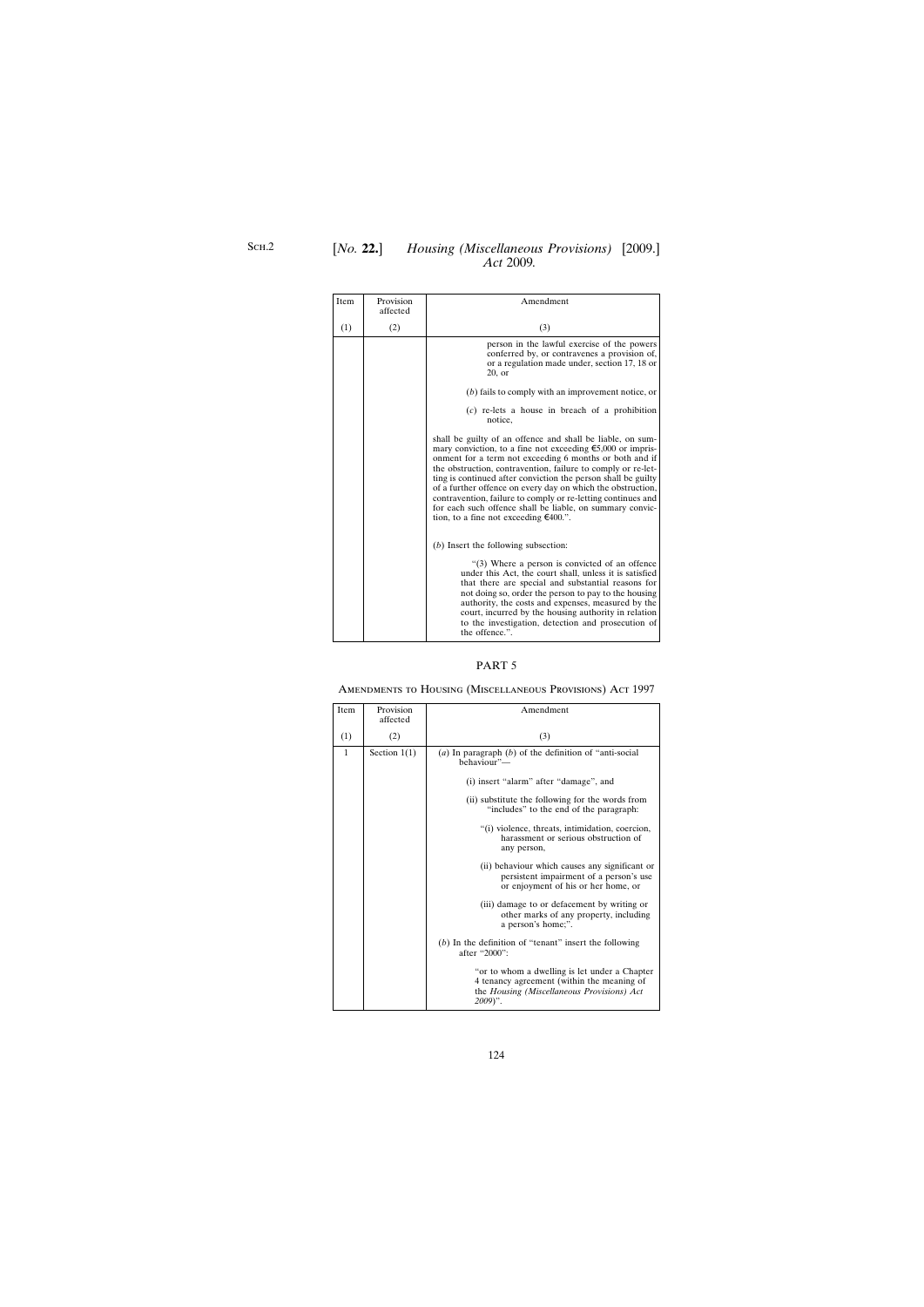| Item           | Provision<br>affected | Amendment                                                                                                                                                                                                                                                                                                                                                                                                                               |
|----------------|-----------------------|-----------------------------------------------------------------------------------------------------------------------------------------------------------------------------------------------------------------------------------------------------------------------------------------------------------------------------------------------------------------------------------------------------------------------------------------|
| (1)            | (2)                   | (3)                                                                                                                                                                                                                                                                                                                                                                                                                                     |
| 2              | Section $3(1)$        | Insert the following after paragraph $(a)$ :                                                                                                                                                                                                                                                                                                                                                                                            |
|                |                       | "(aa) let to a tenant under a Chapter 4 tenancy<br>agreement, or".                                                                                                                                                                                                                                                                                                                                                                      |
| 3              | Section<br>4A(b)      | Substitute "section 30 of the Housing (Miscellaneous<br>Provisions) Act 2009" for "section 9 of the Housing<br>(Miscellaneous Provisions) Act 1992".                                                                                                                                                                                                                                                                                    |
| $\overline{4}$ | Section 14            | (a) In subsection $(1)$ —                                                                                                                                                                                                                                                                                                                                                                                                               |
|                |                       | (i) delete the words from "Notwithstanding"<br>down to and including "where" and<br>substitute the following:                                                                                                                                                                                                                                                                                                                           |
|                |                       | "Notwithstanding anything contained in<br>the <i>Housing Acts 1966 to 2009</i> , or in an<br>allocation scheme made under section 22 of<br>the Housing (Miscellaneous Provisions) Act<br>2009, a housing authority may refuse to<br>allocate or defer the allocation of a<br>dwelling, including a dwelling the subject<br>of a rental accommodation availability<br>agreement (within the meaning of that<br>Act), to a person where", |
|                |                       | (ii) in paragraph $(a)$ , substitute "an allocation"<br>for "a letting", and                                                                                                                                                                                                                                                                                                                                                            |
|                |                       | (iii) in paragraph $(b)$ , substitute "an allocation"<br>for "an application for the letting".                                                                                                                                                                                                                                                                                                                                          |
|                |                       | (b) Substitute the following for subsection $(2)$ :                                                                                                                                                                                                                                                                                                                                                                                     |
|                |                       | "(2) Notwithstanding anything contained in-                                                                                                                                                                                                                                                                                                                                                                                             |
|                |                       | (a) Part 3 of the Housing (Miscellaneous<br><i>Provisions</i> ) <i>Act 2009</i> or an incremental<br>purchase arrangement under the said Part<br>3.                                                                                                                                                                                                                                                                                     |
|                |                       | (b) Part 4 of the said Act, or                                                                                                                                                                                                                                                                                                                                                                                                          |
|                |                       | $(c)$ <i>Part</i> 5 of the said Act or an affordable<br>dwelling purchase arrangement under the<br>said <i>Part</i> 5, or                                                                                                                                                                                                                                                                                                               |
|                |                       | $(d)$ section 90 of the Housing Act 1966 (inserted<br>by section 26 of the Housing<br>(Miscellaneous Provisions) Act 1992) or a<br>purchase scheme under the said section 90,                                                                                                                                                                                                                                                           |
|                |                       | a housing authority may refuse to sell a dwelling to-                                                                                                                                                                                                                                                                                                                                                                                   |
|                |                       | (i) in the case of an incremental purchase<br>arrangement, an eligible household (within<br>the meaning of <i>Part 3</i> of the <i>Housing</i><br>(Miscellaneous Provisions) Act 2009),                                                                                                                                                                                                                                                 |
|                |                       | (ii) in the case of <i>Part 4</i> of the said Act, a<br>tenant,                                                                                                                                                                                                                                                                                                                                                                         |
|                |                       | (iii) in the case of an affordable dwelling<br>purchase arrangement, an eligible<br>household (within the meaning of <i>Part 5</i> of<br>the said Act), or                                                                                                                                                                                                                                                                              |
|                |                       | (iv) in the case of section 90 of the Housing Act<br>1966, a tenant,                                                                                                                                                                                                                                                                                                                                                                    |
|                |                       | where the authority considers that the said tenant or the<br>said eligible household or any member of the eligible<br>household or of the tenant's household, as the case may                                                                                                                                                                                                                                                           |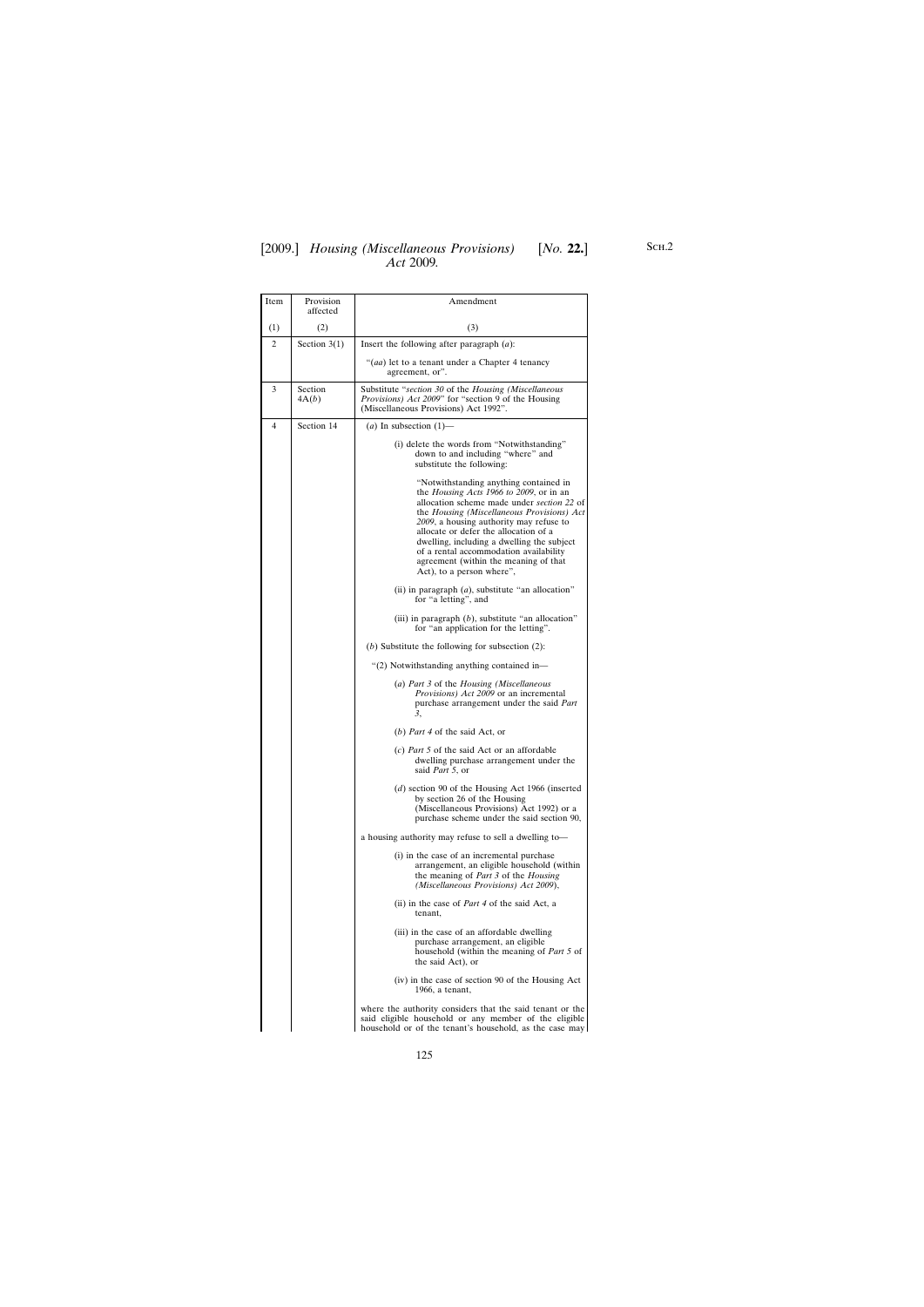## [*No.* **22.**] *Housing (Miscellaneous Provisions)* [2009.] *Act* 2009*.*

| Item | Provision<br>affected | Amendment                                                                                                                                                                                                                                                                                                                                                                                                                                                                                                                                                                                                                                                                                                                                                            |
|------|-----------------------|----------------------------------------------------------------------------------------------------------------------------------------------------------------------------------------------------------------------------------------------------------------------------------------------------------------------------------------------------------------------------------------------------------------------------------------------------------------------------------------------------------------------------------------------------------------------------------------------------------------------------------------------------------------------------------------------------------------------------------------------------------------------|
| (1)  | (2)                   | (3)                                                                                                                                                                                                                                                                                                                                                                                                                                                                                                                                                                                                                                                                                                                                                                  |
|      |                       | be, is or has been engaged in anti-social behaviour or that<br>a sale to that eligible household or tenant would not be in<br>the interest of good estate management.".                                                                                                                                                                                                                                                                                                                                                                                                                                                                                                                                                                                              |
| 5    | Section 15            | Substitute the following for subsection $(2)$ :                                                                                                                                                                                                                                                                                                                                                                                                                                                                                                                                                                                                                                                                                                                      |
|      |                       | " $(2)$ A housing authority may, for the purposes<br>of any of their functions under the Housing Acts<br>1966 to 2009 or Part V of the Planning and<br>Development Act 2000, request from another<br>housing authority or a specified person,<br>information in relation to any person-<br>$(a)$ seeking a house or site from the authority or<br>seeking to occupy a caravan on a site or<br>residing or proposing to reside at a house<br>provided by the authority or by an<br>approved body, including a house the<br>subject of a rental accommodation<br>availability agreement, or seeking or<br>receiving any other housing support (within<br>the meaning of the Housing (Miscellaneous<br>Provisions) Act 2009) under the Housing<br>Acts 1966 to 2009, or |
|      |                       | $(b)$ whom the authority considers may be or may<br>have been engaged in anti-social behaviour,                                                                                                                                                                                                                                                                                                                                                                                                                                                                                                                                                                                                                                                                      |
|      |                       | and, notwithstanding anything contained in any<br>enactment, such other housing authority or<br>specified person may provide the information to<br>the housing authority requesting it.".                                                                                                                                                                                                                                                                                                                                                                                                                                                                                                                                                                            |

### PART 6

# Amendments to Housing (Traveller Accommodation) Act 1998

| Item         | Provision<br>affected | Amendment                                                                                                                                                                                                                                                                                                                                                                                                                                                                                                                          |
|--------------|-----------------------|------------------------------------------------------------------------------------------------------------------------------------------------------------------------------------------------------------------------------------------------------------------------------------------------------------------------------------------------------------------------------------------------------------------------------------------------------------------------------------------------------------------------------------|
| (1)          | (2)                   | (3)                                                                                                                                                                                                                                                                                                                                                                                                                                                                                                                                |
| $\mathbf{1}$ | Section 6             | (a) Substitute the following for subsection $(1)$ :                                                                                                                                                                                                                                                                                                                                                                                                                                                                                |
|              |                       | " $(1)$ A relevant housing authority shall, for the<br>purposes of preparing a programme under section<br>7, and at such other times as the Minister may by<br>direction specify, in respect of the functional area<br>concerned, make an assessment of the<br>accommodation needs of travellers who are<br>assessed under <i>section 20</i> of the <i>Housing</i><br>(Miscellaneous Provisions) Act 2009 as being<br>qualified for social housing support (within the<br>meaning of that Act), including the need for<br>sites.". |
|              |                       | $(b)$ Delete subsection $(2)$ .                                                                                                                                                                                                                                                                                                                                                                                                                                                                                                    |
|              |                       | $(c)$ Substitute the following for subsection (3):                                                                                                                                                                                                                                                                                                                                                                                                                                                                                 |
|              |                       | "(3) Before making an assessment under this<br>section, a relevant housing authority shall give<br>one month's notice of their intention to do so<br>$to-$                                                                                                                                                                                                                                                                                                                                                                         |
|              |                       | $(a)$ every local authority whose administrative<br>area adjoins, or is contained in, the<br>functional area of the authority preparing<br>a programme under section 7,                                                                                                                                                                                                                                                                                                                                                            |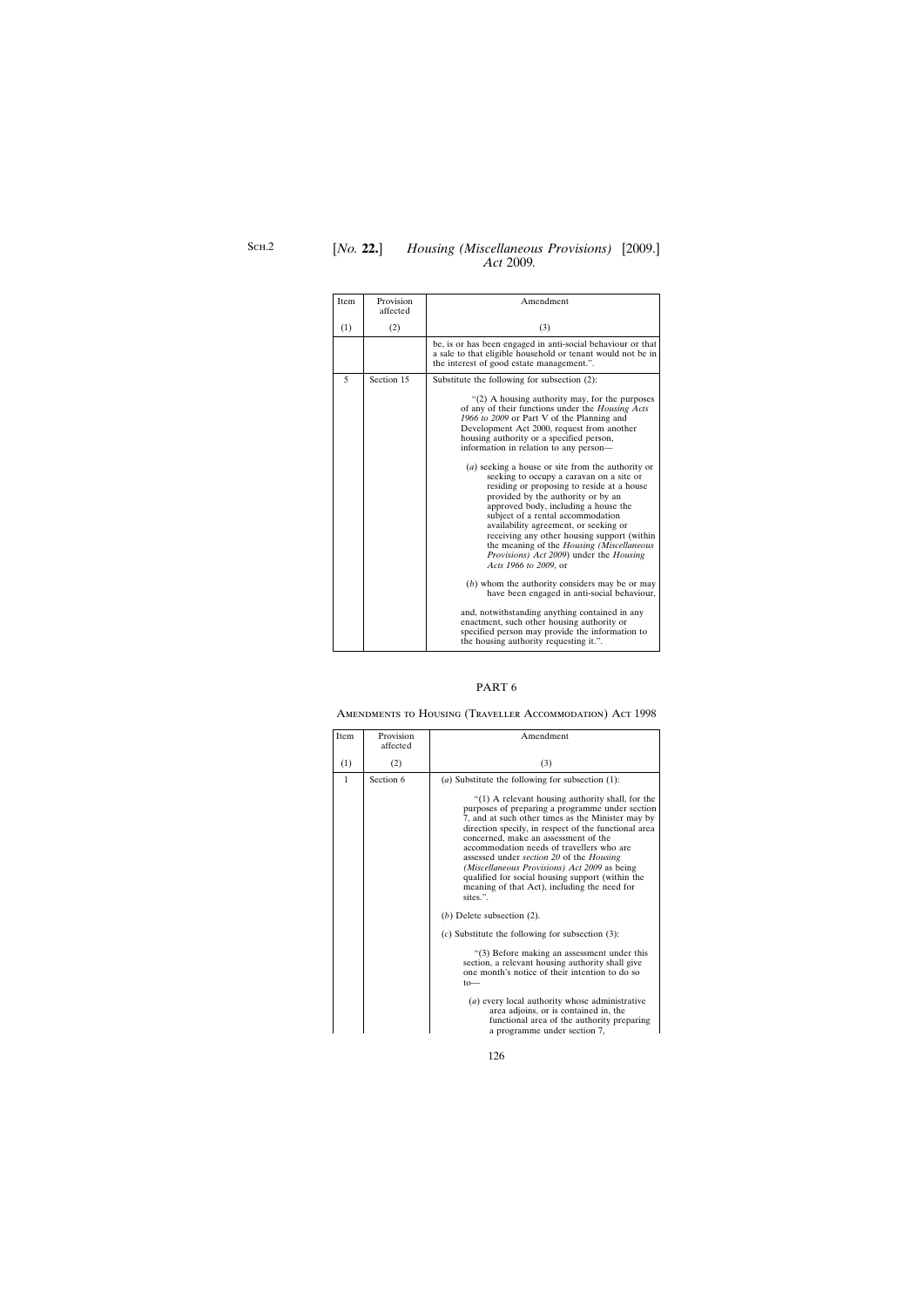## [2009.] [ *Housing (Miscellaneous Provisions) No.* **22.**] *Act* 2009*.*

| Item           | Provision<br>affected | Amendment                                                                                                                                                                                                                                                                                                                  |
|----------------|-----------------------|----------------------------------------------------------------------------------------------------------------------------------------------------------------------------------------------------------------------------------------------------------------------------------------------------------------------------|
| (1)            | (2)                   | (3)                                                                                                                                                                                                                                                                                                                        |
|                |                       | (b) the Health Service Executive,                                                                                                                                                                                                                                                                                          |
|                |                       | $(c)$ approved bodies engaged in the provision of<br>accommodation or shelter in the functional<br>area concerned,                                                                                                                                                                                                         |
|                |                       | $(d)$ any local consultative committee in the<br>functional area concerned, and                                                                                                                                                                                                                                            |
|                |                       | $(e)$ such local community bodies in the<br>functional area concerned and any other<br>person, as the housing authority considers<br>appropriate.".                                                                                                                                                                        |
|                |                       | $(d)$ In subsection (4), insert the following after<br>paragraph $(a)$ :                                                                                                                                                                                                                                                   |
|                |                       | "( <i>aa</i> ) any summary of social housing<br>assessments prepared under section<br>$21(c)$ of the Housing (Miscellaneous<br>Provisions) Act 2009,".                                                                                                                                                                     |
|                |                       | $(e)$ In subsection $(6)$ , substitute "in relation to any<br>summary of social housing assessments referred to<br>in subsection $4(aa)$ , furnish such information" for<br>"in relation to an assessment made by it under<br>section 9 of the Act of 1988, furnish from the<br>assessment such information".              |
|                |                       | $(f)$ Delete subsection $(7)$ .                                                                                                                                                                                                                                                                                            |
| $\overline{2}$ | Section $10(2)$       | (a) In paragraph $(a)$ , delete the words from "and any"<br>to the end of the paragraph.                                                                                                                                                                                                                                   |
|                |                       | (b) In paragraph $(b)$ , substitute "in the most recent<br>summary of social housing assessments prepared<br>by a housing authority under section $2I(c)$ of the<br>Housing (Miscellaneous Provisions) Act 2009" for<br>"in the most recent assessment made by a housing<br>authority under section 9 of the Act of 1998". |

## PART 7

### Amendments to Planning and Development Act 2000

| Item           | Provision<br>affected | Amendment                                                                                                                                                   |
|----------------|-----------------------|-------------------------------------------------------------------------------------------------------------------------------------------------------------|
| (1)            | (2)                   | (3)                                                                                                                                                         |
| 1              | Section 93            | ( <i>a</i> ) Substitute the following for subsection $(1)$ :                                                                                                |
|                |                       | " $(1)$ In this Part—                                                                                                                                       |
|                |                       | 'housing strategy' means a strategy included in a<br>development plan in accordance with section $94(1)$ ;                                                  |
|                |                       | 'market value', in relation to a house, means the<br>price which the unencumbered fee simple of the<br>house would fetch if sold on the open market;        |
|                |                       | 'mortgage' means a loan for the purchase of a house<br>secured by mortgage in an amount not exceeding 90<br>per cent of the price of the house.             |
|                |                       | (b) Delete subsections $(2)$ and $(3)$ .                                                                                                                    |
| $\mathfrak{D}$ | Section 94            | (a) In subsection (2), substitute "summary of social<br>housing assessments prepared under section $2I(a)$<br>of the Housing (Miscellaneous Provisions) Act |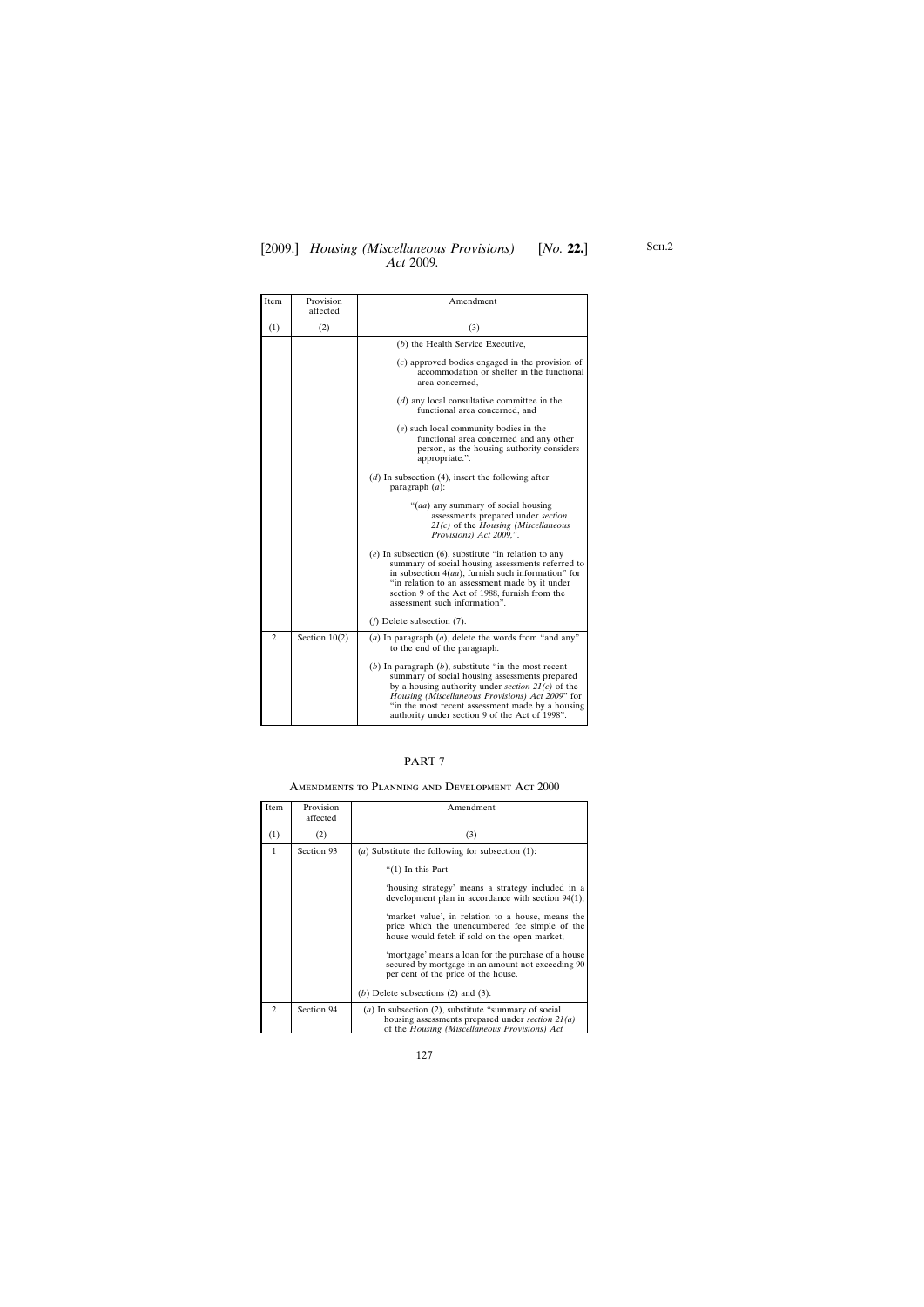## [*No.* **22.**] *Housing (Miscellaneous Provisions)* [2009.] *Act* 2009*.*

| Item | Provision<br>affected | Amendment                                                                                                                                                                                                                                                                                                                                                                                                                                                                                                                                                                                |
|------|-----------------------|------------------------------------------------------------------------------------------------------------------------------------------------------------------------------------------------------------------------------------------------------------------------------------------------------------------------------------------------------------------------------------------------------------------------------------------------------------------------------------------------------------------------------------------------------------------------------------------|
| (1)  | (2)                   | (3)                                                                                                                                                                                                                                                                                                                                                                                                                                                                                                                                                                                      |
|      |                       | 2009" for "housing assessment or assessments made<br>under section 9 of the Housing Act, 1988,                                                                                                                                                                                                                                                                                                                                                                                                                                                                                           |
|      |                       | (b) In subsection $4-$                                                                                                                                                                                                                                                                                                                                                                                                                                                                                                                                                                   |
|      |                       | (i) in paragraph $(a)$ , substitute the following for<br>subparagraphs (i) and (ii):                                                                                                                                                                                                                                                                                                                                                                                                                                                                                                     |
|      |                       | "(i) housing for the purposes of the provision<br>of social housing support within the<br>meaning of the Housing (Miscellaneous<br>Provisions) Act 2009, and                                                                                                                                                                                                                                                                                                                                                                                                                             |
|      |                       | (ii) housing for eligible households (within the<br>meaning of section 78 of the Housing<br>(Miscellaneous Provisions) Act 2009,",                                                                                                                                                                                                                                                                                                                                                                                                                                                       |
|      |                       | and                                                                                                                                                                                                                                                                                                                                                                                                                                                                                                                                                                                      |
|      |                       | (ii) delete paragraph $(b)$ ,                                                                                                                                                                                                                                                                                                                                                                                                                                                                                                                                                            |
|      |                       | (c) In subsection $(5)(a)$ , insert the following after<br>subparagraph $(v)$ :                                                                                                                                                                                                                                                                                                                                                                                                                                                                                                          |
|      |                       | "(va) the number of households who have<br>applied to purchase an affordable dwelling<br>under an affordable dwelling purchase<br>arrangement pursuant to Part 5 of the<br>Housing (Miscellaneous Provisions) Act<br>2009;".                                                                                                                                                                                                                                                                                                                                                             |
| 3    | Section 96            | (a) Substitute the following for subsection $(12)$ —                                                                                                                                                                                                                                                                                                                                                                                                                                                                                                                                     |
|      |                       | "(12) Any amount referred to in subsection $(11)$<br>and any amount paid to a planning authority in<br>accordance with subsection $(3)(b)(vi)$ , (vii) or (viii)<br>shall be accounted for in a separate account and<br>shall only be applied as capital for its functions in<br>relation to the provision of housing under the Hous-<br>ing Acts 1966 to 2009, including the making of pay-<br>under<br>94<br>ments<br>section<br>of<br>the<br><b>Housing</b><br>(Miscellaneous Provisions) Act 2009 into the Afford-<br>able Dwellings Fund established under Part 5 of<br>that Act.". |
|      |                       | (b) In subsection $(13)(a)$ , substitute "required for<br>households assessed under section 20 of the<br>Housing (Miscellaneous Provisions) Act 2009 as<br>being qualified for social housing support" for "for<br>persons referred to in section $9(2)$ of the Housing<br>Act, 1988".                                                                                                                                                                                                                                                                                                   |

## PART 8

## Amendment to Civil Registration Act 2004

| Item | Provision<br>affected | Amendment                                                                                                                                                                                                |
|------|-----------------------|----------------------------------------------------------------------------------------------------------------------------------------------------------------------------------------------------------|
|      | (2)                   | (3)                                                                                                                                                                                                      |
|      | Section<br>66(1)(j)   | Substitute the following for subparagraph $(ii)$ —<br>"(ii) the determination of a rent or other payment under<br>section 31 of the Housing (Miscellaneous<br><i>Provisions</i> ) <i>Act 2009</i> , or". |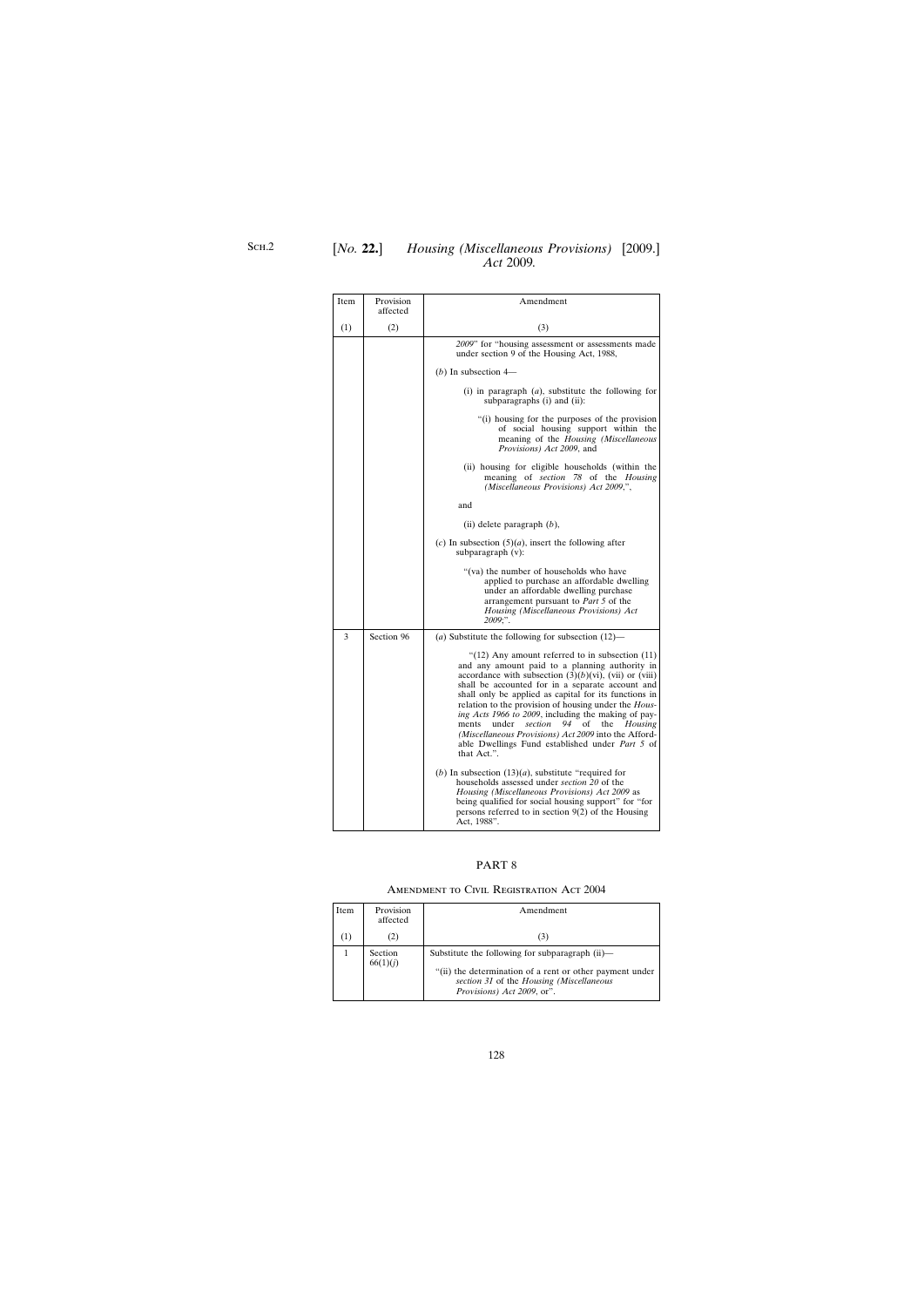#### Amendment to Social Welfare Consolidation Act 2005

| <b>Item</b>  | Provision<br>affected | Amendment                                                                                                                             |
|--------------|-----------------------|---------------------------------------------------------------------------------------------------------------------------------------|
| (1)          | (2)                   | (3)                                                                                                                                   |
| $\mathbf{1}$ | Section<br>265(1)     | Substitute the following for subparagraphs $(i)$ , $(ii)$ and $(iii)$<br>of paragraph $(b)$ of the definition of "relevant purpose"—  |
|              |                       | "(i) carrying out a social housing assessment under <i>section</i><br>20 of the Housing (Miscellaneous Provisions) Act 2009,          |
|              |                       | (ii) allocating a dwelling under <i>section</i> 22 of the <i>Housing</i><br>(Miscellaneous Provisions) Act 2009,                      |
|              |                       | (iii) determining rent or any other charge under <i>section</i> 31<br>of the Housing (Miscellaneous Provisions) Act<br><i>2009.</i> " |

#### SCHEDULE 3

*Section 29.*

## Terms and Conditions of Tenancy Agreement

The following terms and conditions shall be included in every tenancy agreement:

- (*a*) the name of the tenant, or where there is more than one tenant, the names of those tenants;
- (*b*) the terms of the letting including restrictions on its purchase and occupation and conditions prohibiting vacating, subletting, assignment or otherwise parting with possession of the dwelling or any part of it;
- (*c*) conditions relating to, and procedures for, termination of the tenancy including for breach of any of the terms or conditions of the tenancy agreement;
- (*d*) details of the rent and any other charges payable, including procedures for rent review;
- (*e*) the times at which rent and any other charges are payable and the manner of their payment;
- (*f*) the procedures for recovering arrears, together with any interest payable thereon, of rent or any other charges payable;
- (*g*) the obligations of a tenant relating to maintenance in good repair and condition of the dwelling or site, including restrictions on the keeping of animals, the erection of signage or otherwise adapting or altering the dwelling;
- (*h*) restrictions on any change of use of the dwelling;
- (*i*) provision for such access as may reasonably be required by officers or agents authorised by the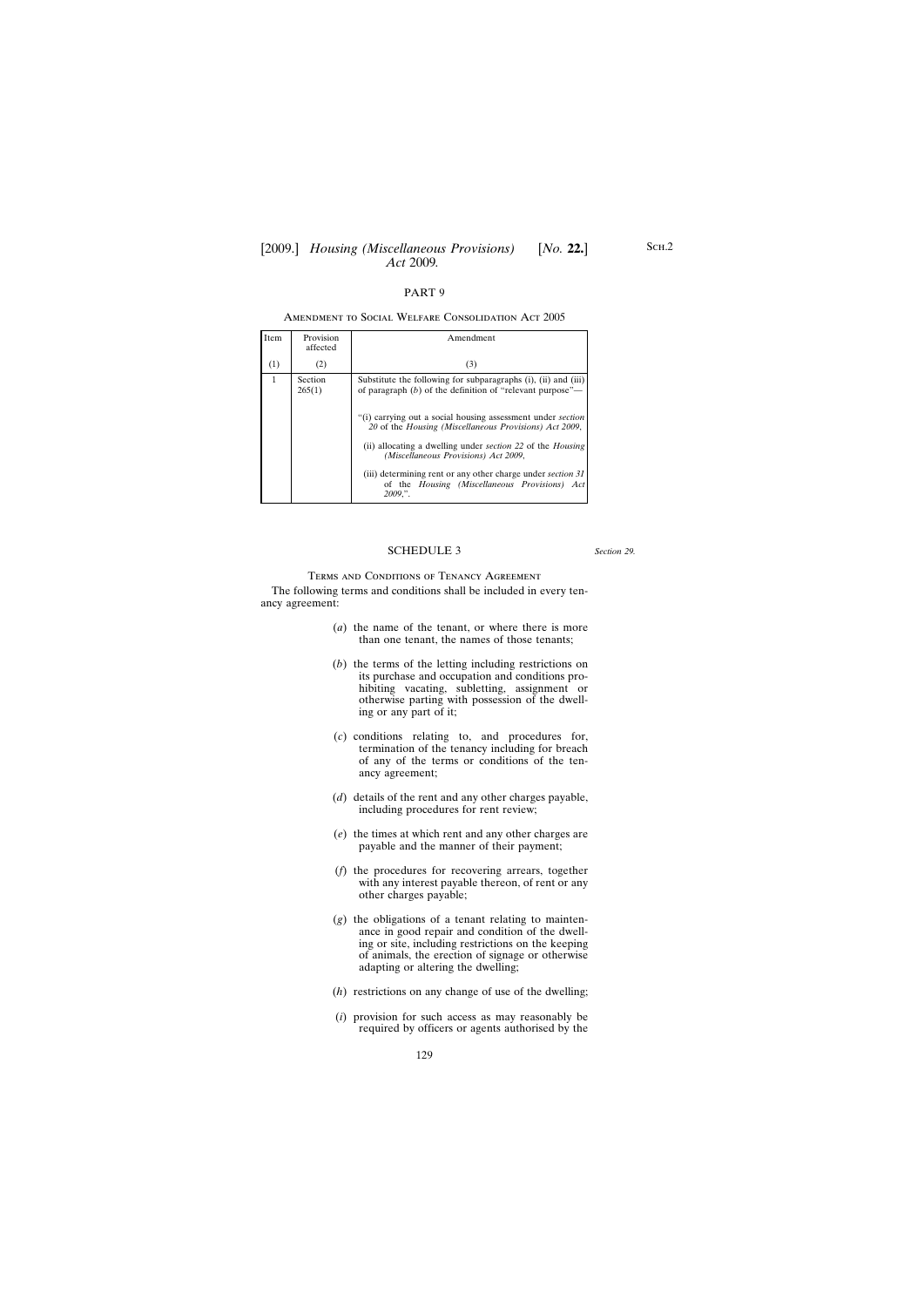housing authority for the purpose of the performance by the housing authority of its functions under the *Housing Acts 1966 to 2009*;

- (*j*) the obligations of a tenant to avoid any nuisance to the occupiers of any other dwelling;
- (*k*) the procedures which apply where a tenant wishes to transfer to another dwelling provided by the authority;
- (*l*) terms and conditions—
	- (i) relating to anti-social behaviour, in or in the vicinity of the dwelling, by a tenant or any member of his or her household or any other person residing at or lawfully in the dwelling, and
	- (ii) prohibiting the tenant from knowingly permitting a person, against whom an excluding order under section 3 of the Act of 1997 or an interim excluding order under section 4 of that Act is in force in respect of the dwelling concerned, to enter the dwelling in breach of the excluding order or interim excluding order, as the case may be.

*Section 73.*

### SCHEDULE 4

Information to be Included in Property Services Agreement

A property services agreement shall include—

1. The name and address of the specified body

2. The name and registered office of the management company

3. Details of the designated apartment complex the subject matter of the agreement

4. Particulars of the services to be provided by the specified body under the agreement, including property management services and the provision of staff

5. The amount of the fee or fees payable by the management company under the agreement and the circumstances in which the fee or fees become payable the procedures relating to collection the fee or fees, including procedures for the collection of any such fee in the case of non-payment by the management company

6. The period during which the agreement is to have effect

7. The length of notice to be given in the event of termination of the agreement by the housing authority or management company

8. Details of professional indemnity insurance of the specified body